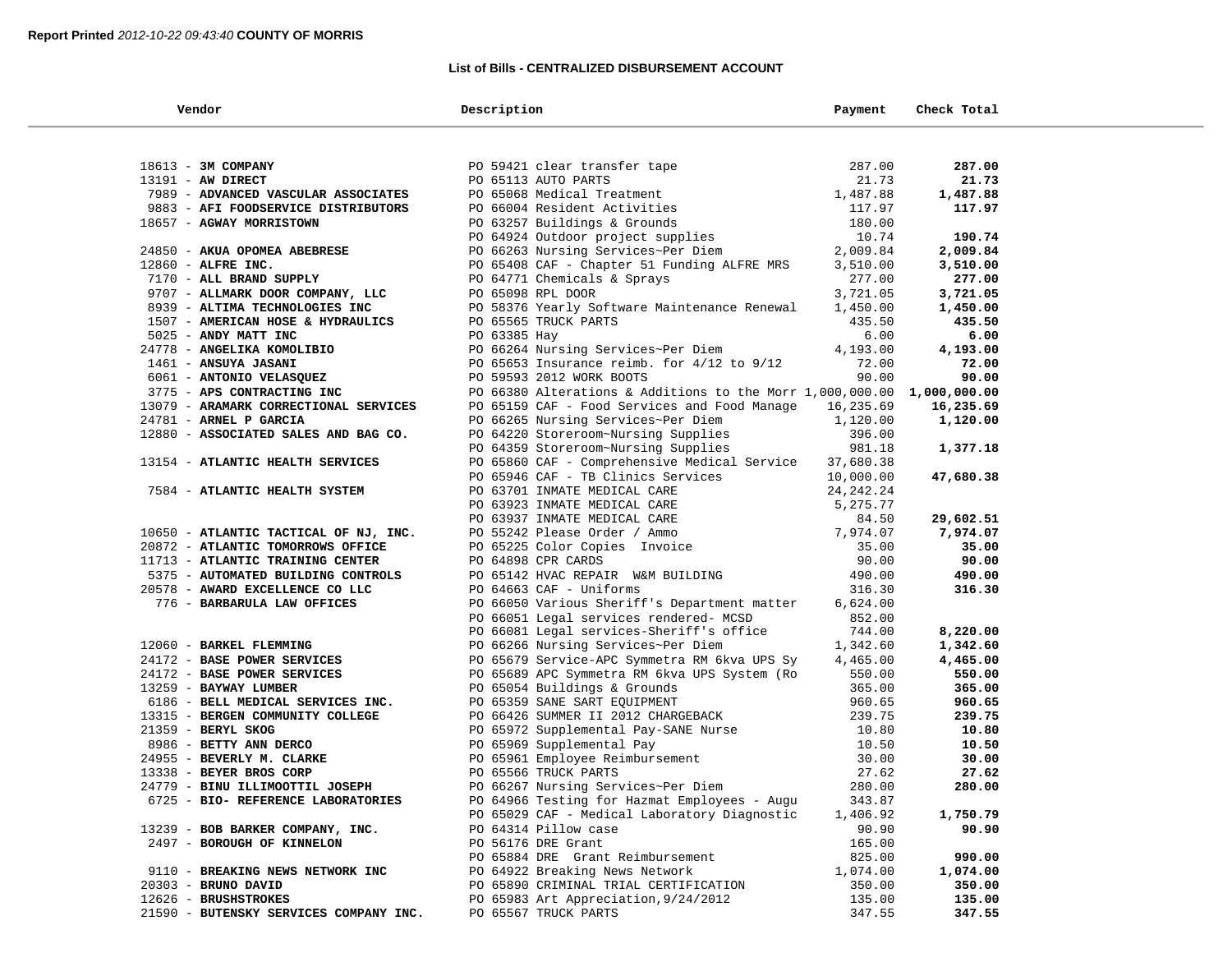|                                        |               | 13863 - C M F BUSINESS SUPPLIES, INC. PO 63806 SPECIAL PRINT ORDER - COURT SUMMONS 1,450.00                                                                                                                                                            |          | 1,450.00  |
|----------------------------------------|---------------|--------------------------------------------------------------------------------------------------------------------------------------------------------------------------------------------------------------------------------------------------------|----------|-----------|
|                                        |               | 1965 - CALEWISTON 2008 2012 World Partic Super Proper SUPACE 2013<br>20526 - CARLEWISTON 2009 (60402 Total Mill for Cable Care Waver Controlling 107, 03<br>2019 - CARLEWISTON 2009 (60402 Total Mill for Cable Cable Care Waver                       |          |           |
|                                        |               |                                                                                                                                                                                                                                                        |          | 185.27    |
|                                        |               |                                                                                                                                                                                                                                                        |          | 148.05    |
|                                        |               |                                                                                                                                                                                                                                                        |          | 33.97     |
|                                        |               |                                                                                                                                                                                                                                                        |          | 49.95     |
|                                        |               |                                                                                                                                                                                                                                                        |          | 207.69    |
|                                        |               |                                                                                                                                                                                                                                                        |          | 145.99    |
|                                        |               |                                                                                                                                                                                                                                                        |          | 309.80    |
|                                        |               |                                                                                                                                                                                                                                                        |          |           |
|                                        |               |                                                                                                                                                                                                                                                        |          | 525.98    |
|                                        |               |                                                                                                                                                                                                                                                        |          | 79.99     |
|                                        |               |                                                                                                                                                                                                                                                        |          | 1,340.00  |
|                                        |               |                                                                                                                                                                                                                                                        |          | 72.00     |
|                                        |               |                                                                                                                                                                                                                                                        |          | 299.60    |
|                                        |               |                                                                                                                                                                                                                                                        |          | 3,929.80  |
|                                        |               |                                                                                                                                                                                                                                                        |          | 3,200.00  |
|                                        |               |                                                                                                                                                                                                                                                        |          | 3,577.50  |
|                                        |               |                                                                                                                                                                                                                                                        |          | 649.64    |
|                                        |               |                                                                                                                                                                                                                                                        |          | 36.00     |
|                                        |               |                                                                                                                                                                                                                                                        |          | 1,680.00  |
|                                        |               |                                                                                                                                                                                                                                                        |          | 90.00     |
|                                        |               |                                                                                                                                                                                                                                                        |          |           |
|                                        |               |                                                                                                                                                                                                                                                        |          |           |
|                                        |               |                                                                                                                                                                                                                                                        |          | 11,706.11 |
|                                        |               |                                                                                                                                                                                                                                                        |          | 467.50    |
|                                        |               |                                                                                                                                                                                                                                                        |          | 200.00    |
|                                        |               |                                                                                                                                                                                                                                                        |          | 2,490.60  |
|                                        |               |                                                                                                                                                                                                                                                        |          |           |
|                                        |               |                                                                                                                                                                                                                                                        |          | 381.27    |
|                                        |               |                                                                                                                                                                                                                                                        |          | 137.91    |
|                                        |               |                                                                                                                                                                                                                                                        |          | 764.45    |
|                                        |               |                                                                                                                                                                                                                                                        |          |           |
|                                        |               |                                                                                                                                                                                                                                                        |          |           |
|                                        |               | 3340 <b>- CLINICAL REFERENCIES LADORATORY</b> PO 64955 Medical Services Laboratory Service 574.45 764.45<br>3460 <b>- COACH &amp; EQUIPMENT MANUFACTURING</b> CO. PO 65166 TRUCK PARTS<br>24252 <b>- COFFEE LOVERS COFFEE SECURITY SYSTEMS</b><br>2425 |          |           |
|                                        |               |                                                                                                                                                                                                                                                        |          |           |
|                                        |               |                                                                                                                                                                                                                                                        |          |           |
|                                        |               |                                                                                                                                                                                                                                                        |          |           |
|                                        |               |                                                                                                                                                                                                                                                        |          |           |
|                                        |               |                                                                                                                                                                                                                                                        |          |           |
|                                        |               |                                                                                                                                                                                                                                                        |          |           |
|                                        |               |                                                                                                                                                                                                                                                        |          |           |
|                                        |               |                                                                                                                                                                                                                                                        |          |           |
|                                        |               |                                                                                                                                                                                                                                                        |          |           |
|                                        |               |                                                                                                                                                                                                                                                        |          |           |
|                                        |               |                                                                                                                                                                                                                                                        |          |           |
|                                        |               |                                                                                                                                                                                                                                                        |          |           |
|                                        |               |                                                                                                                                                                                                                                                        |          |           |
|                                        |               |                                                                                                                                                                                                                                                        |          |           |
|                                        |               |                                                                                                                                                                                                                                                        |          |           |
|                                        |               |                                                                                                                                                                                                                                                        |          |           |
|                                        |               |                                                                                                                                                                                                                                                        |          |           |
|                                        |               |                                                                                                                                                                                                                                                        |          |           |
|                                        |               |                                                                                                                                                                                                                                                        |          |           |
|                                        |               | PO 64654 welding materials                                                                                                                                                                                                                             | 126.37   | 182.27    |
| 24342 - CROSSTOWN PLUMBING SUPPLY INC. |               | PO 62837 FLOOR SINK                                                                                                                                                                                                                                    | 214.64   | 214.64    |
| 11981 - CROWN POINTE TECHNOLOGIES INC  |               | PO 62767 Maintenance Agreement                                                                                                                                                                                                                         | 675.00   | 675.00    |
| 14077 - CSL WATER QUALITY INC          |               | PO 66023 Chemicals & Sprays                                                                                                                                                                                                                            | 430.00   | 430.00    |
| $14089$ - CURA INC.                    |               | PO 65402 CAF - Chapter 51 Funding CH51 1213                                                                                                                                                                                                            | 4,247.00 | 4,247.00  |
| 14102 - CY DRAKE LOCKSMITHS, INC.      | PO 65572 KEYS |                                                                                                                                                                                                                                                        | 6.60     | 6.60      |
| 12523 - D&B AUTO SUPPLY                |               | PO 65569 AUTO PARTS                                                                                                                                                                                                                                    | 663.10   |           |
|                                        |               | PO 65834 AUTO PARTS                                                                                                                                                                                                                                    | 2,057.52 | 2,720.62  |
| 11783 - D.R. JOHNSON & ASSOCIATES, LLC |               | PO 65880 CAF - Reviewing Land Development Ap                                                                                                                                                                                                           | 2,191.85 | 2,191.85  |
|                                        |               |                                                                                                                                                                                                                                                        |          |           |
| 14123 - DAILY RECORD                   |               | PO 65641 ADVERTISEMENT                                                                                                                                                                                                                                 | 261.52   | 261.52    |
| 14123 - DAILY RECORD                   |               | PO 65816 Capital Budget Amendment 9-24-12                                                                                                                                                                                                              | 493.12   | 493.12    |
| 14123 - DAILY RECORD                   |               | PO 65938 Legal Notices - Ordinances for 9/24                                                                                                                                                                                                           | 192.36   | 192.36    |
| 14123 - DAILY RECORD                   |               | PO 65939 Contract Awards -9/24/12 Mtg.                                                                                                                                                                                                                 | 162.72   | 162.72    |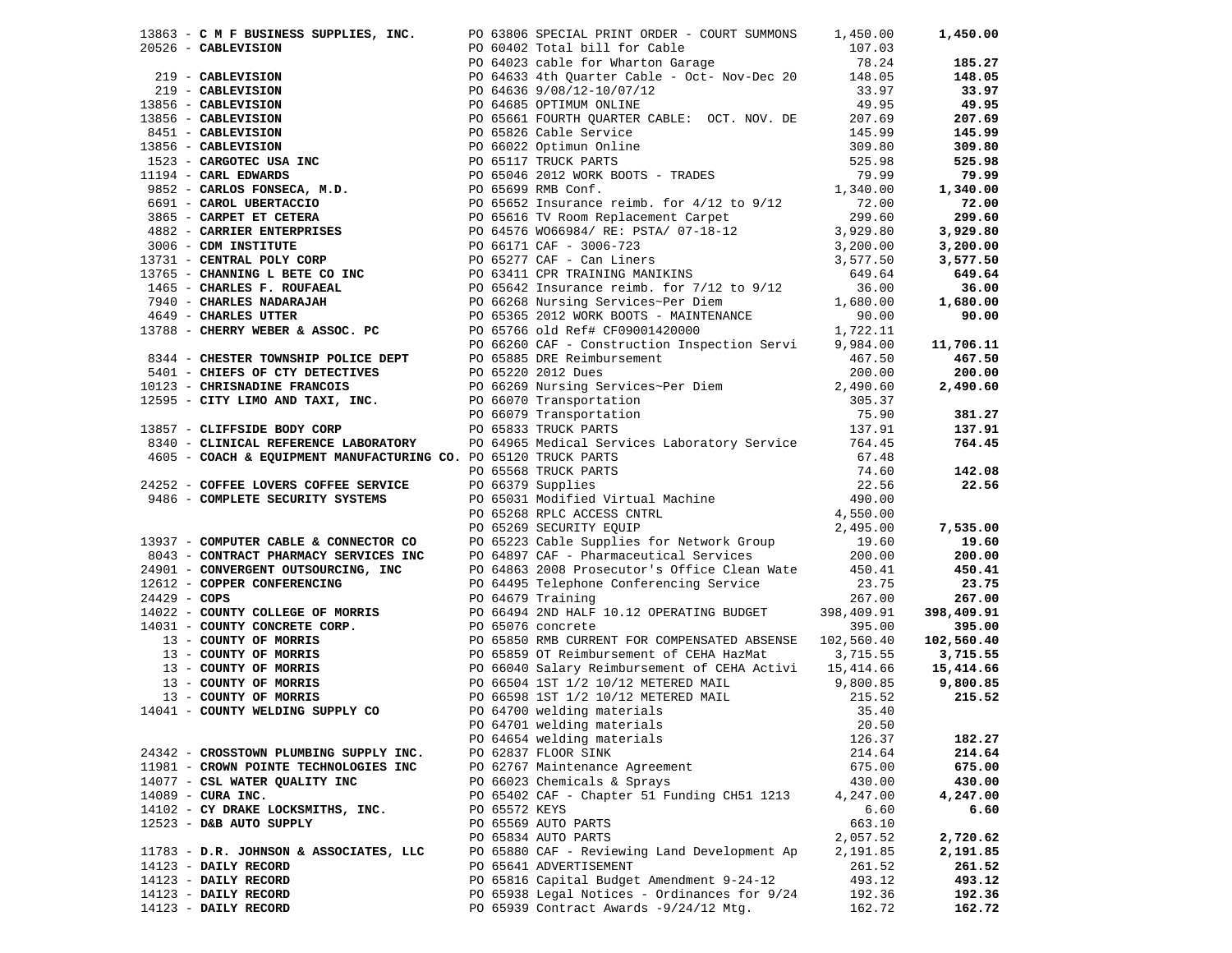|                                         | 11155 - <b>DANILO LAPID</b><br>11176 - <b>DAVID DAVENPORT</b><br>1000 - <b>DAVID VEYSMAN</b><br>1000 - <b>DAVID VEYSMAN</b><br>1000 - <b>DAVID VEYSMAN</b><br>1000 - <b>DAVID VEYSMAN</b><br>1000 - <b>DAVID VEYSMAN</b><br>1000 - <b>DAVID VEYSMAN</b><br>1000 - <b>DAVID VEYSMAN</b><br>100 |           | 837.55    |
|-----------------------------------------|-----------------------------------------------------------------------------------------------------------------------------------------------------------------------------------------------------------------------------------------------------------------------------------------------|-----------|-----------|
|                                         |                                                                                                                                                                                                                                                                                               |           | 90.00     |
|                                         |                                                                                                                                                                                                                                                                                               |           | 36.00     |
|                                         |                                                                                                                                                                                                                                                                                               |           |           |
|                                         |                                                                                                                                                                                                                                                                                               |           | 7,850.00  |
|                                         | 4181 - DATIOF VIENTLE (22 13 14 ARRY 1991)<br>274 - DEER PARK 1991 - PO 65693 Employee Expense Sheet<br>274 - DEER PARK 1991 - PO 65198 ETS Drinking water<br>274 - DEER PARK 1991 - PO 65336 Montville Garage bottle water<br>274 -                                                          |           | 276.16    |
|                                         |                                                                                                                                                                                                                                                                                               |           | 48.22     |
|                                         |                                                                                                                                                                                                                                                                                               |           | 14.63     |
|                                         |                                                                                                                                                                                                                                                                                               |           | 24.49     |
|                                         |                                                                                                                                                                                                                                                                                               |           | 30.17     |
|                                         |                                                                                                                                                                                                                                                                                               |           | 12.54     |
|                                         |                                                                                                                                                                                                                                                                                               |           | 17.47     |
|                                         |                                                                                                                                                                                                                                                                                               |           | 10.45     |
|                                         |                                                                                                                                                                                                                                                                                               |           | 166.66    |
|                                         |                                                                                                                                                                                                                                                                                               |           |           |
|                                         |                                                                                                                                                                                                                                                                                               |           |           |
|                                         |                                                                                                                                                                                                                                                                                               |           |           |
|                                         |                                                                                                                                                                                                                                                                                               |           |           |
|                                         | <b>PO 64487 Tax Board - New Server</b><br>PO 64487 Tax Board - New Server<br>PO 64859 REARING<br>PO 64659 REARING<br>PO 65048 REARING<br>PO 65048 REARING<br>PO 65048 REARING<br>PO 65048 REARING<br>PO 66047 INSERT PEES<br>240.00<br>PO 66047 INSERT                                        |           | 5,990.17  |
|                                         |                                                                                                                                                                                                                                                                                               |           |           |
|                                         |                                                                                                                                                                                                                                                                                               |           |           |
|                                         |                                                                                                                                                                                                                                                                                               |           | 1,680.00  |
|                                         |                                                                                                                                                                                                                                                                                               |           | 750.00    |
|                                         |                                                                                                                                                                                                                                                                                               |           | 36.00     |
|                                         |                                                                                                                                                                                                                                                                                               |           | 9.60      |
|                                         |                                                                                                                                                                                                                                                                                               |           | 36.00     |
|                                         |                                                                                                                                                                                                                                                                                               |           | 120.96    |
|                                         |                                                                                                                                                                                                                                                                                               |           | 92.16     |
|                                         |                                                                                                                                                                                                                                                                                               |           | 36.00     |
|                                         |                                                                                                                                                                                                                                                                                               |           |           |
|                                         |                                                                                                                                                                                                                                                                                               |           | 7,225.97  |
|                                         |                                                                                                                                                                                                                                                                                               |           | 887.60    |
|                                         |                                                                                                                                                                                                                                                                                               |           | 71.50     |
|                                         |                                                                                                                                                                                                                                                                                               |           | 57,739.15 |
|                                         |                                                                                                                                                                                                                                                                                               |           | 115.00    |
|                                         |                                                                                                                                                                                                                                                                                               |           | 12.82     |
|                                         |                                                                                                                                                                                                                                                                                               |           | 241.25    |
|                                         |                                                                                                                                                                                                                                                                                               |           | 125.00    |
|                                         |                                                                                                                                                                                                                                                                                               |           | 346.10    |
|                                         |                                                                                                                                                                                                                                                                                               |           | 2,700.00  |
|                                         |                                                                                                                                                                                                                                                                                               |           | 1,061.28  |
|                                         |                                                                                                                                                                                                                                                                                               |           | 90.00     |
|                                         |                                                                                                                                                                                                                                                                                               |           | 125.00    |
|                                         |                                                                                                                                                                                                                                                                                               |           | 835.80    |
|                                         |                                                                                                                                                                                                                                                                                               |           | 1,299.00  |
|                                         | 1919 - DIPERARTESCO, EATERNAIN COLLEY, YOSPEN PO 66033 NOTCH Main Street Extension project<br>1913 - DIRECT SUPPLIN INC PO 66033 NOTCH Main Street Extension project<br>1923 - DIRECT SUPPLIN INC PO 66033 NOTCH Main Street Ext                                                              |           | 89.95     |
|                                         |                                                                                                                                                                                                                                                                                               |           | 11,398.80 |
|                                         |                                                                                                                                                                                                                                                                                               |           | 45.00     |
|                                         |                                                                                                                                                                                                                                                                                               |           | 33,661.00 |
|                                         | 20998 - EPIC MANAGEMENT INC. 21,037.00 PO 65763 CAF - Construction Management Sercv 21,037.00 21,037.00                                                                                                                                                                                       |           |           |
| 24329 - ERICA BAUERLEIN                 | PO 66061 Insurance reimb. for $4/12$ to $9/12$                                                                                                                                                                                                                                                | 72.00     | 72.00     |
| 9723 - ERICA JOHNSON                    | PO 65654 Insurance reimb. for 7/12 to 9/12                                                                                                                                                                                                                                                    | 36.00     | 36.00     |
| 20265 - EVELYN TOLENTINO                | PO 66272 Nursing Services~Per Diem                                                                                                                                                                                                                                                            | 1,907.50  | 1,907.50  |
| 14641 - FAMILY INTERVENTION             | PO 65670 CAF - FC-1214 Family Intervention F                                                                                                                                                                                                                                                  | 14,534.00 | 14,534.00 |
| 14644 - FAMILY SERVICE OF MORRIS COUNTY | PO 65960 CAF - 2012 Funding through the Olde                                                                                                                                                                                                                                                  | 3,797.00  |           |
|                                         | PO 65964 CAF - 2012 Funding through the Olde                                                                                                                                                                                                                                                  | 4,336.00  |           |
|                                         | PO 65966 CAF - 2012 Funding through the Olde                                                                                                                                                                                                                                                  | 4,810.00  |           |
|                                         | PO 65967 CAF - 2012 Funding through the Olde                                                                                                                                                                                                                                                  | 14,968.00 |           |
|                                         | PO 65968 CAF - Grant in Aid funding for 2012                                                                                                                                                                                                                                                  | 10,270.00 |           |
|                                         | PO 65970 CAF - Grant in Aid funding for 2012                                                                                                                                                                                                                                                  | 1,361.00  |           |
|                                         | PO 65973 CAF - 2012 Peer Grouping Initiative                                                                                                                                                                                                                                                  | 9,607.00  |           |
|                                         | PO 65976 CAF - 2012 Peer Grouping Initiative                                                                                                                                                                                                                                                  | 10,839.00 | 59,988.00 |
| 14644 - FAMILY SERVICE OF MORRIS COUNTY | PO 65975 No Caf #                                                                                                                                                                                                                                                                             | 3,988.00  |           |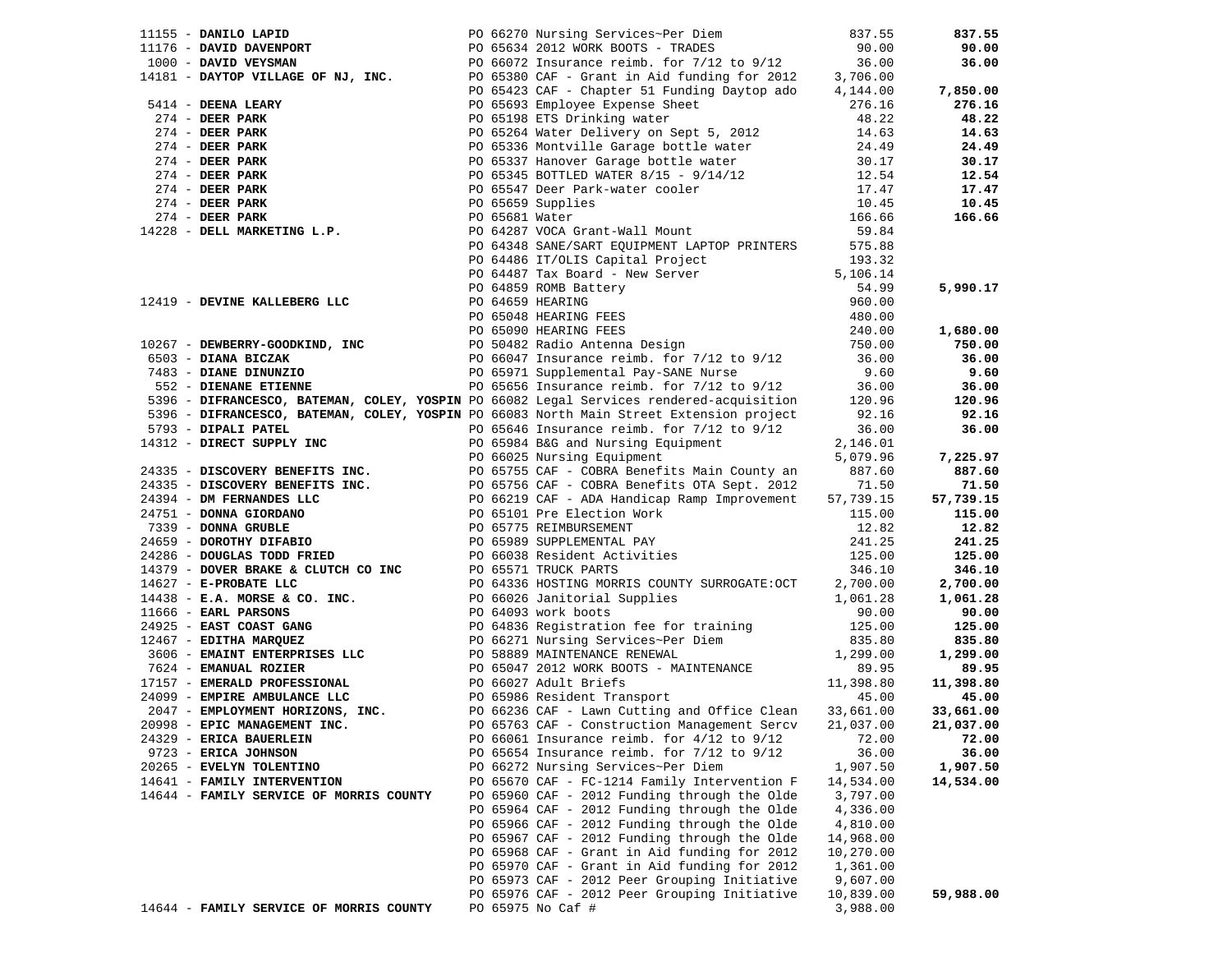|                                 | 1783 - PAPERA COMMUNI - 2016 2019 Project No. 2019 Project Network (Paper 1891)<br>1993 - PROM COMMUNI - 2019 PROJECT NEW PROPERTY AND COMMUNISM COMMUNISM (PROJECT) 1994<br>1994 - PROM COMMUNISM COMMUNISM COMMUNISM (PRODUCT) |        |          |
|---------------------------------|----------------------------------------------------------------------------------------------------------------------------------------------------------------------------------------------------------------------------------|--------|----------|
|                                 | PO 65722 CAF - 4592-716 840.00                                                                                                                                                                                                   |        |          |
|                                 |                                                                                                                                                                                                                                  |        |          |
|                                 | PO 65723 CAF - 4592-731                                                                                                                                                                                                          | 720.00 |          |
|                                 | PO 65724 CAF - 4592-830                                                                                                                                                                                                          | 810.00 |          |
|                                 | PO 65725 CAF - 4592-816                                                                                                                                                                                                          | 780.00 |          |
|                                 | PO 65726 CAF - 4592-842                                                                                                                                                                                                          | 840.00 | 6,420.00 |
| 4592 - INFORMATION & TECHNOLOGY | PO 65727 CAF - 4592-809                                                                                                                                                                                                          | 810.00 |          |
|                                 | PO 65728 CAF - 4592-862                                                                                                                                                                                                          | 870.00 |          |
|                                 | PO 65729 CAF - 4592-743                                                                                                                                                                                                          | 870.00 |          |
|                                 | PO 65730 CAF - 4592-807                                                                                                                                                                                                          | 840.00 | 3,390.00 |
| 4592 - INFORMATION & TECHNOLOGY | PO 65731 CAF - 4592-803                                                                                                                                                                                                          | 773.72 |          |
|                                 | PO 65732 CAF - 4592-804                                                                                                                                                                                                          | 773.72 |          |
|                                 | PO 65733 CAF - 4592-696                                                                                                                                                                                                          | 959.76 |          |
|                                 | PO 66172 CAF - 4592-721                                                                                                                                                                                                          | 870.00 | 3,377.20 |
| 4592 - INFORMATION & TECHNOLOGY | PO 65738 CAF - 4592-717                                                                                                                                                                                                          | 840.00 |          |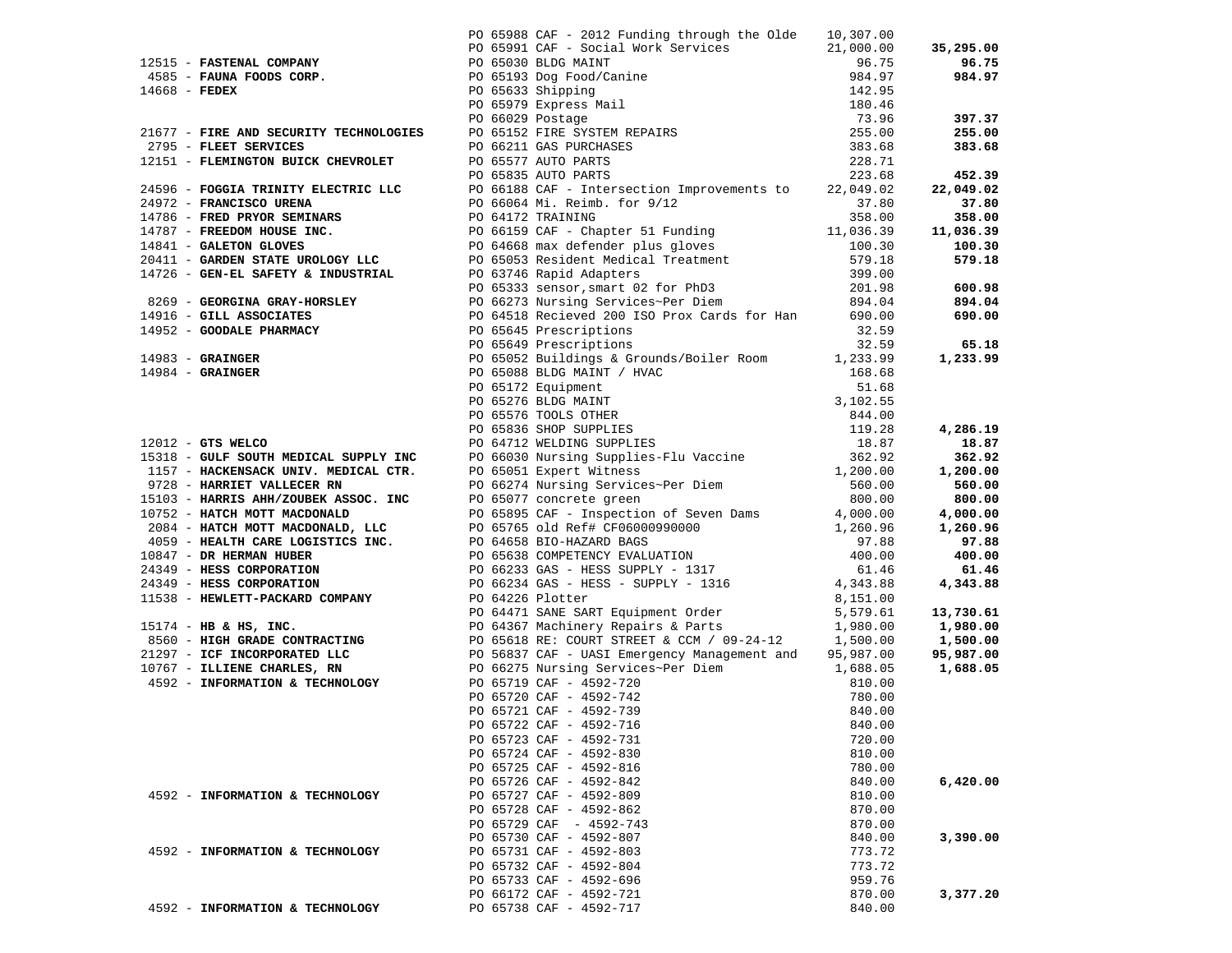|                                       |                | PO 65739 CAF - 4592-834                                                                                                                                                                                                                                                                                                                                                                                          | 1,237.72                 |            |
|---------------------------------------|----------------|------------------------------------------------------------------------------------------------------------------------------------------------------------------------------------------------------------------------------------------------------------------------------------------------------------------------------------------------------------------------------------------------------------------|--------------------------|------------|
|                                       |                | PO 65740 CAF - 4592-832                                                                                                                                                                                                                                                                                                                                                                                          | 1,237.72                 |            |
|                                       |                | PO 65741 CAF - 4592-840                                                                                                                                                                                                                                                                                                                                                                                          | 1,237.72                 |            |
|                                       |                | PO 65742 CAF - 4592-15                                                                                                                                                                                                                                                                                                                                                                                           | 2,091.32                 |            |
|                                       |                | PO 65743 CAF - 4592-12                                                                                                                                                                                                                                                                                                                                                                                           | 2,091.32                 |            |
|                                       |                | PO 65744 CAF - 4592-20                                                                                                                                                                                                                                                                                                                                                                                           | 987.16                   |            |
|                                       |                | PO 65745 CAF - 4592-14                                                                                                                                                                                                                                                                                                                                                                                           | $1,040.52$<br>$1,237.72$ | 10,763.48  |
| 4592 - INFORMATION & TECHNOLOGY       |                |                                                                                                                                                                                                                                                                                                                                                                                                                  |                          |            |
|                                       |                | PO 65746 CAF - 4592-80                                                                                                                                                                                                                                                                                                                                                                                           |                          |            |
|                                       |                | PO 65747 CAF - 4592-66                                                                                                                                                                                                                                                                                                                                                                                           | 1,237.72                 |            |
|                                       |                | PO 65748 CAF - 4592-54                                                                                                                                                                                                                                                                                                                                                                                           | 1,546.28                 |            |
|                                       |                |                                                                                                                                                                                                                                                                                                                                                                                                                  | 870.00                   |            |
|                                       |                |                                                                                                                                                                                                                                                                                                                                                                                                                  | 870.00                   |            |
|                                       |                |                                                                                                                                                                                                                                                                                                                                                                                                                  | 870.00                   |            |
|                                       |                |                                                                                                                                                                                                                                                                                                                                                                                                                  | 810.00                   |            |
|                                       |                |                                                                                                                                                                                                                                                                                                                                                                                                                  | 840.00                   | 8,281.72   |
|                                       |                |                                                                                                                                                                                                                                                                                                                                                                                                                  | 840.00<br>2,107.16       |            |
| 12041 - INGLESINO, PEARLMAN,          |                |                                                                                                                                                                                                                                                                                                                                                                                                                  |                          | 2,107.16   |
| 1664 - INGRAM LIBRARY SERVICES        |                |                                                                                                                                                                                                                                                                                                                                                                                                                  | 1,328.56<br>2,016.73     |            |
|                                       |                |                                                                                                                                                                                                                                                                                                                                                                                                                  |                          | 3,345.29   |
| 1664 - INGRAM LIBRARY SERVICES        |                |                                                                                                                                                                                                                                                                                                                                                                                                                  | 1,413.17<br>1,068.11     |            |
|                                       |                |                                                                                                                                                                                                                                                                                                                                                                                                                  |                          |            |
|                                       |                |                                                                                                                                                                                                                                                                                                                                                                                                                  |                          | 4,315.88   |
| 1664 - INGRAM LIBRARY SERVICES        |                | $\begin{array}{r} \text{1.13} \\ \text{1.24} \\ \text{2.35} \\ \text{2.46} \\ \text{2.57} \\ \text{2.67} \\ \text{2.77} \\ \text{2.77} \\ \text{2.77} \\ \text{2.77} \\ \text{2.77} \\ \text{2.77} \\ \text{2.77} \\ \text{2.77} \\ \text{2.77} \\ \text{2.77} \\ \text{2.77} \\ \text{2.77} \\ \text{2.77} \\ \text{2.77} \\ \text{2.77} \\ \text{2.77} \\ \text{2.77} \\ \text{2.7$<br>PO 66118 Received Books | 1,834.60<br>1,869.96     | 1,869.96   |
| 6100 - INTER CITY TIRE                |                |                                                                                                                                                                                                                                                                                                                                                                                                                  | 3,042.20                 |            |
|                                       | PO 65579 TIRES |                                                                                                                                                                                                                                                                                                                                                                                                                  |                          |            |
|                                       | PO 65838 TIRES |                                                                                                                                                                                                                                                                                                                                                                                                                  | 1,515.87                 | 4,558.07   |
| 10483 - IZENBERG APPRAISAL ASSOCIATES |                | PO 66296 Property Appraisal                                                                                                                                                                                                                                                                                                                                                                                      | 2,625.00                 | 2,625.00   |
| 12197 - JAMES H WOLF                  |                | PO 66039 CAF - Qualified Physician to over s                                                                                                                                                                                                                                                                                                                                                                     | 1,875.00                 | 1,875.00   |
| 1479 - JAMES MCDANIEL                 |                | PO 66065 Mi. & Insurance reimb. for 7/12 to                                                                                                                                                                                                                                                                                                                                                                      | 206.35                   | 206.35     |
| 7382 - JAMES WOODRUFF                 |                | PO 65817 REIMBURSEMENT                                                                                                                                                                                                                                                                                                                                                                                           | 23.35                    | 23.35      |
| 1110 - JC AND DAUGHTERS               |                | PO 64692 AUTO PARTS                                                                                                                                                                                                                                                                                                                                                                                              | 141.00                   | 141.00     |
| 658 - JEANNE YOUNG                    |                | PO 66066 Mi. & Insurance reimb. for 7/12 to                                                                                                                                                                                                                                                                                                                                                                      | 52.70                    | 52.70      |
| 20591 - JEFFREY PAUL                  |                |                                                                                                                                                                                                                                                                                                                                                                                                                  | 40.74                    | 40.74      |
|                                       |                | PO 65942 OEM Supplies                                                                                                                                                                                                                                                                                                                                                                                            |                          |            |
| 457 - JERRY THIEL                     |                | PO 65655 Mi. & Insurance reimb. for 7/12 to                                                                                                                                                                                                                                                                                                                                                                      | 81.85                    | 81.85      |
| 24962 - JERRY'S ARTIST OUTLET         |                | PO 65614 Art Supplies for In House Resident                                                                                                                                                                                                                                                                                                                                                                      | 100.00                   | 100.00     |
| 960 - JERSEY CENTRAL POWER & LIGHT    | PO 65802 JCP&L |                                                                                                                                                                                                                                                                                                                                                                                                                  | 619.17                   | 619.17     |
| 960 - JERSEY CENTRAL POWER & LIGHT    | PO 65803 JCP&L |                                                                                                                                                                                                                                                                                                                                                                                                                  | 37.79                    | 37.79      |
| 960 - JERSEY CENTRAL POWER & LIGHT    |                | PO 66166 Utility - Electric JCPL                                                                                                                                                                                                                                                                                                                                                                                 | 9.94                     | 9.94       |
| 960 - JERSEY CENTRAL POWER & LIGHT    |                | PO 66198 ELECTRIC - RUTH DAVIS DR                                                                                                                                                                                                                                                                                                                                                                                | 275.69                   | 275.69     |
| 960 - JERSEY CENTRAL POWER & LIGHT    |                | PO 66204 ELECTRIC - REMOTE - 0538                                                                                                                                                                                                                                                                                                                                                                                | 78.48                    | 78.48      |
| 960 - JERSEY CENTRAL POWER & LIGHT    |                | PO 66217 ELECTRIC - MORRISTOWN - 0528 121,879.24                                                                                                                                                                                                                                                                                                                                                                 |                          | 121,879.24 |
| 960 - JERSEY CENTRAL POWER & LIGHT    |                |                                                                                                                                                                                                                                                                                                                                                                                                                  |                          |            |
|                                       |                | PO 66232 ELECTRIC - 0537                                                                                                                                                                                                                                                                                                                                                                                         | 94,468.35                | 94,468.35  |
| 16888 - JERSEY PAPER PLUS INC         |                | PO 65233 CAF - Coarse Paper & Household Prod                                                                                                                                                                                                                                                                                                                                                                     | 141.70                   |            |
|                                       |                | PO 65279 CAF - Coarse Paper & Household Prod                                                                                                                                                                                                                                                                                                                                                                     | 1,071.82                 |            |
|                                       |                | PO 65280 CAF - Coarse Paper & Household Prod                                                                                                                                                                                                                                                                                                                                                                     | 1,438.30                 | 2,651.82   |
| $20888 - JESSY JACOB$                 |                | PO 66276 Nursing Services~Per Diem                                                                                                                                                                                                                                                                                                                                                                               | 840.00                   | 840.00     |
| 11325 - JG DRYWALL LLC                |                | PO 66224 CAf - Phase 2 Rehabilitation of Cen                                                                                                                                                                                                                                                                                                                                                                     | 572,182.80               | 572,182.80 |
| 15508 - JML MEDICAL INC.              |                | PO 66033 CAF - Medical Supplies                                                                                                                                                                                                                                                                                                                                                                                  | 5,123.99                 |            |
|                                       |                | PO 66034 CAF - Medical Supplies                                                                                                                                                                                                                                                                                                                                                                                  | 7,663.79                 | 12,787.78  |
| $21646$ - JOAN BRUSEO                 |                | PO 66067 Mi. & Insurance reimb. for 4/12 to<br>PO 66054 Insurance reimb. for 7/12 to 9/12                                                                                                                                                                                                                                                                                                                        | 126.80                   | 126.80     |
| 21183 - JOANNE YOUNG                  |                |                                                                                                                                                                                                                                                                                                                                                                                                                  | 36.00                    | 36.00      |
|                                       |                |                                                                                                                                                                                                                                                                                                                                                                                                                  |                          |            |
| 16957 - JOHN PECORARO                 |                | PO 65809 PETTY CASH                                                                                                                                                                                                                                                                                                                                                                                              | 56.49                    | 56.49      |
| 5674 - JOHNSON & CONWAY LLP           |                | PO 66087 September, 2012 Various Legal Servi                                                                                                                                                                                                                                                                                                                                                                     | 960.75                   |            |
|                                       |                | PO 66186 Open Space Preservation Trust - leg                                                                                                                                                                                                                                                                                                                                                                     | 3,069.78                 | 4,030.53   |
| 15521 - JOHNSON TRUCK ACCESSORIES INC |                | PO 65093 truck parts                                                                                                                                                                                                                                                                                                                                                                                             | 29.99                    | 29.99      |
| 8131 - JOHNSTONE SUPPLY               |                | PO 65061 Buildings & Grounds                                                                                                                                                                                                                                                                                                                                                                                     | 307.35                   | 307.35     |
| 2695 - JOHNSTONE SUPPLY               | PO 65923 HVAC  |                                                                                                                                                                                                                                                                                                                                                                                                                  | 356.06                   | 356.06     |
| 24922 - JOSEPH ABRUSCI                |                | PO 64672 Reimbursement- Confence                                                                                                                                                                                                                                                                                                                                                                                 | 2,526.85                 | 2,526.85   |
| 21388 - JOSEPH BLEVINS                |                | PO 66062 Insurance reimb. for $1/12$ to $9/12$                                                                                                                                                                                                                                                                                                                                                                   | 108.00                   | 108.00     |
| $11770$ - JOYCE REED                  |                | PO 66277 Nursing Services~Per Diem                                                                                                                                                                                                                                                                                                                                                                               | 2,455.04                 | 2,455.04   |
|                                       |                |                                                                                                                                                                                                                                                                                                                                                                                                                  |                          |            |
| 677 - JULIO PORRAO                    |                | PO 65643 Insurance reimb. for $7/12$ to $9/12$                                                                                                                                                                                                                                                                                                                                                                   | 36.00                    | 36.00      |
| 7432 - JUNE WITTY                     |                | PO 65974 Supplemental Pay-SANE Nurse                                                                                                                                                                                                                                                                                                                                                                             | 68.60                    | 68.60      |
| 21317 - KAREN HOGAN                   |                | PO 65962 Employee Reimbursement                                                                                                                                                                                                                                                                                                                                                                                  | 36.24                    | 36.24      |
| 703 - KAREN REMUS                     |                | PO 65644 Mi. & Insurance reimb. for 7/12 to                                                                                                                                                                                                                                                                                                                                                                      | 76.80                    | 76.80      |
| 11239 - KAREN WEBSTER                 |                | PO 65798 EXPENSE VOUCHER                                                                                                                                                                                                                                                                                                                                                                                         | 46.30                    | 46.30      |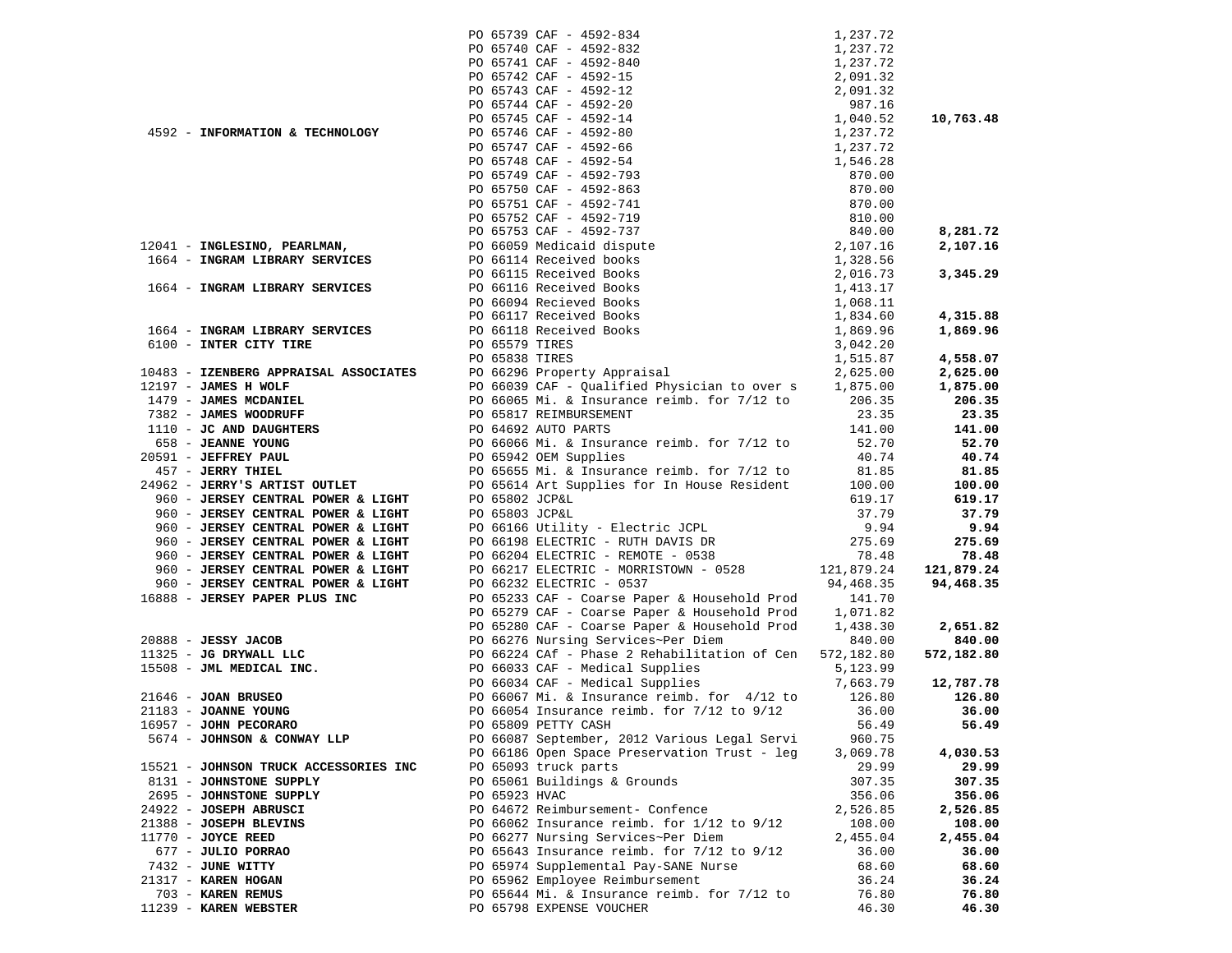| 11970 - KATTY STAGNITTO                                      |                | PO 66055 Insurance reimb. for $1/12$ , $2/12$ & 7                                                                                                                                                                                                                                 | 60.00      | 60.00      |
|--------------------------------------------------------------|----------------|-----------------------------------------------------------------------------------------------------------------------------------------------------------------------------------------------------------------------------------------------------------------------------------|------------|------------|
| 2663 - KEISHA HIGGS                                          |                | PO 65676 Community Affairs Unit Supplies                                                                                                                                                                                                                                          | 327.79     | 327.79     |
|                                                              |                | 15565 - KELLER & KIRKPATRICK 65764 CAF - Construction Inspection Servi                                                                                                                                                                                                            | 15,392.00  | 15,392.00  |
| 21760 - KELLEY W LAVERY                                      |                | PO 65891 Criminal Trial Certification                                                                                                                                                                                                                                             | 350.00     | 350.00     |
| 15574 - KENVIL POWER EQUIPMENT, INC.                         |                | PO 64699 blades, nylon                                                                                                                                                                                                                                                            | 240.69     |            |
|                                                              |                | PO 65428 ASY Wand                                                                                                                                                                                                                                                                 | 21.79      | 262.48     |
| 12333 - KNAPP TRIMBOLI & PRUSINOWSKI, LLC                    |                | PO 66052 Legal services rendered-County Coun                                                                                                                                                                                                                                      | 4,973.75   |            |
|                                                              |                | PO 66056 Legal Services rendered-Prosecutor'                                                                                                                                                                                                                                      | 408.00     | 5,381.75   |
| 11406 - KONKUS CORPORATION                                   |                | PO 66259 CAF - Replacement of County Bridge                                                                                                                                                                                                                                       | 448,655.30 | 448,655.30 |
| 15657 - KURT'S LOCKSMITH SERVICE, LLC                        |                | PO 65995 Key & Lock Repair                                                                                                                                                                                                                                                        | 1,381.00   | 1,381.00   |
| 12650 - KYOCERA MITA AMERICA, INC.                           |                | PO 65003 Office Machine rental - Kyocera 420                                                                                                                                                                                                                                      | 702.33     | 702.33     |
| 20653 - LEGAL SERVICES OF NORTHWEST                          |                | PO 65997 CAF - 2012 Peer Grouping Initiative                                                                                                                                                                                                                                      | 7,392.00   | 7,392.00   |
| 20653 - LEGAL SERVICES OF NORTHWEST                          |                | PO 65999 CAF - 2012 Funding through the Olde                                                                                                                                                                                                                                      | 11,340.00  | 11,340.00  |
| 21140 - LEONARDO A. FARIELLO                                 |                | PO 65103 Pre Election Work                                                                                                                                                                                                                                                        | 70.00      | 70.00      |
| 24886 - LIBERTY NEWS DISTRIBUTION INC.                       |                | PO 65996 Newpapers for the Bistro                                                                                                                                                                                                                                                 | 69.92      | 69.92      |
| 15775 - LIFESAVERS INC                                       |                | PO 66160 Training                                                                                                                                                                                                                                                                 | 85.00      | 85.00      |
| 1483 - LINDA CARUTH                                          |                | PO 66068 Insurance reimb. for $7/12$ to $9/12$                                                                                                                                                                                                                                    | 36.00      | 36.00      |
| 24954 - LINDA N. NWOKO                                       |                | PO 65963 Employee Reimbursement                                                                                                                                                                                                                                                   | 30.00      | 30.00      |
| 971 - LINDA ROSA                                             |                | PO 65647 Insurance reimb. for $7/12$ to $9/12$                                                                                                                                                                                                                                    | 36.00      | 36.00      |
| 15816 - LONGFELLOWS SANDWICH DELI                            |                | PO 65564 Refreshments for the CBA Mtg. held                                                                                                                                                                                                                                       | 84.00      | 84.00      |
| 15816 - LONGFELLOWS SANDWICH DELI                            |                | PO 65936 Dinner for the 10-4-12 HP Review B                                                                                                                                                                                                                                       | 147.50     | 147.50     |
| 15816 - LONGFELLOWS SANDWICH DELI                            |                | PO 66147 Facilities Meeting                                                                                                                                                                                                                                                       | 157.50     | 157.50     |
| 8307 - LOREEN RAFISURA                                       |                | PO 66278 Nursing Services~Per Diem                                                                                                                                                                                                                                                | 1,625.75   | 1,625.75   |
| 15609 - LORI L. KINTNER                                      |                |                                                                                                                                                                                                                                                                                   | 25.83      |            |
|                                                              |                | PO 65734 staff travel reimbursement<br>PO 65735 Staff travel reimbursement                                                                                                                                                                                                        | 24.43      | 50.26      |
| 15825 - LORMAN EDUCATION SERVICES                            |                | PO 64896 Seminar IRS Form 1099 Reporting: W                                                                                                                                                                                                                                       | 319.00     | 319.00     |
| 21100 - LOUISE R. MACCHIA                                    |                | PO 66279 Nursing Services~Per Diem                                                                                                                                                                                                                                                | 2,520.00   | 2,520.00   |
| 666 - LUCY CANNIZZO                                          |                | PO 65639 EXPENSE VOUCHER                                                                                                                                                                                                                                                          | 69.55      | 69.55      |
| 16280 - M. C. ECONOMIC DEVELOPMENT                           |                | PO 65820 CAF - Freeholder Special Projects                                                                                                                                                                                                                                        | 27,500.00  | 27,500.00  |
| 15909 - M.C. MUNICIPAL UTILITIES                             |                | PO 64572 Tipping Fees                                                                                                                                                                                                                                                             | 470.01     | 470.01     |
| 15899 - M.C. ORGANIZATION FOR                                |                | PO 66001 CAF - 2012 Funding through the Olde                                                                                                                                                                                                                                      | 7,055.28   | 7,055.28   |
| 20783 - MA. LIZA IMPERIAL                                    |                | PO 66281 Nursing Services~Per Diem                                                                                                                                                                                                                                                | 2,777.60   | 2,777.60   |
| 15938 - MACCULLOCH HALL                                      |                | PO 65717 CAF - Heritage Commission Re-Grant                                                                                                                                                                                                                                       | 497.00     | 497.00     |
| 24936 - MADISON MAIN STREET                                  |                | PO 65034 Exhibitor Fee                                                                                                                                                                                                                                                            | 50.00      | 50.00      |
| 15951 - MADISON PLUMBING SUPPLY CO                           |                | PO 64667 PLUMBING SUPPLIES                                                                                                                                                                                                                                                        | 82.08      | 82.08      |
| 7568 - MADUKWE IMO IBOKO, RN                                 |                | PO 66280 Nursing Services~Per Diem                                                                                                                                                                                                                                                | 2,167.20   | 2,167.20   |
| 6514 - MAJOR POLICE SUPPLY                                   |                | PO 63551 Installation of Emergency Lights - 4,338.17                                                                                                                                                                                                                              |            | 4,338.17   |
|                                                              |                | 9112 - MANPOWER<br>1653 - MARIA CAMPOS<br>1653 - MARIA CAMPOS<br>1653 - MARIA CAMPOS<br>1653 - MARIE MAGLOIRE<br>1653 - MARIE MAGLOIRE<br>1653 - MARIE MAGLOIRE<br>1653 - MARIE MAGLOIRE<br>166282 Nursing Services~Per Diem<br>1663 - MARIE MAG                                  | 885.30     | 885.30     |
|                                                              |                |                                                                                                                                                                                                                                                                                   | 820.00     | 820.00     |
|                                                              |                |                                                                                                                                                                                                                                                                                   | 560.00     | 560.00     |
|                                                              |                |                                                                                                                                                                                                                                                                                   | 329.40     | 329.40     |
|                                                              |                |                                                                                                                                                                                                                                                                                   |            | 30.00      |
|                                                              |                |                                                                                                                                                                                                                                                                                   |            | 36.00      |
|                                                              |                |                                                                                                                                                                                                                                                                                   |            | 1,144.50   |
|                                                              |                | 24994 <b>MARION E. BROWN</b><br>200680 <b>MARION E. BROWN</b><br>200680 <b>MARTHA MINA</b><br>200680 <b>MARTHA MINA</b><br>200680 <b>MARTHA MINA</b><br>200680 <b>MARTHA MINA</b><br>20066024 Employee Reimbursement<br>200680 <b>MARTHA MINA</b><br>20066024 Employee Reimbursem |            | 156.00     |
| 20781 - MARY JANE M. ARCINAS                                 |                | PO 66284 Nursing Services~Per Diem                                                                                                                                                                                                                                                | 814.10     | 814.10     |
| 24858 - MARY JEANNE O'GRADY                                  |                |                                                                                                                                                                                                                                                                                   | 25.94      | 25.94      |
| 24926 - MATTHEW S. AMBROSI                                   |                | PO 65563 Office Supply Reimbursement<br>PO 64674 DRE Conference Reimursement                                                                                                                                                                                                      | 272.00     | 272.00     |
| 21720 - MATTHEW TRIOANO                                      |                | PO 65889 Criminal Trial Certification                                                                                                                                                                                                                                             | 350.00     | 350.00     |
| 2203 - MC LEAGUE OF MUNICIPALITIES                           |                | PO 65073 League attendance for Deena C. to t 35.00                                                                                                                                                                                                                                |            |            |
|                                                              |                | PO 65703 LOM Luncheon                                                                                                                                                                                                                                                             | 350.00     | 385.00     |
|                                                              |                | PO 66225 CAF - Freeholder Special Projects                                                                                                                                                                                                                                        | 46,500.00  | 46,500.00  |
| 12676 - MC TOURISM BUREAU                                    |                |                                                                                                                                                                                                                                                                                   |            |            |
| 8443 - MELOJANE CELESTINO<br>24005 - MENDHAM TOWNSHIP POLICE |                | PO 66285 Nursing Services~Per Diem<br>PO 65886 DRE Reimbursement                                                                                                                                                                                                                  | 1,146.25   | 1,146.25   |
|                                                              |                |                                                                                                                                                                                                                                                                                   | 440.00     | 440.00     |
| 24005 - MENDHAM TOWNSHIP POLICE                              |                | PO 65958 DRE Reimbursement                                                                                                                                                                                                                                                        | 660.00     | 660.00     |
| 941 - MERGENT INC                                            |                | PO 64528 Confirm On-Line Services - 3 online                                                                                                                                                                                                                                      | 3,750.00   | 3,750.00   |
| 6518 - METALS USA PLATES &                                   | PO 63880 STEEL |                                                                                                                                                                                                                                                                                   | 315.00     | 315.00     |
| 3714 - METALS USA PLATES &                                   |                | PO 65548 Rehab Br. 682, Whitehead Road                                                                                                                                                                                                                                            | 2,493.00   | 2,493.00   |
| 8956 - MICHAEL DEMATTEO                                      |                | PO 65272 2012 WORK BOOTS - TRADES                                                                                                                                                                                                                                                 | 90.00      | 90.00      |
| 20546 - MICHALSKI FUNERAL HOME                               |                | PO 62661 INDIGENT BURIAL/CREMATION                                                                                                                                                                                                                                                | 2,650.00   | 2,650.00   |
| 24951 - MICHELLE CAPILI                                      |                | PO 66286 Nursing Services~Per Diem                                                                                                                                                                                                                                                | 832.30     | 832.30     |
| 295 - MID-ATLANTIC TRUCK CENTRE INC                          |                | PO 65580 TRUCK PARTS                                                                                                                                                                                                                                                              | 511.37     |            |
|                                                              |                | PO 65839 TRUCK PARTS                                                                                                                                                                                                                                                              | 241.75     | 753.12     |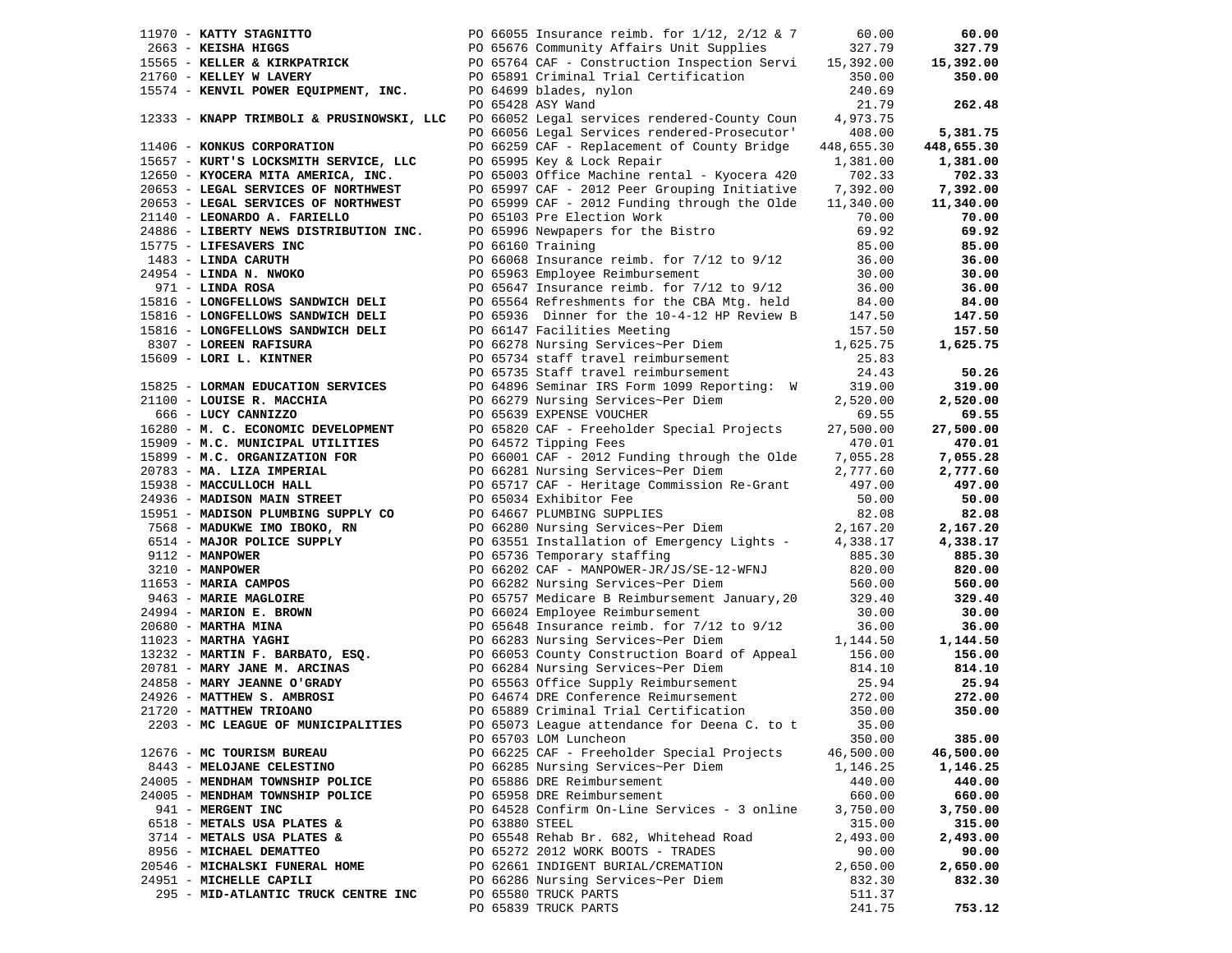|                                        | 21794 - MINI G. CONSULTING INC.<br>6408 - MIRION TECHNOLOGIES (GDS) INC $P0 66035$ Savin Toner<br>7913 - MOLNAR PHARMACY $P0 66035$ Savin Toner<br>7913 - MOLNAR PHARMACY $P0 66071$ Prescriptions<br>7913 - MORE MEDICAL LLC $P0 602$                 |          | 360.00    |
|----------------------------------------|--------------------------------------------------------------------------------------------------------------------------------------------------------------------------------------------------------------------------------------------------------|----------|-----------|
|                                        |                                                                                                                                                                                                                                                        |          | 513.21    |
|                                        |                                                                                                                                                                                                                                                        |          | 1,329.66  |
|                                        |                                                                                                                                                                                                                                                        |          |           |
|                                        |                                                                                                                                                                                                                                                        |          | 377.70    |
|                                        |                                                                                                                                                                                                                                                        |          |           |
|                                        |                                                                                                                                                                                                                                                        |          | 190.00    |
|                                        |                                                                                                                                                                                                                                                        |          | 52.50     |
|                                        |                                                                                                                                                                                                                                                        |          | 11,040.00 |
| 10666 - MORRIS COUNTY SHERIFF'S OFFICE | PO 65675 CAF - 2012 Funding through the Olde $1,752.00$                                                                                                                                                                                                |          | 1,752.00  |
| 16297 - MORRIS MUSEUM                  |                                                                                                                                                                                                                                                        |          | 3,500.00  |
| 21894 - MORRISTOWN & ERIE RAILWAY INC  | PO 66090 CAF - 2012 Morris Aid to Museums $3,500.00$<br>PO 65696 CAF - Management Agreement for the $4,488.75$                                                                                                                                         |          | 4,488.75  |
| 16321 - MORRISTOWN LUMBER &            |                                                                                                                                                                                                                                                        |          |           |
|                                        |                                                                                                                                                                                                                                                        |          |           |
|                                        |                                                                                                                                                                                                                                                        |          |           |
|                                        |                                                                                                                                                                                                                                                        |          | 491.87    |
|                                        | PO 65020 CAF - Management Agreement Iof Che<br>PO 65023 Canie - Inv.M. McMahon<br>PO 65023 Canie - Inv.M. McMahon<br>PO 65331 black sharpie, power tape<br>20.68<br>PO 65549 Hose caddy, nozzle<br>20.85<br>PO 65406 CAF - Chapter 51 Fundin           |          |           |
|                                        |                                                                                                                                                                                                                                                        |          |           |
|                                        |                                                                                                                                                                                                                                                        |          |           |
|                                        |                                                                                                                                                                                                                                                        |          |           |
|                                        |                                                                                                                                                                                                                                                        |          |           |
|                                        |                                                                                                                                                                                                                                                        |          |           |
|                                        |                                                                                                                                                                                                                                                        |          |           |
|                                        |                                                                                                                                                                                                                                                        |          |           |
|                                        |                                                                                                                                                                                                                                                        |          |           |
|                                        |                                                                                                                                                                                                                                                        |          |           |
|                                        |                                                                                                                                                                                                                                                        |          |           |
|                                        |                                                                                                                                                                                                                                                        |          |           |
|                                        |                                                                                                                                                                                                                                                        |          |           |
|                                        |                                                                                                                                                                                                                                                        |          |           |
|                                        |                                                                                                                                                                                                                                                        |          |           |
|                                        |                                                                                                                                                                                                                                                        |          |           |
|                                        |                                                                                                                                                                                                                                                        |          |           |
|                                        |                                                                                                                                                                                                                                                        |          |           |
|                                        |                                                                                                                                                                                                                                                        |          |           |
|                                        |                                                                                                                                                                                                                                                        |          |           |
|                                        |                                                                                                                                                                                                                                                        |          |           |
|                                        |                                                                                                                                                                                                                                                        |          |           |
|                                        |                                                                                                                                                                                                                                                        |          |           |
|                                        |                                                                                                                                                                                                                                                        |          |           |
|                                        |                                                                                                                                                                                                                                                        |          |           |
|                                        |                                                                                                                                                                                                                                                        |          |           |
|                                        |                                                                                                                                                                                                                                                        |          |           |
|                                        |                                                                                                                                                                                                                                                        |          |           |
|                                        |                                                                                                                                                                                                                                                        |          |           |
|                                        | 1977? <b>MORRISTOM MEGINIAL MORPTAL</b><br>1977? <b>MORRISTOM MEGINIAL MORPTAL</b><br>1978/23 <b>MORRISTOM MEGINIAL MORPTAL</b><br>1978/1981 MELLIGAT CONTINUES (1979-1100)<br>1983-1981 MORRISTOM MEGINIAL MORRISTOM DIGITS (1983)<br>1983-1981 MORRI |          |           |
|                                        |                                                                                                                                                                                                                                                        |          |           |
|                                        |                                                                                                                                                                                                                                                        |          |           |
|                                        |                                                                                                                                                                                                                                                        |          |           |
|                                        |                                                                                                                                                                                                                                                        |          |           |
| 6407 - ODYSSEY WARE                    | PO 65214 Software License                                                                                                                                                                                                                              | 8,000.00 | 8,000.00  |
| 8687 - ON TIME TRANSPORTATION          | PO 65066 Resident Transport                                                                                                                                                                                                                            | 91.00    | 91.00     |
| 14076 - OPHELIA V. CRUSE               | PO 65799 EXPENSE VOUCHER                                                                                                                                                                                                                               | 51.55    | 51.55     |
| 21446 - OPTIMUS EMR, INC.              | PO 66000 Software Maintenance                                                                                                                                                                                                                          | 1,336.32 | 1,336.32  |
| 24923 - ORMROD ENTERPRISES             | PO 64675 DRE Bags                                                                                                                                                                                                                                      | 1,750.00 | 1,750.00  |
| 4193 - P4A.COM.LTD                     | PO 64530 Confirm On-Line Service - Antiques                                                                                                                                                                                                            | 445.00   | 445.00    |
| 16863 - PABCO INDUSTRIES, LLC          | PO 65344 HEAVY DUTY PLASTIC TRASH BAGS                                                                                                                                                                                                                 | 219.00   | 219.00    |
| 10287 - PANCIELLO CONSTRUCTION LLC     | PO 65924 CAF - Labor Rates Concrete Replacem                                                                                                                                                                                                           | 2,720.00 |           |
|                                        | PO 66235 CAF - Labor Rates Concrete Replacem                                                                                                                                                                                                           | 2,300.00 | 5,020.00  |
| 21551 - PARSIPPANY INN                 | PO 66078 Motel placement                                                                                                                                                                                                                               | 50.00    | 50.00     |
| 8535 - PAULA JORDAO                    | PO 65827 Travel Expense                                                                                                                                                                                                                                | 57.00    | 57.00     |
| 7569 - PELICAN SPORT CENTER INC        | PO 65086 GRNDS MAINT                                                                                                                                                                                                                                   | 21.00    | 21.00     |
| 3916 - PEMBERTON FABRICATORS, INC.     | PO 61786 GASOLINE TEST MEASURE EQUIPMENT & C                                                                                                                                                                                                           | 1,545.00 | 1,545.00  |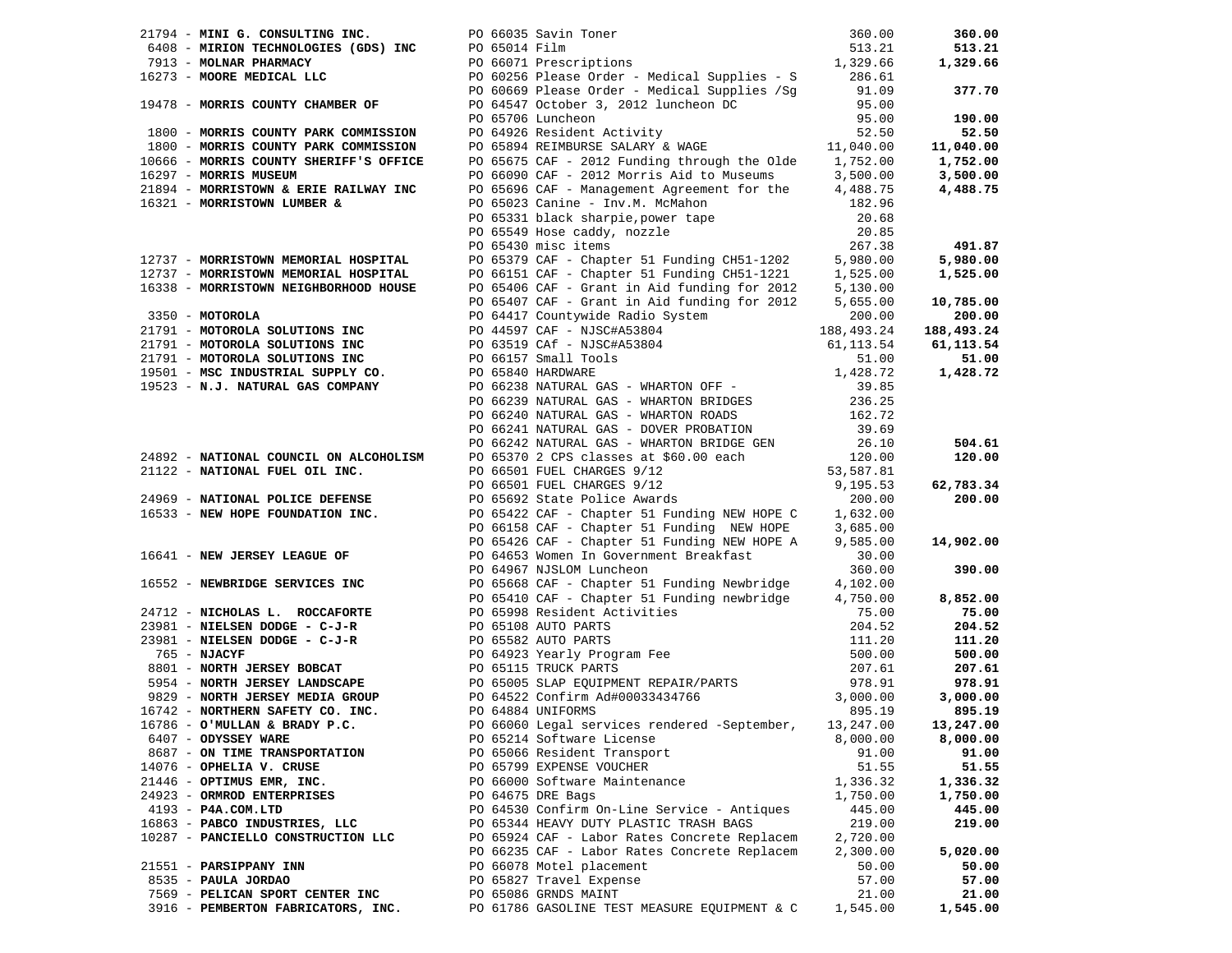| 19663 - PERFORMANCE TRAILERS INC.                 |  | PO 65124 TRUCK PARTS                                                                                                                                                                                                                                                                    | 105.00     |                    |
|---------------------------------------------------|--|-----------------------------------------------------------------------------------------------------------------------------------------------------------------------------------------------------------------------------------------------------------------------------------------|------------|--------------------|
|                                                   |  |                                                                                                                                                                                                                                                                                         |            | 430.00             |
|                                                   |  | 1968 - PERILLO INC.<br>20973 - PETILLO INC.<br>20973 - PETILLO INC.<br>20973 - PETILLO INC.<br>20973 - PETILLO INC.<br>2006 - PLAINSMAN AUTO SUPPLY<br>2006 - PLAINSMAN AUTO SUPPLY<br>2006 - PLAINSMAN AUTO SUPPLY<br>2006 - PLAINSMAN AUTO S                                          |            | 193,972.37         |
|                                                   |  |                                                                                                                                                                                                                                                                                         |            |                    |
|                                                   |  |                                                                                                                                                                                                                                                                                         |            | 3,177.00           |
|                                                   |  |                                                                                                                                                                                                                                                                                         |            |                    |
|                                                   |  |                                                                                                                                                                                                                                                                                         |            | 1,075.37           |
|                                                   |  |                                                                                                                                                                                                                                                                                         |            | 179.00             |
|                                                   |  |                                                                                                                                                                                                                                                                                         |            | 205.93             |
|                                                   |  |                                                                                                                                                                                                                                                                                         |            | 850.00             |
|                                                   |  |                                                                                                                                                                                                                                                                                         |            | 76,415.51          |
|                                                   |  |                                                                                                                                                                                                                                                                                         |            |                    |
|                                                   |  | 21397 - PRESERVATION DESIGN PARTNERSHIP LLC PO 66085 CAF - C1213-1 - Consultants for the 1,300.00                                                                                                                                                                                       |            | 1,300.00           |
|                                                   |  |                                                                                                                                                                                                                                                                                         |            | 330.00             |
|                                                   |  |                                                                                                                                                                                                                                                                                         |            |                    |
|                                                   |  |                                                                                                                                                                                                                                                                                         |            | 1,526.13           |
|                                                   |  |                                                                                                                                                                                                                                                                                         |            | 36.00              |
|                                                   |  |                                                                                                                                                                                                                                                                                         |            | 600.00             |
|                                                   |  | 21397 - PRESERVATION DESIGN PARTNERSHIP LLC PO 6608 CAF - CI213-1 - Consultants for the 1,300.00<br>23952 - PRESERVE GREWSTONE, INC. PO 65716 CRF - Heritage Commission Re-Grant 330.00<br>24018 - DONEL SILVAN LLC PO 66019 GREM                                                       |            |                    |
|                                                   |  |                                                                                                                                                                                                                                                                                         |            | 2,874.68           |
|                                                   |  |                                                                                                                                                                                                                                                                                         |            | 250.27             |
|                                                   |  |                                                                                                                                                                                                                                                                                         |            |                    |
|                                                   |  | PO 64532 Repair of Automatic Door at MC Libr 255.00                                                                                                                                                                                                                                     |            | 11,081.00          |
| 17215 - R.S. KNAPP CO. INC.                       |  |                                                                                                                                                                                                                                                                                         | 310.20     |                    |
|                                                   |  | PO 60036 PW 300 Monthly usuage<br>PO 60106 Bridge #443 Eagle Rock                                                                                                                                                                                                                       | 803.95     |                    |
|                                                   |  | PO 60207 plans & specs for Road Projects 1,649.10                                                                                                                                                                                                                                       |            |                    |
|                                                   |  |                                                                                                                                                                                                                                                                                         |            |                    |
|                                                   |  | PO 62578 monthly usage on PW Print Engine 277.50                                                                                                                                                                                                                                        |            |                    |
|                                                   |  | PO 62580 plans & specs playing fields                                                                                                                                                                                                                                                   | 412.87     |                    |
|                                                   |  | PO 65160 plans & specs for Mill & Resurf Rd 1,762.16                                                                                                                                                                                                                                    |            | 5,215.78           |
|                                                   |  |                                                                                                                                                                                                                                                                                         |            | 175.00             |
|                                                   |  |                                                                                                                                                                                                                                                                                         |            | 119.99             |
|                                                   |  |                                                                                                                                                                                                                                                                                         |            |                    |
|                                                   |  | 90536 - <b>RABBI YOSEF NEWFIELD</b><br>17225 - <b>RADIO SHACK</b><br>17225 - <b>RARITAN VALLEY COMMUNITY</b><br>17255 - <b>RARITAN VALLEY COMMUNITY</b><br>1890.0006 GPS<br>17316 - <b>RAW INC</b><br>1842 - <b>RESIDEX, LLC</b><br>1842 - <b>RESIDEX, LLC</b><br>1842 - <b>RESIDEX</b> |            | 774.98             |
|                                                   |  |                                                                                                                                                                                                                                                                                         |            |                    |
|                                                   |  |                                                                                                                                                                                                                                                                                         |            | 6,493.00           |
|                                                   |  |                                                                                                                                                                                                                                                                                         |            |                    |
|                                                   |  |                                                                                                                                                                                                                                                                                         |            |                    |
|                                                   |  |                                                                                                                                                                                                                                                                                         |            | 1,122.57           |
|                                                   |  |                                                                                                                                                                                                                                                                                         |            | 89.99              |
|                                                   |  |                                                                                                                                                                                                                                                                                         |            | 54.28              |
|                                                   |  |                                                                                                                                                                                                                                                                                         |            |                    |
|                                                   |  |                                                                                                                                                                                                                                                                                         |            |                    |
|                                                   |  |                                                                                                                                                                                                                                                                                         |            |                    |
|                                                   |  | PO 65694 Nametag & Nameplates - Deena Leary                                                                                                                                                                                                                                             |            |                    |
|                                                   |  |                                                                                                                                                                                                                                                                                         |            | 1,389.00           |
|                                                   |  |                                                                                                                                                                                                                                                                                         |            | 76.59              |
| 10917 - ROBERT BECKMANN<br>7805 - ROSE DUMAPIT    |  |                                                                                                                                                                                                                                                                                         |            | 1,680.00           |
| 24397 - ROSEMARY BATANE COBCOBO                   |  |                                                                                                                                                                                                                                                                                         |            |                    |
| 5345 - ROUTE 23 AUTO MALL LLC PO 65126 AUTO PARTS |  |                                                                                                                                                                                                                                                                                         |            | 1,400.00<br>425.62 |
|                                                   |  |                                                                                                                                                                                                                                                                                         |            |                    |
| 9938 - RUTGERS CENTER FOR CONTINUING              |  |                                                                                                                                                                                                                                                                                         |            |                    |
|                                                   |  |                                                                                                                                                                                                                                                                                         |            | 2,813.50           |
| 17452 - RUTGERS, THE STATE UNIVERSITY             |  |                                                                                                                                                                                                                                                                                         |            | 3,200.00           |
| 11831 - SAFELITE AUTOGLASS                        |  | PO 59796 AUTO PARTS                                                                                                                                                                                                                                                                     | 78.93      |                    |
|                                                   |  | PO 60630 AUTO PARTS                                                                                                                                                                                                                                                                     | 240.89     |                    |
|                                                   |  | PO 65127 AUTO PARTS                                                                                                                                                                                                                                                                     | 73.93      | 393.75             |
| 20855 - SAMUEL MENDEZ                             |  | PO 65637 2012 WORK BOOTS - SECURITY                                                                                                                                                                                                                                                     | 74.99      | 74.99              |
| 24638 - SANDRA MENDOZA                            |  | PO 65651 Insurance reimb. for 7/12 to 9/12                                                                                                                                                                                                                                              | 36.00      | 36.00              |
| 17530 - SCALES INDUSTRIAL                         |  | PO 66041 Repair on Boiler Room Compressor                                                                                                                                                                                                                                               | 2,687.00   | 2,687.00           |
| 17546 - SCHIFANO CONSTRUCTION CORP.               |  | PO 65164 CAF - Milling and Resurfacing of Ed                                                                                                                                                                                                                                            | 579,834.94 |                    |
|                                                   |  | PO 65164 CAF - Milling and Resurfacing of Ed                                                                                                                                                                                                                                            | 4,071.00   |                    |
|                                                   |  | PO 65361 CAF - Various Milling & Resurfacing                                                                                                                                                                                                                                            | 10,165.09  |                    |
|                                                   |  | PO 65361 CAF - Various Milling & Resurfacing                                                                                                                                                                                                                                            | 9,240.36   | 603,311.39         |
| 21319 - SCHINDLER ELEVATOR CORPORATION            |  | PO 57682 Elevator Interior Upgrade                                                                                                                                                                                                                                                      | 19,800.00  | 19,800.00          |
| 21319 - SCHINDLER ELEVATOR CORPORATION            |  | PO 66010 Repair & Contract Billing                                                                                                                                                                                                                                                      | 4,127.45   | 4,127.45           |
|                                                   |  |                                                                                                                                                                                                                                                                                         |            |                    |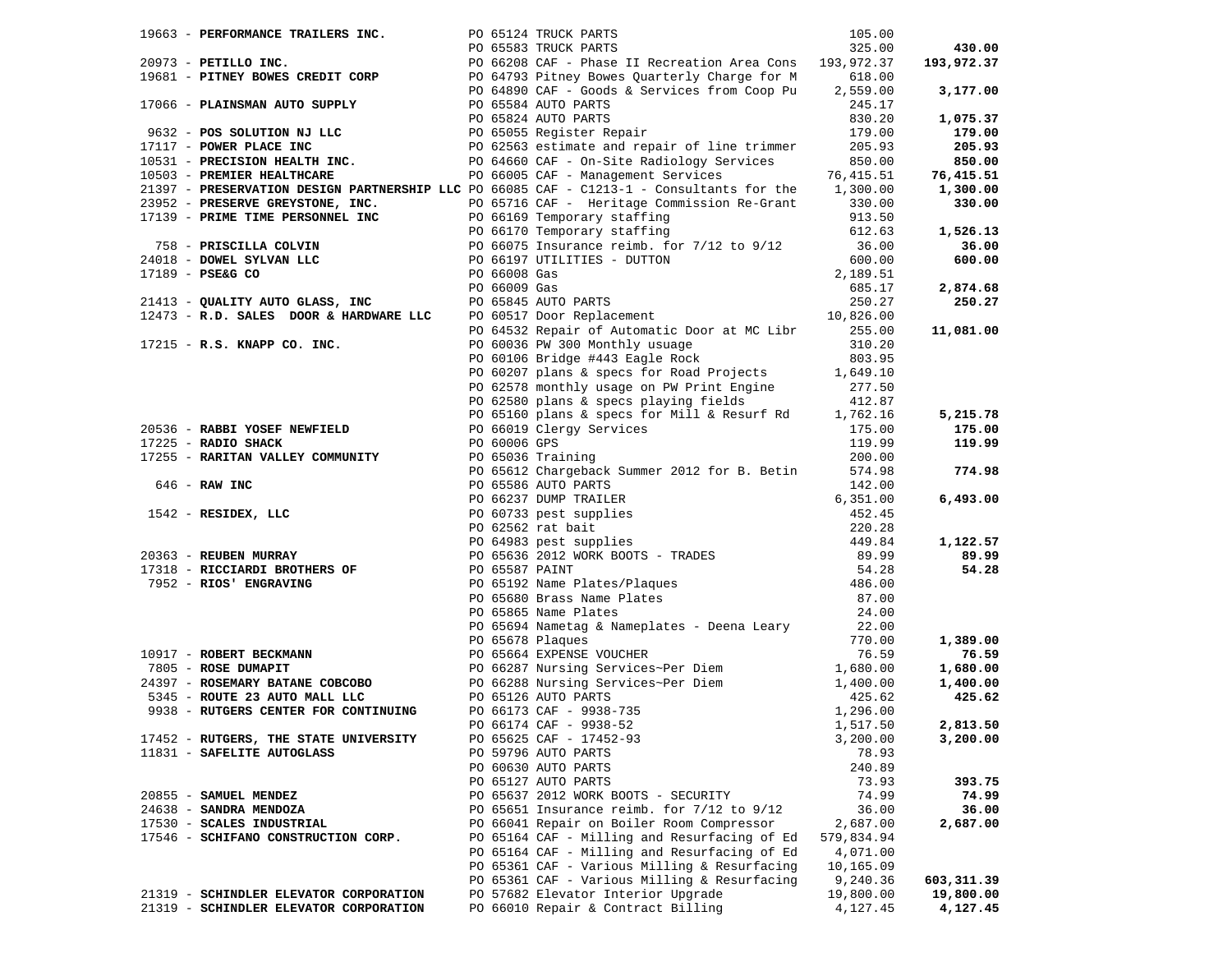|                                     | 2011 - SILECT EMERICAN MICHAEL (2013) ATO 123 (1912) ATO 123 (1922) 1922) - 102 (1923) - 102 (1923) - 102 (1923) - 102 (1923) - 102 (1923) - 102 (1923) - 102 (1923) - 102 (1923) - 102 (1923) - 102 (1923) - 102 (1923) - 10 |          |           |
|-------------------------------------|-------------------------------------------------------------------------------------------------------------------------------------------------------------------------------------------------------------------------------|----------|-----------|
|                                     |                                                                                                                                                                                                                               |          |           |
|                                     |                                                                                                                                                                                                                               |          |           |
|                                     |                                                                                                                                                                                                                               |          |           |
|                                     |                                                                                                                                                                                                                               |          |           |
|                                     |                                                                                                                                                                                                                               |          |           |
|                                     |                                                                                                                                                                                                                               |          |           |
|                                     |                                                                                                                                                                                                                               |          |           |
|                                     |                                                                                                                                                                                                                               |          |           |
|                                     |                                                                                                                                                                                                                               |          |           |
|                                     |                                                                                                                                                                                                                               |          |           |
|                                     |                                                                                                                                                                                                                               |          |           |
|                                     |                                                                                                                                                                                                                               |          |           |
|                                     |                                                                                                                                                                                                                               |          |           |
|                                     |                                                                                                                                                                                                                               |          |           |
|                                     |                                                                                                                                                                                                                               |          |           |
|                                     |                                                                                                                                                                                                                               |          |           |
|                                     |                                                                                                                                                                                                                               |          |           |
|                                     |                                                                                                                                                                                                                               |          |           |
|                                     |                                                                                                                                                                                                                               |          |           |
|                                     |                                                                                                                                                                                                                               |          |           |
|                                     |                                                                                                                                                                                                                               |          |           |
|                                     |                                                                                                                                                                                                                               |          |           |
|                                     |                                                                                                                                                                                                                               |          |           |
|                                     |                                                                                                                                                                                                                               |          |           |
|                                     |                                                                                                                                                                                                                               |          |           |
|                                     |                                                                                                                                                                                                                               |          |           |
|                                     |                                                                                                                                                                                                                               |          |           |
|                                     |                                                                                                                                                                                                                               |          |           |
|                                     |                                                                                                                                                                                                                               |          |           |
|                                     |                                                                                                                                                                                                                               |          |           |
|                                     |                                                                                                                                                                                                                               |          |           |
|                                     |                                                                                                                                                                                                                               |          |           |
|                                     |                                                                                                                                                                                                                               |          |           |
|                                     |                                                                                                                                                                                                                               |          |           |
|                                     |                                                                                                                                                                                                                               |          |           |
|                                     |                                                                                                                                                                                                                               |          |           |
|                                     |                                                                                                                                                                                                                               |          |           |
|                                     |                                                                                                                                                                                                                               |          |           |
|                                     |                                                                                                                                                                                                                               |          |           |
|                                     |                                                                                                                                                                                                                               |          |           |
|                                     |                                                                                                                                                                                                                               |          |           |
|                                     |                                                                                                                                                                                                                               |          |           |
|                                     |                                                                                                                                                                                                                               |          |           |
|                                     |                                                                                                                                                                                                                               |          |           |
|                                     |                                                                                                                                                                                                                               |          |           |
|                                     |                                                                                                                                                                                                                               |          |           |
|                                     |                                                                                                                                                                                                                               |          |           |
|                                     |                                                                                                                                                                                                                               |          |           |
|                                     |                                                                                                                                                                                                                               |          |           |
|                                     |                                                                                                                                                                                                                               |          |           |
|                                     |                                                                                                                                                                                                                               |          |           |
|                                     |                                                                                                                                                                                                                               |          |           |
| 4611 - STAPLES BUSINESS ADVANTAGE   | PO 65761 Office Supplies for Medical Service 17.97                                                                                                                                                                            |          | 17.97     |
| 4611 - STAPLES BUSINESS ADVANTAGE   | PO 65965 Office Supplies                                                                                                                                                                                                      | 4,243.20 | 4,243.20  |
| 4611 - STAPLES BUSINESS ADVANTAGE   | PO 66092 Various Office Supplies                                                                                                                                                                                              | 29.56    | 29.56     |
| $17819$ - STAR LEDGER               | PO 63535 LEGAL NOTICE                                                                                                                                                                                                         | 473.28   | 473.28    |
|                                     |                                                                                                                                                                                                                               |          |           |
| 5021 - STATE SHUTTTLE INC           | PO 66199 CAF - Subgrant Agreement #STASHUT-1                                                                                                                                                                                  | 3,650.28 |           |
|                                     | PO 66200 CAF - Subgrant Agreement #STASHUT-1                                                                                                                                                                                  | 3,650.28 |           |
|                                     | PO 66203 CAF - Subgrant Agreement #STASHUT-1                                                                                                                                                                                  | 3,650.28 | 10,950.84 |
| 16675 - STATE TOXICOLOGY LABORATORY | PO 65007 Testing - Det. N. Leo                                                                                                                                                                                                | 270.00   | 270.00    |
| 21595 - STEPHEN NEBESNI             | PO 65439 Reimbursement for Travel Mileage fo                                                                                                                                                                                  | 22.73    | 22.73     |
| 24120 - STEVE SEIDLER               | PO 65020 CAF - K-9 Supervisory Trainer                                                                                                                                                                                        | 900.00   | 900.00    |
| 24120 - STEVE SEIDLER               | PO 65035 CAF - K-9 Supervisory Trainer                                                                                                                                                                                        | 960.00   | 960.00    |
| 702 - STEVEN A. TOTH                | PO 66049 Insurance reimb. for $7/12$ to $9/12$                                                                                                                                                                                | 36.00    | 36.00     |
|                                     |                                                                                                                                                                                                                               |          |           |
| 15211 - STEVEN B. HODES, DVM PA     | PO 65015 Medical - K-9 Dogs (Neko, Sigmund &                                                                                                                                                                                  | 190.20   | 190.20    |
| 11909 - STEVEN RAYMOND              | PO 65635 2012 WORK BOOTS - TRADES                                                                                                                                                                                             | 90.00    | 90.00     |
| 17874 - STORR TRACTOR CO.           | PO 65592 TRUCK PARTS                                                                                                                                                                                                          | 24.85    | 24.85     |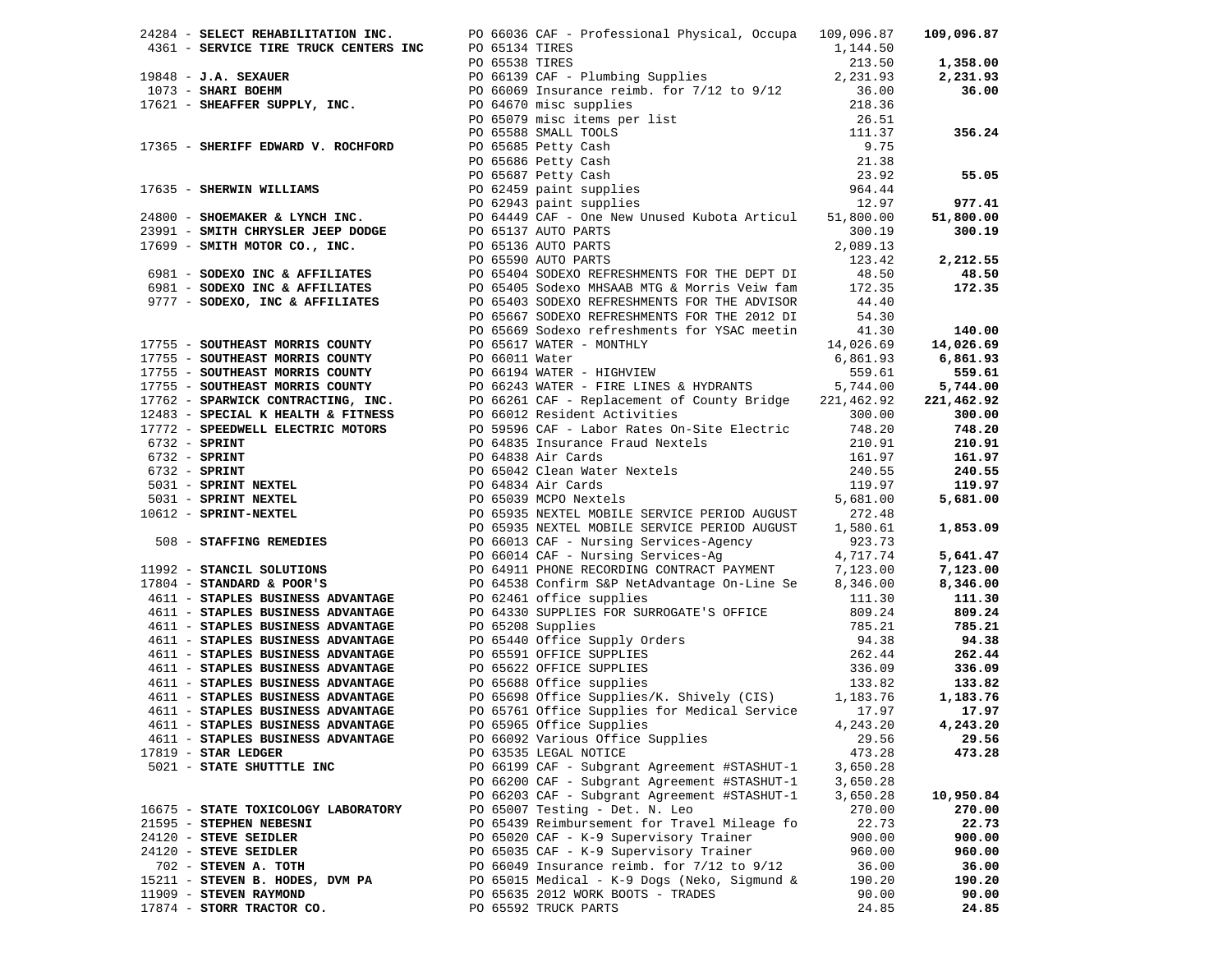| 24132 - STS TIRE & AUTO CENTERS        |  | PO 65882 TIRES                                                         | 1,211.22  | 1,211.22  |
|----------------------------------------|--|------------------------------------------------------------------------|-----------|-----------|
| 549 - SUDESH MEHTA                     |  | PO 65650 Insurance reimb. for $7/12$ to $9/12$                         | 36.00     | 36.00     |
| 1509 - SYLVIA ACEITUNO                 |  | PO 65650 INSULANCE LORD.<br>PO 66048 INSULANCE TEIMS. For 7/12 to 9/12 | 36.00     | 36.00     |
| 18067 - T J'S SPORTWIDE TROPHY         |  | PO 64894 PLAQUE AND ENGRAVING                                          | 41.00     | 41.00     |
| 5611 - TBS CONTROLS LLC                |  | PO 65063 CAF - Environmental Control and HVA                           | 2,626.66  | 2,626.66  |
| 7574 - TELE-MEASUREMENTS, INC.         |  | PO 66128 VGA Replacement Cable                                         | 45.00     | 45.00     |
| 17990 - TELESEARCH INC                 |  | PO 66167 Temporary staffing                                            | 546.00    |           |
|                                        |  | PO 66168 Temporary staffing                                            | 1,068.60  |           |
|                                        |  | PO 66015 Boiler Room Operators                                         | 3,482.44  | 5,097.04  |
| $21294$ - TETRA TECH                   |  | PO 56647 CAF - UASI Emergency Management and                           | 15,037.17 | 15,037.17 |
| $21294$ - TETRA TECH                   |  | PO 56836 CAF - UASI Emergency Management and                           | 38,004.72 | 38,004.72 |
| 19966 - THE 200 CLUB OF MORRIS COUNTY  |  | PO 66020 Membership                                                    | 200.00    | 200.00    |
| 12498 - THE DESIGN MINDS, INC.         |  | PO 66291 PROFESSIONAL SERVICE CONTRACT                                 | 3,000.00  | 3,000.00  |
| 4859 - THE INSTITUTE FOR FORENSIC      |  | PO 64997 Evaluation                                                    | 3,100.00  |           |
|                                        |  | PO 65087 Psychological Evaluation                                      | 325.00    |           |
|                                        |  | PO 65191 New Hire Psych Eval - Sarah Marlow                            | 325.00    |           |
|                                        |  | PO 65368 Psych Evaluations                                             | 1,700.00  | 5,450.00  |
| 20797 - THE MUSIAL GROUP PA            |  | PO 66187 CAF - Construction Inspection Servi                           | 7,140.00  | 7,140.00  |
| 12497 - THE RONED GROUP                |  | PO 65158 spray paint                                                   | 132.00    | 132.00    |
| 122 - TILCON NEW YORK INC.             |  | PO 65145 bituminous concrete                                           | 2,671.02  |           |
|                                        |  | PO 65767 CAF - Milling & Resurfacing of Troy                           | 21,083.98 |           |
|                                        |  | PO 65767 CAF - Milling & Resurfacing of Troy                           | 12,376.12 | 36,131.12 |
| 281 - TOMAR INDUSTRIES INC             |  | PO 65133 JANITORIAL SUPPLIES                                           | 240.70    | 240.70    |
| 13419 - TOWN OF BOONTON                |  | PO 65883 DRE Grant Reimbursement                                       | 440.00    | 440.00    |
| 15095 - TOWNSHIP OF HARDING            |  | PO 65381 CAF - 2012 Supplemental Municipal A                           | 1,013.26  | 1,013.26  |
| 25009 - TOYELLA E GIBSON               |  | PO 66289 Nursing Services~Per Diem                                     | 1,400.00  | 1,400.00  |
| 24232 - TOYOTA FORKLIFTS OF            |  | PO 59546 CAF - GNA GS-07F-0199T                                        | 31,012.00 | 31,012.00 |
| 11781 - TREASURER. ST OF NJ            |  | PO 64456 Data processing & EBT Statements fo                           | 29,997.91 | 29,997.91 |
| 18144 - TREE KING INC                  |  | PO 66403 CAF - Co-op# 18                                               | 56,600.00 | 56,600.00 |
| 18154 - TRI-COUNTY SEWER & DRAIN       |  | PO 66016 Sewer & Drain Maintenance                                     | 955.00    | 955.00    |
| 2101 - TURNING POINT, INC              |  | PO 65411 CAF - Chapter 51 Funding Turning po                           | 2,856.00  |           |
|                                        |  | PO 65671 CAF - Chapter 51 Funding Turning po                           | 1,540.00  | 4,396.00  |
| 1739 - TURTLE & HUGHES, INC            |  | PO 64892 BALLASTS                                                      | 328.44    |           |
|                                        |  | PO 65099 CAF - Electrical Supplies/Equipment                           | 1,527.30  |           |
|                                        |  | PO 65226 BALLASTS                                                      | 233.60    |           |
|                                        |  | PO 65358 BULBS                                                         | 1,131.30  |           |
|                                        |  | PO 65415 CAF - Electrical Supplies/Equipment                           | 581.86    | 3,802.50  |
| 4144 - U-LINE SHIPPING SUPPLY          |  | PO 62114 Equipment                                                     | 962.03    | 962.03    |
| 9285 - U.S. SECURITY ASSOCIATES, INC.  |  | PO 65011 CAF - Unarmed Security Guards                                 | 2,355.95  |           |
|                                        |  | PO 65024 CAF - Unarmed Security Guards                                 | 2,346.07  |           |
|                                        |  | PO 65032 CAF - Unarmed Security Guards                                 | 1,888.87  |           |
|                                        |  | PO 65352 CAF - Unarmed Security Guards                                 | 810.30    |           |
|                                        |  | PO 65819 CAF - Unarmed Security Guards                                 | 824.90    | 8,226.09  |
| 18233 - UNITED PARCEL SERVICE          |  | PO 65815 Letter Shipment - 2nd Day Air                                 | 17.62     | 17.62     |
| 446 - UNITRONIX DATA SYSTEMS INC       |  | PO 64457 CAF - Maintenance of Proprietary Co                           | 4,908.87  | 4,908.87  |
| 15732 - UNIVERSAL UNIFORM SALES CO INC |  | PO 64900 CAF - Custom Fitted Uniforms                                  | 663.40    |           |
|                                        |  | PO 65092 CAF - Custom Fitted Uniforms                                  | 215.58    | 878.98    |
| 1855 - VERA BLOSSOM                    |  | PO 65620 EXPENSE VOUCHER                                               | 29.50     | 29.50     |
| $1286$ - VERIZON                       |  | PO 65004 Telephone pobox4833                                           | 193.96    | 193.96    |
| $1286 - VERIZON$                       |  | PO 65801 Montville Garage Fax                                          | 158.34    | 158.34    |
| $1286 - VERIZON$                       |  | PO 66037 CAf - Telephone Services                                      | 27.23     | 27.23     |
| $10668$ - VERIZON CABS                 |  | PO 64992 Telephone Services - 911 switch                               | 2,221.44  | 2,221.44  |
| 12431 - VERIZON SELECT SERVICES INC    |  | PO 60624 County Wide Radio System                                      | 358.05    | 358.05    |
| 1348 - VERIZON WIRELESS                |  | PO 65026 Monthly Statement - $8/2/12$ - $9/1/1$                        | 1,328.15  |           |
|                                        |  | PO 65057 Cell Phones                                                   | 772.97    |           |
|                                        |  | PO 65934 VERIZON MOBILE PHONE SERVICE                                  |           |           |
|                                        |  |                                                                        | 5,259.87  | 7,360.99  |
| 8233 - VERIZON WIRELESS                |  | PO 65038 Cell Phones                                                   | 58.78     | 58.78     |
| 18308 - VERMEER NORTH ATLANTIC         |  | PO 65132 TRUCK PARTS                                                   | 148.04    | 148.04    |
| 5565 - VICTORINE FUNG                  |  | PO 65640 EXPENSE VOUCHER                                               | 167.95    | 167.95    |
| 18327 - VIKING TERMITE & PEST          |  | PO 66017 Pest Control                                                  | 870.00    | 870.00    |
| 14319 - VISITING NURSE ASSOC. OF       |  | PO 65977 CAF - 2012 Peer Grouping Initiative                           | 30,258.00 |           |
|                                        |  | PO 65978 CAF - 2012 Peer Grouping Initiative                           | 19,741.00 |           |
|                                        |  | PO 65981 CAF - Grant in Aid funding for 201                            | 16,427.00 |           |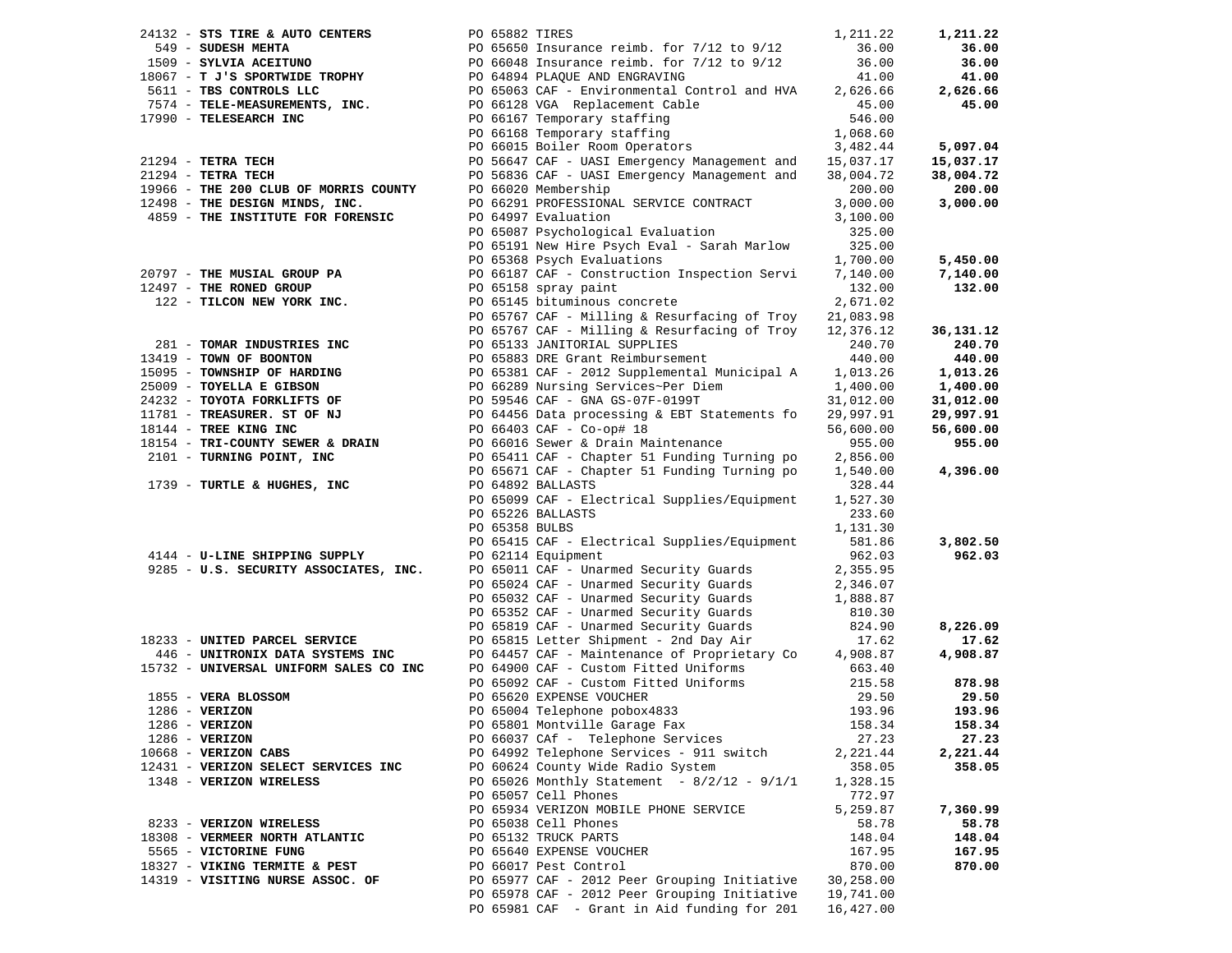|                                          | PO 65982 CAF - 2012 Funding through the Olde                             | 27,730.00 |                |
|------------------------------------------|--------------------------------------------------------------------------|-----------|----------------|
|                                          | PO 65985 CAF - 2012 Funding through the Olde                             | 23,771.00 |                |
|                                          | PO 66021 CAF - 2012 Funding through the Olde                             | 11,396.00 | 129,323.00     |
| 21185 - VIVIAN BLANDURA                  | PO 66290 Nursing Services~Per Diem                                       | 1,120.00  | 1,120.00       |
| $8384 - VMC$                             | PO 65990 CAF - 2012 Funding through the Olde                             | 5,606.00  |                |
|                                          | PO 65992 No Caf #                                                        | 3,106.00  | 8,712.00       |
| 1002 - VOLKER ARCHITECT INC              | PO 65660 CAF - Asbestos Abatement at County                              | 6,000.00  | 6,000.00       |
| 6146 - W.B. MASON COMPANY INC            | PO 64331 SUPPLIES                                                        | 21.32     |                |
|                                          | PO 65199 Copy paper for ETS                                              | 599.00    |                |
|                                          | PO 65263 Medical Services Office Supplies - 86.18                        |           |                |
|                                          | PO 65683 Office Supplies/D.Blank (Legal Serv                             | 615.73    |                |
|                                          | PO 65662 OFFICE SUPPLIES                                                 | 481.98    |                |
|                                          | PO 65863 SUPPLIES                                                        | 803.95    | 2,608.16       |
| 10107 - WAL-MART STORE                   | PO 66227 H&Bresident suppliesAcct #603220202                             | 65.63     | 65.63          |
| 18369 - WALT'S AUTO RADIATOR, LLC.       | PO 65593 TRUCK PARTS                                                     | 285.00    | 285.00         |
| 18396 - WASHINGTON TWP POLICE DEPT       | PO 65887 DRE Reimbursement                                               | 220.00    | 220.00         |
| 18400 - WASTE MANAGEMENT OF NEW JERSEY   | PO 66138 CAF - Refuse Collection and Removal                             | 8,429.69  | 8,429.69       |
| 24231 - WATERS, MCPHERSON, MCNEILL, P.C. | PO 66073 Hillside Avenue and Route 10 inters 3,195.68                    |           | 3,195.68       |
| 24231 - WATERS, MCPHERSON, MCNEILL, P.C. | PO 66074 Powerville Road, boonton Twp.                                   | 492.00    | 492.00         |
| 21034 - WEATHER WORKS LLC                | PO 64912 weather consultation 2,490.00                                   |           | 2,490.00       |
| 11537 - WERNER TIETJEN                   | PO 65102 Pre Election Work                                               | 50.00     | 50.00          |
| 18437 - WEST PAYMENT CENTER              | PO 65194 Subcription                                                     | 688.00    | 688.00         |
| 5455 - WEST PAYMENT CENTER               | PO 64536 Confirm Billing for Apr 05 - May 04 3,039.81                    |           |                |
|                                          | PO 64537 Confirm Billing Period July 05 - Au 925.25                      |           | 3,965.06       |
| 10812 - WEST PAYMENT CENTER              | PO 64837 Online West Law                                                 | 2,287.69  | 2,287.69       |
| 4677 - WHITEMARSH CORPORATION            | PO 65594 FUEL PUMP REPAIRS                                               | 1,690.41  | 1,690.41       |
| 11394 - WILLIAM SCHIEVELLA               | PO 65677 Community Affairs Expenses                                      | 462.15    |                |
|                                          | PO 66297 Community Affairs Expenses 172.55                               |           | 634.70         |
| 3793 - WOODRUFF ENERGY                   | PO 66018 Gas                                                             | 11,635.45 | 11,635.45      |
| 1604 - WORKFORCE ADVANTAGE               | PO 65624 CAF - Subgrant Agreement # WORKADVT 3,499.95                    |           | 3,499.95       |
|                                          | 24931 - WORLD OF FAX AND COPIERS, INC. PO 64825 Scanner Parts for repair | 289.00    | 289.00         |
| 18599 - ZEP MANUFACTURING CO             | PO 64715 JANITORIAL SUPPLIES                                             | 213.10    | 213.10         |
|                                          |                                                                          |           | -------------- |

5,944,673.65 TOTAL **5,944,673.65** 

|  |  |  | Total to be paid from Fund 01 Current Fund    | 1,832,331.78 |
|--|--|--|-----------------------------------------------|--------------|
|  |  |  | Total to be paid from Fund 02 Grant Fund      | 1,852,875.76 |
|  |  |  | Total to be paid from Fund 04 County Capital  | 2,132,272.78 |
|  |  |  | Total to be paid from Fund 13 Dedicated Trust | 127, 193, 33 |
|  |  |  |                                               |              |
|  |  |  |                                               | 5,944,673.65 |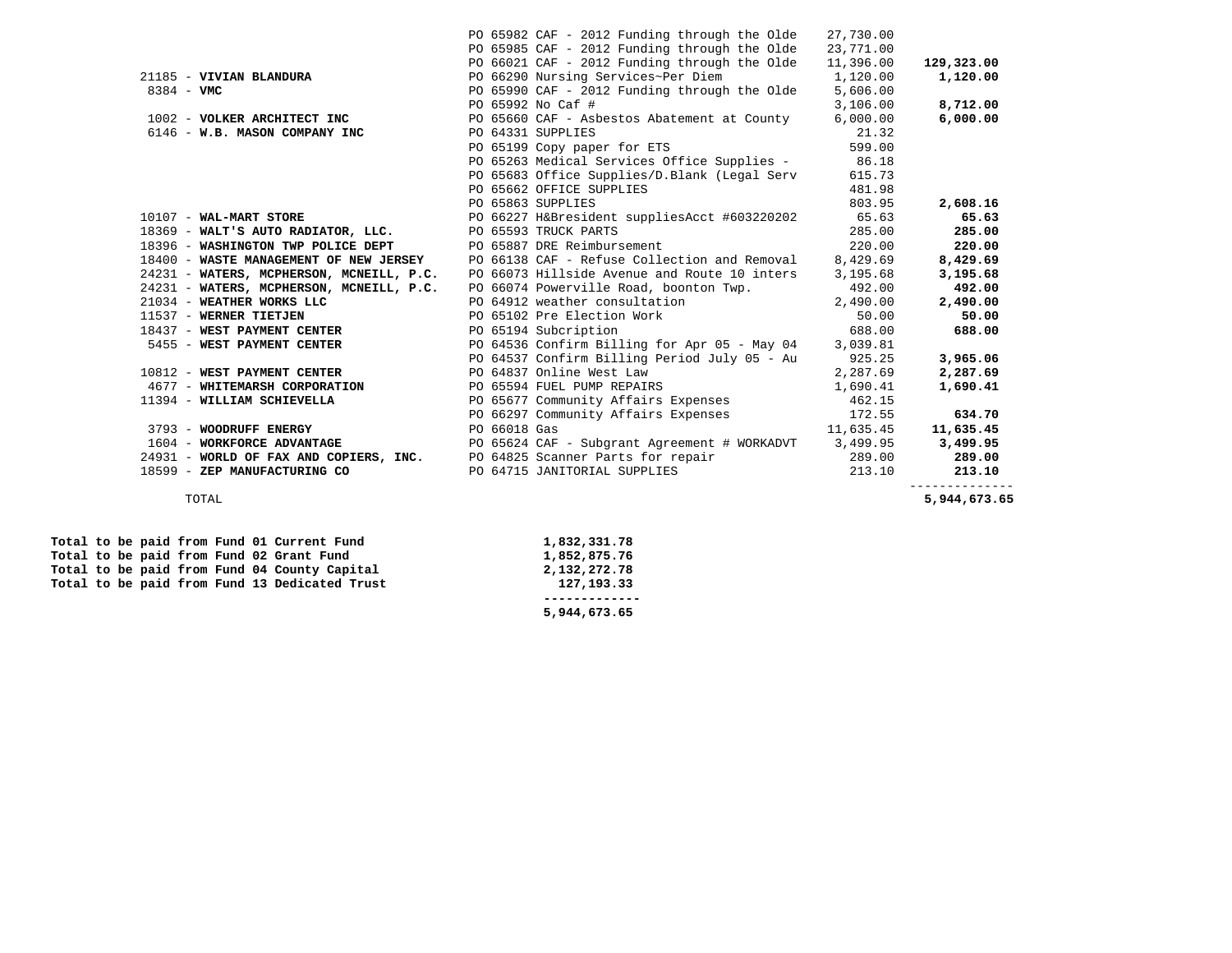## **List of Bills (Department/Account Detail) - CENTRALIZED DISBURSEMENT ACCOUNT**

| Account                            | P0 #                | Vendor                                                              | Description                                                                          | Payment             | Account Total             |
|------------------------------------|---------------------|---------------------------------------------------------------------|--------------------------------------------------------------------------------------|---------------------|---------------------------|
|                                    |                     |                                                                     | <b>Current Fund</b>                                                                  |                     |                           |
| <b>County Administrator</b>        |                     |                                                                     |                                                                                      |                     |                           |
| 01-201-20-100100-058               |                     | 66092 STAPLES BUSINESS ADVANTAGE<br>OFFICE SUPPLIES & STATIONERY    | Large office First Aid Kit<br>TOTAL FOR ACCOUNT                                      | 29.56               | 29.56                     |
|                                    |                     | 66504 COUNTY OF MORRIS<br>66504 COUNTY OF MORRIS                    | 1ST 1/2 10/12 METERED MAIL<br>1ST 1/2 10/12 METERED MAIL                             | 31.40<br>0.65       |                           |
| 01-201-20-100100-068               |                     | POSTAGE & METERED MAIL                                              | TOTAL FOR ACCOUNT                                                                    |                     | 32.05                     |
|                                    |                     | 64967 NEW JERSEY LEAGUE OF<br>65703 MC LEAGUE OF MUNICIPALITIES     | Reservations for John Bonanni and Mary J<br>Registration for John Bonanni and Mary J | 80.00<br>70.00      |                           |
| 01-201-20-100100-082               |                     | TRAVEL EXPENSE                                                      | TOTAL FOR ACCOUNT                                                                    |                     | 150.00                    |
|                                    |                     | 65819 U.S. SECURITY ASSOCIATES, INC.                                | 573-1067-01 Unarmed Security Guard Servi                                             | 824.90              |                           |
| 01-201-20-100100-084               |                     | 65352 U.S. SECURITY ASSOCIATES, INC.<br>OTHER OUTSIDE SERVICES      | 573-1067-001 Unarmed Security Guard Serv<br>TOTAL FOR ACCOUNT                        | 810.30              | 1,635.20                  |
|                                    |                     | TOTAL for County Administrator                                      |                                                                                      |                     | ============<br>1,846.81  |
|                                    |                     |                                                                     |                                                                                      |                     |                           |
| <b>Personnel</b>                   |                     |                                                                     |                                                                                      |                     |                           |
|                                    |                     | 65706 MORRIS COUNTY CHAMBER OF<br>65703 MC LEAGUE OF MUNICIPALITIES | Registration for Cathy Burd to attend te<br>Registration for Cathy Burd to attend th | 95.00<br>35.00      |                           |
| 01-201-20-105100-039               |                     | EDUCATION SCHOOLS & TRAINING                                        | TOTAL FOR ACCOUNT                                                                    |                     | 130.00                    |
| $01 - 201 - 20 - 105100 - 068$     |                     | 66504 COUNTY OF MORRIS<br>POSTAGE & METERED MAIL                    | 1ST 1/2 10/12 METERED MAIL<br>TOTAL FOR ACCOUNT                                      | 62.64               | 62.64                     |
|                                    | TOTAL for Personnel |                                                                     |                                                                                      |                     | ============<br>192.64    |
| <b>Board of Chosen Freeholders</b> |                     |                                                                     |                                                                                      |                     |                           |
|                                    |                     | 66504 COUNTY OF MORRIS                                              | 1ST 1/2 10/12 METERED MAIL                                                           | 57.94               |                           |
| 01-201-20-110100-068               |                     | 66504 COUNTY OF MORRIS<br>POSTAGE & METERED MAIL                    | 1ST 1/2 10/12 METERED MAIL<br>TOTAL FOR ACCOUNT                                      | 63.08               | 121.02                    |
|                                    |                     |                                                                     |                                                                                      |                     |                           |
|                                    |                     | 65820 M. C. ECONOMIC DEVELOPMENT                                    | 2012 MCEDC Funding 4th Ouarter                                                       | 27,500.00           |                           |
|                                    |                     | 64967 NEW JERSEY LEAGUE OF                                          | Reservations for the following to attend                                             | 280.00              |                           |
|                                    |                     | 64653 NEW JERSEY LEAGUE OF                                          | Registration for Freeholder Ann Grossi t                                             | 30.00               |                           |
|                                    |                     | 66147 LONGFELLOWS SANDWICH DELI                                     | Facility Review Committee Meeting 10/10/                                             | 157.50              |                           |
|                                    |                     | 66225 MC TOURISM BUREAU<br>65703 MC LEAGUE OF MUNICIPALITIES        | MC Toruism Bureau 4th quarter grant 10/1<br>Registration for the following to attend | 46,500.00<br>245.00 |                           |
| 01-201-20-110100-079               |                     | SPECIAL PROJECTS                                                    | TOTAL FOR ACCOUNT                                                                    |                     | 74,712.50                 |
| 01-201-20-110100-164               |                     | 65225 ATLANTIC TOMORROWS OFFICE<br>OFFICE MACHINES - RENTAL         | Color Copies from 06/18/12 to 09/17/12<br>TOTAL FOR ACCOUNT                          | 35.00               | 35.00                     |
|                                    |                     |                                                                     |                                                                                      |                     |                           |
|                                    |                     | TOTAL for Board of Chosen Freeholders                               |                                                                                      |                     | ============<br>74,868.52 |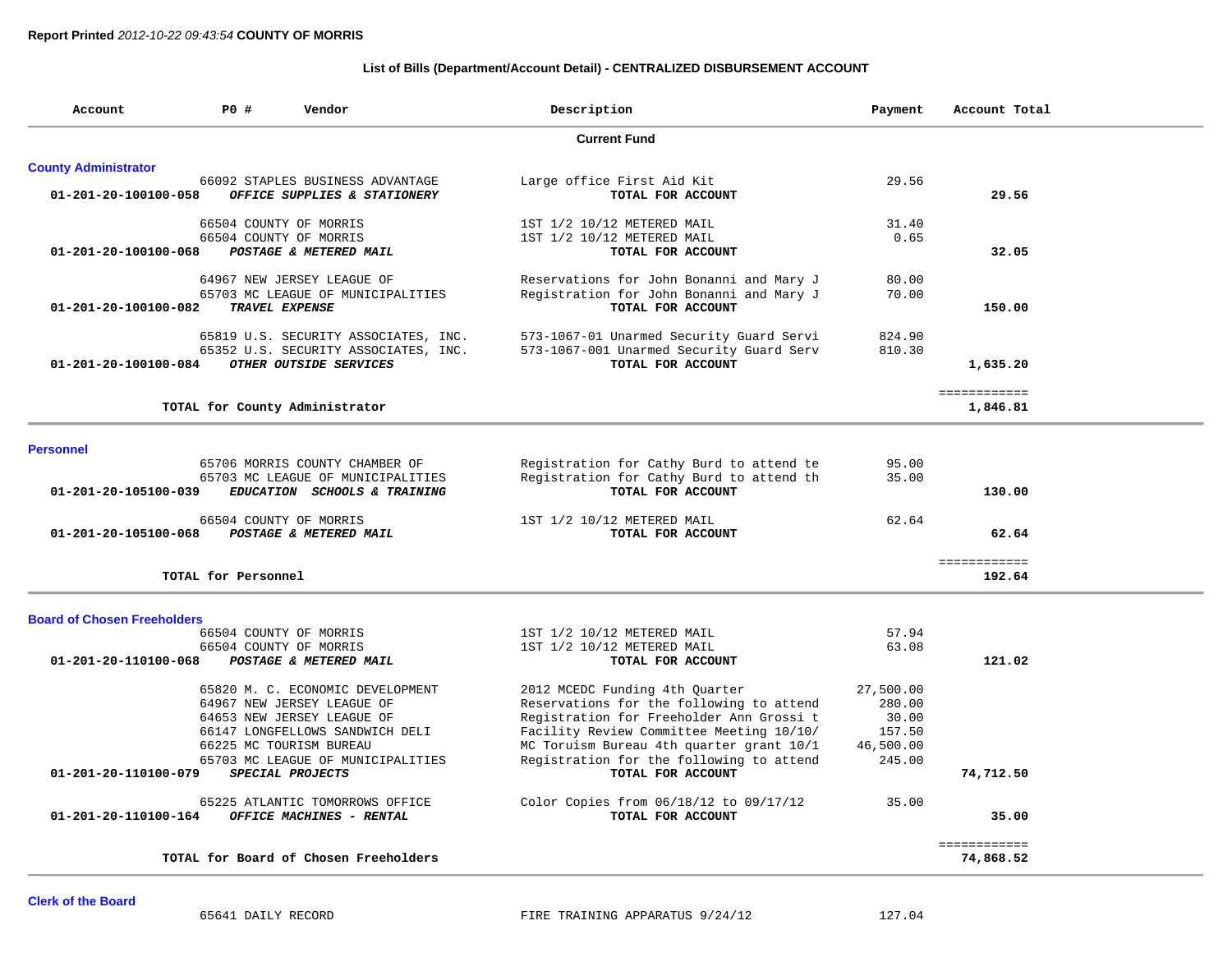| 65641 DAILY RECORD<br>65641 DAILY RECORD<br>65939 DAILY RECORD<br>65939 DAILY RECORD<br>65939 DAILY RECORD<br>65816 DAILY RECORD<br>65938 DAILY RECORD<br>65938 DAILY RECORD<br>65938 DAILY RECORD<br>63535 STAR LEDGER<br>01-201-20-110105-022<br><b>ADVERTISING</b> | PRINTED ENVELOPES 9/25/12<br>GEN REPR SERV & MONITORS 9/26/12<br>Police Executive Research Forum(p/d 9/28<br>Preservation Design partnership(p/d 9/28<br>KS Engineers and christopher P. Statile<br>Capital Budget Amendment (p/d 9/28)<br>\$185,000 capital surplus improvements (p<br>\$31,800,000 Refunding Bond (p/d 9/28) Ad<br>\$400,000 Reserve 911 Sentinel Patrio Sys<br>1056408 CONST INSP BR 1400-638 7/16-30/<br>TOTAL FOR ACCOUNT | 66.72<br>67.76<br>52.68<br>48.52<br>61.52<br>493.12<br>61.52<br>71.40<br>59.44<br>473.28 | 1,583.00<br>============ |  |
|-----------------------------------------------------------------------------------------------------------------------------------------------------------------------------------------------------------------------------------------------------------------------|------------------------------------------------------------------------------------------------------------------------------------------------------------------------------------------------------------------------------------------------------------------------------------------------------------------------------------------------------------------------------------------------------------------------------------------------|------------------------------------------------------------------------------------------|--------------------------|--|
| TOTAL for Clerk of the Board                                                                                                                                                                                                                                          |                                                                                                                                                                                                                                                                                                                                                                                                                                                |                                                                                          | 1,583.00                 |  |
| <b>County Clerk</b><br>66504 COUNTY OF MORRIS<br>01-201-20-120100-068<br>POSTAGE & METERED MAIL                                                                                                                                                                       | 1ST 1/2 10/12 METERED MAIL<br>TOTAL FOR ACCOUNT                                                                                                                                                                                                                                                                                                                                                                                                | 1,765.80                                                                                 | 1,765.80<br>============ |  |
| TOTAL for County Clerk                                                                                                                                                                                                                                                |                                                                                                                                                                                                                                                                                                                                                                                                                                                |                                                                                          | 1,765.80                 |  |
| <b>County Board of Elections</b>                                                                                                                                                                                                                                      |                                                                                                                                                                                                                                                                                                                                                                                                                                                |                                                                                          |                          |  |
| 60402 CABLEVISION                                                                                                                                                                                                                                                     | 07876-628618-01-9<br>$6/8/12 - 7/07/12$                                                                                                                                                                                                                                                                                                                                                                                                        | 49.35                                                                                    |                          |  |
| 60402 CABLEVISION                                                                                                                                                                                                                                                     | $07876 - 628618 - 01 - 9$ $7/8/12 - 8/07/12$                                                                                                                                                                                                                                                                                                                                                                                                   | 57.68                                                                                    |                          |  |
| 64636 CABLEVISION                                                                                                                                                                                                                                                     | $07876 - 628618 - 01 - 9 \sim 9/08/12 - 10/07/12$                                                                                                                                                                                                                                                                                                                                                                                              | 33.97                                                                                    |                          |  |
| 64633 CABLEVISION                                                                                                                                                                                                                                                     | 07876-628618-01-9 10/08/12~ 1/07/13                                                                                                                                                                                                                                                                                                                                                                                                            | 148.05                                                                                   |                          |  |
| 01-201-20-121100-039<br>EDUCATION SCHOOLS & TRAINING                                                                                                                                                                                                                  | TOTAL FOR ACCOUNT                                                                                                                                                                                                                                                                                                                                                                                                                              |                                                                                          | 289.05                   |  |
| 66504 COUNTY OF MORRIS                                                                                                                                                                                                                                                | 1ST 1/2 10/12 METERED MAIL                                                                                                                                                                                                                                                                                                                                                                                                                     | 418.10                                                                                   |                          |  |
| POSTAGE & METERED MAIL<br>01-201-20-121100-068                                                                                                                                                                                                                        | TOTAL FOR ACCOUNT                                                                                                                                                                                                                                                                                                                                                                                                                              |                                                                                          | 418.10                   |  |
|                                                                                                                                                                                                                                                                       |                                                                                                                                                                                                                                                                                                                                                                                                                                                |                                                                                          |                          |  |
|                                                                                                                                                                                                                                                                       |                                                                                                                                                                                                                                                                                                                                                                                                                                                | 70.00                                                                                    |                          |  |
| 65103 LEONARDO A. FARIELLO                                                                                                                                                                                                                                            | Pre Election Work                                                                                                                                                                                                                                                                                                                                                                                                                              |                                                                                          |                          |  |
| 65102 WERNER TIETJEN                                                                                                                                                                                                                                                  | Pre Election Work                                                                                                                                                                                                                                                                                                                                                                                                                              | 50.00                                                                                    |                          |  |
| 65101 DONNA GIORDANO                                                                                                                                                                                                                                                  | Pre Election Work                                                                                                                                                                                                                                                                                                                                                                                                                              | 115.00                                                                                   |                          |  |
| <b>ELECTION OFFICER</b><br>01-201-20-121100-096                                                                                                                                                                                                                       | TOTAL FOR ACCOUNT                                                                                                                                                                                                                                                                                                                                                                                                                              |                                                                                          | 235.00                   |  |
|                                                                                                                                                                                                                                                                       |                                                                                                                                                                                                                                                                                                                                                                                                                                                |                                                                                          | ============             |  |
| TOTAL for County Board of Elections                                                                                                                                                                                                                                   |                                                                                                                                                                                                                                                                                                                                                                                                                                                |                                                                                          | 942.15                   |  |
| <b>Superintendent of Elections</b>                                                                                                                                                                                                                                    |                                                                                                                                                                                                                                                                                                                                                                                                                                                |                                                                                          |                          |  |
| 64793 PITNEY BOWES CREDIT CORP                                                                                                                                                                                                                                        | Pitney Bowes Quarterly Charge for Mailin                                                                                                                                                                                                                                                                                                                                                                                                       | 618.00                                                                                   |                          |  |
| 01-201-20-121105-057<br>NATIONAL VOTER REGISTRATION                                                                                                                                                                                                                   | TOTAL FOR ACCOUNT                                                                                                                                                                                                                                                                                                                                                                                                                              |                                                                                          | 618.00                   |  |
| 66504 COUNTY OF MORRIS                                                                                                                                                                                                                                                | 1ST 1/2 10/12 METERED MAIL                                                                                                                                                                                                                                                                                                                                                                                                                     | 630.37                                                                                   |                          |  |
| 01-201-20-121105-068<br>POSTAGE & METERED MAIL                                                                                                                                                                                                                        | TOTAL FOR ACCOUNT                                                                                                                                                                                                                                                                                                                                                                                                                              |                                                                                          | 630.37                   |  |
| TOTAL for Superintendent of Elections                                                                                                                                                                                                                                 |                                                                                                                                                                                                                                                                                                                                                                                                                                                |                                                                                          | ============<br>1,248.37 |  |
|                                                                                                                                                                                                                                                                       |                                                                                                                                                                                                                                                                                                                                                                                                                                                |                                                                                          |                          |  |
| <b>County Elections (Cty Clerk)</b>                                                                                                                                                                                                                                   |                                                                                                                                                                                                                                                                                                                                                                                                                                                | 2,515.36                                                                                 |                          |  |
| 66504 COUNTY OF MORRIS<br>01-201-20-121110-068<br>POSTAGE & METERED MAIL                                                                                                                                                                                              | 1ST 1/2 10/12 METERED MAIL<br>TOTAL FOR ACCOUNT                                                                                                                                                                                                                                                                                                                                                                                                |                                                                                          | 2,515.36                 |  |
|                                                                                                                                                                                                                                                                       |                                                                                                                                                                                                                                                                                                                                                                                                                                                |                                                                                          |                          |  |
|                                                                                                                                                                                                                                                                       |                                                                                                                                                                                                                                                                                                                                                                                                                                                |                                                                                          | ============             |  |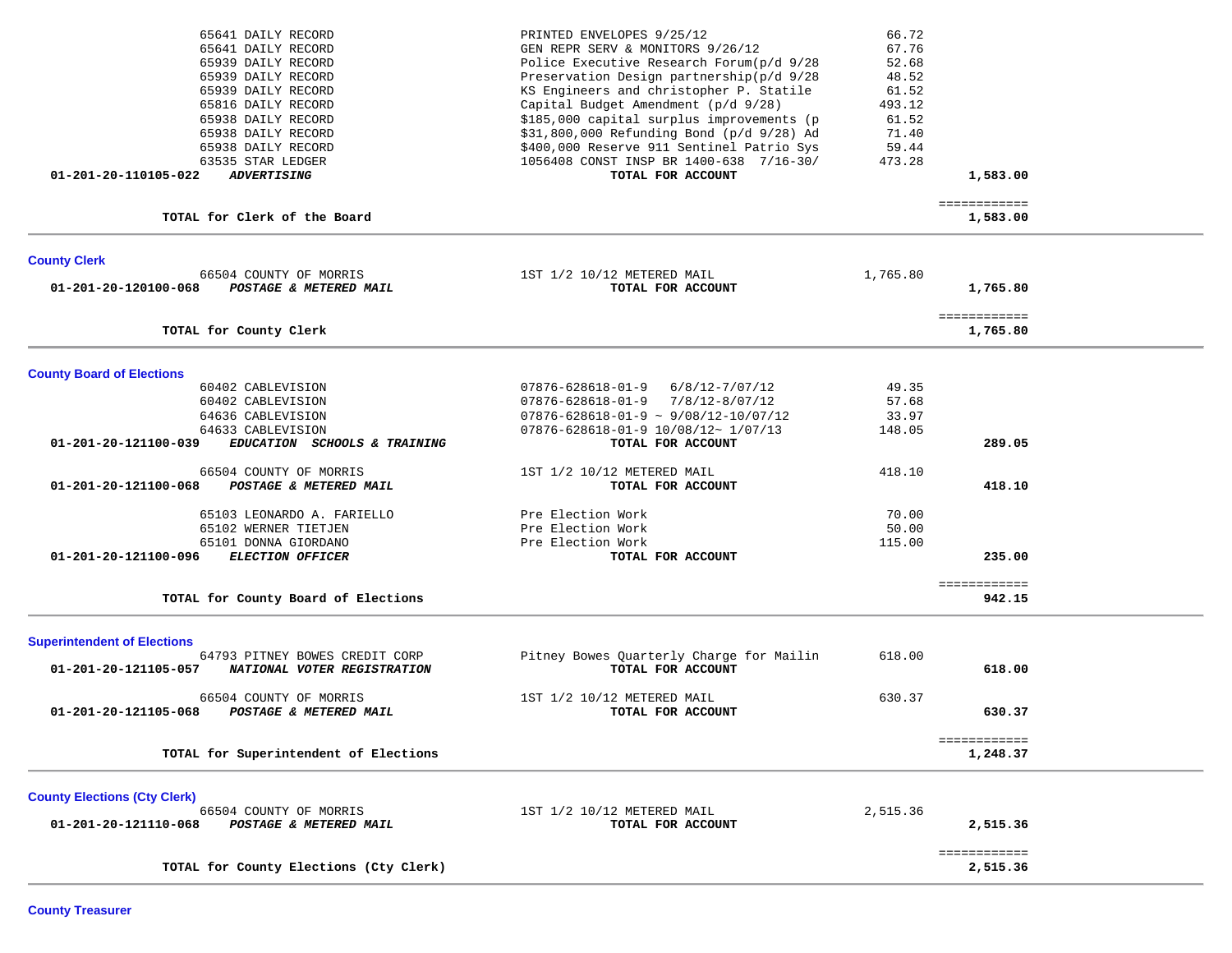| 64896 LORMAN EDUCATION SERVICES<br>01-201-20-130100-039<br>EDUCATION SCHOOLS & TRAINING | Seminar IRS Form 1099 Reporting: What Y<br>TOTAL FOR ACCOUNT | 319.00    | 319.00                 |  |
|-----------------------------------------------------------------------------------------|--------------------------------------------------------------|-----------|------------------------|--|
| 66504 COUNTY OF MORRIS<br>01-201-20-130100-068<br>POSTAGE & METERED MAIL                | 1ST 1/2 10/12 METERED MAIL<br>TOTAL FOR ACCOUNT              | 206.75    | 206.75                 |  |
| TOTAL for County Treasurer                                                              |                                                              |           | ============<br>525.75 |  |
| <b>Purchasing Division</b>                                                              |                                                              |           |                        |  |
| 65863 W.B. MASON COMPANY INC                                                            | C1033751 VARIOUS SUPPLIES                                    | 804.54    |                        |  |
| 65863 W.B. MASON COMPANY INC                                                            | CLIP BINDER, SMALL                                           | 0.49      |                        |  |
| 65863 W.B. MASON COMPANY INC                                                            | CREDIT MEMO CLIP BINDER MEDIUM                               | $-1.08$   |                        |  |
| OFFICE SUPPLIES & STATIONERY<br>01-201-20-130105-058                                    | TOTAL FOR ACCOUNT                                            |           | 803.95                 |  |
| 66504 COUNTY OF MORRIS                                                                  | 1ST 1/2 10/12 METERED MAIL                                   | 216.35    |                        |  |
| 01-201-20-130105-068<br>POSTAGE & METERED MAIL                                          | TOTAL FOR ACCOUNT                                            |           | 216.35                 |  |
|                                                                                         |                                                              |           |                        |  |
|                                                                                         |                                                              |           | ============           |  |
| TOTAL for Purchasing Division                                                           |                                                              |           | 1,020.30               |  |
|                                                                                         |                                                              |           |                        |  |
| <b>Office Services</b><br>65345 DEER PARK                                               | 5 GALLON BOTTLES OF DRINKING WATER                           | 12.54     |                        |  |
| 01-201-20-130110-058<br>OFFICE SUPPLIES & STATIONERY                                    | TOTAL FOR ACCOUNT                                            |           | 12.54                  |  |
|                                                                                         |                                                              |           |                        |  |
| 66504 COUNTY OF MORRIS                                                                  | 1ST 1/2 10/12 METERED MAIL                                   | 1.80      |                        |  |
| 01-201-20-130110-068 POSTAGE & METERED MAIL                                             | TOTAL FOR ACCOUNT                                            |           | 1.80                   |  |
|                                                                                         |                                                              |           |                        |  |
| 64890 PITNEY BOWES CREDIT CORP<br>01-201-20-130110-164 OFFICE MACHINES - RENTAL         | Mailroom Postage Machine Lease for June<br>TOTAL FOR ACCOUNT | 2,559.00  | 2,559.00               |  |
|                                                                                         |                                                              |           |                        |  |
|                                                                                         |                                                              |           | ============           |  |
| TOTAL for Office Services                                                               |                                                              |           | 2,573.34               |  |
| <b>Medical Services</b>                                                                 |                                                              |           |                        |  |
| 64966 BIO- REFERENCE LABORATORIES                                                       | INV# PRO05JJ551H2 Testing for Hazmat Em                      | 343.87    |                        |  |
| 64965 CLINICAL REFERENCE LABORATORY                                                     | Trans#6883582 Medical Services Laborator                     | 149.00    |                        |  |
| 64965 CLINICAL REFERENCE LABORATORY                                                     | INV# 779922 Medical Services Medical Sup                     | 615.45    |                        |  |
| 01-201-20-130115-049<br>LABORATORY SERVICES                                             | TOTAL FOR ACCOUNT                                            |           | 1,108.32               |  |
| 65761 STAPLES BUSINESS ADVANTAGE                                                        |                                                              | 17.97     |                        |  |
| 65263 W.B. MASON COMPANY INC                                                            | Lenmar CBD8003 Phone Battery<br>INK, BLK, #940XL-2.2K        | 32.51     |                        |  |
| 65263 W.B. MASON COMPANY INC                                                            | INKCART, 940 COMBO PAC, AST                                  | 53.67     |                        |  |
| 01-201-20-130115-058<br>OFFICE SUPPLIES & STATIONERY                                    | TOTAL FOR ACCOUNT                                            |           | 104.15                 |  |
|                                                                                         |                                                              |           |                        |  |
| 66504 COUNTY OF MORRIS                                                                  | 1ST 1/2 10/12 METERED MAIL                                   | 4.50      |                        |  |
| 01-201-20-130115-068<br>POSTAGE & METERED MAIL                                          | TOTAL FOR ACCOUNT                                            |           | 4.50                   |  |
| 65860 ATLANTIC HEALTH SERVICES                                                          | Fixed Portion September 2012 per contrac                     | 25,550.00 |                        |  |
| 65860 ATLANTIC HEALTH SERVICES                                                          | Physician/NP hours                                           | 7,945.63  |                        |  |
| 65860 ATLANTIC HEALTH SERVICES                                                          | Drug Screens Panel 7                                         | 607.50    |                        |  |
| 65860 ATLANTIC HEALTH SERVICES                                                          | Contract Rate for Temporary Nursing Serv                     | 338.25    |                        |  |
| 65860 ATLANTIC HEALTH SERVICES                                                          | Mantoux Test - One Step 9/25/12 Sheriff                      | 1,632.00  |                        |  |
| 65860 ATLANTIC HEALTH SERVICES                                                          | Contract Rate for Temporary Nursing Serv                     | 738.00    |                        |  |
| 65860 ATLANTIC HEALTH SERVICES                                                          | Hourly Nurse Charge 2 RNs TB Reads 9/27/                     | 369.00    |                        |  |
| 01-201-20-130115-084<br>OTHER OUTSIDE SERVICES                                          | TOTAL FOR ACCOUNT                                            |           | 37,180.38              |  |
|                                                                                         |                                                              |           | ============           |  |
| TOTAL for Medical Services                                                              |                                                              |           | 38,397.35              |  |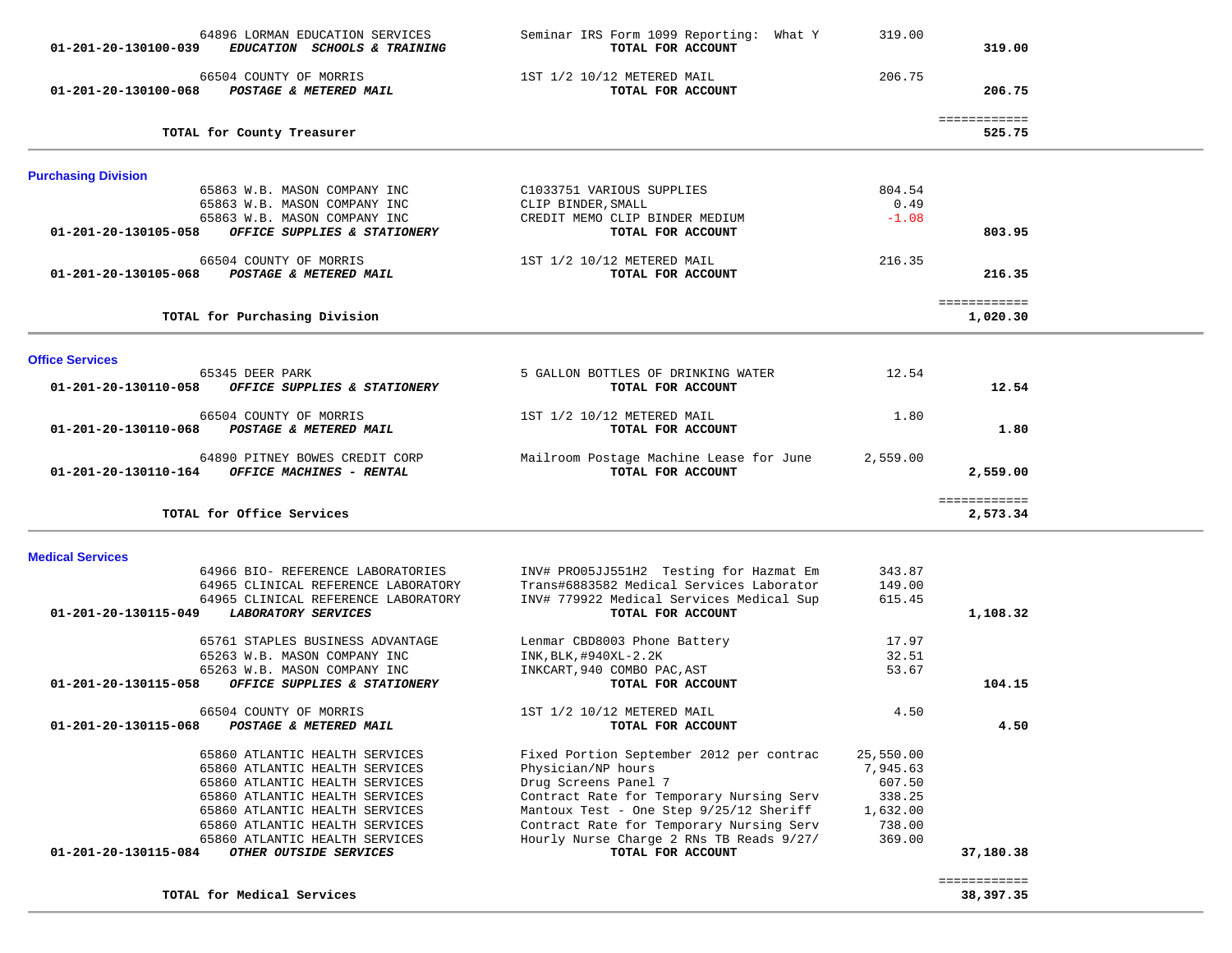| <b>Information Technology Div</b>                     |                                                         |           |                          |  |
|-------------------------------------------------------|---------------------------------------------------------|-----------|--------------------------|--|
| 58376 ALTIMA TECHNOLOGIES INC                         | Netzoom for Visio with USB Media                        | 800.00    |                          |  |
| 58376 ALTIMA TECHNOLOGIES INC                         | Netzoom For Visio No Media                              | 600.00    |                          |  |
| 58376 ALTIMA TECHNOLOGIES INC                         | Shipping                                                | 50.00     |                          |  |
| 01-201-20-140100-078<br>SOFTWARE MAINTENANCE          | TOTAL FOR ACCOUNT                                       |           | 1,450.00                 |  |
|                                                       |                                                         |           |                          |  |
| 65223 COMPUTER CABLE & CONNECTOR CO                   | USB to Serial Cable                                     | 19.60     |                          |  |
| 01-201-20-140100-098<br>OTHER OPERATING&REPAIR SUPPLY | TOTAL FOR ACCOUNT                                       |           | 19.60                    |  |
|                                                       |                                                         |           |                          |  |
| TOTAL for Information Technology Div                  |                                                         |           | ============<br>1,469.60 |  |
|                                                       |                                                         |           |                          |  |
|                                                       |                                                         |           |                          |  |
| <b>O.L.I.S.</b><br>65264 DEER PARK                    |                                                         |           |                          |  |
| OFFICE SUPPLIES & STATIONERY<br>01-201-20-140105-058  | $0438862047$ $8/15/12$ - $9/14/12$<br>TOTAL FOR ACCOUNT | 14.63     | 14.63                    |  |
|                                                       |                                                         |           |                          |  |
|                                                       |                                                         |           | ============             |  |
| TOTAL for O.L.I.S.                                    |                                                         |           | 14.63                    |  |
|                                                       |                                                         |           |                          |  |
| <b>County Board of Taxation</b>                       |                                                         |           |                          |  |
| 66504 COUNTY OF MORRIS                                | 1ST 1/2 10/12 METERED MAIL                              | 120.69    |                          |  |
| 01-201-20-150100-068<br>POSTAGE & METERED MAIL        | TOTAL FOR ACCOUNT                                       |           | 120.69                   |  |
|                                                       |                                                         |           |                          |  |
|                                                       |                                                         |           | ============             |  |
| TOTAL for County Board of Taxation                    |                                                         |           | 120.69                   |  |
|                                                       |                                                         |           |                          |  |
|                                                       |                                                         |           |                          |  |
| <b>County Counsel</b>                                 |                                                         |           |                          |  |
| 66051 BARBARULA LAW OFFICES                           | Quinn Discipline                                        | 216.00    |                          |  |
| 66051 BARBARULA LAW OFFICES                           | Lippman v. MCSD                                         | 120.00    |                          |  |
| 66051 BARBARULA LAW OFFICES                           | Law 3 Discipline                                        | 516.00    |                          |  |
| 66050 BARBARULA LAW OFFICES                           | EEOC complaint                                          | 576.00    |                          |  |
| 66050 BARBARULA LAW OFFICES                           | ACLU                                                    | 276.00    |                          |  |
| 66050 BARBARULA LAW OFFICES                           | Bessler 3                                               | 84.00     |                          |  |
| 66050 BARBARULA LAW OFFICES                           | Bessler 2                                               | 36.00     |                          |  |
| 66050 BARBARULA LAW OFFICES                           | Gordon discipline                                       | 96.00     |                          |  |
| 66050 BARBARULA LAW OFFICES                           | Law <sub>2</sub>                                        | 672.00    |                          |  |
| 66050 BARBARULA LAW OFFICES                           | Lonegan                                                 | 1,344.00  |                          |  |
| 66050 BARBARULA LAW OFFICES                           | Megna discipline                                        | 756.00    |                          |  |
| 66050 BARBARULA LAW OFFICES                           | Thomson v. County                                       | 912.00    |                          |  |
| 66050 BARBARULA LAW OFFICES                           | C.Nemeth discipline                                     | 60.00     |                          |  |
| 66050 BARBARULA LAW OFFICES                           | Tranculov discipline                                    | 1,332.00  |                          |  |
| 66050 BARBARULA LAW OFFICES                           | Torkos v. MCSD                                          | 360.00    |                          |  |
| 66050 BARBARULA LAW OFFICES                           | R. Medwin discipline                                    | 120.00    |                          |  |
| 66081 BARBARULA LAW OFFICES                           | Sean Connor Discipline                                  | 744.00    |                          |  |
| 66087 JOHNSON & CONWAY LLP                            | APS-Smith                                               | 128.32    |                          |  |
| 66087 JOHNSON & CONWAY LLP                            | APS-Jacobs                                              | 580.49    |                          |  |
| 66087 JOHNSON & CONWAY LLP                            | Special Counsel                                         | 239.72    |                          |  |
| 66087 JOHNSON & CONWAY LLP                            | Morris View-Matheny                                     | 12.22     |                          |  |
| 66052 KNAPP TRIMBOLI & PRUSINOWSKI, LLC               | Anyabnwu, George                                        | 72.00     |                          |  |
| 66052 KNAPP TRIMBOLI & PRUSINOWSKI, LLC               | Jeudy, Anne Marie                                       | 144.00    |                          |  |
| 66052 KNAPP TRIMBOLI & PRUSINOWSKI, LLC               | Adeniyi, Temitayo                                       | 36.00     |                          |  |
| 66052 KNAPP TRIMBOLI & PRUSINOWSKI, LLC               | Ubertaccio grievance                                    | 72.00     |                          |  |
| 66052 KNAPP TRIMBOLI & PRUSINOWSKI, LLC               | DelVecchio, Bryan                                       | 1,817.75  |                          |  |
| 66052 KNAPP TRIMBOLI & PRUSINOWSKI, LLC               | General                                                 | 2,832.00  |                          |  |
| 66056 KNAPP TRIMBOLI & PRUSINOWSKI, LLC               | PBA327 cont.neg.2012                                    | 408.00    |                          |  |
| 66053 MARTIN F. BARBATO, ESQ.                         | Construction Bd. of App.                                | 156.00    |                          |  |
| 66060 O'MULLAN & BRADY P.C.                           | County Counsel Admin.                                   | 13,247.00 |                          |  |
| 01-201-20-155100-051<br><i><b>LEGAL</b></i>           | TOTAL FOR ACCOUNT                                       |           | 27,965.50                |  |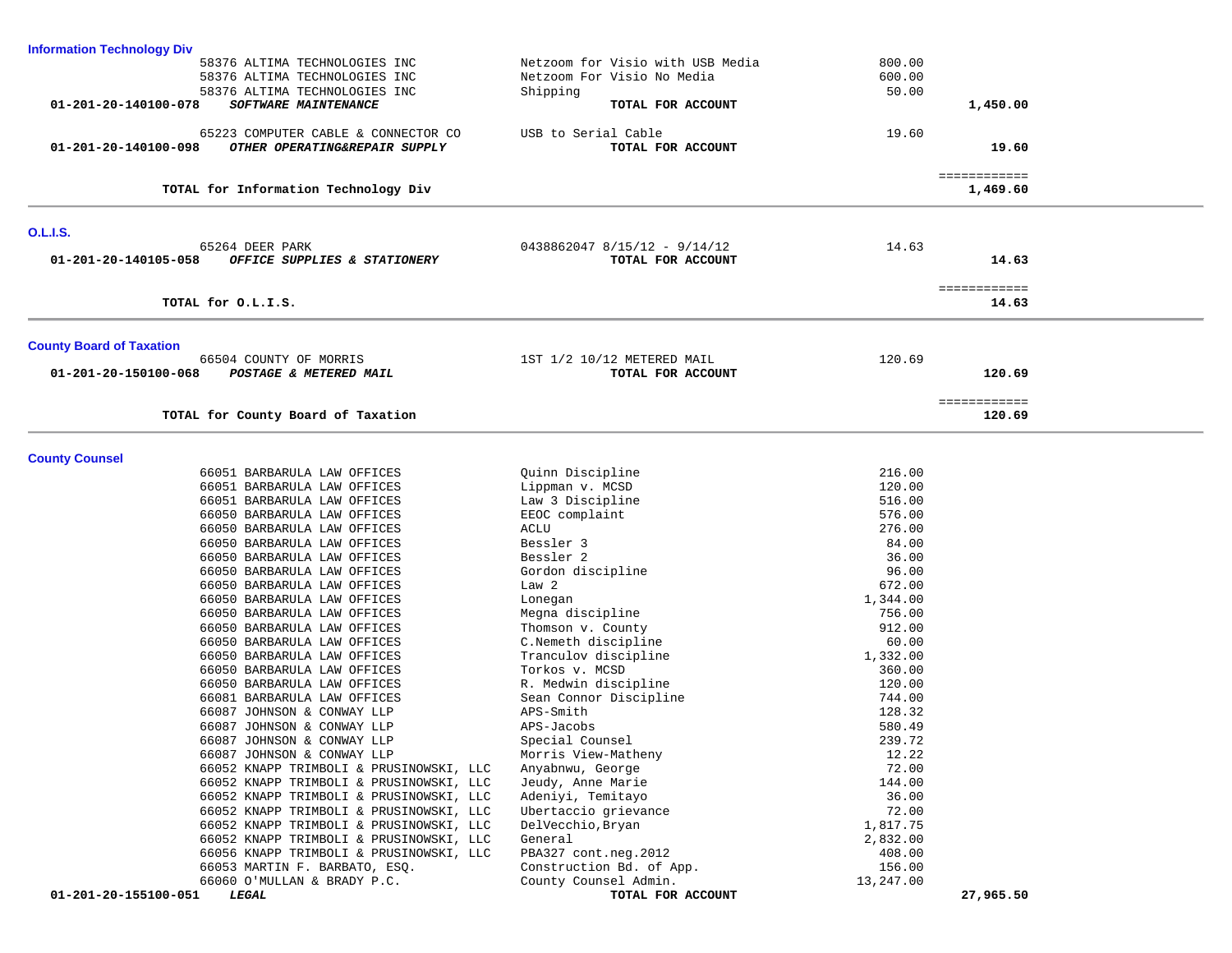| <b>Engineering</b>                                                            |                                                               |        |              |
|-------------------------------------------------------------------------------|---------------------------------------------------------------|--------|--------------|
| 66504 COUNTY OF MORRIS                                                        | 1ST 1/2 10/12 METERED MAIL                                    | 20.00  |              |
| 66504 COUNTY OF MORRIS                                                        | 1ST 1/2 10/12 METERED MAIL                                    | 50.65  |              |
| 01-201-20-165100-068<br>POSTAGE & METERED MAIL                                | TOTAL FOR ACCOUNT                                             |        | 70.65        |
| 62578 R.S. KNAPP CO. INC.                                                     | Monthly base PW 300 Print EngineNappak P                      | 277.50 |              |
| 60036 R.S. KNAPP CO. INC.<br>01-201-20-165100-164<br>OFFICE MACHINES - RENTAL | PW 300 Print EngineMonthly base chg Napp<br>TOTAL FOR ACCOUNT | 310.20 | 587.70       |
|                                                                               |                                                               |        |              |
| 65430 MORRISTOWN LUMBER &                                                     | Minimag AA Replc Lamp                                         | 12.95  |              |
| 65430 MORRISTOWN LUMBER &                                                     | Ener AA Batteries                                             | 14.36  |              |
| 65430 MORRISTOWN LUMBER &                                                     | 46-31SUVB 15. 12x19 UV Blk                                    | 15.39  |              |
| 65430 MORRISTOWN LUMBER &                                                     | Go starting Fluid 11 oz                                       | 4.69   |              |
| 65430 MORRISTOWN LUMBER &                                                     | 18V LI-ION Drill/Drvr                                         | 219.99 |              |
| 62563 POWER PLACE INC                                                         | Repair to Line Trimmer, Serial # 2624142                      | 163.87 |              |
| 62563 POWER PLACE INC                                                         | Line Trimmer, Model No. FS83 Estimate to                      | 42.06  |              |
| 60733 RESIDEX, LLC                                                            | Transport GHP "Agency" 24x0.3 oz Jug (12                      | 256.80 |              |
| 60733 RESIDEX, LLC                                                            | Freight Charge                                                | 9.56   |              |
| 60733 RESIDEX, LLC                                                            | Glue Boards, Mouse 72MB Catchmaster 4.5#                      | 92.45  |              |
| 60733 RESIDEX, LLC                                                            | Advion Arena Ant Station 4X (30X1.98qm A                      | 80.36  |              |
| 60733 RESIDEX, LLC                                                            | Freight Change                                                | 13.28  |              |
| 62562 RESIDEX, LLC                                                            | Bait Sta Rat, Protecta Black Each (6EA/C                      | 192.24 |              |
| 62562 RESIDEX, LLC                                                            | Freight Charge                                                | 28.04  |              |
| 64983 RESIDEX, LLC                                                            | CB D-Foam Residual Foam 17oz. (12 Can/Cs                      | 420.75 |              |
| 64983 RESIDEX, LLC                                                            | Freight                                                       | 29.09  |              |
| 65428 KENVIL POWER EQUIPMENT, INC.                                            | ASY Wand                                                      | 21.79  |              |
| 01-201-20-165100-225<br>CHEMICALS & SPRAYS                                    | TOTAL FOR ACCOUNT                                             |        | 1,617.67     |
| 65158 THE RONED GROUP                                                         | orange spray paint                                            | 66.00  |              |
| 65158 THE RONED GROUP                                                         | white spray paint                                             | 66.00  |              |
| 01-201-20-165100-258<br><i>EQUIPMENT</i>                                      | TOTAL FOR ACCOUNT                                             |        | 132.00       |
|                                                                               |                                                               |        | ============ |
| TOTAL for Engineering                                                         |                                                               |        | 2,408.02     |

|  | Englasseing |  |  |  |
|--|-------------|--|--|--|

**County Surrogate** 

|                                | TOTAL for County Surrogate       |                                           |          | 3,823.55 |
|--------------------------------|----------------------------------|-------------------------------------------|----------|----------|
| $01 - 201 - 20 - 160100 - 095$ | OTHER ADMINISTRATIVE SUPPLIES    | TOTAL FOR ACCOUNT                         |          | 56.49    |
|                                |                                  |                                           |          |          |
|                                | 65809 JOHN PECORARO              | PETTY CASH                                | 56.49    |          |
| $01 - 201 - 20 - 160100 - 078$ | <b>SOFTWARE MAINTENANCE</b>      | TOTAL FOR ACCOUNT                         |          | 2,700.00 |
|                                | 64336 E-PROBATE LLC              | COMPUTER SOFTWARE MAINTENANCE ON SURROGA  | 2,250.00 |          |
|                                | 64336 E-PROBATE LLC              | HOSTING MORRIS COUNTY SURROGATE: OCTOBER, | 450.00   |          |
|                                |                                  |                                           |          |          |
| 01-201-20-160100-068           | POSTAGE & METERED MAIL           | TOTAL FOR ACCOUNT                         |          | 236.50   |
|                                | 66504 COUNTY OF MORRIS           | 1ST 1/2 10/12 METERED MAIL                | 236.50   |          |
| $01 - 201 - 20 - 160100 - 058$ | OFFICE SUPPLIES & STATIONERY     | TOTAL FOR ACCOUNT                         |          | 830.56   |
|                                | 64331 W.B. MASON COMPANY INC     | SUPPLIES, C1033751                        | 21.32    |          |
|                                | 64330 STAPLES BUSINESS ADVANTAGE | 1032165,8/10/2012                         | 251.25   |          |
|                                | 64330 STAPLES BUSINESS ADVANTAGE | 1032165,8/14/2012                         | 547.54   |          |
|                                | 64330 STAPLES BUSINESS ADVANTAGE | 1032165, 8/24/2012                        | 10.45    |          |

| TOTAL for County Counsel | 27,983.25 |
|--------------------------|-----------|
|--------------------------|-----------|

27,983.25

============

17.75

 **01-201-20-155100-068** *POSTAGE & METERED MAIL* **TOTAL FOR ACCOUNT 17.75**

66504 COUNTY OF MORRIS 1ST 1/2 10/12 METERED MAIL 17.75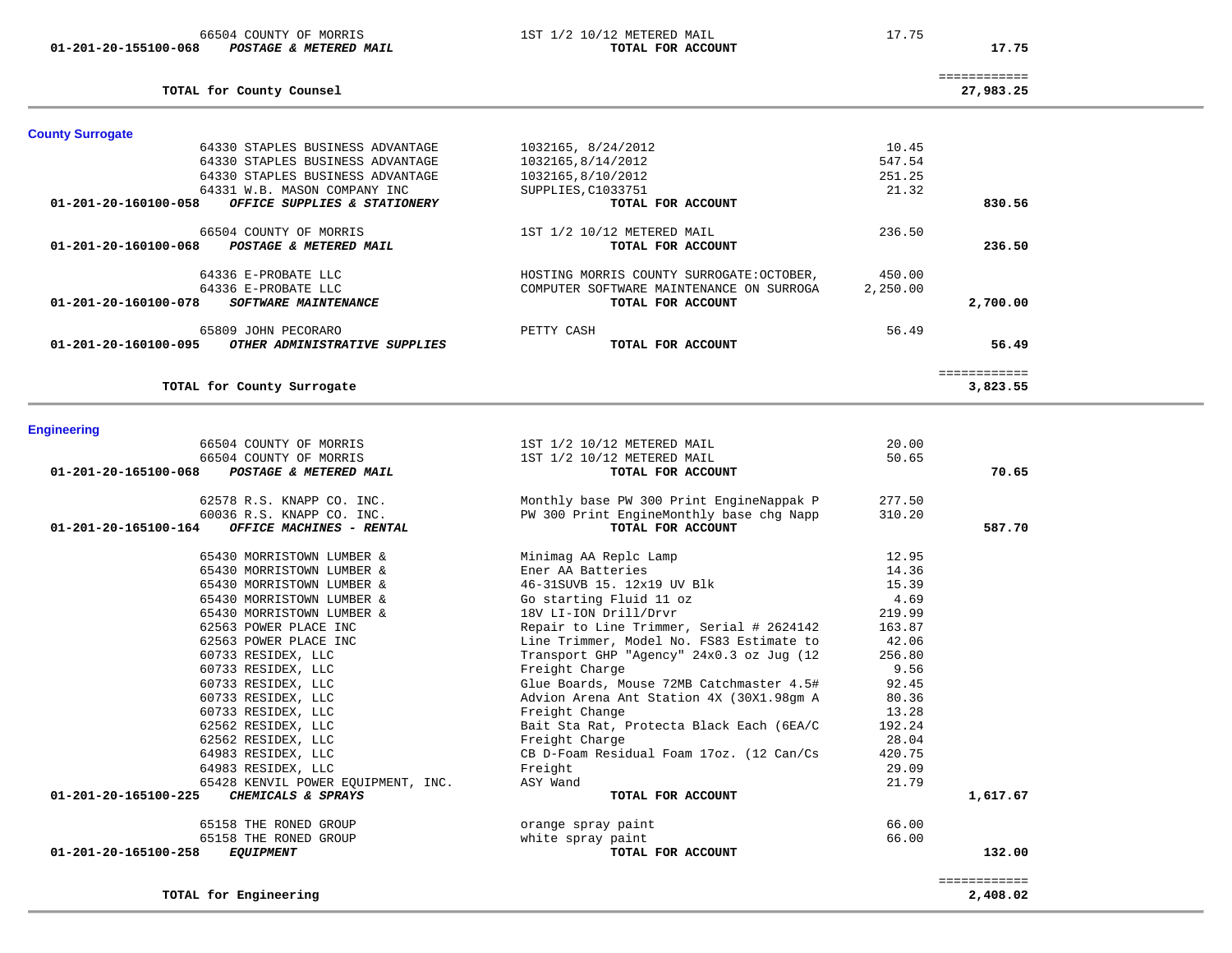| <b>Heritage Commission</b>                           |                                          |          |                       |  |
|------------------------------------------------------|------------------------------------------|----------|-----------------------|--|
| 66504 COUNTY OF MORRIS                               | 1ST 1/2 10/12 METERED MAIL               | 1.95     |                       |  |
| 01-201-20-175100-068<br>POSTAGE & METERED MAIL       | TOTAL FOR ACCOUNT                        |          | 1.95                  |  |
| 65817 JAMES WOODRUFF                                 | PUBLIC PROGRAM SUPPLIES                  | 23.35    |                       |  |
| SPECIAL PROJECTS<br>01-201-20-175100-079             | TOTAL FOR ACCOUNT                        |          | 23.35                 |  |
|                                                      |                                          |          |                       |  |
| TOTAL for Heritage Commission                        |                                          |          | ============<br>25.30 |  |
|                                                      |                                          |          |                       |  |
| <b>PDT - General Admin</b>                           |                                          |          |                       |  |
| 65693 DEENA LEARY                                    | NJ Professional Planner's License Renewa | 130.00   |                       |  |
| 01-201-20-180115-023<br>ASSOCIATIONS AND MEMBERSHIPS | TOTAL FOR ACCOUNT                        |          | 130.00                |  |
| 65693 DEENA LEARY                                    | September 23rd MC Sunday Supper Series-P | 68.00    |                       |  |
| 65073 MC LEAGUE OF MUNICIPALITIES                    | Registration for Deean Leavy, Director P | 35.00    |                       |  |
| 64547 MORRIS COUNTY CHAMBER OF                       | Registration for Deena Cybulski, Directo | 95.00    |                       |  |
| 01-201-20-180115-039<br>EDUCATION SCHOOLS & TRAINING | TOTAL FOR ACCOUNT                        |          | 198.00                |  |
|                                                      |                                          |          |                       |  |
| 65563 MARY JEANNE O'GRADY                            | Kableflag Cable Identification Tags for  | 25.94    |                       |  |
| 01-201-20-180115-058<br>OFFICE SUPPLIES & STATIONERY | TOTAL FOR ACCOUNT                        |          | 25.94                 |  |
|                                                      |                                          |          |                       |  |
| 65693 DEENA LEARY                                    | Dinner and Refreshments for the Historic | 63.16    |                       |  |
| 65564 LONGFELLOWS SANDWICH DELI                      | Refreshments & drinks for the regualr me | 84.00    |                       |  |
| 65440 STAPLES BUSINESS ADVANTAGE                     | Office Supply Order - Invoice Date 9/22/ | 16.89    |                       |  |
| 65440 STAPLES BUSINESS ADVANTAGE                     | Invoice Date 9/22/2012                   | 77.49    |                       |  |
| 01-201-20-180115-059<br>OTHER GENERAL EXPENSES       | TOTAL FOR ACCOUNT                        |          | 241.54                |  |
| 66504 COUNTY OF MORRIS                               | 1ST 1/2 10/12 METERED MAIL               | 300.55   |                       |  |
| 01-201-20-180115-068<br>POSTAGE & METERED MAIL       | TOTAL FOR ACCOUNT                        |          | 300.55                |  |
|                                                      |                                          |          |                       |  |
| 65693 DEENA LEARY                                    | Parking for NJTPA meeting in Newark on J | 15.00    |                       |  |
| 01-201-20-180115-082<br>TRAVEL EXPENSE               | TOTAL FOR ACCOUNT                        |          | 15.00                 |  |
|                                                      |                                          |          | ============          |  |
| TOTAL for PDT - General Admin                        |                                          |          | 911.03                |  |
|                                                      |                                          |          |                       |  |
| <b>Preservation Trust</b>                            |                                          |          |                       |  |
| 65815 UNITED PARCEL SERVICE                          | Letter to Richard & Sara Marie Huff on 9 | 17.62    |                       |  |
| 01-201-20-180120-059<br>OTHER GENERAL EXPENSES       | TOTAL FOR ACCOUNT                        |          | 17.62                 |  |
|                                                      |                                          |          |                       |  |
|                                                      |                                          |          | ============          |  |
| TOTAL for Preservation Trust                         |                                          |          | 17.62                 |  |
|                                                      |                                          |          |                       |  |
| <b>County Weights &amp; Measures</b>                 |                                          |          |                       |  |
| 63806 C M F BUSINESS SUPPLIES, INC.                  | COURT SUMMONS                            | 1,450.00 |                       |  |
| 65662 W.B. MASON COMPANY INC                         | DESK PAD CALENDAR 2013                   | 74.03    |                       |  |
| 65662 W.B. MASON COMPANY INC                         | FOLDER TAB - YELLOW                      | 3.68     |                       |  |
| 65662 W.B. MASON COMPANY INC                         | 3 RING BINDER                            | 20.70    |                       |  |
| 65662 W.B. MASON COMPANY INC                         | EXPANDING FILE POCKETS                   | 44.75    |                       |  |
| 65662 W.B. MASON COMPANY INC                         | MANILLA FOLDERS                          | 28.22    |                       |  |
| 65662 W.B. MASON COMPANY INC                         | POST IT NOTES 12 PACK                    | 12.54    |                       |  |
| 65662 W.B. MASON COMPANY INC                         | DESK CALENDAR EXECUTIVE                  | 10.57    |                       |  |
| 65662 W.B. MASON COMPANY INC                         | <b>DUST MASK</b>                         | 9.09     |                       |  |

65662 W.B. MASON COMPANY INC GALLON LIQUID DIAL SOAP 16.90

 $6.22$ 

12.48

 $15.71$ <br> $6.82$ 

65662 W.B. MASON COMPANY INC PENS

65662 W.B. MASON COMPANY INC PENS

65662 W.B. MASON COMPANY INC **INDEX BINDER TABS** 

65662 W.B. MASON COMPANY INC LENS CLEANERS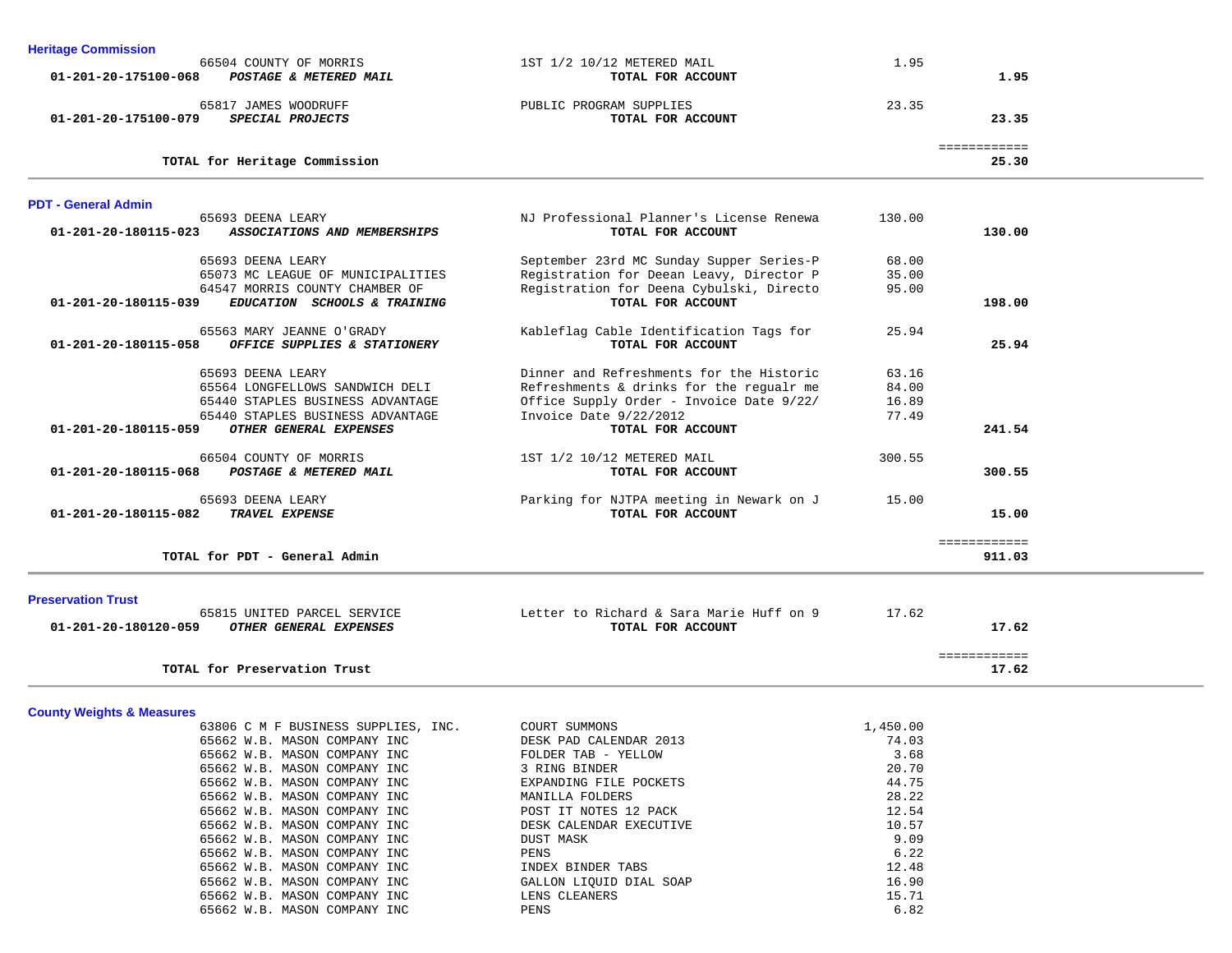| 65662 W.B. MASON COMPANY INC<br>65662 W.B. MASON COMPANY INC<br>65662 W.B. MASON COMPANY INC<br>$01 - 201 - 22 - 201100 - 058$<br>OFFICE SUPPLIES & STATIONERY                             | PRO PLUS PENS<br>GEL PENS<br>PORTABLE HEATER<br>TOTAL FOR ACCOUNT                                                                      | 15.07<br>19.32<br>185.88     | 1,931.98                 |  |
|--------------------------------------------------------------------------------------------------------------------------------------------------------------------------------------------|----------------------------------------------------------------------------------------------------------------------------------------|------------------------------|--------------------------|--|
| 66504 COUNTY OF MORRIS<br>POSTAGE & METERED MAIL<br>$01 - 201 - 22 - 201100 - 068$                                                                                                         | 1ST 1/2 10/12 METERED MAIL<br>TOTAL FOR ACCOUNT                                                                                        | 8.85                         | 8.85                     |  |
| 65661 CABLEVISION<br>OTHER OUTSIDE SERVICES<br>01-201-22-201100-084                                                                                                                        | ACT#: 07876-542182-02-5 . 4TH QUARTER 2<br>TOTAL FOR ACCOUNT                                                                           | 207.69                       | 207.69                   |  |
| 66217 JERSEY CENTRAL POWER & LIGHT<br><b>ELECTRICITY</b><br>01-201-22-201100-137                                                                                                           | 10 00 07 0512 7 7/ WEIGHTS & MEASURES<br>TOTAL FOR ACCOUNT                                                                             | 1,906.59                     | 1,906.59                 |  |
| 66501 NATIONAL FUEL OIL INC.<br><b>GAS PURCHASES</b><br>01-201-22-201100-140                                                                                                               | FUEL CHARGES 9/12 - WEIGHTS & MEASURES<br>TOTAL FOR ACCOUNT                                                                            | 774.41                       | 774.41                   |  |
| 66234 HESS CORPORATION<br>01-201-22-201100-141<br>NATURAL GAS                                                                                                                              | WEIGHTS & MEASURES (62830/612936)<br>TOTAL FOR ACCOUNT                                                                                 | 26.72                        | 26.72                    |  |
| 65142 AUTOMATED BUILDING CONTROLS<br>65344 PABCO INDUSTRIES, LLC<br>61786 PEMBERTON FABRICATORS, INC.<br>01-201-22-201100-258<br><i>EQUIPMENT</i>                                          | CALL SLIP# 101122<br>CUST PO# 9-1712 TE-20 231746-3EQ VIRGI<br>$E3+5MC$<br>TOTAL FOR ACCOUNT                                           | 490.00<br>219.00<br>1,545.00 | 2,254.00                 |  |
| TOTAL for County Weights & Measures                                                                                                                                                        |                                                                                                                                        |                              | ============<br>7,110.24 |  |
| <b>Employee Group Insurance</b><br>65755 DISCOVERY BENEFITS INC.<br>65756 DISCOVERY BENEFITS INC.<br>65757 MARIE MAGLOIRE<br>01-201-23-220100-090<br>EMPLOYEE GROUP INSURANCE EXPENDITURES | COBRA 9/2012 Main County and Morris View<br>COBRA 9/2012 Offices of Temporary Assist<br>Medicare B 1/2012- 6/2012<br>TOTAL FOR ACCOUNT | 887.60<br>71.50<br>329.40    | 1,288.50                 |  |
| TOTAL for Employee Group Insurance                                                                                                                                                         |                                                                                                                                        |                              | ============<br>1,288.50 |  |
| <b>Office of Emergency Management</b><br>65934 VERIZON WIRELESS<br>01-201-25-252100-031<br>CELLULAR PHONES/PAGERS                                                                          | L&PS / ADMIN<br>TOTAL FOR ACCOUNT<br>Water Service                                                                                     | 80.02                        | 80.02                    |  |
| 65659 DEER PARK<br>66379 COFFEE LOVERS COFFEE SERVICE<br>01-201-25-252100-058<br>OFFICE SUPPLIES & STATIONERY                                                                              | Coffee Supplies<br>TOTAL FOR ACCOUNT                                                                                                   | 10.45<br>22.56               | 33.01                    |  |
| 65942 JEFFREY PAUL<br>OTHER GENERAL EXPENSES<br>01-201-25-252100-059                                                                                                                       | Staples - Foamboard for EMS Trailers, 9/<br>TOTAL FOR ACCOUNT                                                                          | 40.74                        | 40.74                    |  |
| 66504 COUNTY OF MORRIS<br>66504 COUNTY OF MORRIS<br>POSTAGE & METERED MAIL<br>01-201-25-252100-068                                                                                         | 1ST 1/2 10/12 METERED MAIL<br>1ST 1/2 10/12 METERED MAIL<br>TOTAL FOR ACCOUNT                                                          | 0.45<br>2.70                 | 3.15                     |  |
| 64922 BREAKING NEWS NETWORK INC<br><b>TELEPHONE</b><br>01-201-25-252100-146                                                                                                                | <b>BNN Service</b><br>TOTAL FOR ACCOUNT                                                                                                | 1,074.00                     | 1,074.00                 |  |
| 65172 GRAINGER<br>01-201-25-252100-258<br><i>EQUIPMENT</i>                                                                                                                                 | Wheel Chock - Item 1GUK3<br>TOTAL FOR ACCOUNT                                                                                          | 51.68                        | 51.68                    |  |
| TOTAL for Office of Emergency Management                                                                                                                                                   |                                                                                                                                        |                              | ============<br>1,282.60 |  |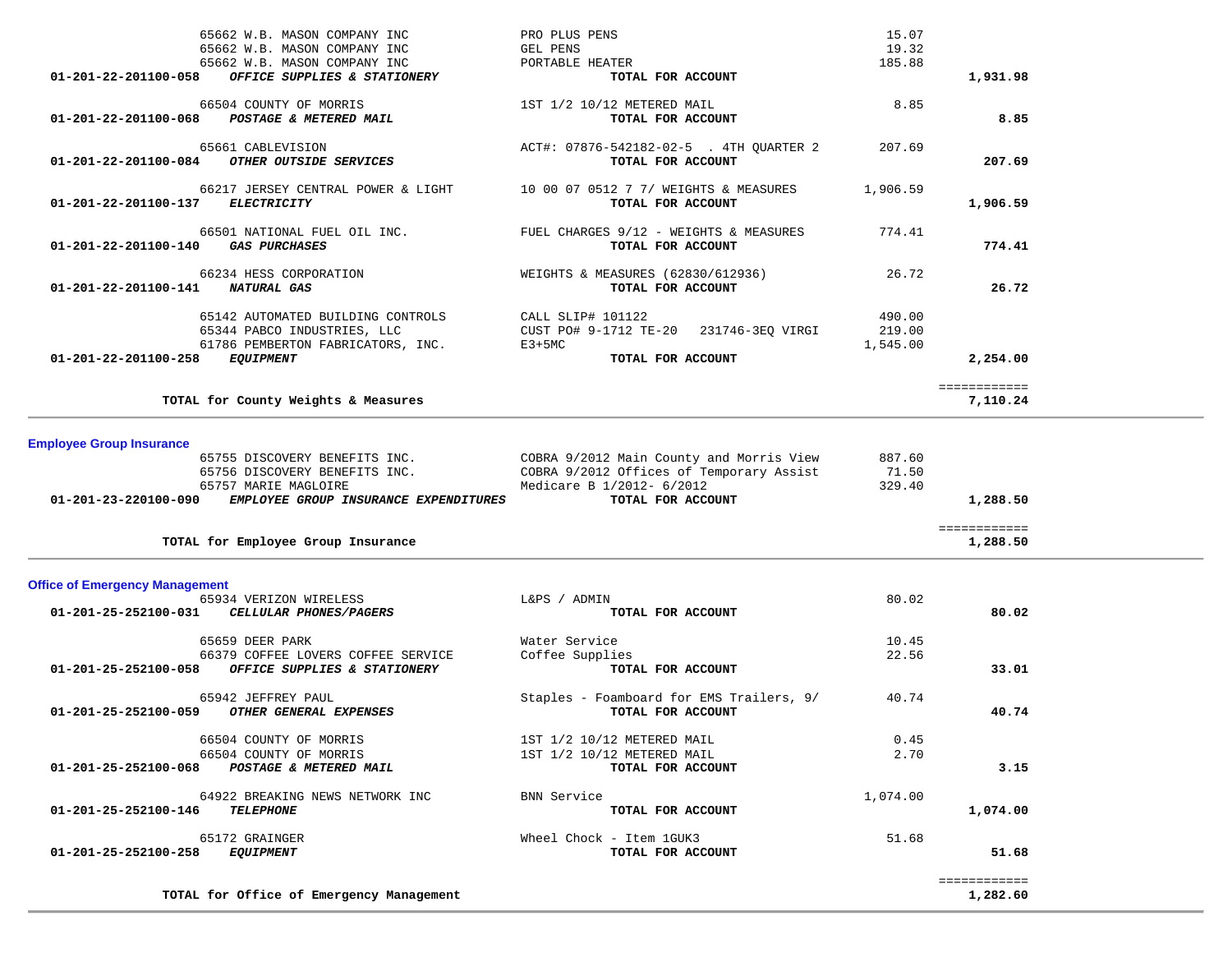| 66160 LIFESAVERS INC<br>01-201-25-252105-039                             | EDUCATION SCHOOLS & TRAINING                                                                             | 9/26/12, Healthcare Provider course comp<br>TOTAL FOR ACCOUNT                                                                                         | 85.00                          | 85.00                     |
|--------------------------------------------------------------------------|----------------------------------------------------------------------------------------------------------|-------------------------------------------------------------------------------------------------------------------------------------------------------|--------------------------------|---------------------------|
| 66504 COUNTY OF MORRIS<br>01-201-25-252105-068<br>POSTAGE & METERED MAIL |                                                                                                          | 1ST 1/2 10/12 METERED MAIL<br>TOTAL FOR ACCOUNT                                                                                                       | 15.75                          | 15.75                     |
| 64417 MOTOROLA<br>63519 MOTOROLA SOLUTIONS INC<br>01-201-25-252105-131   | 60624 VERIZON SELECT SERVICES INC<br>COUNTY WIDE RADIO SYSTEM                                            | 8/15, per invoice, Test equipment, batte<br>8/23/12 - 4th Ouarter Service Agreement<br>7/13/12, per quote for Patriot 911 syste<br>TOTAL FOR ACCOUNT  | 200.00<br>61, 113.54<br>358.05 | 61,671.59                 |
| $01 - 201 - 25 - 252105 - 137$<br><b>ELECTRICITY</b>                     | 66166 JERSEY CENTRAL POWER & LIGHT                                                                       | 10-00-97-99200-3-5, 9/27/12 Springtown R<br>TOTAL FOR ACCOUNT                                                                                         | 9.94                           | 9.94                      |
| 01-201-25-252105-164                                                     | 65003 KYOCERA MITA AMERICA, INC.<br>OFFICE MACHINES - RENTAL                                             | 7629689-024 Payment installment for Oct,<br>TOTAL FOR ACCOUNT                                                                                         | 702.33                         | 702.33                    |
| 01-201-25-252105-189<br><b>MEDICAL</b>                                   | 64997 THE INSTITUTE FOR FORENSIC<br>64997 THE INSTITUTE FOR FORENSIC<br>64997 THE INSTITUTE FOR FORENSIC | 8/30/12 Psychological evaluation for 3 d<br>9/4/12 Psychological evaluations for 6 d<br>9/4/12 Psychological evaluations for 1 m<br>TOTAL FOR ACCOUNT | 975.00<br>1,950.00<br>175.00   | 3,100.00                  |
| 66157 MOTOROLA SOLUTIONS INC<br>01-201-25-252105-239<br>SMALL TOOLS      |                                                                                                          | USB Programming Cable<br>TOTAL FOR ACCOUNT                                                                                                            | 51.00                          | 51.00                     |
| 50482 DEWBERRY-GOODKIND, INC<br>$01 - 203 - 25 - 252105 - 131$           | (2011) COUNTY WIDE RADIO SYSTEM                                                                          | Emergency Services Antenna, Long Hill Tw<br>TOTAL FOR ACCOUNT                                                                                         | 750.00                         | 750.00                    |
| TOTAL for Communications Center                                          |                                                                                                          |                                                                                                                                                       |                                | ============<br>66,385.61 |

**County Medical Examiner Office** CASE 14-12-0401, 7/30/12 900.00 62661 MICHALSKI FUNERAL HOME CASE 19-12-0095, 7/30/12 1,750.00  **01-201-25-254100-030** *CARTAGE* **TOTAL FOR ACCOUNT 2,650.00** 65699 CARLOS FONSECA, M.D. Registration Nat. Cnt of Shaken Baby Syn 395.00<br> **EDUCATION, SCHOOLS & TRAINING** TOTAL FOR ACCOUNT  **01-201-25-254100-039** *EDUCATION, SCHOOLS & TRAINING* **TOTAL FOR ACCOUNT 395.00** 65688 STAPLES BUSINESS ADVANTAGE AC#1032179 Cust#NYC1054187, 9/13/12 133.82  **01-201-25-254100-058** *OFFICE SUPPLIES & STATIONERY* **TOTAL FOR ACCOUNT 133.82** 65699 CARLOS FONSECA, M.D. Charges for Nat. Cnt of Shaken Baby Synd 945.00 65633 FEDEX 1642-1593-8 Sep 24, 2012 Case 14120583 69.97 65633 FEDEX Case 21120136 72.98  **01-201-25-254100-059** *OTHER GENERAL EXPENSES* **TOTAL FOR ACCOUNT 1,087.95** 66504 COUNTY OF MORRIS 19.65 1ST 1/2 10/12 METERED MAIL 19.65  **01-201-25-254100-068** *POSTAGE & METERED MAIL* **TOTAL FOR ACCOUNT 19.65** ============ TOTAL for County Medical Examiner Office **4,286.42** 

#### **County Sheriff's Department**

**Communications Center** 

| 65194 WEST PAYMENT CENTER                | Ref#6081264564, Inv dtd 8/28/12, NJ Stat | 688.00 |        |
|------------------------------------------|------------------------------------------|--------|--------|
| 01-201-25-270100-050<br><i>LAW BOOKS</i> | TOTAL FOR ACCOUNT                        |        | 688.00 |
| 65681 DEER PARK                          | 0434561387 bill for the month of 8/15/1  | 166.66 |        |
| 65687 SHERIFF EDWARD V. ROCHFORD         | G.Elorette - DVD labels                  | 23.92  |        |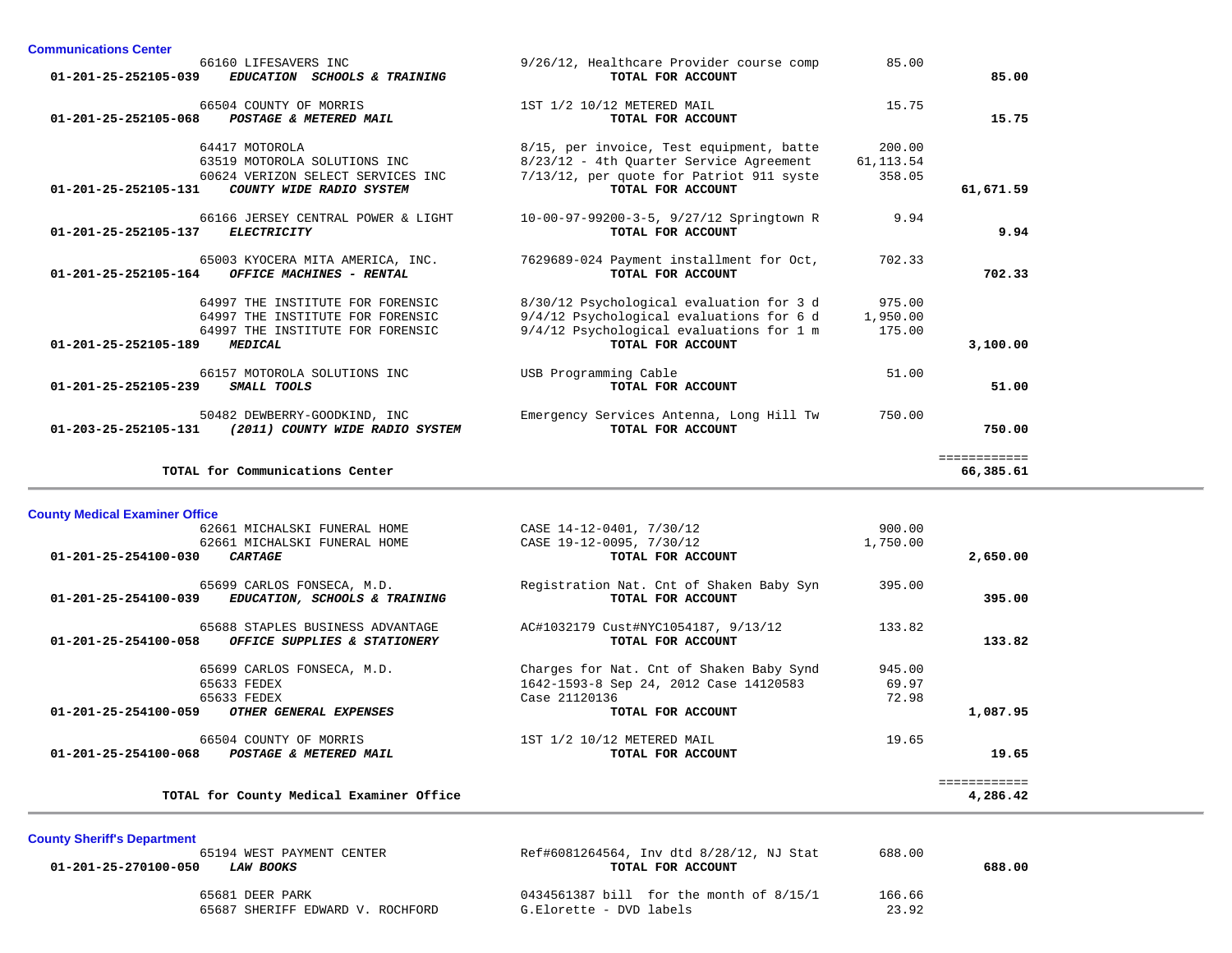| 65035 STEVE SEIDLER<br>65020 STEVE SEIDLER<br>65011 U.S. SECURITY ASSOCIATES, INC. | Canine Training - 9/4/12, 9/5/12, 9/7/12<br>Training Dogs - $(8/20/12 - 8/24/12)$ & 8/<br>GUARDS: 8/17/12-8/23/12, Inv dtd 8/23/12 | 960.00<br>900.00<br>2,355.95 |          |
|------------------------------------------------------------------------------------|------------------------------------------------------------------------------------------------------------------------------------|------------------------------|----------|
| 65024 U.S. SECURITY ASSOCIATES, INC.<br>65032 U.S. SECURITY ASSOCIATES, INC.       | 573-1067-000 GUARDS - 8/24/12-8/30/12, In<br>$573 - 1067 - 000$ GUARDS - $8/31/12$ - $9/6/12$ ,                                    | 2,346.07<br>1,888.87         |          |
| 01-201-25-270100-084<br>OTHER OUTSIDE SERVICES                                     | TOTAL FOR ACCOUNT                                                                                                                  |                              | 8,450.89 |
| 65698 STAPLES BUSINESS ADVANTAGE                                                   | Acct#1032180, Inv dtd 9/21/12                                                                                                      | 358.66                       |          |
| 65698 STAPLES BUSINESS ADVANTAGE                                                   | Acct#1032180, Inv dtd 9/22/12                                                                                                      | 764.91                       |          |
| 65698 STAPLES BUSINESS ADVANTAGE                                                   | Acct#1032180, Inv dtd 9/22/12                                                                                                      | 24.95                        |          |
| 65698 STAPLES BUSINESS ADVANTAGE                                                   | Acct#1032180, Inv dtd 9/22/12                                                                                                      | 35.24                        |          |
| 65208 STAPLES BUSINESS ADVANTAGE                                                   | A. Noboa - pads Inv#3182194205                                                                                                     | 6.56                         |          |
| 65208 STAPLES BUSINESS ADVANTAGE<br>65208 STAPLES BUSINESS ADVANTAGE               | A. Noboa - printer cartidges Inv#31821942<br>A. Noboa - supplies Inv#3182194201                                                    | 146.20<br>334.09             |          |
| 65208 STAPLES BUSINESS ADVANTAGE                                                   | D.Blank -Supplies for legal Inv#31820922                                                                                           | 298.36                       |          |
| 65683 W.B. MASON COMPANY INC                                                       | Cust#C1033751, Inv dtd 9/17/2, Order# 15                                                                                           | 615.73                       |          |
| OTHER ADMINISTRATIVE SUPPLIES<br>01-201-25-270100-095                              | TOTAL FOR ACCOUNT                                                                                                                  |                              | 2,584.70 |
|                                                                                    |                                                                                                                                    |                              |          |
| 55242 ATLANTIC TACTICAL OF NJ, INC.                                                | Acct#203062, Ranger. 223 55gr soft point c                                                                                         | 7,461.75                     |          |
| 55242 ATLANTIC TACTICAL OF NJ, INC.                                                | Ranger 12 ga loz slugcase of 250 #WINRA1                                                                                           | 512.32                       |          |
| 01-201-25-270100-115<br><b>AMMUNITION</b>                                          | TOTAL FOR ACCOUNT                                                                                                                  |                              | 7,974.07 |
| 65686 SHERIFF EDWARD V. ROCHFORD                                                   | M. Englert - ballistics capacity test                                                                                              | 21.38                        |          |
| <b>FIREARMS</b><br>01-201-25-270100-116                                            | TOTAL FOR ACCOUNT                                                                                                                  |                              | 21.38    |
| 62767 CROWN POINTE TECHNOLOGIES INC                                                | Renewal-8/1/12-7/31/12, Skills Mgr: Annual                                                                                         | 675.00                       |          |
| 65026 VERIZON WIRELESS                                                             | AUG 02 - SEPT 01, 2                                                                                                                | 1,328.15                     |          |
| 01-201-25-270100-161<br>COMMUNICATIONS EQUIPMENT                                   | TOTAL FOR ACCOUNT                                                                                                                  |                              | 2,003.15 |
| 65193 FAUNA FOODS CORP.<br>01-201-25-270100-185<br>FOOD                            | Item#RB10400C Red barn chicken liver rol<br>TOTAL FOR ACCOUNT                                                                      | 984.97                       | 984.97   |
| 65015 STEVEN B. HODES, DVM PA                                                      | NEKO/SIGMUND/ZANDER Examine Ears, Inv dt                                                                                           | 190.20                       |          |
| 01-201-25-270100-189<br><b>MEDICAL</b>                                             | TOTAL FOR ACCOUNT                                                                                                                  |                              | 190.20   |
| 60256 MOORE MEDICAL LLC                                                            | Item #89537-Instant Cold Packs (2/Cases)                                                                                           | 47.70                        |          |
| 60256 MOORE MEDICAL LLC                                                            | Item #66089-Insta-Glucose (3/Pkgs)                                                                                                 | 47.22                        |          |
| 60256 MOORE MEDICAL LLC                                                            | Item #80865-MooreBrand/Premium elastic B                                                                                           | 17.38                        |          |
| 60256 MOORE MEDICAL LLC                                                            | Item #09254-MooreBrand Cloth Adhesive Ta                                                                                           | 10.24                        |          |
| 60256 MOORE MEDICAL LLC                                                            | Item #50798-Nonrebreathing Oxygen Mask w                                                                                           | 55.00                        |          |
| 60256 MOORE MEDICAL LLC                                                            | Item #71497-AprilGuard Professional hand                                                                                           | 108.12                       |          |
| 60256 MOORE MEDICAL LLC                                                            | FUEL SURCHARGE                                                                                                                     | 0.95                         |          |
| 65014 MIRION TECHNOLOGIES (GDS) INC                                                | 11512S Film - #M0101 & #T0801, Inv dtd 8/                                                                                          | 513.21                       |          |
| 60669 MOORE MEDICAL LLC                                                            | Item#99074-Emergency Eyewash Eyesaline W<br>SHIPPING                                                                               | 79.14<br>11.00               |          |
| 60669 MOORE MEDICAL LLC<br>60669 MOORE MEDICAL LLC                                 | FUEL CHARGE                                                                                                                        | 0.95                         |          |
| X-RAY & MEDICAL SUPPLIES<br>01-201-25-270100-203                                   | TOTAL FOR ACCOUNT                                                                                                                  |                              | 890.91   |
| 65023 MORRISTOWN LUMBER &                                                          | Master Padlock Comb #6903660, Inv dtd 8/2                                                                                          | 14.99                        |          |
| 65023 MORRISTOWN LUMBER &                                                          | Booster Cables 16ft #5402300, Inv dtd 8/                                                                                           | 167.97                       |          |
| 01-201-25-270100-239<br>SMALL TOOLS                                                | TOTAL FOR ACCOUNT                                                                                                                  |                              | 182.96   |
| 65679 BASE POWER SERVICES                                                          | 9/24/12 Replaced (2) Power Mods, (1) Bat                                                                                           | 4,465.00                     |          |

| "In Recognition" - Officer-Debra Daniell<br>Inv dtd $8/31/12$ , Tox Case #12L005416 - 12<br>TOTAL FOR ACCOUNT | 87.00<br>270.00                                                                                                   | 547.58 |
|---------------------------------------------------------------------------------------------------------------|-------------------------------------------------------------------------------------------------------------------|--------|
| 1ST 1/2 10/12 METERED MAIL                                                                                    | 387.77                                                                                                            | 387.77 |
|                                                                                                               | 65007 STATE TOXICOLOGY LABORATORY<br><i>OTHER GENERAL EXPENSES</i><br>POSTAGE & METERED MAIL<br>TOTAL FOR ACCOUNT |        |

01-201-25-270100-082 *TRAVEL EXPENSE* 

65685 SHERIFF EDWARD V. ROCHFORD C.Kurdyla - tolls 9.75

9.75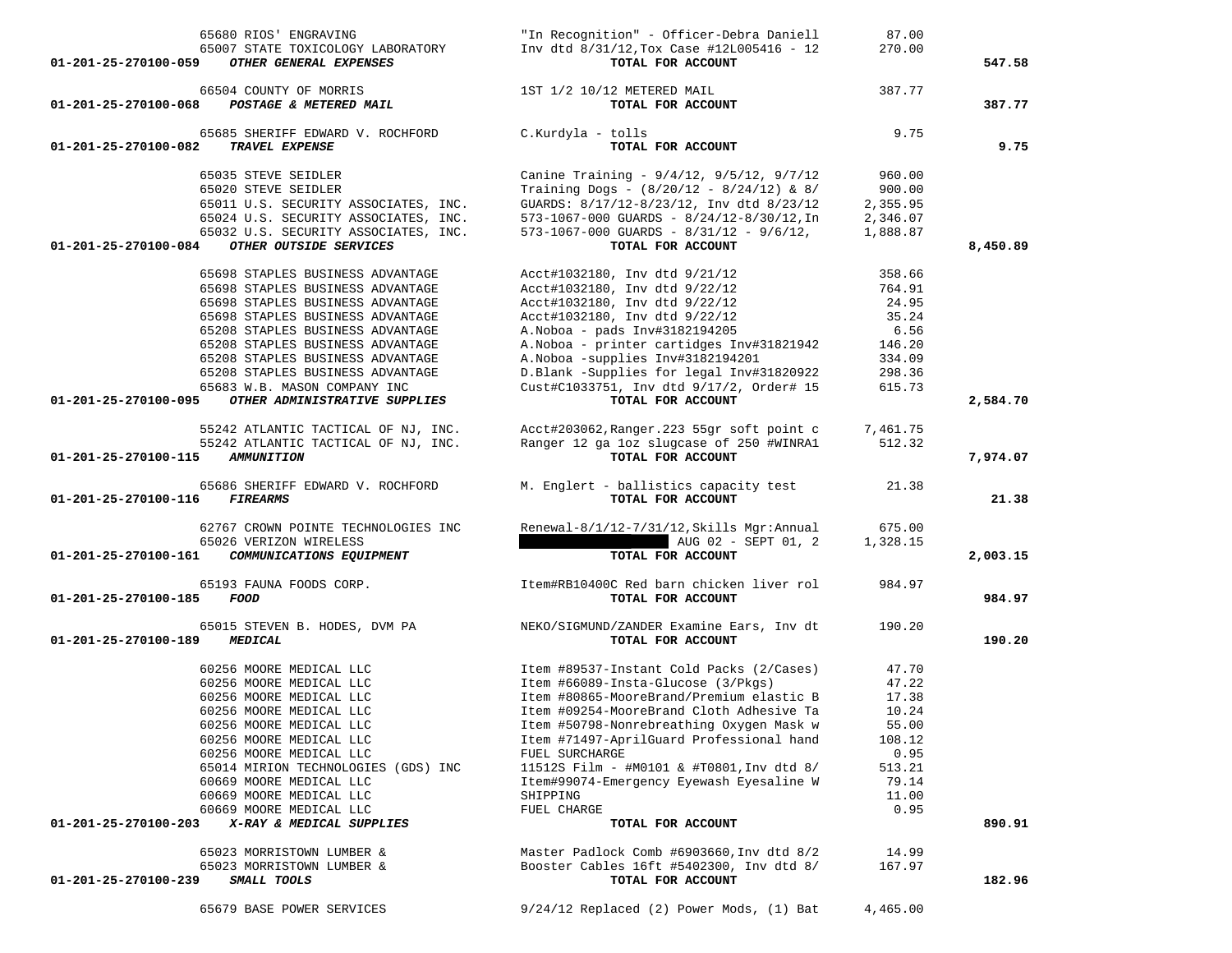|                                   | 65689 BASE POWER SERVICES<br>65689 BASE POWER SERVICES<br>65031 COMPLETE SECURITY SYSTEMS | $9/13/10$ Service Charge - Contract/Vendor<br>9/18/12 Return for UPS/Battery Evaluatio<br>Labor Fee - Modified Velocity Machine, C | 10.00<br>300.00<br>490.00 |                           |  |
|-----------------------------------|-------------------------------------------------------------------------------------------|------------------------------------------------------------------------------------------------------------------------------------|---------------------------|---------------------------|--|
| 01-201-25-270100-262              | MACHINERY REPAIRS & PARTS                                                                 | TOTAL FOR ACCOUNT                                                                                                                  |                           | 5,505.00                  |  |
|                                   | TOTAL for County Sheriff's Department                                                     |                                                                                                                                    |                           | ============<br>30,421.33 |  |
| <b>County Prosecutor's Office</b> |                                                                                           |                                                                                                                                    |                           |                           |  |
|                                   | 65972 BERYL SKOG                                                                          | Reg.On Call Supplement for September 201                                                                                           | 10.80                     |                           |  |
|                                   | 65969 BETTY ANN DERCO                                                                     | Reg.Hours Supplement-September 2012                                                                                                | 10.50                     |                           |  |
|                                   | 65971 DIANE DINUNZIO                                                                      | Reg.On Call Hours -September 2012                                                                                                  | 9.60                      |                           |  |
|                                   | 65989 DOROTHY DIFABIO                                                                     | Reg.on call hours-September 2012                                                                                                   | 41.25                     |                           |  |
|                                   | 65989 DOROTHY DIFABIO                                                                     | Supplemental Case Pays                                                                                                             | 200.00                    |                           |  |
|                                   | 65974 JUNE WITTY                                                                          | Reg.On Call Hourly Supplement for Sept 2                                                                                           | 18.60                     |                           |  |
|                                   | 65974 JUNE WITTY                                                                          | Supplemental Case Pay                                                                                                              | 50.00                     |                           |  |
| 01-201-25-275100-016              | OUTSIDE SALARIES & WAGES                                                                  | TOTAL FOR ACCOUNT                                                                                                                  |                           | 340.75                    |  |
|                                   | 65039 SPRINT NEXTEL                                                                       | Account #949480113 (August 13-Sept. 12,                                                                                            | 5,681.00                  |                           |  |
|                                   | 64835 SPRINT                                                                              | Account #475540495 for 1/27/12-2/26/12                                                                                             | 32.49                     |                           |  |
|                                   | 64835 SPRINT                                                                              | Account#475540495 for 4/27-5/26/12                                                                                                 | 32.31                     |                           |  |
|                                   | 64835 SPRINT                                                                              | Account #475540495 for 5/27-6/26/12                                                                                                | 81.43                     |                           |  |
|                                   | 64835 SPRINT                                                                              | Account #475540495 for 6/27-7/26/12                                                                                                | 32.64                     |                           |  |
|                                   | 64835 SPRINT                                                                              | Account #475540495 for 7/27-8/26/12                                                                                                | 32.04                     |                           |  |
|                                   | 65038 VERIZON WIRELESS                                                                    | Account #882249917-00001 (9/10-10/9/12)                                                                                            | 58.78                     |                           |  |
|                                   | 65057 VERIZON WIRELESS                                                                    | Account #982471570-00001 (Aug.13-Sept.12                                                                                           | 772.97                    |                           |  |
| $01 - 201 - 25 - 275100 - 031$    | CELLULAR PHONES/PAGERS                                                                    | TOTAL FOR ACCOUNT                                                                                                                  |                           | 6,723.66                  |  |
|                                   | 64859 DELL MARKETING L.P.                                                                 | Ouote #632226218DUAL IN LINE MEMORY MODU                                                                                           | 54.99                     |                           |  |
|                                   | 65965 STAPLES BUSINESS ADVANTAGE                                                          | Toner, Black, Cyan, Yellow, Magenta & TriCo                                                                                        | 644.27                    |                           |  |
|                                   | 65965 STAPLES BUSINESS ADVANTAGE                                                          | Black toner & Cyan & Yellow Ink Cartridg                                                                                           | 203.53                    |                           |  |
|                                   | 64825 WORLD OF FAX AND COPIERS, INC.                                                      | MGI-4239 MAIN BOARD -ESTIMATE #134674.                                                                                             | 289.00                    |                           |  |
| 01-201-25-275100-037              | DATA PROCESSING SUPPLIES                                                                  | TOTAL FOR ACCOUNT                                                                                                                  |                           | 1,191.79                  |  |
|                                   | 64679 COPS                                                                                | Forensic Interview Technique Seminar - D                                                                                           | 267.00                    |                           |  |
|                                   | 65220 CHIEFS OF CTY DETECTIVES                                                            | Chief William Schievella                                                                                                           | 200.00                    |                           |  |
|                                   | 65890 BRUNO DAVID                                                                         | APPLICATION FEE                                                                                                                    | 200.00                    |                           |  |
|                                   | 65890 BRUNO DAVID                                                                         | EXAMINATION SITTING FEE                                                                                                            | 150.00                    |                           |  |
|                                   | 64836 EAST COAST GANG                                                                     | 13th Annual East Coast Gang Investigator                                                                                           | 125.00                    |                           |  |
|                                   | 65891 KELLEY W LAVERY                                                                     | Application Fee                                                                                                                    | 200.00                    |                           |  |
|                                   | 65891 KELLEY W LAVERY                                                                     | Exam Sitting Fee                                                                                                                   | 150.00                    |                           |  |
|                                   | 65889 MATTHEW TRIOANO                                                                     | Application Fee                                                                                                                    | 200.00                    |                           |  |
|                                   | 65889 MATTHEW TRIOANO                                                                     | Examination Sitting Fee                                                                                                            | 150.00                    |                           |  |
|                                   | 65692 NATIONAL POLICE DEFENSE                                                             | State Troopers Coalition Awards-October                                                                                            | 200.00                    |                           |  |
|                                   | 66020 THE 200 CLUB OF MORRIS COUNTY                                                       | 2013 - PROSECUTOR ROBERT A. BIANCHI, ESQ                                                                                           | 200.00                    |                           |  |
|                                   | 66297 WILLIAM SCHIEVELLA                                                                  | Career Development Workshop Expenses                                                                                               | 172.55                    |                           |  |
|                                   | 65036 RARITAN VALLEY COMMUNITY                                                            | #PA207 Crisis Negotiation Seminar** Det.                                                                                           | 200.00                    |                           |  |
| 01-201-25-275100-039              | EDUCATION SCHOOLS & TRAINING                                                              | TOTAL FOR ACCOUNT                                                                                                                  |                           | 2,414.55                  |  |
|                                   | 66022 CABLEVISION                                                                         | Account #07876-616338-01-7 (10/1-10/31/1                                                                                           | 159.90                    |                           |  |
|                                   | 66022 CABLEVISION                                                                         | Account#07876-625785-01-9 (10/1-10/31/12                                                                                           | 149.90                    |                           |  |
| 01-201-25-275100-044              | EQUIPMENT SERVICE AGREEMENTS                                                              | TOTAL FOR ACCOUNT                                                                                                                  |                           | 309.80                    |  |
|                                   | 64837 WEST PAYMENT CENTER                                                                 | Account #1000176025 Online charges for 8                                                                                           | 1,221.35                  |                           |  |
|                                   | 64837 WEST PAYMENT CENTER                                                                 | Account #1003917278 APPELLATE TEAM ONLIN                                                                                           | 1,066.34                  |                           |  |
| 01-201-25-275100-050              | <b>LAW BOOKS</b>                                                                          | TOTAL FOR ACCOUNT                                                                                                                  |                           | 2,287.69                  |  |
|                                   | 65676 KEISHA HIGGS                                                                        | Crime Victims Week Supplies                                                                                                        | 12.75                     |                           |  |
|                                   | 65676 KEISHA HIGGS                                                                        | National Night Out Supplies                                                                                                        | 137.14                    |                           |  |
|                                   | 65676 KEISHA HIGGS                                                                        | Youth Police Academy Supplies                                                                                                      | 144.00                    |                           |  |
|                                   | 65676 KEISHA HIGGS                                                                        | Hispanic Heritage Month Supplies                                                                                                   | 33.90                     |                           |  |
|                                   |                                                                                           |                                                                                                                                    |                           |                           |  |

65689 BASE POWER SERVICES System Failure 8/30/12 for D.Ackerman/Co 240.00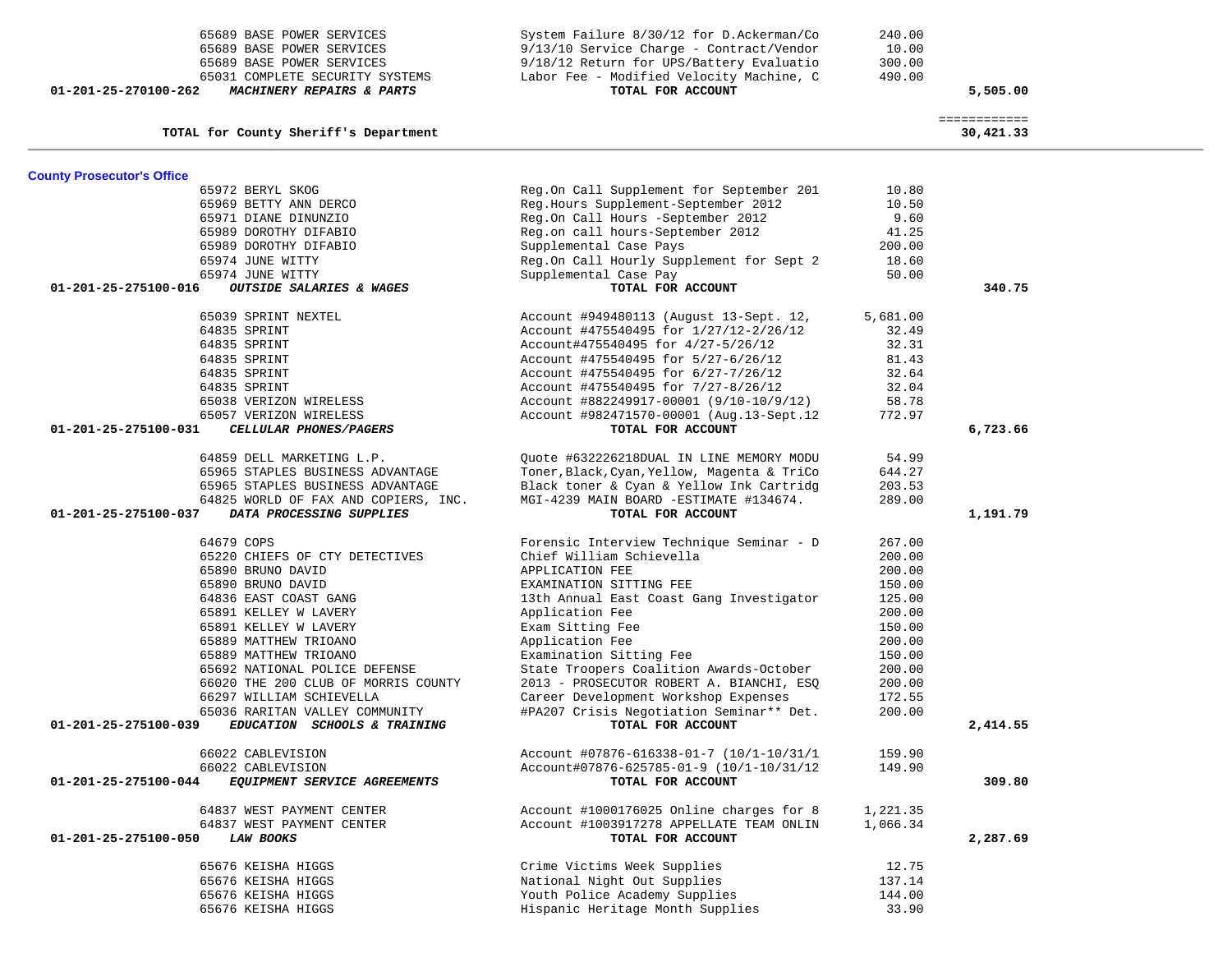|                                | 65678 RIOS' ENGRAVING                | Det.Daniel Coleman- Retirement              | 79.00    |              |
|--------------------------------|--------------------------------------|---------------------------------------------|----------|--------------|
|                                | 65678 RIOS' ENGRAVING                | Black Brass- Det. Coleman                   | 29.00    |              |
|                                | 65678 RIOS' ENGRAVING                | Name Plates                                 | 30.00    |              |
|                                | 65678 RIOS' ENGRAVING                | 2012 Hispanic Award Plaques                 | 553.00   |              |
|                                | 65678 RIOS' ENGRAVING                | Gilbert Poon-Plaque for Asian Americans     | 79.00    |              |
|                                | 65192 RIOS' ENGRAVING                | Community Affairs Unit-2012 Asian Herita    | 474.00   |              |
|                                | 65192 RIOS' ENGRAVING                | Name Plate-OEMCaptain Jeffrey Paul          | 12.00    |              |
|                                | 65965 STAPLES BUSINESS ADVANTAGE     | Account #NYC 1054187-3 each-Item#917881,    | 154.11   |              |
|                                | 65965 STAPLES BUSINESS ADVANTAGE     | Item 812843-Combination Padlock             | 11.33    |              |
|                                | 65965 STAPLES BUSINESS ADVANTAGE     | Heavy Wt. Sheet Protectors                  | 303.00   |              |
|                                | 65965 STAPLES BUSINESS ADVANTAGE     | Blk/Blue Pens, Hanging folders, Stapler, Ex | 748.49   |              |
|                                | 65965 STAPLES BUSINESS ADVANTAGE     | Exp.Lgl Wallets, Pads, Fastner Prongs, 3-Ta | 519.86   |              |
|                                | 65965 STAPLES BUSINESS ADVANTAGE     | Lgl Straight Man Folders, Pas, Hanging Fo   | 548.27   |              |
|                                | 65965 STAPLES BUSINESS ADVANTAGE     | First Aid Cotton Balls                      | 1.89     |              |
|                                | 65965 STAPLES BUSINESS ADVANTAGE     | $#10$ Env.                                  | 928.80   |              |
|                                | 65965 STAPLES BUSINESS ADVANTAGE     | Ltr.Str.Cut Manila Folders, 5x8 Pads, Ind   | 179.65   |              |
|                                | 65677 WILLIAM SCHIEVELLA             | 9/26/12- Hispanic Heritage Month Event-     | 462.15   |              |
| 01-201-25-275100-058           | OFFICE SUPPLIES & STATIONERY         | TOTAL FOR ACCOUNT                           |          | 5,441.34     |
|                                |                                      |                                             |          |              |
|                                | 65979 FEDEX                          | Account #1051- 0576-2 OCT 01, 2012 - Sep    | 180.46   |              |
|                                | 66504 COUNTY OF MORRIS               | 1ST 1/2 10/12 METERED MAIL                  | 702.77   |              |
| 01-201-25-275100-068           | POSTAGE & METERED MAIL               | TOTAL FOR ACCOUNT                           |          | 883.23       |
|                                |                                      |                                             |          |              |
|                                | 65827 PAULA JORDAO                   | Travel to Appellate Division Meeting on     | 57.00    |              |
| 01-201-25-275100-082           | TRAVEL EXPENSE                       | TOTAL FOR ACCOUNT                           |          | 57.00        |
|                                |                                      |                                             |          |              |
|                                | 65034 MADISON MAIN STREET            | Bottle Hill Day 2012- Sunday Oct.16, 201    | 50.00    |              |
| 01-201-25-275100-088           | MEETING EXP ADVISORY BOARD ETC       | TOTAL FOR ACCOUNT                           |          | 50.00        |
|                                |                                      |                                             |          |              |
|                                | 60006 RADIO SHACK                    | Garmin NUVI 40 - Captain Michael Rice       | 119.99   |              |
|                                | 64834 SPRINT NEXTEL                  | Account #296629811 Air Cards for period:    | 119.97   |              |
|                                | 64838 SPRINT                         | Account #899669942 for billing period 8/    | 161.97   |              |
| 01-201-25-275100-118           | <b>INVESTIGATION EXPENSE</b>         | TOTAL FOR ACCOUNT                           |          | 401.93       |
|                                |                                      |                                             |          |              |
|                                |                                      |                                             |          |              |
| $01 - 201 - 25 - 275100 - 121$ | 65051 HACKENSACK UNIV. MEDICAL CTR.  | Dr.Anthony D'Urso-for case Escorcia/Muno    | 1,200.00 |              |
|                                | WITNESS FEES AND MILEAGE             | TOTAL FOR ACCOUNT                           |          | 1,200.00     |
|                                |                                      |                                             |          |              |
|                                | 63551 MAJOR POLICE SUPPLY            | (2) 2005 Chevy Impalas- Installation of     | 1,550.00 |              |
| 01-201-25-275100-161           | COMMUNICATIONS EQUIPMENT             | TOTAL FOR ACCOUNT                           |          | 1,550.00     |
|                                |                                      |                                             |          |              |
|                                | 65368 THE INSTITUTE FOR FORENSIC     | Psych Evaluations for 4 candidates for D    | 1,700.00 |              |
| 01-201-25-275100-189           | <b>MEDICAL</b>                       | TOTAL FOR ACCOUNT                           |          | 1,700.00     |
|                                |                                      |                                             |          |              |
|                                | 63551 MAJOR POLICE SUPPLY            | *Total Quote#BS1287 is \$6540.84. Balance   | 2,788.17 |              |
| 01-201-25-275100-258           | <b>EQUIPMENT</b>                     | TOTAL FOR ACCOUNT                           |          | 2,788.17     |
|                                |                                      |                                             |          |              |
|                                |                                      |                                             |          | ============ |
|                                | TOTAL for County Prosecutor's Office |                                             |          | 27,339.91    |

# **County Jail**

|                      | 64898 ATLANTIC TRAINING CENTER | 9 CPR CARDS DATED 9.12.12                | 90.00    |          |  |
|----------------------|--------------------------------|------------------------------------------|----------|----------|--|
|                      | 63411 CHANNING L BETE CO INC   | CPR TRAINING MANIKINS PLUS SHIPPING DATE | 649.64   |          |  |
| 01-201-25-280100-039 | EDUCATION SCHOOLS & TRAINING   | TOTAL FOR ACCOUNT                        |          | 739.64   |  |
|                      | 64911 STANCIL SOLUTIONS        | PHONE RECORDING CONTRACT PAYMENT FROOM 1 | 7,123.00 |          |  |
| 01-201-25-280100-044 | EQUIPMENT SERVICE AGREEMENTS   | TOTAL FOR ACCOUNT                        |          | 7,123.00 |  |
|                      | 66504 COUNTY OF MORRIS         | 1ST 1/2 10/12 METERED MAIL               | 122.04   |          |  |
| 01-201-25-280100-068 | POSTAGE & METERED MAIL         | TOTAL FOR ACCOUNT                        |          | 122.04   |  |
|                      | 65090 DEVINE KALLEBERG LLC     | HEARING FEES ON 9.20.12                  | 240.00   |          |  |
|                      | 65048 DEVINE KALLEBERG LLC     | FEES FOR HEARING ON 9.18.12              | 480.00   |          |  |
|                      |                                |                                          |          |          |  |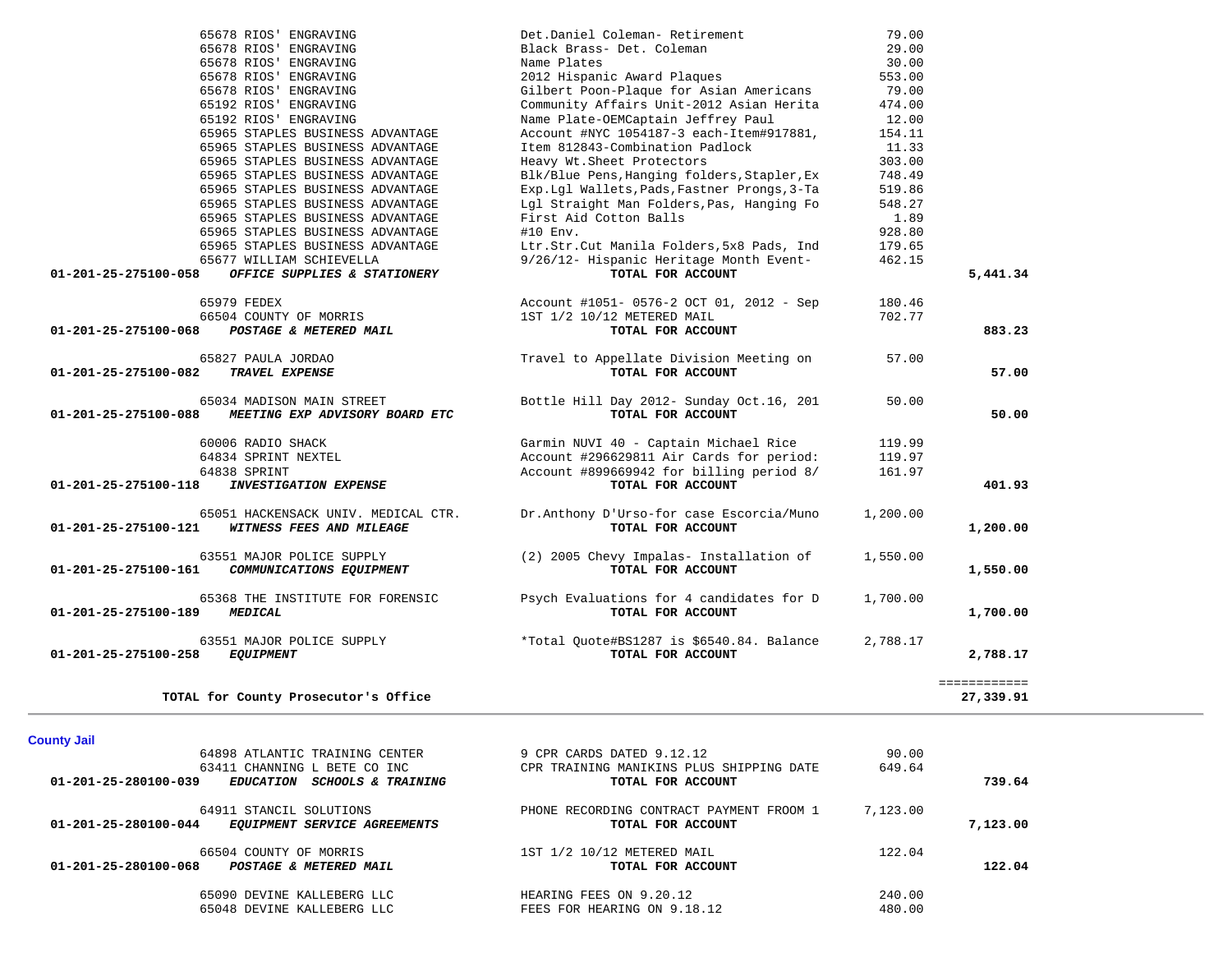| 65865 RIOS' ENGRAVING<br>65865 RIOS' ENGRAVING<br><b>01-201-25-281100-059</b> OTHER GENERAL EXPENSES                                                                                                                                                                                                                                                                                                                 | TOTAL FOR ACCOUNT                                                                                                                                                                                                                          |                 | 114.90       |
|----------------------------------------------------------------------------------------------------------------------------------------------------------------------------------------------------------------------------------------------------------------------------------------------------------------------------------------------------------------------------------------------------------------------|--------------------------------------------------------------------------------------------------------------------------------------------------------------------------------------------------------------------------------------------|-----------------|--------------|
|                                                                                                                                                                                                                                                                                                                                                                                                                      |                                                                                                                                                                                                                                            |                 |              |
|                                                                                                                                                                                                                                                                                                                                                                                                                      |                                                                                                                                                                                                                                            | 14.00           |              |
|                                                                                                                                                                                                                                                                                                                                                                                                                      | 64314 BOB BARKER COMPANY, INC.<br>65865 RIOS' ENGRAVING Name Plate - LeGates<br>65865 RIOS' ENGRAVING STATES Name Plate - LeGates<br>2006 - A CHILID STATES                                                                                | 10.00           |              |
|                                                                                                                                                                                                                                                                                                                                                                                                                      |                                                                                                                                                                                                                                            | 90.90           |              |
| EDUCATION SCHOOLS & TRAINING<br>01-201-25-281100-039                                                                                                                                                                                                                                                                                                                                                                 | TOTAL FOR ACCOUNT                                                                                                                                                                                                                          |                 | 8,000.00     |
| 65214 ODYSSEY WARE                                                                                                                                                                                                                                                                                                                                                                                                   | on line renewal                                                                                                                                                                                                                            | 8,000.00        |              |
| <b>County Youth Detention Facilit</b>                                                                                                                                                                                                                                                                                                                                                                                |                                                                                                                                                                                                                                            |                 |              |
|                                                                                                                                                                                                                                                                                                                                                                                                                      |                                                                                                                                                                                                                                            |                 |              |
| TOTAL for County Jail                                                                                                                                                                                                                                                                                                                                                                                                |                                                                                                                                                                                                                                            |                 | 37,298.91    |
|                                                                                                                                                                                                                                                                                                                                                                                                                      |                                                                                                                                                                                                                                            |                 | ============ |
| 01-201-25-280100-252 JANITORIAL SUPPLIES                                                                                                                                                                                                                                                                                                                                                                             | TOTAL FOR ACCOUNT                                                                                                                                                                                                                          |                 | 141.70       |
|                                                                                                                                                                                                                                                                                                                                                                                                                      |                                                                                                                                                                                                                                            |                 |              |
|                                                                                                                                                                                                                                                                                                                                                                                                                      |                                                                                                                                                                                                                                            |                 |              |
| $\begin{tabular}{lllllllllllll} 64667 &\texttt{MADISON PLUMBING SUPPLY CO} & & \texttt{PLUMBING SUPPLIES DATED 8.31.12} \\ 62837 & \texttt{CROSSTOWN PLUMBING SUPPLY INC} & & \texttt{FLOOR SINK PLUS SHIPPING DATED 8.6.12} \\ 64892 & \texttt{TURTLE & HUGHES, INC} & \texttt{BALLASTS DATED 9.5.12} \\ 65226 & \texttt{TURTLE & HUGHES, INC} & \texttt{BALLASTS DATED 9.13.12} \\ 01-201-25-280100-249 & \texttt$ |                                                                                                                                                                                                                                            |                 | 858.76       |
|                                                                                                                                                                                                                                                                                                                                                                                                                      |                                                                                                                                                                                                                                            | 233.60          |              |
|                                                                                                                                                                                                                                                                                                                                                                                                                      |                                                                                                                                                                                                                                            | 328.44          |              |
|                                                                                                                                                                                                                                                                                                                                                                                                                      |                                                                                                                                                                                                                                            | 82.08<br>214.64 |              |
|                                                                                                                                                                                                                                                                                                                                                                                                                      |                                                                                                                                                                                                                                            |                 |              |
| 01-201-25-280100-223<br><b>BUILDING REPAIRS</b>                                                                                                                                                                                                                                                                                                                                                                      | TOTAL FOR ACCOUNT                                                                                                                                                                                                                          |                 | 255.00       |
| 65152 FIRE AND SECURITY TECHNOLOGIES                                                                                                                                                                                                                                                                                                                                                                                 | FIRE SYSTEM REPAIRS DATED 9.19.12                                                                                                                                                                                                          | 255.00          |              |
|                                                                                                                                                                                                                                                                                                                                                                                                                      |                                                                                                                                                                                                                                            |                 |              |
| 01-201-25-280100-202 UNIFORM AND ACCESSORIES                                                                                                                                                                                                                                                                                                                                                                         | TOTAL FOR ACCOUNT                                                                                                                                                                                                                          |                 | 1,195.28     |
| 64900 UNIVERSAL UNIFORM SALES CO INC                                                                                                                                                                                                                                                                                                                                                                                 | BOOTS FOR J.WEBBER DATED 8.20.12                                                                                                                                                                                                           | 78.15           |              |
| 64900 UNIVERSAL UNIFORM SALES CO INC                                                                                                                                                                                                                                                                                                                                                                                 | BOOTS FOR K.CATALINA DATED 8.20.12                                                                                                                                                                                                         | 78.15           |              |
| 64900 UNIVERSAL UNIFORM SALES CO INC                                                                                                                                                                                                                                                                                                                                                                                 | UNIFORMS FOR T.MARKEY DATED 8.20.12                                                                                                                                                                                                        | 152.80          |              |
| 64900 UNIVERSAL UNIFORM SALES CO INC                                                                                                                                                                                                                                                                                                                                                                                 | UNIFORMS FOR E.SKLARESKI DATED 8.17.12                                                                                                                                                                                                     | 70.86           |              |
| 64900 UNIVERSAL UNIFORM SALES CO INC                                                                                                                                                                                                                                                                                                                                                                                 | UNIFORMS FOR M.MOLDE DATED 8.9.12                                                                                                                                                                                                          | 283.44          |              |
| 65092 UNIVERSAL UNIFORM SALES CO INC                                                                                                                                                                                                                                                                                                                                                                                 | UNIFORMS FOR G.WARD DATED 8.28.12                                                                                                                                                                                                          | 215.58          |              |
| 64663 AWARD EXCELLENCE CO LLC                                                                                                                                                                                                                                                                                                                                                                                        | MAINTENANCE UNIFORMS DATED 9.4.12                                                                                                                                                                                                          | 316.30          |              |
| <b>MEDICAL</b><br>01-201-25-280100-189                                                                                                                                                                                                                                                                                                                                                                               | TOTAL FOR ACCOUNT                                                                                                                                                                                                                          |                 | 7,927.89     |
|                                                                                                                                                                                                                                                                                                                                                                                                                      |                                                                                                                                                                                                                                            | 1,406.92        |              |
|                                                                                                                                                                                                                                                                                                                                                                                                                      | 63775 DONNA GROBLE<br>64658 HEALTH CARE LOGISTICS INC.<br>64660 PRECISION HEALTH INC.<br>1810-HAZARD BAGS PLUS FREIGHT DATED 9.6.1<br>1820-1820 BIO-REFERENCE LABORATORIES<br>1820-19 BIO-REFERENCE LABORATORIES<br>1820-19 INMATE LAB WOR | 850.00          |              |
|                                                                                                                                                                                                                                                                                                                                                                                                                      |                                                                                                                                                                                                                                            |                 |              |
|                                                                                                                                                                                                                                                                                                                                                                                                                      |                                                                                                                                                                                                                                            |                 |              |
|                                                                                                                                                                                                                                                                                                                                                                                                                      |                                                                                                                                                                                                                                            |                 |              |
|                                                                                                                                                                                                                                                                                                                                                                                                                      |                                                                                                                                                                                                                                            |                 |              |
|                                                                                                                                                                                                                                                                                                                                                                                                                      |                                                                                                                                                                                                                                            |                 |              |
|                                                                                                                                                                                                                                                                                                                                                                                                                      |                                                                                                                                                                                                                                            |                 |              |
|                                                                                                                                                                                                                                                                                                                                                                                                                      |                                                                                                                                                                                                                                            |                 |              |
|                                                                                                                                                                                                                                                                                                                                                                                                                      |                                                                                                                                                                                                                                            |                 |              |
|                                                                                                                                                                                                                                                                                                                                                                                                                      |                                                                                                                                                                                                                                            |                 |              |
|                                                                                                                                                                                                                                                                                                                                                                                                                      |                                                                                                                                                                                                                                            |                 |              |
|                                                                                                                                                                                                                                                                                                                                                                                                                      |                                                                                                                                                                                                                                            |                 |              |
|                                                                                                                                                                                                                                                                                                                                                                                                                      |                                                                                                                                                                                                                                            |                 |              |

64659 DEVINE KALLEBERG LLC HEARING ON 9.5.12 DATED 9.12.12 960.00

65005 NORTH JERSEY LANDSCAPE SLAP EQUIPMENT REPAIR/PARTS DATED 9.14.1 471.46 65005 NORTH JERSEY LANDSCAPE SLAP EQUIPMENT REPAIR/PARTS DATED 9.14.1 77.47 65005 NORTH JERSEY LANDSCAPE SLAP EQUIPMENT DATED 9.19.12 429.98  **01-201-25-280100-130** *SLAP* **TOTAL FOR ACCOUNT 978.91**

 65159 ARAMARK CORRECTIONAL SERVICES STAFF AND INMATE MEALS DATED 9.20.12 16,235.69  **01-201-25-280100-185** *FOOD* **TOTAL FOR ACCOUNT 16,235.69**

63923 ATLANTIC HEALTH SYSTEM MEDICAL CARE FOR A.PEZZETTA DATED 6.20.1 48.10

63923 ATLANTIC HEALTH SYSTEM MEDICAL CARE FOR A.PEZZETTA DATED 6.27.1<br>63923 ATLANTIC HEALTH SYSTEM MEDICAL CARE FOR A.PEZZETTA DATED 7.2.12

 **01-201-25-280100-084** *OTHER OUTSIDE SERVICES* **TOTAL FOR ACCOUNT 1,721.00**

64894 T J'S SPORTWIDE TROPHY PLAQUE AND ENGRAVING DATED 9.13.12

41.00

48.10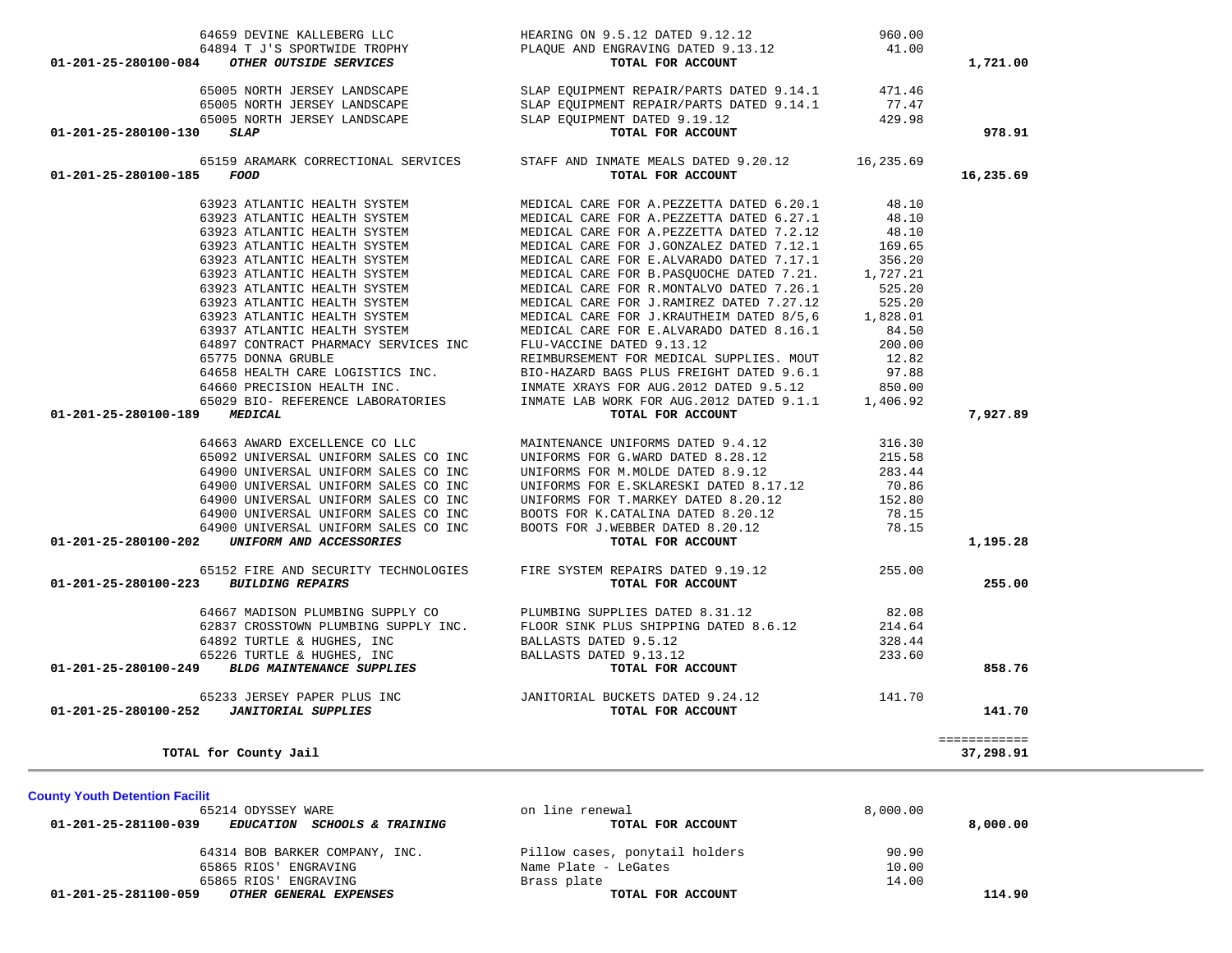| 66504 COUNTY OF MORRIS<br>POSTAGE & METERED MAIL<br>01-201-25-281100-068                                                                                                                                                               | 1ST 1/2 10/12 METERED MAIL<br>TOTAL FOR ACCOUNT                                           | 62.25                                                   | 62.25                    |
|----------------------------------------------------------------------------------------------------------------------------------------------------------------------------------------------------------------------------------------|-------------------------------------------------------------------------------------------|---------------------------------------------------------|--------------------------|
| 65087 THE INSTITUTE FOR FORENSIC<br><b>MEDICAL</b><br>01-201-25-281100-189                                                                                                                                                             | Psych evaluation for JDO candidate - B.<br>TOTAL FOR ACCOUNT                              | 325.00                                                  | 325.00                   |
| 65279 JERSEY PAPER PLUS INC<br><b>JANITORIAL SUPPLIES</b><br>01-201-25-281100-252                                                                                                                                                      | paper and plastic products<br>TOTAL FOR ACCOUNT                                           | 1,071.82                                                | 1,071.82                 |
| TOTAL for County Youth Detention Facilit                                                                                                                                                                                               |                                                                                           |                                                         | ============<br>9,573.97 |
| <b>Road Repairs</b>                                                                                                                                                                                                                    |                                                                                           |                                                         |                          |
| 66504 COUNTY OF MORRIS<br>POSTAGE & METERED MAIL<br>01-201-26-290100-068                                                                                                                                                               | 1ST 1/2 10/12 METERED MAIL<br>TOTAL FOR ACCOUNT                                           | 5.60                                                    | 5.60                     |
| 66501 NATIONAL FUEL OIL INC.<br><b>GAS PURCHASES</b><br>01-201-26-290100-140                                                                                                                                                           | FUEL CHARGES 9/12 - COUNTY ROAD REPAIRS<br>TOTAL FOR ACCOUNT                              | 3,647.12                                                | 3,647.12                 |
| 65801 VERIZON<br>01-201-26-290100-146<br><b>TELEPHONE</b>                                                                                                                                                                              | 973-316-3060 619 56Y billing 9/22/12<br>TOTAL FOR ACCOUNT                                 | 158.34                                                  | 158.34                   |
| 64093 EARL PARSONS<br>01-201-26-290100-207<br>UNIFORM & CLOTHING ALLOWANCE                                                                                                                                                             | boots<br>TOTAL FOR ACCOUNT                                                                | 90.00                                                   | 90.00                    |
| 65145 TILCON NEW YORK INC.<br>65145 TILCON NEW YORK INC.<br>65145 TILCON NEW YORK INC.<br>65145 TILCON NEW YORK INC.<br>65145 TILCON NEW YORK INC.<br>65145 TILCON NEW YORK INC.<br><b>BITUMINOUS CONCRETE</b><br>01-201-26-290100-222 | $I - 5$<br>$I - 5$<br>qp winter mix<br>$I - 5$<br>$I - 5$<br>$I - 5$<br>TOTAL FOR ACCOUNT | 527.59<br>507.27<br>784.45<br>268.38<br>524.58<br>58.75 | 2,671.02                 |
| 65331 MORRISTOWN LUMBER &<br>59421 3M COMPANY<br>59421 3M COMPANY                                                                                                                                                                      | blk sharpie, power tape<br>clear transfer tape<br>transfer tape                           | 20.68<br>179.00<br>108.00                               |                          |
| 01-201-26-290100-238<br><b>SIGNAGE</b><br>64912 WEATHER WORKS LLC<br>SNOW REMOVAL & ICE CONTROL<br>01-201-26-290100-242                                                                                                                | TOTAL FOR ACCOUNT<br>weather consult $10/1-9/30/2013$<br>TOTAL FOR ACCOUNT                | 2,490.00                                                | 307.68<br>2,490.00       |
| 65336 DEER PARK<br>65337 DEER PARK<br>$01 - 201 - 26 - 290100 - 260$<br>CONSTRUCTION MATERIALS                                                                                                                                         | 0434540175  8/15-9/14/2012<br>0434540159 8/15-9/14/2012<br>TOTAL FOR ACCOUNT              | 24.49<br>30.17                                          | 54.66                    |
| 65333 GEN-EL SAFETY & INDUSTRIAL<br><b>SAFETY ITEMS</b><br>01-201-26-290100-266                                                                                                                                                        | sensor, smart02 for PhD3<br>TOTAL FOR ACCOUNT                                             | 201.98                                                  | 201.98                   |
| TOTAL for Road Repairs                                                                                                                                                                                                                 |                                                                                           |                                                         | ============<br>9,626.40 |

# **Bridges and Culverts**

| 64023 CABLEVISION                                    | Acct# 07876-592415-01-2 Billing Period: | 78.24  |        |
|------------------------------------------------------|-----------------------------------------|--------|--------|
| 62461 STAPLES BUSINESS ADVANTAGE                     | HP 951 Color Ink 3 pack                 | 56.99  |        |
| 62461 STAPLES BUSINESS ADVANTAGE                     | HP 950 Black Ink                        | 26.99  |        |
| 62461 STAPLES BUSINESS ADVANTAGE                     | Folder Double Ply 1/3 Lgl Man-box       | 27.32  |        |
| 01-201-26-292100-058<br>OFFICE SUPPLIES & STATIONERY | TOTAL FOR ACCOUNT                       |        | 189.54 |
| 65077 HARRIS AHH/ZOUBEK ASSOC. INC                   | Concrete Green 60#/50plt Rapid Set      | 750.00 |        |
| 65077 HARRIS AHH/ZOUBEK ASSOC. INC                   | Delivery Charge                         | 50.00  |        |
| 65076 COUNTY CONCRETE CORP.                          | NJDOT Class B                           | 180.00 |        |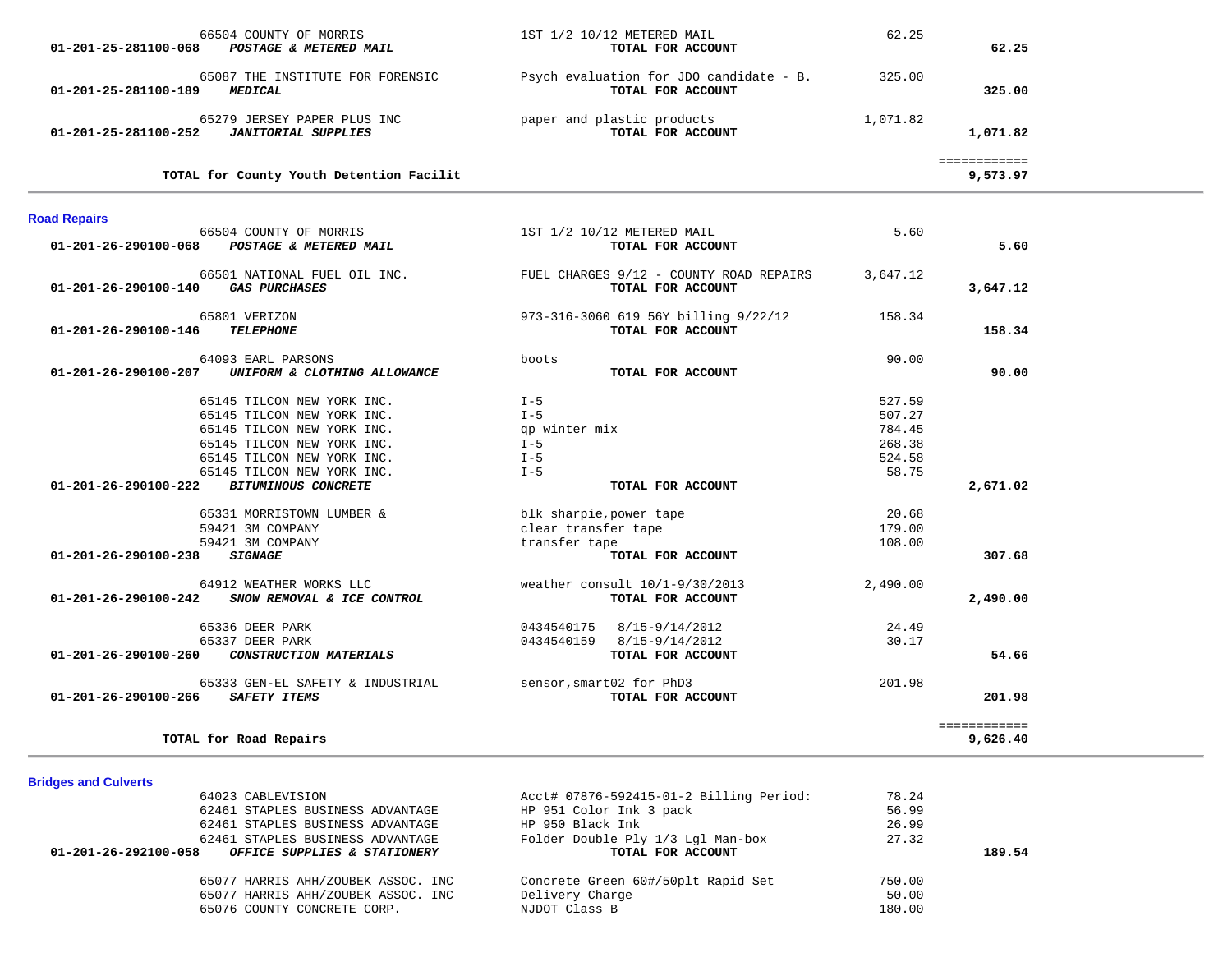| 01-201-26-310100-084           | 66236 EMPLOYMENT HORIZONS, INC.<br>66236 EMPLOYMENT HORIZONS, INC.<br>OTHER OUTSIDE SERVICES |                | CLEANING SERVICES - SEPTEMBER2012/ DATED<br>GROUNDSKEEPING SERVICES - SEPTEMBER 2012<br>TOTAL FOR ACCOUNT | 30,384.00<br>3,277,00 | 33,661.00 |
|--------------------------------|----------------------------------------------------------------------------------------------|----------------|-----------------------------------------------------------------------------------------------------------|-----------------------|-----------|
|                                |                                                                                              |                |                                                                                                           |                       |           |
|                                | 65269 COMPLETE SECURITY SYSTEMS                                                              | RE: COURTHOUSE | $09 - 06 - 12$                                                                                            | 1,125.00              |           |
|                                | 65269 COMPLETE SECURITY SYSTEMS                                                              |                | RE: SCHUYLER / 09-19-12                                                                                   | 675.00                |           |
|                                | 65269 COMPLETE SECURITY SYSTEMS                                                              | RE: COURTHOUSE | 09-21-12                                                                                                  | 695.00                |           |
| 01-201-26-310100-128           | <b>SECURITY EQUIPMENT</b>                                                                    |                | TOTAL FOR ACCOUNT                                                                                         |                       | 2,495.00  |
|                                | 66138 WASTE MANAGEMENT OF NEW JERSEY                                                         |                | 100-0070651-0836-2/ REFUSE REMOVAL - SEP                                                                  | 8,429.69              |           |
| $01 - 201 - 26 - 310100 - 143$ | RUBBISH & TRASH REMOVAL                                                                      |                | TOTAL FOR ACCOUNT                                                                                         |                       | 8,429.69  |
| 66237 RAW INC                  |                                                                                              |                | RE: SCISSOR DUMP TRAILER / 10-11-12                                                                       | 6,351.00              |           |
| 01-201-26-310100-168           | ASSETS OVER \$1,000                                                                          |                | TOTAL FOR ACCOUNT                                                                                         |                       | 6,351.00  |
|                                | 59593 ANTONIO VELASOUEZ                                                                      |                | 2012 WORK BOOTS - NIGHTCREW                                                                               | 90.00                 |           |

| UTUJT WUULLI WELDLING DUFFILL WU                               | T I/Z A . 0TJ A //0 HOLZON PIUS           | <u>ل ، ، ر ر</u> |          |
|----------------------------------------------------------------|-------------------------------------------|------------------|----------|
| 64701 COUNTY WELDING SUPPLY CO                                 | Oxygen Compressed 2.2 (5.1) UN 1072, C.W. | 20.50            |          |
| $01 - 201 - 26 - 292100 - 248$<br>WELDING-OXYGEN-ACETYLENE ETC | TOTAL FOR ACCOUNT                         |                  | 182.27   |
| 64668 GALETON GLOVES                                           | 9120141-XLMax Defender Plus GlovesSZ X-L  | 88.80            |          |
| 64668 GALETON GLOVES                                           | Freight                                   | 11.50            |          |
| 01-201-26-292100-266<br><i>SAFETY ITEMS</i>                    | TOTAL FOR ACCOUNT                         |                  | 100.30   |
|                                                                |                                           |                  |          |
| TOTAL for Bridges and Culverts                                 |                                           |                  | 3,166.07 |
|                                                                |                                           |                  |          |
| <b>Buildings &amp; Grounds</b>                                 |                                           |                  |          |
| 58889 EMAINT ENTERPRISES LLC                                   | ANNUAL SUPPORT & SUBSCRIPTION THROUGH 12  | 1,299.00         |          |
| $01 - 201 - 26 - 310100 - 044$<br>EQUIPMENT SERVICE AGREEMENTS | TOTAL FOR ACCOUNT                         |                  | 1,299.00 |
| 66236 EMPLOYMENT HORIZONS, INC.                                | CLEANING SERVICES - SEPTEMBER2012/ DATED  | 30,384.00        |          |

| 65076 COUNTY CONCRETE CORP.                                                                                                                                                    | Delivery Charge                                                                       | 215.00   |          |
|--------------------------------------------------------------------------------------------------------------------------------------------------------------------------------|---------------------------------------------------------------------------------------|----------|----------|
| 01-201-26-292100-227<br><b>CONCRETE</b>                                                                                                                                        | TOTAL FOR ACCOUNT                                                                     |          | 1,195.00 |
| 62943 SHERWIN WILLIAMS                                                                                                                                                         | 6 inch-6x1/2 stripe woven                                                             | $-24.58$ |          |
| 62943 SHERWIN WILLIAMS                                                                                                                                                         | $4x1/2$ stripe mini R<br>9 inch soft woven 3 pack                                     | 9.19     |          |
| 62943 SHERWIN WILLIAMS                                                                                                                                                         |                                                                                       | 22.38    |          |
| 62943 SHERWIN WILLIAMS                                                                                                                                                         | 9 inch Hvy duty pro frame                                                             | 5.98     |          |
| 62459 SHERWIN WILLIAMS                                                                                                                                                         | DTM ACR GLS EX WHIT                                                                   | 948.48   |          |
| 62459 SHERWIN WILLIAMS                                                                                                                                                         | 4 INCH 4X1/2 stripe mint r                                                            | 15.96    |          |
| <b>PAINT</b><br>01-201-26-292100-234                                                                                                                                           | TOTAL FOR ACCOUNT                                                                     |          | 977.41   |
| 63385 ANDY MATT INC                                                                                                                                                            | bale regular hayTicket# 8491                                                          | 6.00     |          |
| SAND & GRAVEL<br>01-201-26-292100-236                                                                                                                                          | TOTAL FOR ACCOUNT                                                                     |          | 6.00     |
| 65093 JOHNSON TRUCK ACCESSORIES INC                                                                                                                                            | Johnson Buyers Latch Slam Style                                                       | 29.99    |          |
| 64699 KENVIL POWER EOUIPMENT, INC.                                                                                                                                             | Nylon Line 3 lb.                                                                      | 41.39    |          |
| 64699 KENVIL POWER EQUIPMENT, INC.                                                                                                                                             | Blade Set 450 MM/18                                                                   | 99.65    |          |
| 64699 KENVIL POWER EOUIPMENT, INC.                                                                                                                                             | Blade Set 450 MM/18                                                                   | 99.65    |          |
| 65079 SHEAFFER SUPPLY, INC.<br>64670 SHEAFFER SUPPLY, INC.<br>64670 SHEAFFER SUPPLY, INC.<br>64670 SHEAFFER SUPPLY, INC.<br>64670 SHEAFFER SUPPLY, INC.<br>8" Linesmans Pliers | duct tape, flat washer, med slit lockwas                                              | 26.51    |          |
|                                                                                                                                                                                |                                                                                       | 22.99    |          |
|                                                                                                                                                                                | $3/8$ "x $3-3/4$ Rawl Stud                                                            | 31.33    |          |
|                                                                                                                                                                                |                                                                                       | 15.04    |          |
| 64670 SHEAFFER SUPPLY, INC.                                                                                                                                                    | 12x.125x1"asphalt blade                                                               | 149.00   |          |
| 01-201-26-292100-246<br>TOOLS - OTHERS                                                                                                                                         | TOTAL FOR ACCOUNT                                                                     |          | 515.55   |
| 64700 COUNTY WELDING SUPPLY CO                                                                                                                                                 | JWS 125 CF Argon<br>CWS 125 AR/CO2 75/25<br>CWS Medium Acetylene<br>CIC 125 CF Oxygen | 2.95     |          |
| 64700 COUNTY WELDING SUPPLY CO                                                                                                                                                 |                                                                                       | 2.95     |          |
| 64700 COUNTY WELDING SUPPLY CO                                                                                                                                                 |                                                                                       | 11.80    |          |
| 64700 COUNTY WELDING SUPPLY CO                                                                                                                                                 |                                                                                       | 2.95     |          |
| 64700 COUNTY WELDING SUPPLY CO                                                                                                                                                 |                                                                                       | 14.75    |          |
| 64654 COUNTY WELDING SUPPLY CO                                                                                                                                                 | 70S6 .035 11# Spool                                                                   | 26.62    |          |
| 64654 COUNTY WELDING SUPPLY CO                                                                                                                                                 | 4 1/2 x .045 x 7/8 norzon plus                                                        | 99.75    |          |
| 64701 COUNTY WELDING SUPPLY CO                                                                                                                                                 | Oxygen Compressed 2.2 (5.1) UN 1072, C.W.                                             | 20.50    |          |
| 01-201-26-292100-248<br>WELDING-OXYGEN-ACETYLENE ETC                                                                                                                           | TOTAL FOR ACCOUNT                                                                     |          | 182.27   |
|                                                                                                                                                                                | 9120141-XLMax Defender Plus GlovesSZ X-L                                              | 88.80    |          |
| 64668 GALETON GLOVES                                                                                                                                                           |                                                                                       |          |          |
| 64668 GALETON GLOVES                                                                                                                                                           | Freight                                                                               | 11.50    |          |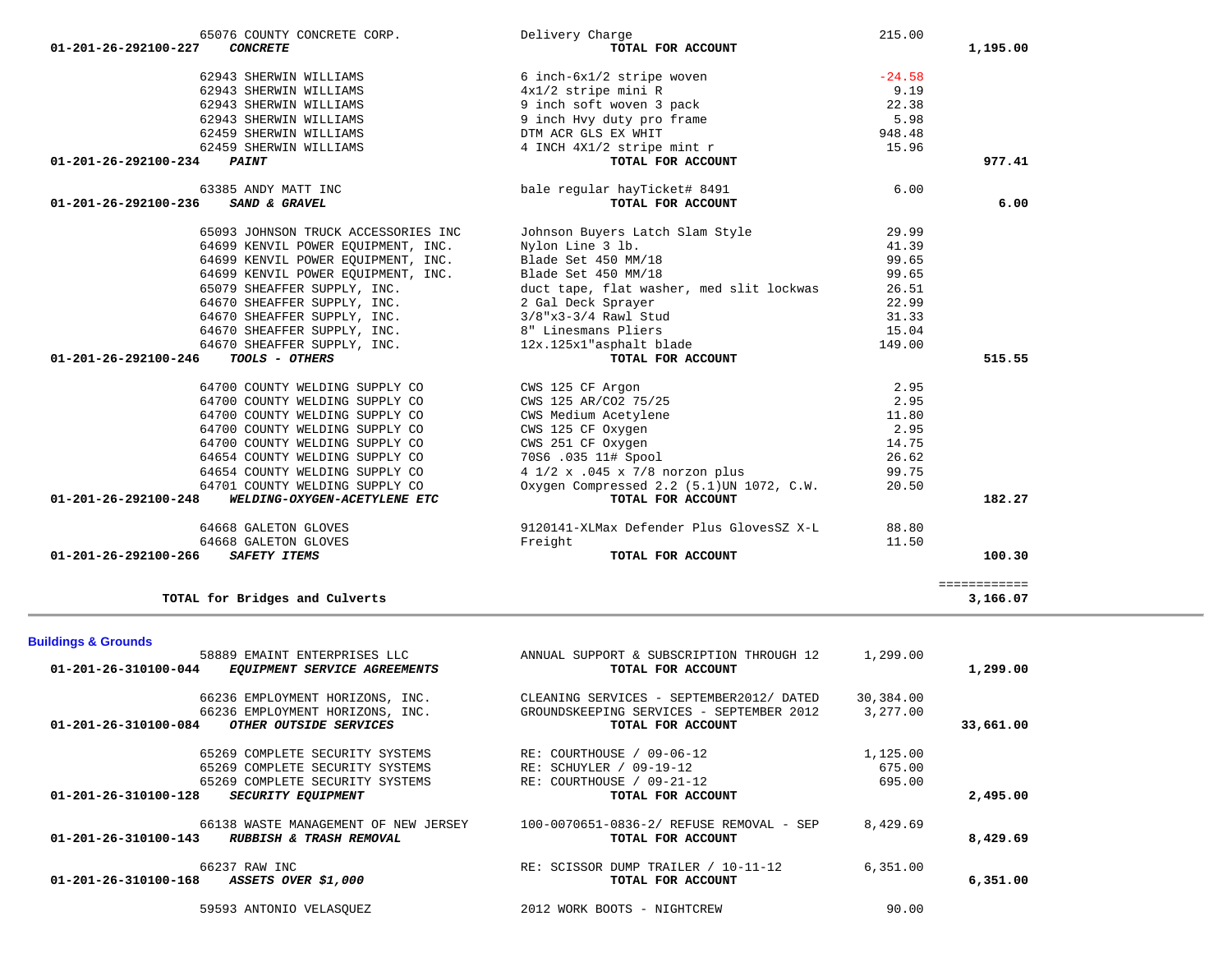| 64172 FRED PRYOR SEMINARS                                       | OSHA COMPLIANCE SEMINAR - MARSHALL SARGE   | 179.00 |        |
|-----------------------------------------------------------------|--------------------------------------------|--------|--------|
| 64172 FRED PRYOR SEMINARS                                       | OSHA COMPLAINCE SEMINAR - FRANK OLOIA TO   | 179.00 |        |
| $01 - 201 - 26 - 315100 - 039$<br>EDUCATION SCHOOLS & TRAINING  | TOTAL FOR ACCOUNT                          |        | 358.00 |
| 65591 STAPLES BUSINESS ADVANTAGE                                | PAPER, BINDER, INK, TONER                  | 262.44 |        |
| 01-201-26-315100-058<br><i>OFFICE SUPPLIES &amp; STATIONERY</i> | TOTAL FOR ACCOUNT                          |        | 262.44 |
| 65572 CY DRAKE LOCKSMITHS, INC.                                 | KEYS                                       | 6.60   |        |
| 64685 CABLEVISION                                               | $ACCT$ #07876-599391-07-7, 9/8/12 - 10/7/1 | 49.95  |        |
| 65664 ROBERT BECKMANN                                           | MOTOR VEHICLE COMMISSION - 1 TITLE         | 60.00  |        |

 **01-201-26-310100-265** *ELECTRICAL* **TOTAL FOR ACCOUNT 3,240.46**

**TOTAL for Buildings & Grounds 66,710.73**

============

# **Motor Services Center**

| 65088 GRAINGER                                   | WO67312/ RE: 9-11/ 09-05-12                                                            | 24.68  |          |
|--------------------------------------------------|----------------------------------------------------------------------------------------|--------|----------|
| 65276 GRAINGER                                   | WO67349/RE: YOUTH SHELTER/08-31-12 2,208.32                                            |        |          |
| 65276 GRAINGER                                   | WO67444/ RE: CTY GRG/ 09-17-12 461.55                                                  |        |          |
| 65276 GRAINGER                                   | WO67449/ RE: CH/ 09-18-12                                                              | 10.52  |          |
| 65276 GRAINGER                                   | WO67466/ RE: B & G/ 09-19-12 422.16                                                    |        |          |
| 01-201-26-310100-249 BLDG MAINTENANCE SUPPLIES   | TOTAL FOR ACCOUNT                                                                      |        | 3,223.98 |
|                                                  | 65086 PELICAN SPORT CENTER INC W067437/RE: 9-11/09-14-12                               | 21.00  |          |
| 01-201-26-310100-251 GROUND MAINTENANCE SUPPLIES | TOTAL FOR ACCOUNT                                                                      |        | 21.00    |
|                                                  | 65277 CENTRAL POLY CORP 65277 CENTRAL POLY CORP 65277 CENTRAL RUPPLIES/ 09-19-3,577.50 |        |          |
|                                                  | TOTAL FOR ACCOUNT                                                                      |        | 3,577.50 |
|                                                  |                                                                                        |        |          |
|                                                  |                                                                                        |        |          |
|                                                  | 65923 JOHNSTONE SUPPLY WO67272/ RE: HVAC/ 09-21-12                                     | 305.72 |          |
| 65088 GRAINGER                                   | WO67372/ RE: CH/ 09-10-12 144.00                                                       |        |          |
| 01-201-26-310100-264 HEAT & A/C                  | TOTAL FOR ACCOUNT                                                                      |        | 500.06   |
|                                                  | 65358 TURTLE & HUGHES, INC 667468/RE: STOCK/09-19-12                                   | 514.50 |          |
|                                                  | 65358 TURTLE & HUGHES, INC WO67265/ RE: CH/ 09-20-12                                   | 264.00 |          |
|                                                  | 65358 TURTLE & HUGHES, INC WO67468/RE: STOCK/09-20-12                                  | 352.80 |          |
|                                                  | 65415 TURTLE & HUGHES, INC WO67400/RE: PROSEUTOR'S/09-18-12 96.47                      |        |          |
|                                                  | 65415 TURTLE & HUGHES, INC WO67420/RE: POLE BARN/09-1-12 259.00                        |        |          |
|                                                  | 65415 TURTLE & HUGHES, INC WO67364E: VOTING MACHINE/ 09-19-12 119.40                   |        |          |
|                                                  | 65415 TURTLE & HUGHES, INC WO67290/RE: STOCK/09-20-12 106.99                           |        |          |
|                                                  | 65099 TURTLE & HUGHES, INC 67225/RE: YOUTH SHELTER/08-22-12 1,140.05                   |        |          |
|                                                  | 65099 TURTLE & HUGHES, INC WO66917/ RE: OTA/ 08-31-12                                  | 347.70 |          |
| 65099 TURTLE & HUGHES, INC RE: CAC/ 09-12-12     |                                                                                        | 17.18  |          |
| 65099 TURTLE & HUGHES, INC                       | WO67420/ RE: SEU/ 09-14-12                                                             | 22.37  |          |

65046 CARL EDWARDS 2012 WORK BOOTS - TRADES 79.99

 **01-201-26-310100-207** *UNIFORM & CLOTHING ALLOWANCE* **TOTAL FOR ACCOUNT 1,680.11**

 **01-201-26-310100-235** *PIPES - OTHERS* **TOTAL FOR ACCOUNT 2,231.93**

65365 CHARLES UTTER 2012 WORK BOOTS - MAINTENANCE

 65634 DAVID DAVENPORT 2012 WORK BOOTS - TRADES 90.00 65047 EMANUAL ROZIER 2012 WORK BOOTS - MAINTENANCE 89.95 65272 MICHAEL DEMATTEO 2012 WORK BOOTS - TRADES 90.00 65636 REUBEN MURRAY 2012 WORK BOOTS - TRADES 89.99 65637 SAMUEL MENDEZ 2012 WORK BOOTS - SECURITY 74.99 65635 STEVEN RAYMOND 2012 WORK BOOTS - TRADES 90.00 64884 NORTHERN SAFETY CO. INC. 595488/ WO67395/ RE: SAFETY EQUIP/09-10- 895.19

 66139 J.A. SEXAUER 291492/ RE: PLUMBER SHOP/ 09-18-12 904.77 66139 J.A. SEXAUER 291492/ WO67452/ RE: PSTA/ 09-21-12 1,327.16

 65030 FASTENAL COMPANY WO67311/ RE: B & G/ 09-05-12 96.75 65088 GRAINGER WO67312/ RE: 9-11/ 09-05-12 24.68

90.00

90.00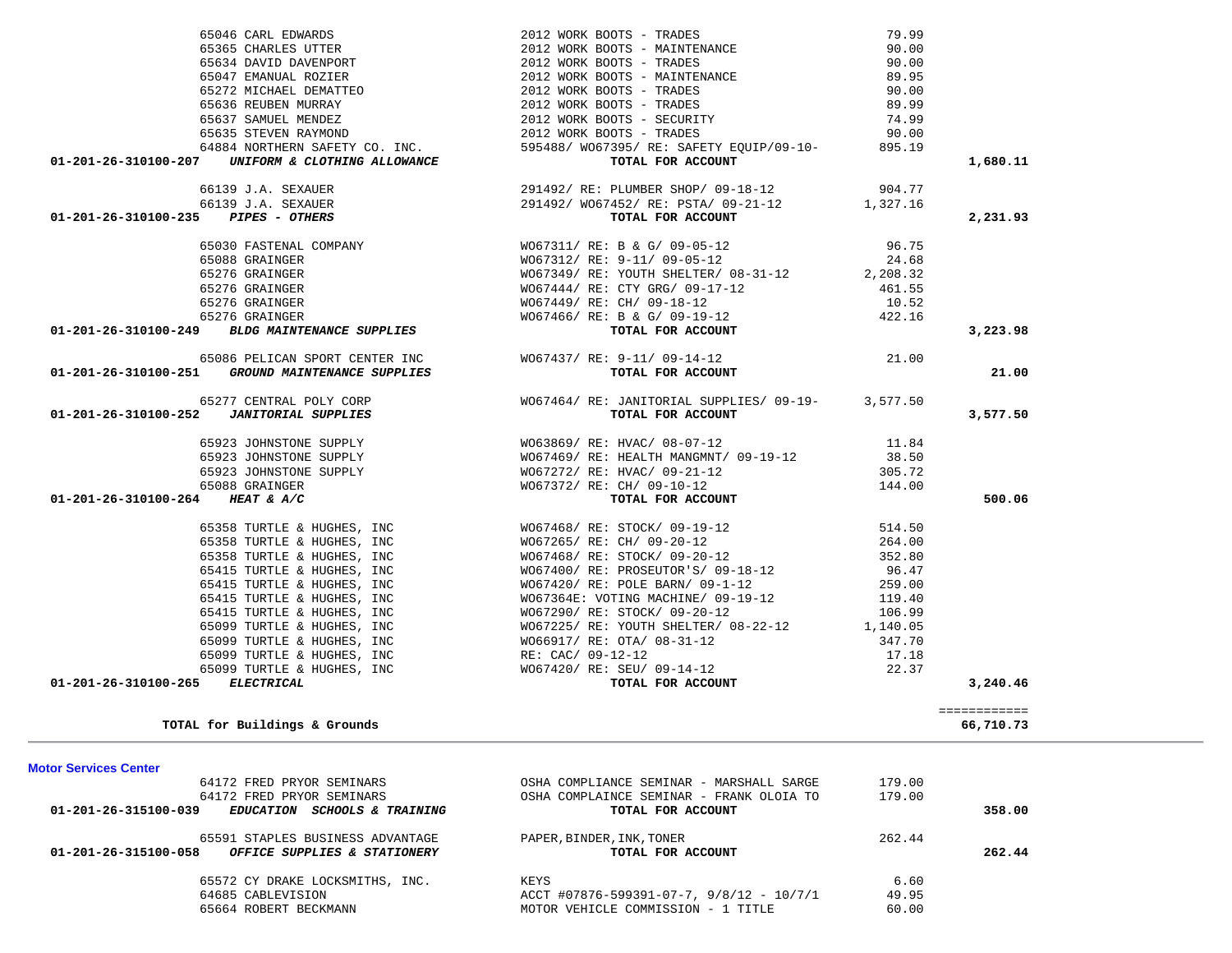|                                                                                                                                                                                                                                                                                                                                                                                  | NJ EMISSIONS PROGRAM - 21 TESTS                    | 16.59    |          |
|----------------------------------------------------------------------------------------------------------------------------------------------------------------------------------------------------------------------------------------------------------------------------------------------------------------------------------------------------------------------------------|----------------------------------------------------|----------|----------|
|                                                                                                                                                                                                                                                                                                                                                                                  |                                                    |          |          |
|                                                                                                                                                                                                                                                                                                                                                                                  |                                                    |          |          |
|                                                                                                                                                                                                                                                                                                                                                                                  |                                                    |          |          |
|                                                                                                                                                                                                                                                                                                                                                                                  |                                                    |          |          |
|                                                                                                                                                                                                                                                                                                                                                                                  |                                                    |          |          |
|                                                                                                                                                                                                                                                                                                                                                                                  |                                                    |          |          |
|                                                                                                                                                                                                                                                                                                                                                                                  |                                                    |          |          |
|                                                                                                                                                                                                                                                                                                                                                                                  |                                                    |          |          |
|                                                                                                                                                                                                                                                                                                                                                                                  |                                                    |          |          |
|                                                                                                                                                                                                                                                                                                                                                                                  |                                                    |          |          |
|                                                                                                                                                                                                                                                                                                                                                                                  |                                                    |          |          |
|                                                                                                                                                                                                                                                                                                                                                                                  |                                                    |          | 3,235.42 |
|                                                                                                                                                                                                                                                                                                                                                                                  |                                                    |          |          |
| 65588 SHEAFFER SUPPLY, INC. THE EXTRACTOR SET<br>01-201-26-315100-239 SMALL TOOLS                                                                                                                                                                                                                                                                                                | $\frac{37}{27}$ TOTAL FOR ACCOUNT $\,$ 111.37 $\,$ |          | 111.37   |
| ملابات المستمسر<br>63880 METALS USA PLATES & CARBON FLAT<br>3 STERT.                                                                                                                                                                                                                                                                                                             |                                                    | $-11.3$  |          |
|                                                                                                                                                                                                                                                                                                                                                                                  |                                                    |          |          |
| 01-201-26-315100-243 STEEL                                                                                                                                                                                                                                                                                                                                                       | TOTAL FOR ACCOUNT                                  |          | 315.00   |
| 65579 INTER CITY TIRE<br>65579 INTER CITY TIRE                                                                                                                                                                                                                                                                                                                                   |                                                    | 1,521.10 |          |
| 65579 INTER CITY TIRE                                                                                                                                                                                                                                                                                                                                                            | TIRES<br>TIRES                                     | 1,521.10 |          |
| 65134 SERVICE TIRE TRUCK CENTERS INC TIRES<br>65538 SERVICE TIRE TRUCK CENTERS INC TIRES                                                                                                                                                                                                                                                                                         |                                                    | 1,144.50 |          |
|                                                                                                                                                                                                                                                                                                                                                                                  |                                                    | 213.50   |          |
| 65838 INTER CITY TIRE                                                                                                                                                                                                                                                                                                                                                            | TIRES                                              | 802.32   |          |
| 65838 INTER CITY TIRE                                                                                                                                                                                                                                                                                                                                                            | TIRES                                              | 384.15   |          |
|                                                                                                                                                                                                                                                                                                                                                                                  |                                                    | 329.40   |          |
|                                                                                                                                                                                                                                                                                                                                                                                  |                                                    | 118.74   |          |
|                                                                                                                                                                                                                                                                                                                                                                                  |                                                    | 474.96   |          |
|                                                                                                                                                                                                                                                                                                                                                                                  |                                                    | 617.52   |          |
| TIRES<br>65882 STS TIRE & AUTO CENTERS<br>65882 STS TIRE & AUTO CENTERS<br>65882 STS TIRE & AUTO CENTERS<br>65882 STS TIRE & AUTO CENTERS<br><b>TIRES</b><br>5 TIRES<br>6582 STS TIRE & AUTO CENTERS<br>5 TIRES<br>6582 STS TIRE & AUTO CENTERS<br>5 TI<br>01-201-26-315100-245 TIRES                                                                                            | TOTAL FOR ACCOUNT                                  |          | 7,127.29 |
| FLOOR DRILL PRESS<br>TOTAL TOTAL<br>65576 GRAINGER                                                                                                                                                                                                                                                                                                                               |                                                    | 844.00   |          |
| 01-201-26-315100-246 TOOLS - OTHERS                                                                                                                                                                                                                                                                                                                                              | TOTAL FOR ACCOUNT                                  |          | 844.00   |
|                                                                                                                                                                                                                                                                                                                                                                                  |                                                    |          |          |
| $$\tt 64712~GTS$ WELCO$ \tt LENS FROM T~CIVER\\ \tt 01-201-26-315100-248$ \tt WELDING-OXYGEN-ACETYLENE ETC$ \tt TOTAL FQ$                                                                                                                                                                                                                                                        |                                                    | 18.87    |          |
|                                                                                                                                                                                                                                                                                                                                                                                  | TOTAL FOR ACCOUNT                                  |          | 18.87    |
|                                                                                                                                                                                                                                                                                                                                                                                  |                                                    |          |          |
|                                                                                                                                                                                                                                                                                                                                                                                  |                                                    |          |          |
| $\begin{array}{cccc} \texttt{65133} & \texttt{TOMAR} & \texttt{INDUSTRIES} & \texttt{INC} & \texttt{SORP, LYSOL, CLEANER, BAG, TOWEL} & \\ \texttt{64715} & \texttt{ZEP} & \texttt{MANURACTURING} & \texttt{CO} & \texttt{ZEP} & \texttt{TKO} & \texttt{70} \\ \texttt{01-201-26-315100-252} & \texttt{JANTTORIAL SUPPLIES} & & & & \texttt{TOTAL FOR ACCOUNT} & \\ \end{array}$ |                                                    |          | 453.80   |
| 65565 AMERICAN HOSE & HYDRAULICS<br>65567 BUTENSKY SERVICES COMPANY INC. REPAIR SIGN BOARD<br>65566 BEYER BROS CORP ANTENNA<br>65568 COACH & EQUIPMENT MANUFACTURING CO. BEARING<br>65117 CARGOTEC USA INC CHECK VALVE                                                                                                                                                           |                                                    | 435.50   |          |
|                                                                                                                                                                                                                                                                                                                                                                                  |                                                    | 347.55   |          |
|                                                                                                                                                                                                                                                                                                                                                                                  |                                                    | 27.62    |          |
|                                                                                                                                                                                                                                                                                                                                                                                  |                                                    | 74.60    |          |
|                                                                                                                                                                                                                                                                                                                                                                                  |                                                    | 525.98   |          |
| 65120 COACH & EQUIPMENT MANUFACTURING CO. RETAINER, WASHER, ROLLER ASSM, BOLT 65571 DOVER BRAKE & CLUTCH CO INC SHOE KIT, BRAKE DRUM                                                                                                                                                                                                                                             |                                                    | 67.48    |          |
| 65571 DOVER BRAKE & CLUTCH CO INC                                                                                                                                                                                                                                                                                                                                                | SHOE KIT, BRAKE DRUM                               | 346.10   |          |
| 65580 MID-ATLANTIC TRUCK CENTRE INC                                                                                                                                                                                                                                                                                                                                              | CLAMP                                              | 17.26    |          |
| 65580 MID-ATLANTIC TRUCK CENTRE INC                                                                                                                                                                                                                                                                                                                                              | VALVE                                              | 279.57   |          |
| 65580 MID-ATLANTIC TRUCK CENTRE INC                                                                                                                                                                                                                                                                                                                                              | <b>BATTERY</b>                                     | 214.54   |          |
| 65115 NORTH JERSEY BOBCAT                                                                                                                                                                                                                                                                                                                                                        | KIT COUPLER, CPLR FF MALE                          | 207.61   |          |
| 65583 PERFORMANCE TRAILERS INC.                                                                                                                                                                                                                                                                                                                                                  | AXLE                                               | 325.00   |          |
| 65124 PERFORMANCE TRAILERS INC.                                                                                                                                                                                                                                                                                                                                                  | BRAKE CONTROL                                      | 105.00   |          |
| 65592 STORR TRACTOR CO.                                                                                                                                                                                                                                                                                                                                                          | SWITCH                                             | 24.85    |          |
| 65132 VERMEER NORTH ATLANTIC                                                                                                                                                                                                                                                                                                                                                     | HITCH-RING                                         | 148.04   |          |
| 65833 CLIFFSIDE BODY CORP                                                                                                                                                                                                                                                                                                                                                        | SELSECTOR VALVE                                    | 137.91   |          |
| 65839 MID-ATLANTIC TRUCK CENTRE INC                                                                                                                                                                                                                                                                                                                                              | <b>BRACE</b>                                       | 18.51    |          |
| 65839 MID-ATLANTIC TRUCK CENTRE INC                                                                                                                                                                                                                                                                                                                                              |                                                    |          |          |
|                                                                                                                                                                                                                                                                                                                                                                                  | TRAY                                               | 223.24   |          |
| 65593 WALT'S AUTO RADIATOR, LLC.<br>01-201-26-315100-261<br>SPARE PARTS FOR EQUIPMENT                                                                                                                                                                                                                                                                                            | CLEAN AND REPAIR RADIATOR<br>TOTAL FOR ACCOUNT     | 285.00   | 3,811.36 |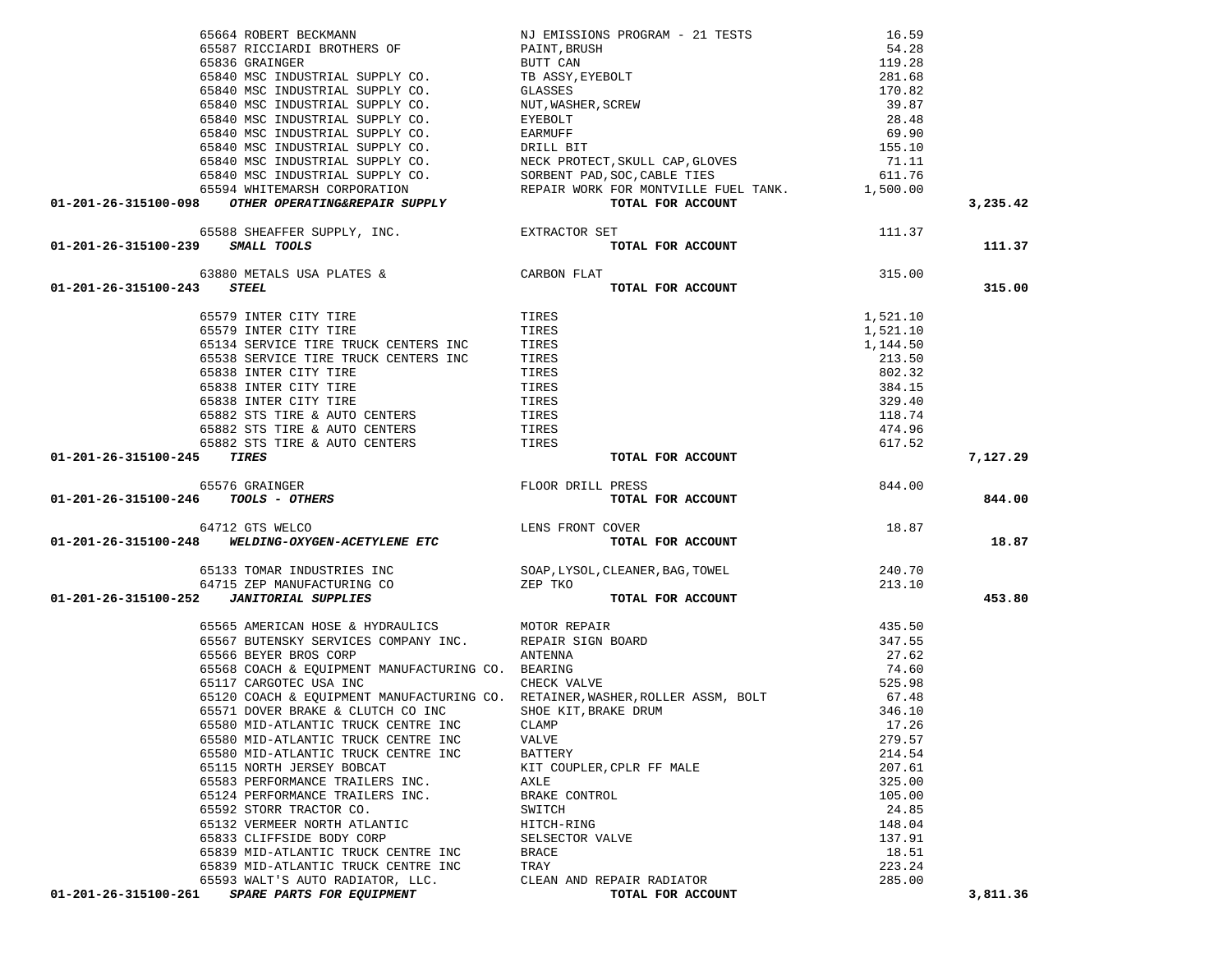| 65113 AW DIRECT                                                                                                                                         |
|---------------------------------------------------------------------------------------------------------------------------------------------------------|
| 65569 D&B AUTO SUPPLY                                                                                                                                   |
| 65569 D&B AUTO SUPPLY                                                                                                                                   |
| 65569 D&B AUTO SUPPLY                                                                                                                                   |
| 65569 D&B AUTO SUPPLY                                                                                                                                   |
| 65577 FLEMINGTON BUICK CHEVROLET                                                                                                                        |
| 65577 FLEMINGTON BUICK CHEVROLET                                                                                                                        |
| 65577 FLEMINGTON BUICK CHEVROLET                                                                                                                        |
| 65577 FLEMINGTON BUICK CHEVROLET                                                                                                                        |
| 65108 NIELSEN DODGE - C-J-R                                                                                                                             |
| 65108 NIELSEN DODGE - C-J-R                                                                                                                             |
| 65582 NIELSEN DODGE - C-J-R                                                                                                                             |
| 65584 PLAINSMAN AUTO SUPPLY                                                                                                                             |
| 65584 PLAINSMAN AUTO SUPPLY                                                                                                                             |
| 65584 PLAINSMAN AUTO SUPPLY                                                                                                                             |
| 65586 RAW INC                                                                                                                                           |
| 65126 ROUTE 23 AUTO MALL LLC                                                                                                                            |
| 65126 ROUTE 23 AUTO MALL LLC                                                                                                                            |
| 65126 ROUTE 23 AUTO MALL LLC                                                                                                                            |
| 60630 SAFELITE AUTOGLASS                                                                                                                                |
| 59796 SAFELITE AUTOGLASS                                                                                                                                |
| 65127 SAFELITE AUTOGLASS                                                                                                                                |
| 65590 SMITH MOTOR CO., INC.                                                                                                                             |
| 65590 SMITH MOTOR CO., INC.                                                                                                                             |
| 65136 SMITH MOTOR CO., INC.                                                                                                                             |
|                                                                                                                                                         |
| 65136 SMITH MOTOR CO., INC.<br>65136 SMITH MOTOR CO., INC.<br>65136 SMITH MOTOR CO., INC.<br>65136 SMITH MOTOR CO., INC.<br>65136 SMITH MOTOR CO., INC. |
|                                                                                                                                                         |
|                                                                                                                                                         |
| 65136 SMITH MOTOR CO., INC.                                                                                                                             |
| 65136 SMITH MOTOR CO., INC.                                                                                                                             |
| 65137 SMITH CHRYSLER JEEP DODGE                                                                                                                         |
| 65137 SMITH CHRYSLER JEEP DODGE                                                                                                                         |
| 65137 SMITH CHRYSLER JEEP DODGE                                                                                                                         |
| 64692 JC AND DAUGHTERS                                                                                                                                  |
| 65824 PLAINSMAN AUTO SUPPLY                                                                                                                             |
| 65824 PLAINSMAN AUTO SUPPLY                                                                                                                             |
| 65824 PLAINSMAN AUTO SUPPLY                                                                                                                             |
| 65824 PLAINSMAN AUTO SUPPLY                                                                                                                             |
| 65824 PLAINSMAN AUTO SUPPLY                                                                                                                             |
| 65824 PLAINSMAN AUTO SUPPLY                                                                                                                             |
| 65834 D&B AUTO SUPPLY                                                                                                                                   |
| 65834 D&B AUTO SUPPLY                                                                                                                                   |
| 65834 D&B AUTO SUPPLY                                                                                                                                   |
| 65834 D&B AUTO SUPPLY                                                                                                                                   |
| 65834 D&B AUTO SUPPLY                                                                                                                                   |
| 65834 D&B AUTO SUPPLY                                                                                                                                   |
| 65834 D&B AUTO SUPPLY                                                                                                                                   |
| 65835 FLEMINGTON BUICK CHEVROLET                                                                                                                        |
| 65835 FLEMINGTON BUICK CHEVROLET                                                                                                                        |
| 65845 QUALITY AUTO GLASS, INC                                                                                                                           |
| 65594 WHITEMARSH CORPORATION                                                                                                                            |
| -291 VEHTCLE PEDATPS                                                                                                                                    |

|                      | 65113 AW DIRECT<br>65569 D&B AUTO SUPPLY<br>65569 D&B AUTO SUPPLY<br>65569 D&B AUTO SUPPLY<br>65569 D&B AUTO SUPPLY<br>65569 D&B AUTO SUPPLY<br>65569 D&B AUTO SUPPLY<br>65569 D&B AUTO SUPPLY<br>FILTER, BELT, TENSIONER, MANIFOLD SET<br>65577 | 21.73     |          |
|----------------------|--------------------------------------------------------------------------------------------------------------------------------------------------------------------------------------------------------------------------------------------------|-----------|----------|
|                      |                                                                                                                                                                                                                                                  | 374.75    |          |
|                      |                                                                                                                                                                                                                                                  | 161.83    |          |
|                      |                                                                                                                                                                                                                                                  | 230.36    |          |
|                      |                                                                                                                                                                                                                                                  | $-103.84$ |          |
|                      |                                                                                                                                                                                                                                                  | 60.06     |          |
|                      |                                                                                                                                                                                                                                                  | 210.00    |          |
|                      |                                                                                                                                                                                                                                                  | $-18.35$  |          |
|                      |                                                                                                                                                                                                                                                  |           |          |
|                      |                                                                                                                                                                                                                                                  |           |          |
|                      |                                                                                                                                                                                                                                                  |           |          |
|                      |                                                                                                                                                                                                                                                  |           |          |
|                      |                                                                                                                                                                                                                                                  |           |          |
|                      |                                                                                                                                                                                                                                                  |           |          |
|                      |                                                                                                                                                                                                                                                  |           |          |
|                      |                                                                                                                                                                                                                                                  |           |          |
|                      |                                                                                                                                                                                                                                                  |           |          |
|                      |                                                                                                                                                                                                                                                  |           |          |
|                      |                                                                                                                                                                                                                                                  |           |          |
|                      |                                                                                                                                                                                                                                                  |           |          |
|                      |                                                                                                                                                                                                                                                  |           |          |
|                      |                                                                                                                                                                                                                                                  |           |          |
|                      |                                                                                                                                                                                                                                                  |           |          |
|                      |                                                                                                                                                                                                                                                  |           |          |
|                      |                                                                                                                                                                                                                                                  |           |          |
|                      |                                                                                                                                                                                                                                                  |           |          |
|                      |                                                                                                                                                                                                                                                  |           |          |
|                      |                                                                                                                                                                                                                                                  |           |          |
|                      |                                                                                                                                                                                                                                                  |           |          |
|                      |                                                                                                                                                                                                                                                  |           |          |
|                      |                                                                                                                                                                                                                                                  |           |          |
|                      |                                                                                                                                                                                                                                                  |           |          |
|                      |                                                                                                                                                                                                                                                  |           |          |
|                      |                                                                                                                                                                                                                                                  |           |          |
|                      |                                                                                                                                                                                                                                                  |           |          |
|                      |                                                                                                                                                                                                                                                  |           |          |
|                      |                                                                                                                                                                                                                                                  |           |          |
|                      |                                                                                                                                                                                                                                                  |           |          |
|                      |                                                                                                                                                                                                                                                  |           |          |
|                      |                                                                                                                                                                                                                                                  |           |          |
|                      |                                                                                                                                                                                                                                                  |           |          |
|                      |                                                                                                                                                                                                                                                  |           |          |
|                      |                                                                                                                                                                                                                                                  |           |          |
|                      |                                                                                                                                                                                                                                                  |           |          |
|                      |                                                                                                                                                                                                                                                  |           |          |
|                      |                                                                                                                                                                                                                                                  |           |          |
|                      |                                                                                                                                                                                                                                                  |           |          |
|                      |                                                                                                                                                                                                                                                  |           |          |
|                      |                                                                                                                                                                                                                                                  |           |          |
|                      |                                                                                                                                                                                                                                                  |           |          |
|                      |                                                                                                                                                                                                                                                  |           |          |
|                      |                                                                                                                                                                                                                                                  |           |          |
| 01-201-26-315100-291 | 64177 PERINTEENTS SUITS CRIMINAL CONTROL (1978)<br>64477 PERINTEENTS SUITS CRIMINAL CRIMINAL CRIMINAL SUITS (1978)<br>6477 PERINTEENTS SUITS CRIMINAL CRIMINAL CRIMINAL SUITS (1978)<br>6717 PERINTEENTS SUITS CRIMINAL CRIMINAL SU              |           | 8,641.62 |

65946 ATLANTIC HEALTH SERVICES TB Clinic Services - September 2012 10,000.00

 **01-201-27-330100-079** *SPECIAL PROJECTS* **TOTAL FOR ACCOUNT 10,000.00**

25, 179. 17

TOTAL for Motor Services Center

**Health Management** 

============

## 65860 ATLANTIC HEALTH SERVICES Fixed Portion Healthcare Management Sept 500.00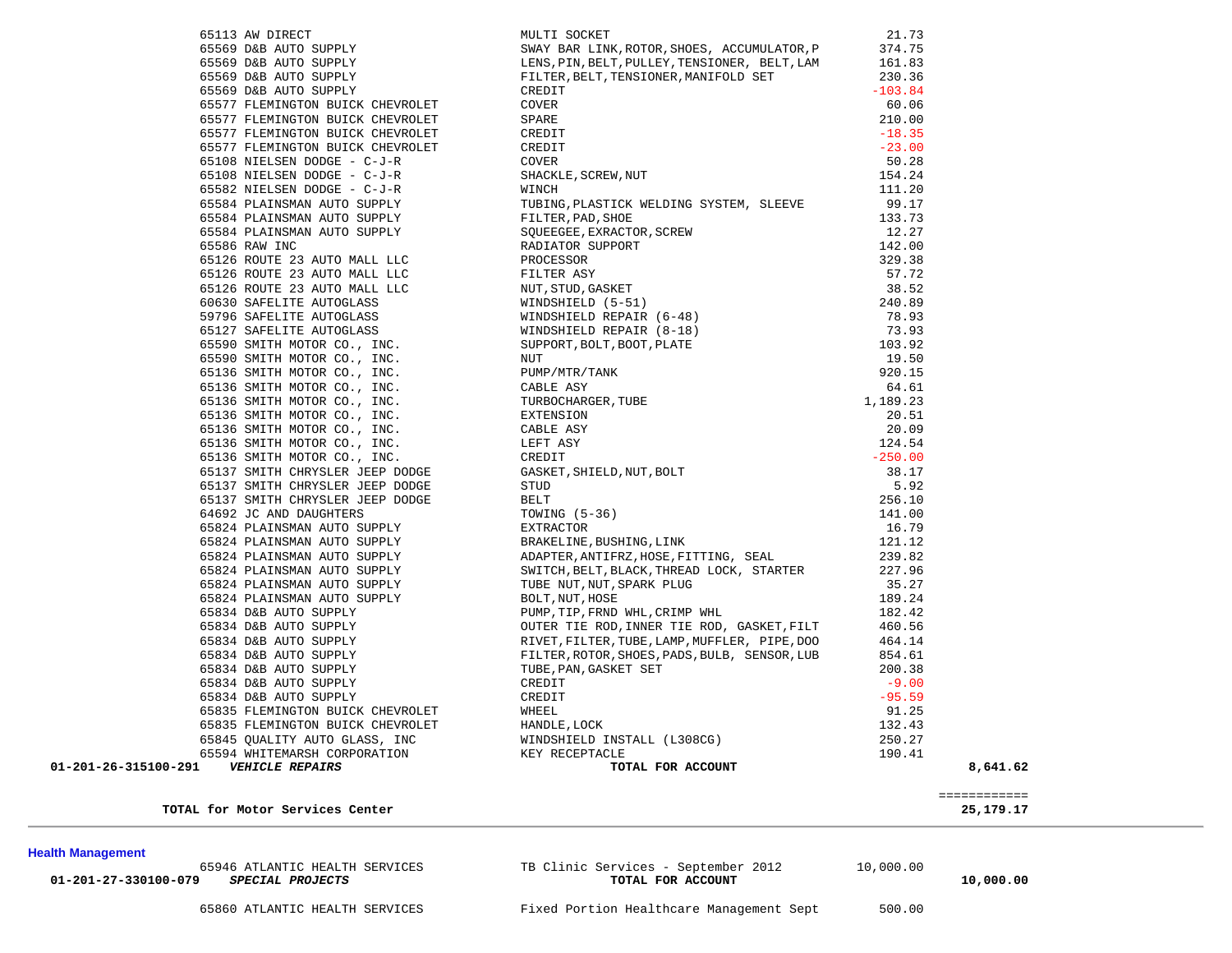| 01-201-27-330100-084<br><i>OTHER OUTSIDE SERVICES</i>            | TOTAL FOR ACCOUNT                        |        | 500.00       |  |
|------------------------------------------------------------------|------------------------------------------|--------|--------------|--|
| 65935 SPRINT-NEXTEL                                              | L&PS / HEALTH MANAGEMENT                 | 172.40 |              |  |
| 65934 VERIZON WIRELESS                                           | L&PS / HEALTH MANAGEMENT                 | 120.03 |              |  |
| 66504 COUNTY OF MORRIS                                           | 1ST 1/2 10/12 METERED MAIL               | 68.87  |              |  |
| 01-201-27-330100-210<br>ENVIRONMENTAL COMPLIANCE                 | TOTAL FOR ACCOUNT                        |        | 361.30       |  |
| 65547 DEER PARK                                                  | 0434540191 billing period 8/15/12-9/14/1 | 17.47  |              |  |
| 01-201-27-330100-258<br><i>EQUIPMENT</i>                         | TOTAL FOR ACCOUNT                        |        | 17.47        |  |
|                                                                  |                                          |        | ============ |  |
| TOTAL for Health Management                                      |                                          |        | 10,878.77    |  |
| <b>Human Services</b>                                            |                                          |        |              |  |
| 66504 COUNTY OF MORRIS                                           | 1ST 1/2 10/12 METERED MAIL               | 51.64  |              |  |
| 01-201-27-331100-068<br>POSTAGE & METERED MAIL                   | TOTAL FOR ACCOUNT                        |        | 51.64        |  |
| 65404 SODEXO INC & AFFILIATES                                    | Refreshments for the Dept Directors meet | 48.50  |              |  |
| 65403 SODEXO, INC & AFFILIATES                                   | SANDWICHES AND BEVERAGES FOR ATTENDEES A | 44.40  |              |  |
| 65667 SODEXO, INC & AFFILIATES                                   | FOOD AND BEVERAGES FOR THE ATTENDEES AT  | 54.30  |              |  |
| 65405 SODEXO INC & AFFILIATES                                    | 9-13-12 MHSAAB MEETING FOOD FOR 18 PEOPL | 125.85 |              |  |
| 65405 SODEXO INC & AFFILIATES                                    | 9-5-12 MORRIS VIEW FAMILY MEETING        | 46.50  |              |  |
| $01 - 201 - 27 - 331100 - 088$<br>MEETING EXP ADVISORY BOARD ETC | TOTAL FOR ACCOUNT                        |        | 319.55       |  |
|                                                                  |                                          |        | ============ |  |
| TOTAL for Human Services                                         |                                          |        | 371.19       |  |

#### **Youth Shelter**

| 64923 NJACYF                                                   | 2012-2013 Program Fee                 | 500.00   |              |
|----------------------------------------------------------------|---------------------------------------|----------|--------------|
| 01-201-27-331110-039<br><i>EDUCATION</i><br>SCHOOLS & TRAINING | TOTAL FOR ACCOUNT                     |          | 500.00       |
| 64926 MORRIS COUNTY PARK COMMISSION                            | 8/26/12 Skating Activity              | 52.50    |              |
| 64924 AGWAY MORRISTOWN                                         | Outdoor planting supplies             | 10.74    |              |
| 66227 WAL-MART STORE                                           | 6032 2020 2016 8804 9/21/12 Purchases | 65.63    |              |
| 01-201-27-331110-059<br>OTHER GENERAL EXPENSES                 | TOTAL FOR ACCOUNT                     |          | 128.87       |
| 66504 COUNTY OF MORRIS                                         | 1ST 1/2 10/12 METERED MAIL            | 4.95     |              |
| 01-201-27-331110-068<br>POSTAGE AND METERED MAIL               | TOTAL FOR ACCOUNT                     |          | 4.95         |
| 65616 CARPET ET CETERA                                         | 12'x10; remnant carpet w/binding      | 299.60   |              |
| 01-201-27-331110-162<br><b>FURNITURE &amp; FIXTURES</b>        | TOTAL FOR ACCOUNT                     |          | 299.60       |
| 65191 THE INSTITUTE FOR FORENSIC                               | New Hire Psych Eval                   | 325.00   |              |
| 01-201-27-331110-189<br><b>MEDICAL</b>                         | TOTAL FOR ACCOUNT                     |          | 325.00       |
| 65280 JERSEY PAPER PLUS INC                                    | Balance of funds Due Ord#628902       | 1,217.80 |              |
| 65280 JERSEY PAPER PLUS INC                                    | Order #931725                         | 220.50   |              |
| $01 - 201 - 27 - 331110 - 252$<br><b>JANITORIAL SUPPLIES</b>   | TOTAL FOR ACCOUNT                     |          | 1,438.30     |
|                                                                |                                       |          | ============ |
| TOTAL for Youth Shelter                                        |                                       |          | 2,696.72     |

| <b>Office on Aging</b> |                        |                                          |       |       |
|------------------------|------------------------|------------------------------------------|-------|-------|
|                        | 65798 KAREN WEBSTER    | Car Insurance Reimbursement for Septembe | 12.00 |       |
|                        | 65639 LUCY CANNIZZO    | Car Insurance Reimbursement, September 2 | 12.00 |       |
|                        | 65799 OPHELIA V. CRUSE | Car Insurance Reimbursement for Septembe | 12.00 |       |
|                        | 65620 VERA BLOSSOM     | Car Insurance reimbursement for August 2 | 12.00 |       |
|                        | 65640 VICTORINE FUNG   | Car Insurance Reimbursement. September 2 | 12.00 |       |
| 01-201-27-333100-048   | INSURANCE              | TOTAL FOR ACCOUNT                        |       | 60.00 |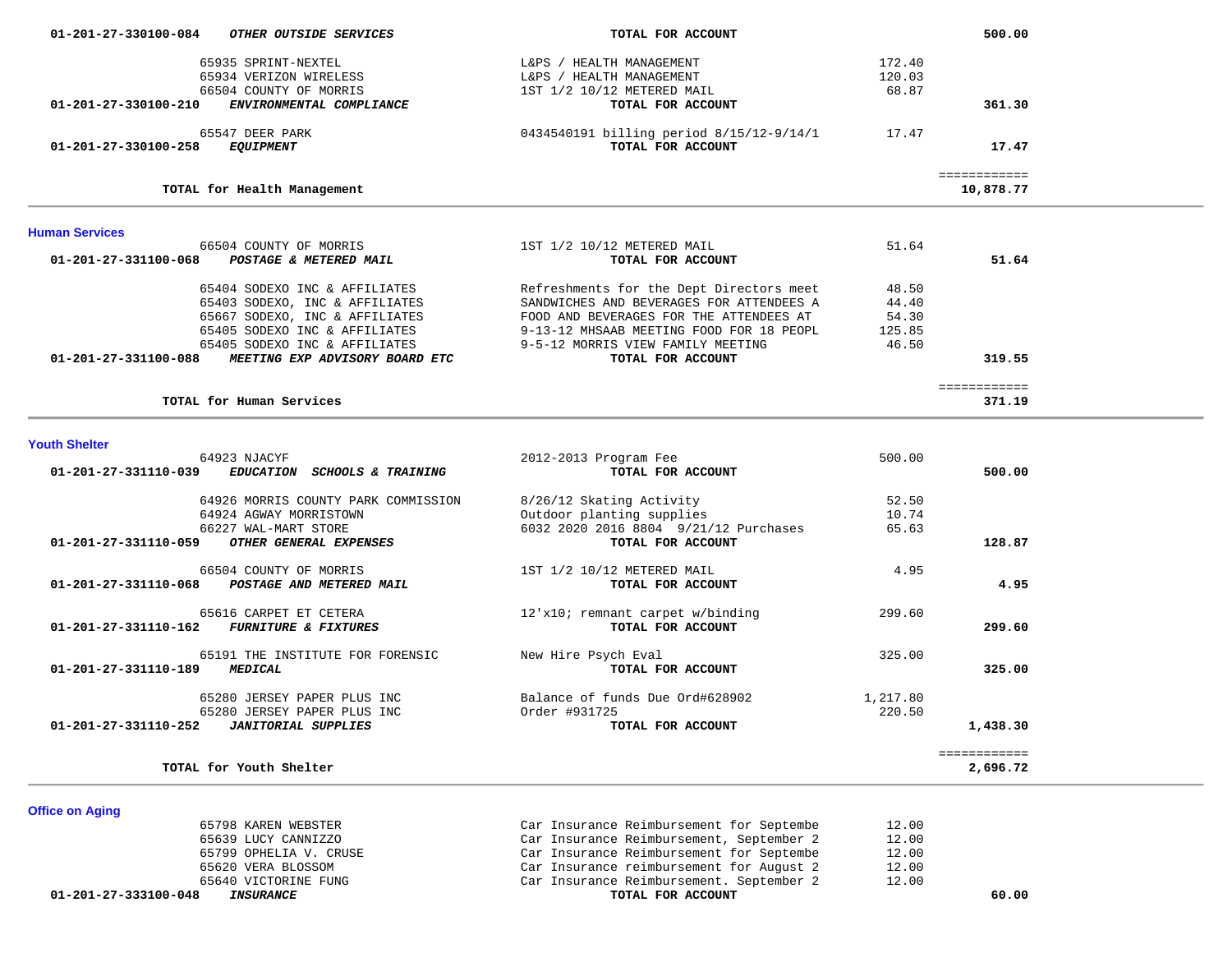| 65622 STAPLES BUSINESS ADVANTAGE<br>$01 - 201 - 27 - 333100 - 058$<br>OFFICE SUPPLIES & STATIONERY                                                                                                               | Bag shredder 26x18x48, 2 pocket port 10p<br>TOTAL FOR ACCOUNT                                                                                                                                                                                                                                                                                                                                          | 117.40                                                                        | 117.40                    |
|------------------------------------------------------------------------------------------------------------------------------------------------------------------------------------------------------------------|--------------------------------------------------------------------------------------------------------------------------------------------------------------------------------------------------------------------------------------------------------------------------------------------------------------------------------------------------------------------------------------------------------|-------------------------------------------------------------------------------|---------------------------|
| 66504 COUNTY OF MORRIS<br>01-201-27-333100-068<br>POSTAGE & METERED MAIL                                                                                                                                         | 1ST 1/2 10/12 METERED MAIL<br>TOTAL FOR ACCOUNT                                                                                                                                                                                                                                                                                                                                                        | 188.82                                                                        | 188.82                    |
| 65798 KAREN WEBSTER<br>65639 LUCY CANNIZZO<br>65639 LUCY CANNIZZO<br>65799 OPHELIA V. CRUSE<br>65620 VERA BLOSSOM<br>65640 VICTORINE FUNG<br>65640 VICTORINE FUNG<br>01-201-27-333100-082<br>TRAVEL EXPENSE      | Miles reimbursement for September 2012.<br>Miles Reimbursement for September 2012<br>Tolls, and Parking . ADRC Training.<br>Miles reimbursement for September 2012.<br>Miles reimbursement for August 2012<br>Miles Reimbursement for September 2012<br>Parking, Tolls . APS Training<br>TOTAL FOR ACCOUNT                                                                                             | 34.30<br>46.55<br>11.00<br>39.55<br>17.50<br>125.30<br>30.65                  | 304.85                    |
| 65638 DR HERMAN HUBER<br>01-201-27-333100-084<br>OTHER OUTSIDE SERVICES                                                                                                                                          | Competency evaluation of APS client (M.M<br>TOTAL FOR ACCOUNT                                                                                                                                                                                                                                                                                                                                          | 400.00                                                                        | 400.00                    |
| TOTAL for Office on Aging                                                                                                                                                                                        |                                                                                                                                                                                                                                                                                                                                                                                                        |                                                                               | ============<br>1,071.07  |
| <b>Grant in Aid</b>                                                                                                                                                                                              |                                                                                                                                                                                                                                                                                                                                                                                                        |                                                                               |                           |
| 65406 MORRISTOWN NEIGHBORHOOD HOUSE<br>65407 MORRISTOWN NEIGHBORHOOD HOUSE<br>01-201-27-342000-457<br>GRANT IN AID GIA: MORRISTOWN NGBHD HOUSE                                                                   | Dalryample Learning Center 3rd Quarter f<br>Peer Place After School prg 2ndQuarter G<br>TOTAL FOR ACCOUNT                                                                                                                                                                                                                                                                                              | 5,130.00<br>5,655.00                                                          | 10,785.00                 |
| 65970 FAMILY SERVICE OF MORRIS COUNTY<br>65968 FAMILY SERVICE OF MORRIS COUNTY<br>01-201-27-342000-462<br>GRANT IN AID GIA: FAMILY SERVICES                                                                      | Period Q3<br>GIA 1260 CM<br>03<br>GIA 1241 Time Out<br>TOTAL FOR ACCOUNT                                                                                                                                                                                                                                                                                                                               | 1,361.00<br>10,270.00                                                         | 11,631.00                 |
| 65981 VISITING NURSE ASSOC. OF<br>01-201-27-342000-481<br>GRANT IN AID GIA: VNAANJ                                                                                                                               | GIA 1219 CHAP<br>Period $7/1/12$ -<br>TOTAL FOR ACCOUNT                                                                                                                                                                                                                                                                                                                                                | 16,427.00                                                                     | 16,427.00                 |
| GRANT IN AID: DAYTOP<br>01-201-27-342000-490                                                                                                                                                                     | 65380 DAYTOP VILLAGE OF NJ, INC. For Residential Services for the quarter<br>TOTAL FOR ACCOUNT                                                                                                                                                                                                                                                                                                         | 3,706.00                                                                      | 3,706.00                  |
| TOTAL for Grant in Aid                                                                                                                                                                                           |                                                                                                                                                                                                                                                                                                                                                                                                        |                                                                               | ============<br>42,549.00 |
| <b>County Board of Social Service</b>                                                                                                                                                                            |                                                                                                                                                                                                                                                                                                                                                                                                        |                                                                               |                           |
| 66059 INGLESINO, PEARLMAN,<br>64457 UNITRONIX DATA SYSTEMS INC<br>SPECIAL SERVICES<br>01-201-27-345100-325                                                                                                       | Medicaid dispute (Annie Rae) - File #10<br>Software maintenance for the month of Se<br>TOTAL FOR ACCOUNT                                                                                                                                                                                                                                                                                               | 2,107.16<br>4,908.87                                                          | 7,016.03                  |
| 65655 JERRY THIEL<br>65644 KAREN REMUS<br>66064 FRANCISCO URENA<br>66067 JOAN BRUSEO<br>66066 JEANNE YOUNG<br>66065 JAMES MCDANIEL<br>01-201-27-345100-332<br><i><b>MILEAGE</b></i>                              | SSS - Mileage reimb. for September 2012<br>ADM - Mileage reimb. for August 2012<br>ADM - Mileage reimb. for September 2012<br>ADM - Mileage reimb. for May & September<br>FSS - Mileage reimb. for July & Septembe<br>CSP - Mileage reimb. for July to Septemb<br>TOTAL FOR ACCOUNT                                                                                                                    | 45.85<br>37.80<br>37.80<br>51.80<br>7.70<br>161.35                            | 342.30                    |
| 65653 ANSUYA JASANI<br>65652 CAROL UBERTACCIO<br>65642 CHARLES F. ROUFAEAL<br>65656 DIENANE ETIENNE<br>65646 DIPALI PATEL<br>65654 ERICA JOHNSON<br>65655 JERRY THIEL<br>65643 JULIO PORRAO<br>65644 KAREN REMUS | MAP - Insurance riemb. for the 2nd $\&$ 3rd<br>FSS - Insurance reimb. for the 2nd & 3rd<br>FSS - Insurance reimb. for the 3rd qtr.<br>MAP - Insurance reimb. for the 3rd gtr.<br>FSS - Insurance reimb. for the 3rd qtr.<br>FSS - Insurance riemb. for the 3rd gtr.<br>Insurance reimb. for the 3rd qtr. of 201<br>FSS - Insurance reimb. for the 3rd gtr.<br>Insurance reimb. for the 3rd qtr. of 201 | 72.00<br>72.00<br>36.00<br>36.00<br>36.00<br>36.00<br>36.00<br>36.00<br>36.00 |                           |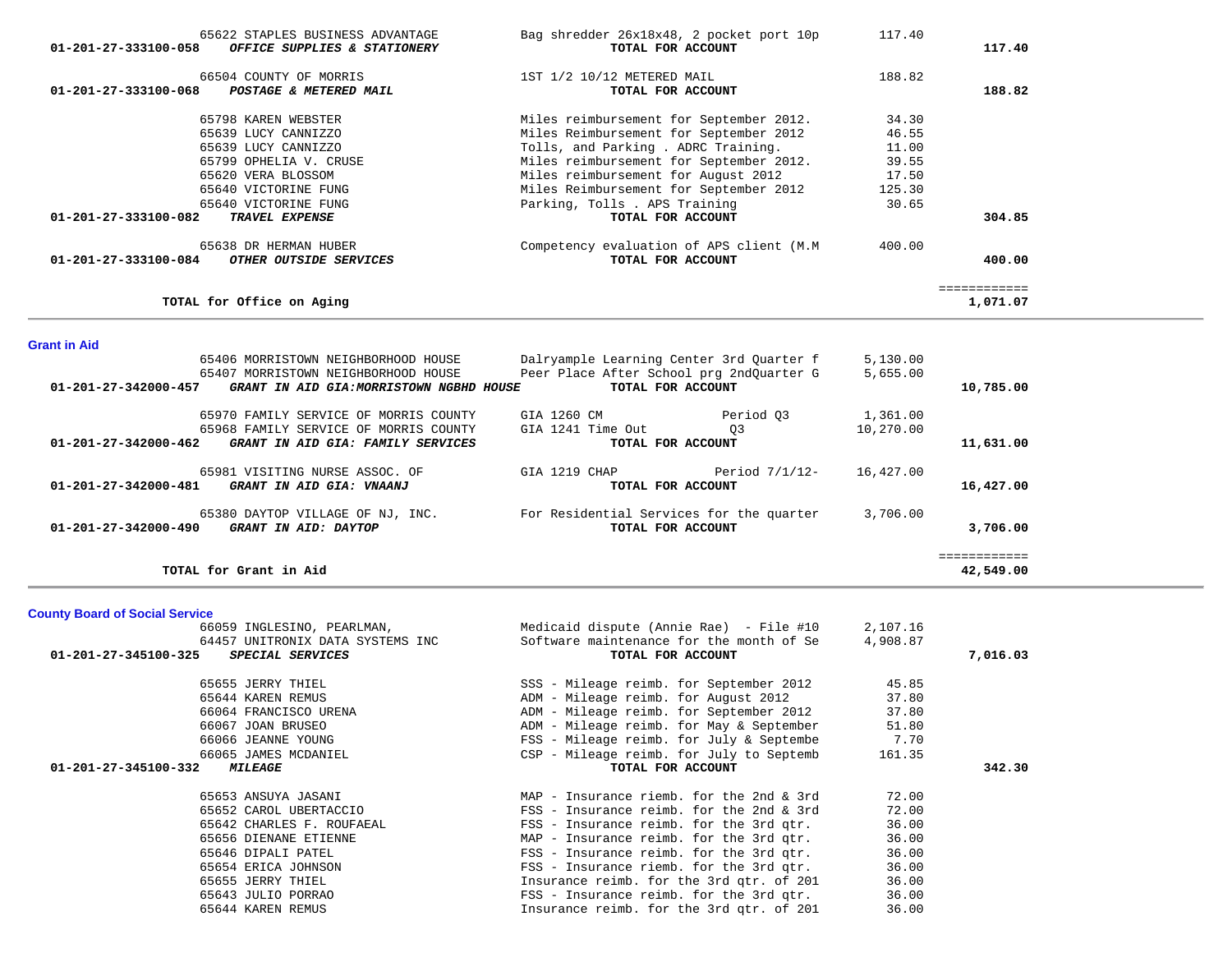| 66263 AKUA OPOMEA ABEBRESE    | LPN, 9/30/2012~10/13/2012 | 2,009.84 |
|-------------------------------|---------------------------|----------|
| 66264 ANGELIKA KOMOLIBIO      | RN, 9/30/2012~10/13/2012  | 4,193.00 |
| 66265 ARNEL P GARCIA          | LPN, 9/30/2012~10/13/2012 | 1,120.00 |
| 66266 BARKEL FLEMMING         | LPN, 9/30/2012~10/13/2012 | 1,342.60 |
| 66267 BINU ILLIMOOTTIL JOSEPH | RN, 9/30/2012~10/13/2012  | 280.00   |
| 66268 CHARLES NADARAJAH       | RN, 9/30/2012~10/13/2012  | 1,680.00 |
| 66269 CHRISNADINE FRANCOIS    | LPN, 9/30/2012~10/13/2012 | 2,490.60 |
| 66270 DANILO LAPID            | RN, 9/30/2012~10/13/2012  | 837.55   |
| 66272 EVELYN TOLENTINO        | RN, 9/30/2012~10/13/2012  | 1,907.50 |
| 66271 EDITHA MAROUEZ          | RN, 9/30/2012~10/13/2012  | 835.80   |
| 66273 GEORGINA GRAY-HORSLEY   | LPN.9/30/2012~10/13/2012  | 894.04   |
| 66274 HARRIET VALLECER RN     | RN, 9/30/2012~10/13/2012  | 560.00   |
| 66275 ILLIENE CHARLES, RN     | RN, 9/30/2012~10/13/2012  | 1,688.05 |
| 66276 JESSY JACOB             | LPN, 9/30/2012~10/13/2012 | 840.00   |
|                               |                           |          |

**MV:Administration** 

| 65645 GOODALE PHARMACY                                 |                                          | 32.59     |           |
|--------------------------------------------------------|------------------------------------------|-----------|-----------|
| 66071 MOLNAR PHARMACY                                  |                                          | 423.76    |           |
| 66071 MOLNAR PHARMACY                                  |                                          | 64.00     |           |
| 66071 MOLNAR PHARMACY                                  |                                          | 841.90    |           |
| 01-201-27-345100-338<br>HEALTH RELATED SERVICES        | TOTAL FOR ACCOUNT                        |           | 1,394.84  |
| 66079 CITY LIMO AND TAXI, INC.                         |                                          | 75.90     |           |
| 66070 CITY LIMO AND TAXI, INC.                         |                                          | 22.75     |           |
| 66070 CITY LIMO AND TAXI, INC.                         |                                          | 42.70     |           |
| 66070 CITY LIMO AND TAXI, INC.                         |                                          | 25.09     |           |
| 66070 CITY LIMO AND TAXI, INC.                         |                                          | 138.02    |           |
| 66070 CITY LIMO AND TAXI, INC.                         |                                          | 76.81     |           |
| 01-201-27-345100-340<br><b>TRANSPORTATION SERVICES</b> | TOTAL FOR ACCOUNT                        |           | 381.27    |
| 64456 TREASURER. ST OF NJ                              | Data processing & EBT Statements for the | 29,997.91 |           |
| 01-201-27-345100-354<br><b>FAMIS AND ACSES</b>         | TOTAL FOR ACCOUNT                        |           | 29,997.91 |
| 66078 PARSIPPANY INN                                   |                                          | 50.00     |           |
| 01-201-27-345100-365<br><b>EMERGENCY ASSISTANCE</b>    | TOTAL FOR ACCOUNT                        |           | 50.00     |

| 65644 KAREN REMUS                     | Parking fees                             | 3.00   |
|---------------------------------------|------------------------------------------|--------|
| 65647 LINDA ROSA                      | FSS - Insurance reimb. for the 3rd gtr.  | 36.00  |
| 65648 MARTHA MINA                     | FSS - Insurance reimb. for the 3rd qtr.  | 36.00  |
| 66047 DIANA BICZAK                    | MAP - Insurance reimb. for the 3rd gtr.  | 36.00  |
| 66072 DAVID VEYSMAN                   | FSS - Insurance reimb. for the 3rd qtr.  | 36.00  |
| 66061 ERICA BAUERLEIN                 | FSS - Insurance reimb. for the 2nd & 3rd | 72.00  |
| 65651 SANDRA MENDOZA                  | FSS - Insurance reimb. for the 3rd qtr.  | 36.00  |
| 65650 SUDESH MEHTA                    | MAP - Insurance reimb. for the 3rd qtr.  | 36.00  |
| 66067 JOAN BRUSEO                     | Insurance reimb. for the 2nd & 3rd gtr.  | 72.00  |
| 66067 JOAN BRUSEO                     | Parking fees                             | 3.00   |
| 66066 JEANNE YOUNG                    | Insurance reimb. for the 3rd qtr. of 201 | 45.00  |
| 66065 JAMES MCDANIEL                  | Insurance reimb. for the 3rd qtr. of 201 | 45.00  |
| 66062 JOSEPH BLEVINS                  | SSS - Insurance reimb. for the 1st, 2nd  | 108.00 |
| 66054 JOANNE YOUNG                    | ADM - Insurance reimb. for the 3rd qtr.  | 36.00  |
| 66055 KATTY STAGNITTO                 | MAP - Insurance reimb. for Jan. & Feb. 2 | 24.00  |
| 66055 KATTY STAGNITTO                 | Insurance reimb. for the 3rd qtr. of 201 | 36.00  |
| 66068 LINDA CARUTH                    | ADM - Insurance reimb. for the 3rd qtr.  | 36.00  |
| 66075 PRISCILLA COLVIN                | ADM - Insurance reimb. for the 3rd qtr.  | 36.00  |
| 66069 SHARI BOEHM                     | ADM - Insurance reimb. for the 3rd qtr.  | 36.00  |
| 66049 STEVEN A. TOTH                  | ADM - Insurance reimb. for the 3rd qtr.  | 36.00  |
| 66048 SYLVIA ACEITUNO                 | MAP - Insurance reimb. for the 3rd gtr.  | 36.00  |
| 01-201-27-345100-333 OTHER ALLOWANCES | TOTAL FOR ACCOUNT                        |        |
| 65649 GOODALE PHARMACY                |                                          | 32.59  |

| 66047 DIANA BICZAK                              | MAP - Insurance reimb. for the 3rd qtr.  | 36.00     |              |
|-------------------------------------------------|------------------------------------------|-----------|--------------|
| 66072 DAVID VEYSMAN                             | FSS - Insurance reimb. for the 3rd gtr.  | 36.00     |              |
| 66061 ERICA BAUERLEIN                           | FSS - Insurance reimb. for the 2nd & 3rd | 72.00     |              |
| 65651 SANDRA MENDOZA                            | FSS - Insurance reimb. for the 3rd qtr.  | 36.00     |              |
| 65650 SUDESH MEHTA                              | MAP - Insurance reimb. for the 3rd qtr.  | 36.00     |              |
| 66067 JOAN BRUSEO                               | Insurance reimb. for the 2nd & 3rd qtr.  | 72.00     |              |
| 66067 JOAN BRUSEO                               | Parking fees                             | 3.00      |              |
| 66066 JEANNE YOUNG                              | Insurance reimb. for the 3rd qtr. of 201 | 45.00     |              |
| 66065 JAMES MCDANIEL                            | Insurance reimb. for the 3rd qtr. of 201 | 45.00     |              |
| 66062 JOSEPH BLEVINS                            | SSS - Insurance reimb. for the 1st, 2nd  | 108.00    |              |
| 66054 JOANNE YOUNG                              | ADM - Insurance reimb. for the 3rd gtr.  | 36.00     |              |
| 66055 KATTY STAGNITTO                           | MAP - Insurance reimb. for Jan. & Feb. 2 | 24.00     |              |
| 66055 KATTY STAGNITTO                           | Insurance reimb. for the 3rd qtr. of 201 | 36.00     |              |
| 66068 LINDA CARUTH                              | ADM - Insurance reimb. for the 3rd qtr.  | 36.00     |              |
| 66075 PRISCILLA COLVIN                          | ADM - Insurance reimb. for the 3rd qtr.  | 36.00     |              |
| 66069 SHARI BOEHM                               | ADM - Insurance reimb. for the 3rd qtr.  | 36.00     |              |
| 66049 STEVEN A. TOTH                            | ADM - Insurance reimb. for the 3rd qtr.  | 36.00     |              |
| 66048 SYLVIA ACEITUNO                           | MAP - Insurance reimb. for the 3rd qtr.  | 36.00     |              |
| 01-201-27-345100-333<br>OTHER ALLOWANCES        | TOTAL FOR ACCOUNT                        |           | 1,236.00     |
| 65649 GOODALE PHARMACY                          |                                          | 32.59     |              |
| 65645 GOODALE PHARMACY                          |                                          | 32.59     |              |
| 66071 MOLNAR PHARMACY                           |                                          | 423.76    |              |
| 66071 MOLNAR PHARMACY                           |                                          | 64.00     |              |
| 66071 MOLNAR PHARMACY                           |                                          | 841.90    |              |
| 01-201-27-345100-338<br>HEALTH RELATED SERVICES | TOTAL FOR ACCOUNT                        |           | 1,394.84     |
| 66079 CITY LIMO AND TAXI, INC.                  |                                          | 75.90     |              |
| 66070 CITY LIMO AND TAXI, INC.                  |                                          | 22.75     |              |
| 66070 CITY LIMO AND TAXI, INC.                  |                                          | 42.70     |              |
| 66070 CITY LIMO AND TAXI, INC.                  |                                          | 25.09     |              |
| 66070 CITY LIMO AND TAXI, INC.                  |                                          | 138.02    |              |
| 66070 CITY LIMO AND TAXI, INC.                  |                                          | 76.81     |              |
| 01-201-27-345100-340<br>TRANSPORTATION SERVICES | TOTAL FOR ACCOUNT                        |           | 381.27       |
| 64456 TREASURER. ST OF NJ                       | Data processing & EBT Statements for the | 29,997.91 |              |
| 01-201-27-345100-354<br><b>FAMIS AND ACSES</b>  | TOTAL FOR ACCOUNT                        |           | 29,997.91    |
| 66078 PARSIPPANY INN                            |                                          | 50.00     |              |
| 01-201-27-345100-365<br>EMERGENCY ASSISTANCE    | TOTAL FOR ACCOUNT                        |           | 50.00        |
|                                                 |                                          |           | ============ |
| TOTAL for County Board of Social Service        |                                          |           | 40,418.35    |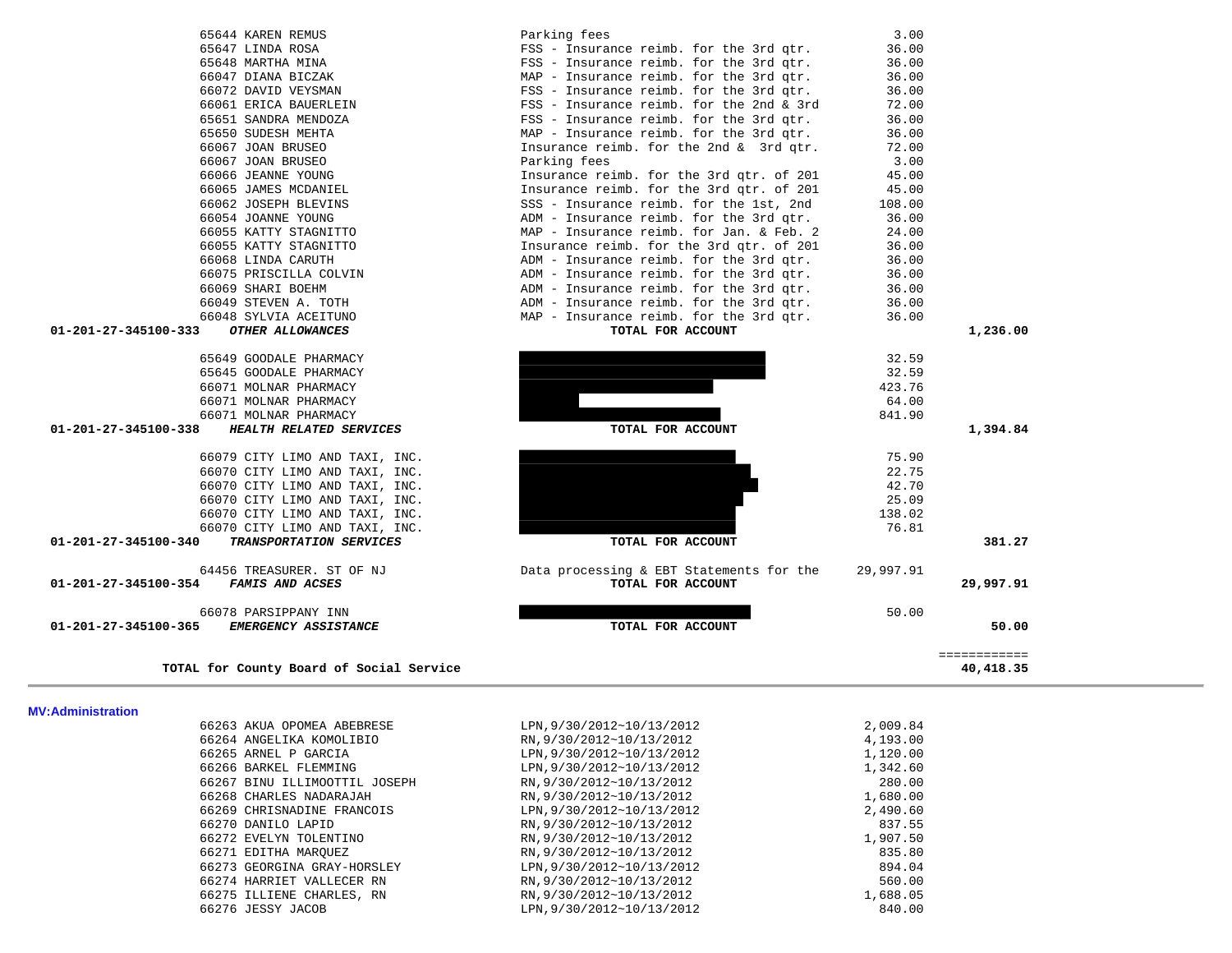| TOTAL for MV:Administration                                                                                                                                                  |                                                                |                      | ============<br>142,758.91 |
|------------------------------------------------------------------------------------------------------------------------------------------------------------------------------|----------------------------------------------------------------|----------------------|----------------------------|
| 65995 KURT'S LOCKSMITH SERVICE, LLC Key & Lock Repair, 8/30/2012<br>65995 KURT'S LOCKSMITH SERVICE, LLC Key & Lock Repair, 9/20/2012<br>SAFETY ITEMS<br>01-201-27-350100-266 | TOTAL FOR ACCOUNT                                              | 1,136.00<br>245.00   | 1,381.00                   |
| 66037 VERIZON<br><b>TELEPHONE</b><br>01-201-27-350100-146                                                                                                                    | 973 984-0357 078 33Y, 9/22/2012~10/21/201<br>TOTAL FOR ACCOUNT | 27.23                | 27.23                      |
| 66501 NATIONAL FUEL OIL INC. FUEL CHARGES 9/12 - MORRIS VIEW<br>01-201-27-350100-140 GAS PURCHASES                                                                           | TOTAL FOR ACCOUNT                                              | 347.44               | 347.44                     |
| 66504 COUNTY OF MORRIS<br>01-201-27-350100-068 POSTAGE & METERED MAIL                                                                                                        | 1ST 1/2 10/12 METERED MAIL<br>TOTAL FOR ACCOUNT                | 288.48               | 362.44                     |
| 66029 FEDEX<br>66029 FEDEX                                                                                                                                                   | 3684-0206-0,9/17/2012<br>3684-0206-0,9/24/2012                 | 27.70<br>46.26       |                            |
| 66035 MINI G. CONSULTING INC.<br>OFFICE SUPPLIES & STATIONERY<br>01-201-27-350100-058                                                                                        | 010606,10/3/2012<br>TOTAL FOR ACCOUNT                          | 360.00               | 360.00                     |
| 66000 OPTIMUS EMR, INC.<br>01-201-27-350100-040 ELECTRONIC DATA PROCESSING                                                                                                   | 1020,10/2/2012<br>TOTAL FOR ACCOUNT                            | 1,336.32             | 1,336.32                   |
| 65991 FAMILY SERVICE OF MORRIS COUNTY<br>CONTRACTED SERVICES<br>01-201-27-350100-036                                                                                         | Social Work Services, August~2012<br>TOTAL FOR ACCOUNT         | 21,000.00            | 21,000.00                  |
| 66005 PREMIER HEALTHCARE<br>01-201-27-350100-035<br><b>CONSULTATION FEE</b>                                                                                                  | Professional Management, October~2012<br>TOTAL FOR ACCOUNT     | 66,498.85            | 66,498.85                  |
| OUTSIDE SALARIES & WAGES<br>01-201-27-350100-016                                                                                                                             | TOTAL FOR ACCOUNT                                              |                      | 51,445.63                  |
| 66015 TELESEARCH INC                                                                                                                                                         | 01365-000,w/e-9/23/2012                                        | 3,482.44             |                            |
| 66014 STAFFING REMEDIES                                                                                                                                                      | 132589,9/12/2012                                               | 1,067.64             |                            |
| 66014 STAFFING REMEDIES                                                                                                                                                      | 132589,9/5/2012                                                | 1,841.30             |                            |
| 66013 STAFFING REMEDIES<br>66014 STAFFING REMEDIES                                                                                                                           | 132589,9/19/2012<br>132589,8/29/2012                           | 1,808.80             |                            |
| 66290 VIVIAN BLANDURA                                                                                                                                                        | RN, 9/30/2012~10/13/2012                                       | 1,120.00<br>923.73   |                            |
| 66289 TOYELLA E GIBSON                                                                                                                                                       | RN, 9/30/2012~10/13/2012                                       | 1,400.00             |                            |
| 66287 ROSE DUMAPIT                                                                                                                                                           | RN, 9/30/2012~10/13/2012                                       | 1,680.00             |                            |
| 66288 ROSEMARY BATANE COBCOBO                                                                                                                                                | RN, 9/30/2012~10/13/2012                                       | 1,400.00             |                            |
| 66286 MICHELLE CAPILI                                                                                                                                                        | RN, 9/30/2012~10/13/2012                                       | 832.30               |                            |
| 66285 MELOJANE CELESTINO                                                                                                                                                     | RN, 9/30/2012~10/13/2012                                       | 1,146.25             |                            |
| 66284 MARY JANE M. ARCINAS                                                                                                                                                   | RN, 9/30/2012~10/13/2012                                       | 814.10               |                            |
| 66283 MARTHA YAGHI                                                                                                                                                           | RN, 9/30/2012~10/13/2012                                       | 1,144.50             |                            |
| 66282 MARIA CAMPOS                                                                                                                                                           | RN, 9/30/2012~10/13/2012                                       | 560.00               |                            |
| 66281 MA. LIZA IMPERIAL                                                                                                                                                      | RN, 9/30/2012~10/13/2012                                       | 2,777.60             |                            |
| 66280 MADUKWE IMO IBOKO, RN                                                                                                                                                  | RN, 9/30/2012~10/13/2012                                       | 2,167.20             |                            |
| 66278 LOREEN RAFISURA                                                                                                                                                        | RN, 9/30/2012~10/13/2012                                       | 1,625.75             |                            |
| 66277 JOYCE REED<br>66279 LOUISE R. MACCHIA                                                                                                                                  | LPN, 9/30/2012~10/13/2012<br>RN, 9/30/2012~10/13/2012          | 2,455.04<br>2,520.00 |                            |

| 66017 VIKING TERMITE & PEST                          | Pest Control, October~2012    | 870.00   |          |
|------------------------------------------------------|-------------------------------|----------|----------|
| 01-201-27-350110-036<br><i>CONTRACTED SERVICES</i>   | TOTAL FOR ACCOUNT             |          | 870.00   |
| 66010 SCHINDLER ELEVATOR CORPORATION                 | 5000013604, October~2012      | 2,244.76 |          |
| 65063 TBS CONTROLS LLC                               | M13000, October~2012          | 2,626.66 |          |
| 01-201-27-350110-044<br>EOUIPMENT SERVICE AGREEMENTS | TOTAL FOR ACCOUNT             |          | 4,871.42 |
| 66018 WOODRUFF ENERGY                                | 508579, September~2012        | 9,162.61 |          |
| 66018 WOODRUFF ENERGY                                | 508584, September~2012        | 2,472.84 |          |
| 66008 PSE&G CO                                       | 65 858 068 08, September~2012 | 2,189.51 |          |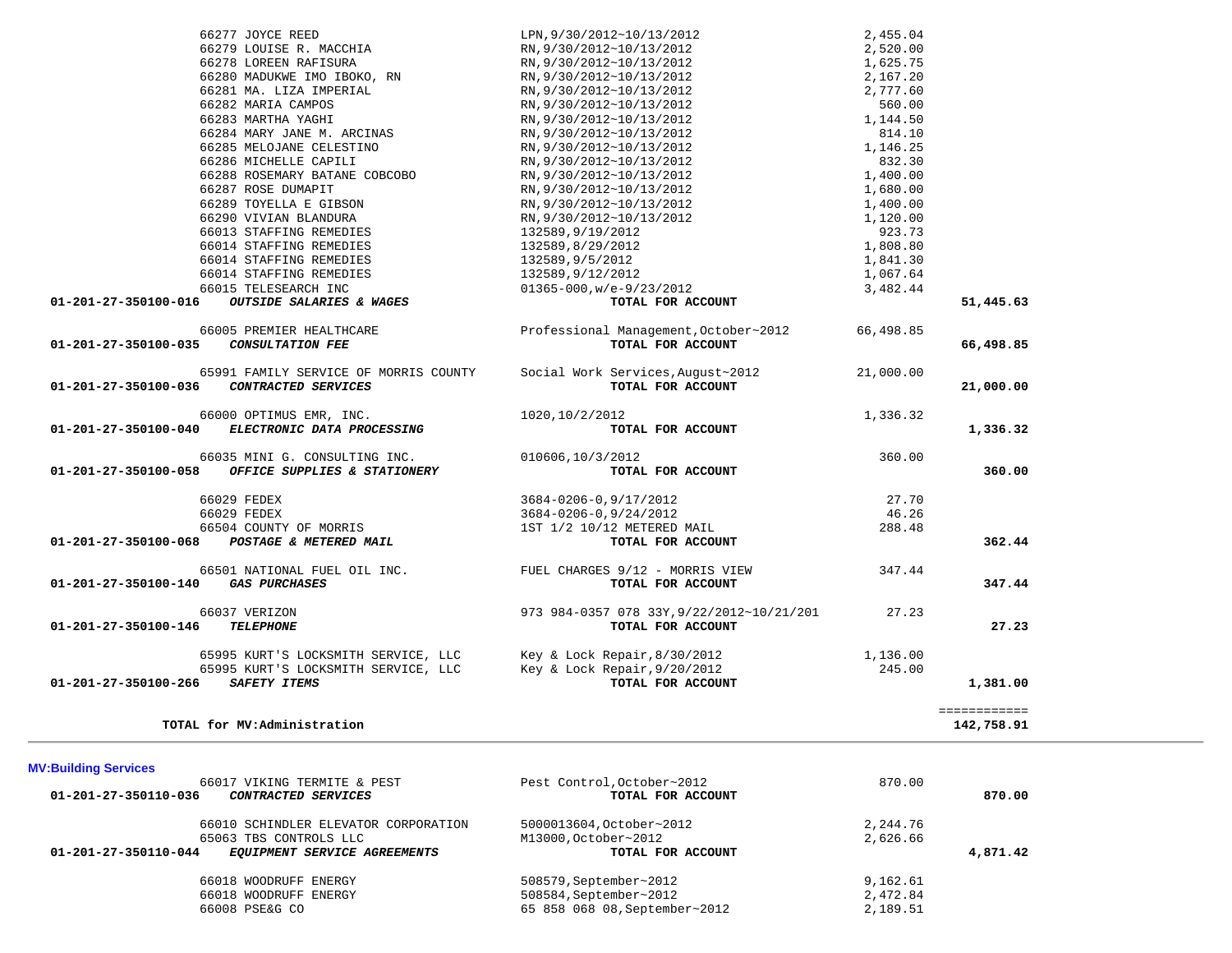| 64771 ALL BRAND SUPPLY                             | MORVIE, 9/6/2012                                    | 277.00    |                           |
|----------------------------------------------------|-----------------------------------------------------|-----------|---------------------------|
| 66023 CSL WATER QUALITY INC                        | Bromicide Tablets, 9/20/2012                        | 430.00    |                           |
| CHEMICALS & SPRAYS<br>01-201-27-350110-225         | TOTAL FOR ACCOUNT                                   |           | 707.00                    |
| 66026 E.A. MORSE & CO. INC.                        | 349650, 9/21/2012                                   | 309.54    |                           |
| 66026 E.A. MORSE & CO. INC.                        | 349650, 9/21/2012                                   | 751.74    |                           |
| <b>JANITORIAL SUPPLIES</b><br>01-201-27-350110-252 | TOTAL FOR ACCOUNT                                   |           | 1,061.28                  |
| 62114 U-LINE SHIPPING SUPPLY                       | H-1043,48"x27" Standard Pallet Truck                | 299.00    |                           |
| 62114 U-LINE SHIPPING SUPPLY                       | H-1003, BT Pallet Truck                             | 599.00    |                           |
| 62114 U-LINE SHIPPING SUPPLY                       | FREIGHT                                             | 64.03     |                           |
| 01-201-27-350110-258<br><b>EQUIPMENT</b>           | TOTAL FOR ACCOUNT                                   |           | 962.03                    |
| 65984 DIRECT SUPPLY INC                            | 29406, 9/19/2012                                    | 756.69    |                           |
| 64367 HB & HS, INC.                                | Inspection/Calibration of Vanderlifts, Q            | 1,980.00  |                           |
| 65061 JOHNSTONE SUPPLY                             | 11177,7/20/2012                                     | 44.00     |                           |
| 65061 JOHNSTONE SUPPLY                             | 11177, 7/23/2012                                    | 79.44     |                           |
| 65061 JOHNSTONE SUPPLY                             | 11177,8/27/2012                                     | 57.43     |                           |
| 65061 JOHNSTONE SUPPLY                             | 11177,9/10/2012                                     | 112.50    |                           |
| 65061 JOHNSTONE SUPPLY                             | 11177,9/10/2012                                     | 13.98     |                           |
| 66041 SCALES INDUSTRIAL                            | 52519224,9/26/2012                                  | 2,687.00  |                           |
| 66010 SCHINDLER ELEVATOR CORPORATION               | 5000013604,9/23/2012                                | 583.25    |                           |
| 66010 SCHINDLER ELEVATOR CORPORATION               | 5000013604,9/23/2012                                | 1,064.29  |                           |
| 66010 SCHINDLER ELEVATOR CORPORATION               | 5000013604, 7/20/2012                               | 535.15    |                           |
| 66010 SCHINDLER ELEVATOR CORPORATION               | 5000013604, Credit Memo for Overpayment             | $-300.00$ |                           |
| MACHINERY REPAIRS & PARTS<br>01-201-27-350110-262  | TOTAL FOR ACCOUNT                                   |           | 7,613.73                  |
|                                                    |                                                     |           | ============              |
| TOTAL for MV: Building Services                    |                                                     |           | 40,191.51                 |
| <b>MV:Dietary</b>                                  |                                                     |           |                           |
| 65996 LIBERTY NEWS DISTRIBUTION INC.               | $08223$ , w/e~9-30-2012                             | 69.92     |                           |
| COFFEE / GIFT SHOP<br>01-201-27-350115-186         | TOTAL FOR ACCOUNT                                   |           | 69.92                     |
|                                                    |                                                     |           |                           |
| 65055 POS SOLUTION NJ LLC<br>01-201-27-350115-262  | Cash Register Repair, 9/5/2012<br>TOTAL FOR ACCOUNT | 179.00    | 179.00                    |
| MACHINERY REPAIRS & PARTS                          |                                                     |           |                           |
| TOTAL for MV: Dietary                              |                                                     |           | ============<br>248.92    |
|                                                    |                                                     |           |                           |
| <b>MV:Laundry</b>                                  |                                                     |           |                           |
| 66027 EMERALD PROFESSIONAL                         | 211842, 9/20/2012 cust.#285632                      | 11,398.80 |                           |
|                                                    | TOTAL FOR ACCOUNT                                   |           | 11,398.80                 |
| <b>DIAPERS</b><br>01-201-27-350125-182             |                                                     |           |                           |
| TOTAL for MV: Laundry                              |                                                     |           | ============<br>11,398.80 |

| 66009 PSE&G CO<br>01-201-27-350110-141<br><b>NATURAL GAS</b>                 | 66 472 055 00, September~2012<br>TOTAL FOR ACCOUNT   | 685.17   | 14,510.13 |
|------------------------------------------------------------------------------|------------------------------------------------------|----------|-----------|
| 66011 SOUTHEAST MORRIS COUNTY<br>01-201-27-350110-147<br><i><b>WATER</b></i> | 20-999918709,8/9/2012~9/10/2012<br>TOTAL FOR ACCOUNT | 6,861.93 | 6,861.93  |
| 63257 AGWAY MORRISTOWN                                                       | 104037, 6/25/12                                      | 180.00   |           |
| 65054 BAYWAY LUMBER                                                          | 202440,9/14/2012                                     | 365.00   |           |
| 65052 GRAINGER                                                               | 806843231,9/7/2012                                   | 1,112.62 |           |
| 65052 GRAINGER                                                               | 806843231, 7/31/2012                                 | 121.37   |           |
| 66016 TRI-COUNTY SEWER & DRAIN                                               | 3 Month Maintenance, 9/27/2012                       | 955.00   |           |
| $01 - 201 - 27 - 350110 - 204$<br>PLANT OPERATION                            | TOTAL FOR ACCOUNT                                    |          | 2,733.99  |
| 64771 ALL BRAND SUPPLY                                                       | MORVIE, 9/6/2012                                     | 277.00   |           |
| 66023 CSL WATER OUALITY INC                                                  | Bromicide Tablets, 9/20/2012                         | 430.00   |           |
| 01-201-27-350110-225<br>CHEMICALS & SPRAYS                                   | TOTAL FOR ACCOUNT                                    |          | 707.00    |
|                                                                              |                                                      |          |           |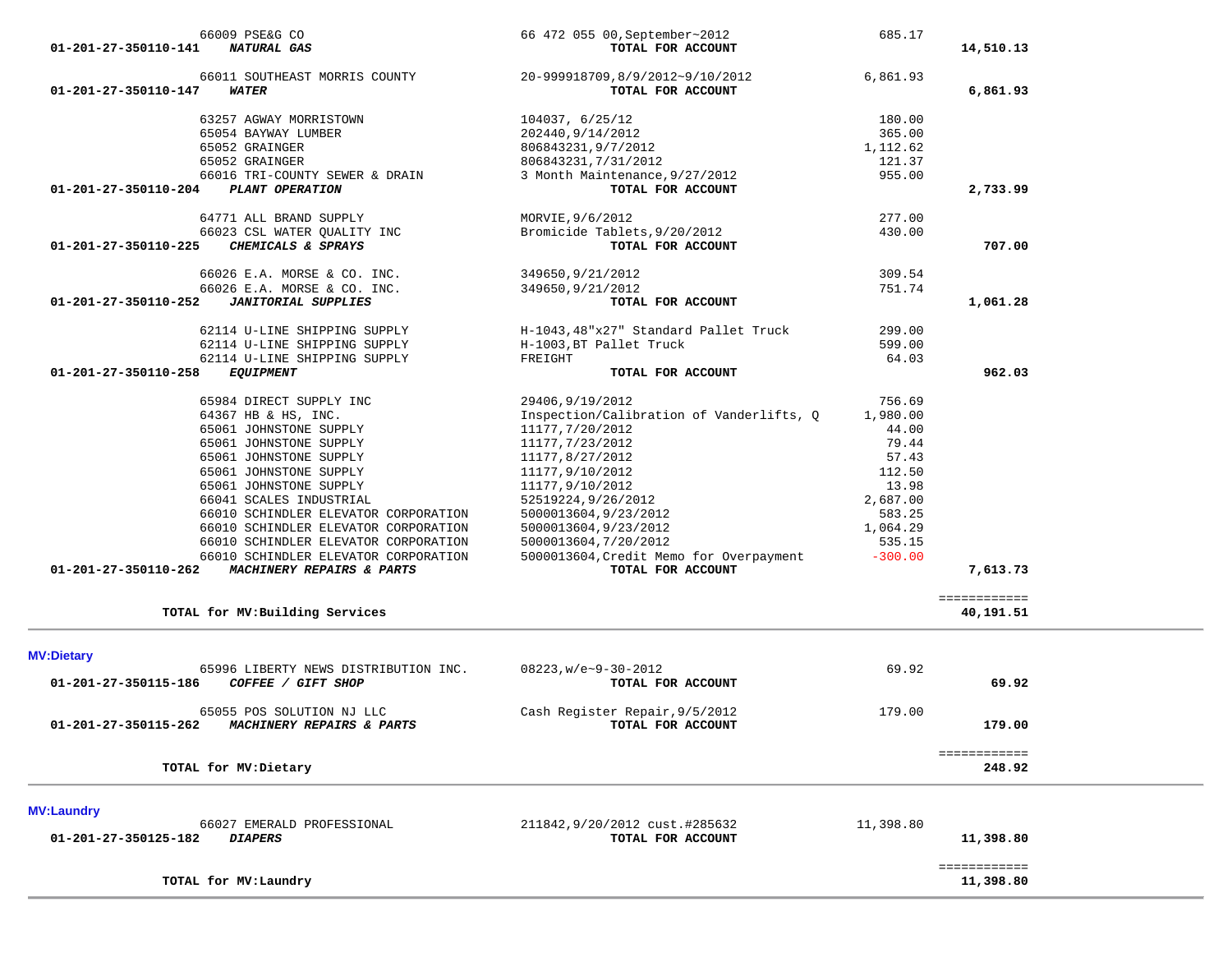| 64359 ASSOCIATED SALES AND BAG CO.                                                         | 314307,8/31/2012                                | 981.18    |              |  |
|--------------------------------------------------------------------------------------------|-------------------------------------------------|-----------|--------------|--|
|                                                                                            |                                                 | 396.00    |              |  |
| 64220 ASSOCIATED SALES AND BAG CO.                                                         | 314307,8/30/2012                                |           |              |  |
| 66030 GULF SOUTH MEDICAL SUPPLY INC                                                        | 1225058,9/24/2012                               | 362.92    |              |  |
| 66034 JML MEDICAL INC.                                                                     | 5MOC02, September~2012                          | 7,663.79  |              |  |
| 66033 JML MEDICAL INC.                                                                     | 5MOC02, 9/18/2012                               | 3,394.79  |              |  |
| 66033 JML MEDICAL INC.                                                                     | 5MOC02, 9/25/2012                               | 1,729.20  |              |  |
| <b>GENERAL STORES</b><br>01-201-27-350130-046                                              | TOTAL FOR ACCOUNT                               |           | 14,527.88    |  |
|                                                                                            |                                                 |           |              |  |
| 65068 ADVANCED VASCULAR ASSOCIATES                                                         |                                                 | 1,350.00  |              |  |
| 65068 ADVANCED VASCULAR ASSOCIATES                                                         |                                                 | 32.70     |              |  |
| 65068 ADVANCED VASCULAR ASSOCIATES                                                         |                                                 | 63.71     |              |  |
|                                                                                            |                                                 |           |              |  |
| 65068 ADVANCED VASCULAR ASSOCIATES                                                         |                                                 | 41.47     |              |  |
| 65053 GARDEN STATE UROLOGY LLC                                                             |                                                 | 579.18    |              |  |
| 01-201-27-350130-189<br>MEDICAL                                                            | TOTAL FOR ACCOUNT                               |           | 2,067.06     |  |
|                                                                                            |                                                 |           |              |  |
| 65961 BEVERLY M. CLARKE                                                                    | CNA Re-Certification, 9/24/2012                 | 30.00     |              |  |
| 65963 LINDA N. NWOKO                                                                       | CNA Re-Certification, 9/24/2012                 | 30.00     |              |  |
| 66024 MARION E. BROWN                                                                      | CNA Re-Certification, 9/24/2012                 | 30.00     |              |  |
| <b>NURSING</b><br>01-201-27-350130-191                                                     | TOTAL FOR ACCOUNT                               |           | 90.00        |  |
|                                                                                            |                                                 |           |              |  |
| 65984 DIRECT SUPPLY INC                                                                    | 29406,10/1/2012                                 | 1,389.32  |              |  |
| 01-201-27-350130-258<br><b>EQUIPMENT</b>                                                   | TOTAL FOR ACCOUNT                               |           | 1,389.32     |  |
|                                                                                            |                                                 |           |              |  |
| 65986 EMPIRE AMBULANCE LLC                                                                 | Transportation, 9/18/2012                       | 45.00     |              |  |
| 65066 ON TIME TRANSPORTATION                                                               | Transport, 8/31/2012                            | 53.00     |              |  |
|                                                                                            |                                                 |           |              |  |
| 65066 ON TIME TRANSPORTATION                                                               | Transport, 8/31/2012                            | 38.00     |              |  |
| 01-201-27-350130-340<br>TRANSPORTATION SERVICES                                            | TOTAL FOR ACCOUNT                               |           | 136.00       |  |
|                                                                                            |                                                 |           |              |  |
|                                                                                            |                                                 |           |              |  |
|                                                                                            |                                                 |           | ============ |  |
| TOTAL for MV: Nursing                                                                      |                                                 |           | 30,001.92    |  |
|                                                                                            |                                                 |           |              |  |
|                                                                                            |                                                 |           |              |  |
|                                                                                            |                                                 |           |              |  |
| 66019 RABBI YOSEF NEWFIELD                                                                 | Pastoral Service, 9/20/2012                     | 175.00    |              |  |
| 01-201-27-350135-032<br><b>CLERGY SERVICES</b>                                             | TOTAL FOR ACCOUNT                               |           | 175.00       |  |
| <b>MV:Recreation/Volunteer Svc</b>                                                         |                                                 |           |              |  |
| 65983 BRUSHSTROKES                                                                         | Art Appreciation, 9/24/2012                     | 135.00    |              |  |
| 66038 DOUGLAS TODD FRIED                                                                   | Music, 10/4/2012                                | 125.00    |              |  |
| 65962 KAREN HOGAN                                                                          | Calendar Enlargement, 9/28/2012                 | 36.24     |              |  |
| 65998 NICHOLAS L. ROCCAFORTE                                                               | Music Program, 9/26/2012                        | 75.00     |              |  |
| 66004 AFI FOODSERVICE DISTRIBUTORS                                                         | 185674, 9/25/2012                               | 117.97    |              |  |
|                                                                                            |                                                 |           |              |  |
| 66012 SPECIAL K HEALTH & FITNESS                                                           | Stretching with Kerry~9/12, 9/19 & 9/28/        | 300.00    |              |  |
| 01-201-27-350135-194<br>PATIENT ACTIVITIES                                                 | TOTAL FOR ACCOUNT                               |           | 789.21       |  |
|                                                                                            |                                                 |           | ============ |  |
| TOTAL for MV: Recreation/Volunteer Svc                                                     |                                                 |           | 964.21       |  |
|                                                                                            |                                                 |           |              |  |
|                                                                                            |                                                 |           |              |  |
| <b>MV:Rehabilitation</b>                                                                   |                                                 |           |              |  |
| 66036 SELECT REHABILITATION INC.                                                           | 850, PT for September~2012                      | 37,810.92 |              |  |
| 01-201-27-350140-036<br>CONTRACTED SERVICES                                                | TOTAL FOR ACCOUNT                               |           | 37,810.92    |  |
|                                                                                            |                                                 |           |              |  |
| 66036 SELECT REHABILITATION INC.                                                           | 850, OT for September~2012                      | 49,901.07 |              |  |
| 01-201-27-350140-194<br>PATIENT ACTIVITIES                                                 | TOTAL FOR ACCOUNT                               |           | 49,901.07    |  |
|                                                                                            |                                                 |           |              |  |
| 66036 SELECT REHABILITATION INC.<br>$01 - 201 - 27 - 350140 - 199$<br><b>REHAB THERAPY</b> | 850, ST for September~2012<br>TOTAL FOR ACCOUNT | 21,384.88 | 21,384.88    |  |

 66039 JAMES H WOLF Medical Director,9/20/2012 ~ 10/4/2012 1,875.00 66005 PREMIER HEALTHCARE **Nursing Services,October~2012** 9,916.66<br>**CONTRACTED SERVICES Nursing Services, COUNT 01-201-27-350130-036** *CONTRACTED SERVICES* **TOTAL FOR ACCOUNT 11,791.66**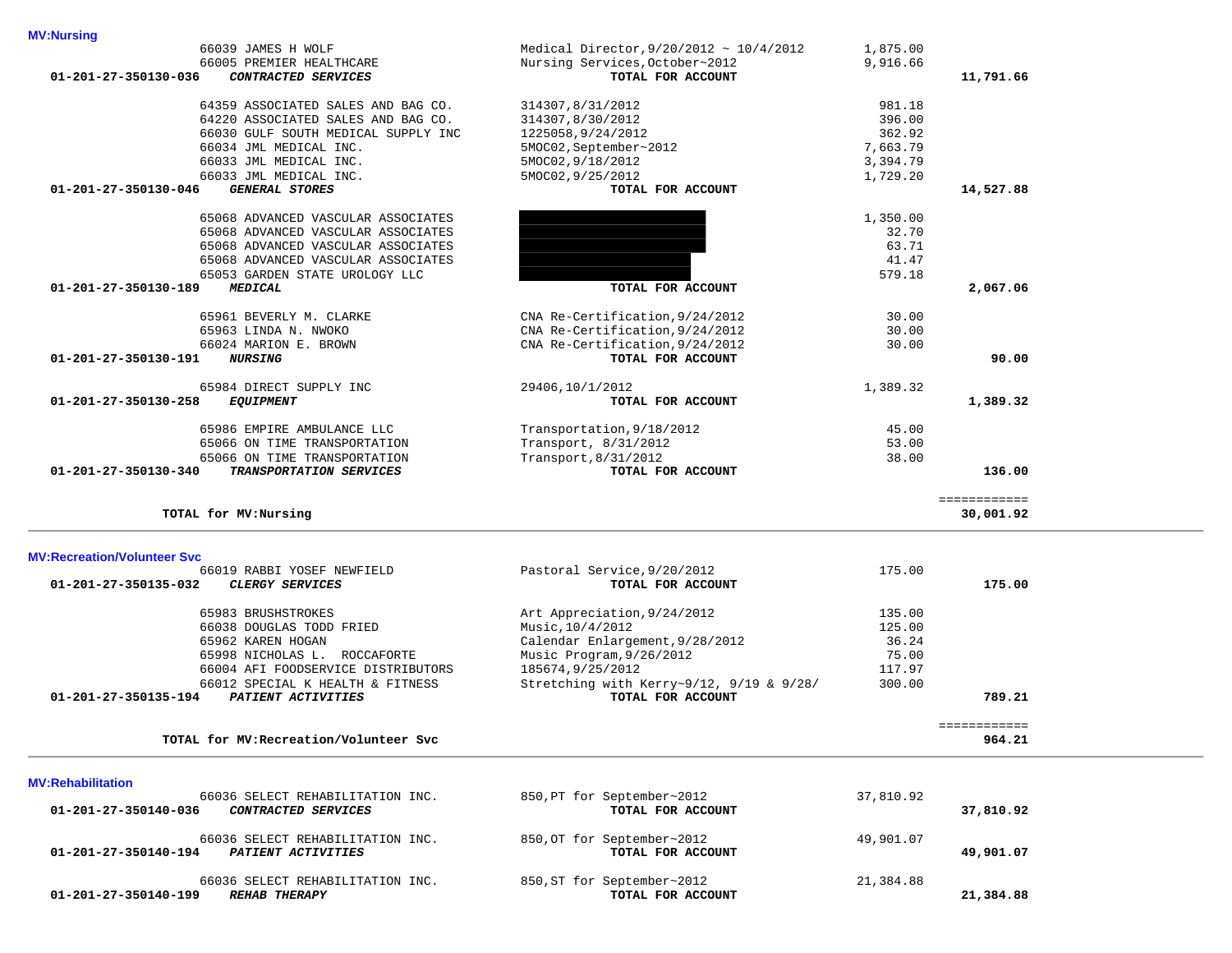| <b>County Adjuster</b> |                                                                |                                                  |                  |              |
|------------------------|----------------------------------------------------------------|--------------------------------------------------|------------------|--------------|
|                        | 66504 COUNTY OF MORRIS                                         | 1ST 1/2 10/12 METERED MAIL                       | 98.11            |              |
| 01-201-27-357100-068   | <b>POSTAGE &amp; METERED MAIL</b>                              | TOTAL FOR ACCOUNT                                |                  | 98.11        |
|                        |                                                                |                                                  |                  | ============ |
|                        | TOTAL for County Adjuster                                      |                                                  |                  | 98.11        |
|                        |                                                                |                                                  |                  |              |
| <b>County Library</b>  |                                                                |                                                  |                  |              |
|                        | 66118 INGRAM LIBRARY SERVICES                                  | 20C0083 dated 09/14/12                           | 476.83           |              |
|                        | 66118 INGRAM LIBRARY SERVICES                                  | 20C0083 dated 09/14/12                           | 17.90            |              |
|                        | 66118 INGRAM LIBRARY SERVICES                                  | 20C0083 dated 09/17/12                           | 11.39            |              |
|                        | 66118 INGRAM LIBRARY SERVICES                                  | 20C0083 dated 09/17/12                           | 3.87             |              |
|                        | 66118 INGRAM LIBRARY SERVICES                                  | 20C0083 dated 09/17/12                           | 99.33            |              |
|                        | 66118 INGRAM LIBRARY SERVICES                                  | 20C0083 dated 09/18/12                           | 31.78            |              |
|                        | 66118 INGRAM LIBRARY SERVICES                                  | 20C0083 dated 09/18/12                           | 89.24            |              |
|                        | 66118 INGRAM LIBRARY SERVICES                                  | 20C0083 dated 9/18/12                            | 80.30            |              |
|                        | 66118 INGRAM LIBRARY SERVICES                                  | 20C0083 dated 09/19/12                           | 753.56           |              |
|                        | 66118 INGRAM LIBRARY SERVICES                                  | 20C0083 dated 09/19/12                           | 305.76           |              |
|                        | 66094 INGRAM LIBRARY SERVICES                                  | 20C0083 dated 09/06/12                           | 68.80            |              |
|                        | 66094 INGRAM LIBRARY SERVICES                                  | 20C0083 dated 09/06/12                           | 125.99           |              |
|                        | 66094 INGRAM LIBRARY SERVICES                                  | 20C0083 dated 09/07/12                           | 36.73            |              |
|                        | 66094 INGRAM LIBRARY SERVICES                                  | 20C0083 dated 09/07/12                           | 68.90            |              |
|                        | 66094 INGRAM LIBRARY SERVICES                                  | 20C0083 dated 09/07/12                           | 11.90            |              |
|                        | 66094 INGRAM LIBRARY SERVICES                                  | 20C0083 dated 09/10/12                           | 20.90            |              |
|                        | 66094 INGRAM LIBRARY SERVICES                                  | 20C0083 dated 09/11/12 Split Objecgt Cod         | 50.67            |              |
|                        | 66094 INGRAM LIBRARY SERVICES                                  | 20C0083 dated 09/11/12                           | 146.49           |              |
|                        | 66094 INGRAM LIBRARY SERVICES                                  | 20C0083 dated 09/11/12                           | 34.32            |              |
|                        | 66094 INGRAM LIBRARY SERVICES                                  | 20C0083 dated 09/11/12                           | 483.19           |              |
|                        | 66117 INGRAM LIBRARY SERVICES                                  | 20C0083 dated 009/12/12                          | 754.21           |              |
|                        | 66117 INGRAM LIBRARY SERVICES                                  | 20C0083 dated 09/12/12                           | 143.03           |              |
|                        | 66117 INGRAM LIBRARY SERVICES                                  | 20C0083 dated 09/13/12                           | 735.62           |              |
|                        | 66117 INGRAM LIBRARY SERVICES                                  | 20C0083 dated 09/13/12                           | 18.69            |              |
|                        | 66117 INGRAM LIBRARY SERVICES                                  | 20C0083 dated 09/1412                            | 183.05           |              |
|                        | 66116 INGRAM LIBRARY SERVICES                                  | 20C0083 dated 08/28/12                           | 9.90             |              |
|                        | 66116 INGRAM LIBRARY SERVICES                                  | 20C0083 dated 08/30/12                           | 64.15            |              |
|                        | 66116 INGRAM LIBRARY SERVICES                                  | 20C0083 dated 08/31/12                           | 156.95           |              |
|                        | 66116 INGRAM LIBRARY SERVICES                                  | 20C0083 dated 09/04/12                           | 14.45            |              |
|                        | 66116 INGRAM LIBRARY SERVICES                                  | 20C0083 dated 09/04/12                           | 82.90            |              |
|                        | 66116 INGRAM LIBRARY SERVICES                                  | 20C0083 dated 09/04/12                           | 117.36           |              |
|                        | 66116 INGRAM LIBRARY SERVICES<br>66116 INGRAM LIBRARY SERVICES | 20C0083 dated 09/05/12                           | 129.93<br>766.73 |              |
|                        | 66116 INGRAM LIBRARY SERVICES                                  | 20C0083 dated 09/05/12<br>20C0083 dated 09/06/12 | 52.11            |              |
|                        |                                                                |                                                  |                  |              |
|                        | 66116 INGRAM LIBRARY SERVICES<br>66115 INGRAM LIBRARY SERVICES | 20C0083 dated 09/06/12<br>20C0083 dated 08/20/12 | 18.69<br>459.99  |              |
|                        | 66115 INGRAM LIBRARY SERVICES                                  | 20C0083 dated 08/21/12                           | 544.23           |              |
|                        | 66115 INGRAM LIBRARY SERVICES                                  |                                                  | 122.79           |              |
|                        | 66115 INGRAM LIBRARY SERVICES                                  | 20C0083 dated 08/21/12<br>20C0083 dated 08/24/12 | 23.37            |              |
|                        | 66115 INGRAM LIBRARY SERVICES                                  | 20C0083 dated 08/27/12                           | 155.36           |              |
|                        | 66115 INGRAM LIBRARY SERVICES                                  | 20C0083 dated 08/27/12                           | 14.42            |              |
|                        |                                                                | 20C0083 dated 08/27/12                           | 14.39            |              |
|                        | 66115 INGRAM LIBRARY SERVICES<br>66115 INGRAM LIBRARY SERVICES | 20C0083 dated 08/27/12                           | 48.44            |              |
|                        | 66115 INGRAM LIBRARY SERVICES                                  | 20C0083 dated 08/28/12                           | 108.46           |              |
|                        | 66115 INGRAM LIBRARY SERVICES                                  | 20C0083 dated 08/28/12                           | 525.28           |              |
|                        | 66114 INGRAM LIBRARY SERVICES                                  | 20C0083 dated 08/01/12                           | 1,052.05         |              |
|                        | 66114 INGRAM LIBRARY SERVICES                                  | 20C0083 dated 09/18/12                           | $-71.25$         |              |
|                        | 66114 INGRAM LIBRARY SERVICES                                  | 20C0083 dated 08/13/12                           | 91.75            |              |
|                        | 66114 INGRAM LIBRARY SERVICES                                  | 20C0083 dated 08/13/12                           | 68.00            |              |
|                        | 66114 INGRAM LIBRARY SERVICES                                  | 20C0083 dated 08/17/12 Split Object Code         | 5.19             |              |
|                        |                                                                |                                                  |                  |              |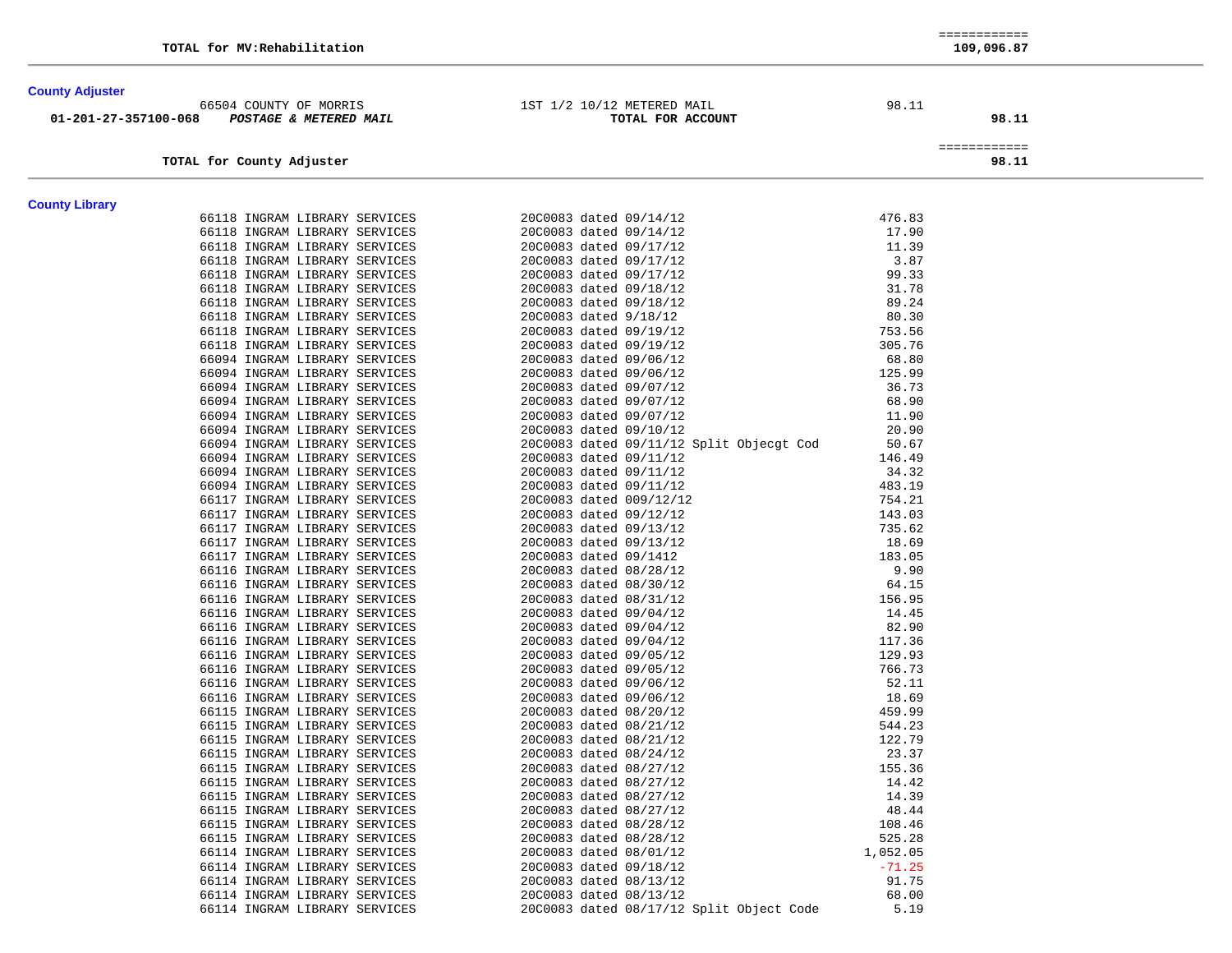| 66114 INGRAM LIBRARY SERVICES                                   | 20C0083 dated 08/17/12                   | 68.97      |              |  |
|-----------------------------------------------------------------|------------------------------------------|------------|--------------|--|
| 66114 INGRAM LIBRARY SERVICES                                   | 20C0083 dated 08/17/12                   | 20.90      |              |  |
| 66114 INGRAM LIBRARY SERVICES                                   | 20C0083 dated 08/17/12                   | 10.90      |              |  |
| 66114 INGRAM LIBRARY SERVICES                                   | 20C0083 dated 08/20/12                   | 19.78      |              |  |
|                                                                 |                                          | 11.02      |              |  |
| 66114 INGRAM LIBRARY SERVICES                                   | 20C0083 dated 08/20/12                   |            |              |  |
| 64528 MERGENT INC                                               | 771317 dated 09/10/12                    | 3,750.00   |              |  |
| 64530 P4A.COM.LTD                                               | Confirm On-Line Service - Antiques Refer | 445.00     |              |  |
| 64538 STANDARD & POOR'S                                         | 9900192281 dated 09/01/12; Confirm S&P N | 8,346.00   |              |  |
| 64537 WEST PAYMENT CENTER                                       | 1000689797 dated 8/04/12                 | 925.25     |              |  |
| 64536 WEST PAYMENT CENTER                                       | 1000689797 dated 05/04/12                | 3,677.07   |              |  |
| 64536 WEST PAYMENT CENTER                                       | CANCELLED TITLE "HR SERIES POLICIES & PR | $-637.26$  |              |  |
| 64522 NORTH JERSEY MEDIA GROUP                                  | 2087565 dated 08/08/12                   | 3,000.00   |              |  |
| 01-201-29-390100-028<br><b>BOOKS &amp; PERIODICALS</b>          | TOTAL FOR ACCOUNT                        |            | 28,965.72    |  |
|                                                                 |                                          |            |              |  |
| 66504 COUNTY OF MORRIS                                          | 1ST 1/2 10/12 METERED MAIL               | 723.09     |              |  |
| 01-201-29-390100-068<br>POSTAGE & METERED MAIL                  | TOTAL FOR ACCOUNT                        |            | 723.09       |  |
|                                                                 |                                          |            |              |  |
| 66094 INGRAM LIBRARY SERVICES                                   | 20C0083 dated 09/11/12 Slpit Object Code | 20.22      |              |  |
| 66114 INGRAM LIBRARY SERVICES                                   | 20C0083 dated 08/17/12 Split Object Code | 51.25      |              |  |
| VIDEO & FILM MATERIALS<br>01-201-29-390100-083                  | TOTAL FOR ACCOUNT                        |            | 71.47        |  |
|                                                                 |                                          |            |              |  |
| 64518 GILL ASSOCIATES                                           | 200 ISO Prox Cards for Handi-Cap Door at | 690.00     |              |  |
| 01-201-29-390100-095<br>OTHER ADMINISTRATIVE SUPPLIES           | TOTAL FOR ACCOUNT                        |            | 690.00       |  |
| 64532 R.D. SALES DOOR & HARDWARE LLC                            | Problem with entrance exterior Automatic | 255.00     |              |  |
| <b>MACHINERY REPAIRS &amp; PARTS</b><br>01-201-29-390100-262    | TOTAL FOR ACCOUNT                        |            | 255.00       |  |
|                                                                 |                                          |            |              |  |
|                                                                 |                                          |            | ============ |  |
| TOTAL for County Library                                        |                                          |            | 30,705.28    |  |
|                                                                 |                                          |            |              |  |
| <b>County Superintendent of Schoo</b>                           |                                          |            |              |  |
| 66504 COUNTY OF MORRIS                                          | 1ST 1/2 10/12 METERED MAIL               | 134.23     |              |  |
| 01-201-29-392100-068<br>POSTAGE & METERED MAIL                  | TOTAL FOR ACCOUNT                        |            | 134.23       |  |
|                                                                 |                                          |            |              |  |
|                                                                 |                                          |            | ============ |  |
| TOTAL for County Superintendent of Schoo                        |                                          |            | 134.23       |  |
|                                                                 |                                          |            |              |  |
| <b>Contribution to County College</b>                           |                                          |            |              |  |
| 66494 COUNTY COLLEGE OF MORRIS                                  | 2ND HALF 10.12 OPERATING BUDGET          | 398,409.91 |              |  |
| 01-201-29-395100-090<br><b>EXPENDITURES</b>                     | TOTAL FOR ACCOUNT                        |            | 398,409.91   |  |
|                                                                 |                                          |            |              |  |
|                                                                 |                                          |            | ============ |  |
| TOTAL for Contribution to County College                        |                                          |            | 398,409.91   |  |
|                                                                 |                                          |            |              |  |
| <b>Rutgers Extension Service</b>                                |                                          |            |              |  |
| 66504 COUNTY OF MORRIS                                          | 1ST 1/2 10/12 METERED MAIL               | 23.45      |              |  |
| 01-201-29-396100-068<br>POSTAGE & METERED MAIL                  | TOTAL FOR ACCOUNT                        |            | 23.45        |  |
|                                                                 |                                          |            |              |  |
|                                                                 |                                          |            | ============ |  |
| TOTAL for Rutgers Extension Service                             |                                          |            | 23.45        |  |
|                                                                 |                                          |            |              |  |
| <b>Rmb Out of Cty Two Yr Coll</b>                               |                                          |            |              |  |
| 66426 BERGEN COMMUNITY COLLEGE                                  | COUNTY PORTION OF EDUCATIONAL COSTS FOR  | 234.75     |              |  |
| 66426 BERGEN COMMUNITY COLLEGE                                  |                                          | 5.00       |              |  |
| 65612 RARITAN VALLEY COMMUNITY                                  | Summer 2012 Chargeback for Benjamin J. B | 574.98     |              |  |
| RMB OUT OF CTY TWO YR COLL EXPENDITURES<br>01-201-29-397100-090 | TOTAL FOR ACCOUNT                        |            | 814.73       |  |
|                                                                 |                                          |            |              |  |
|                                                                 |                                          |            | ============ |  |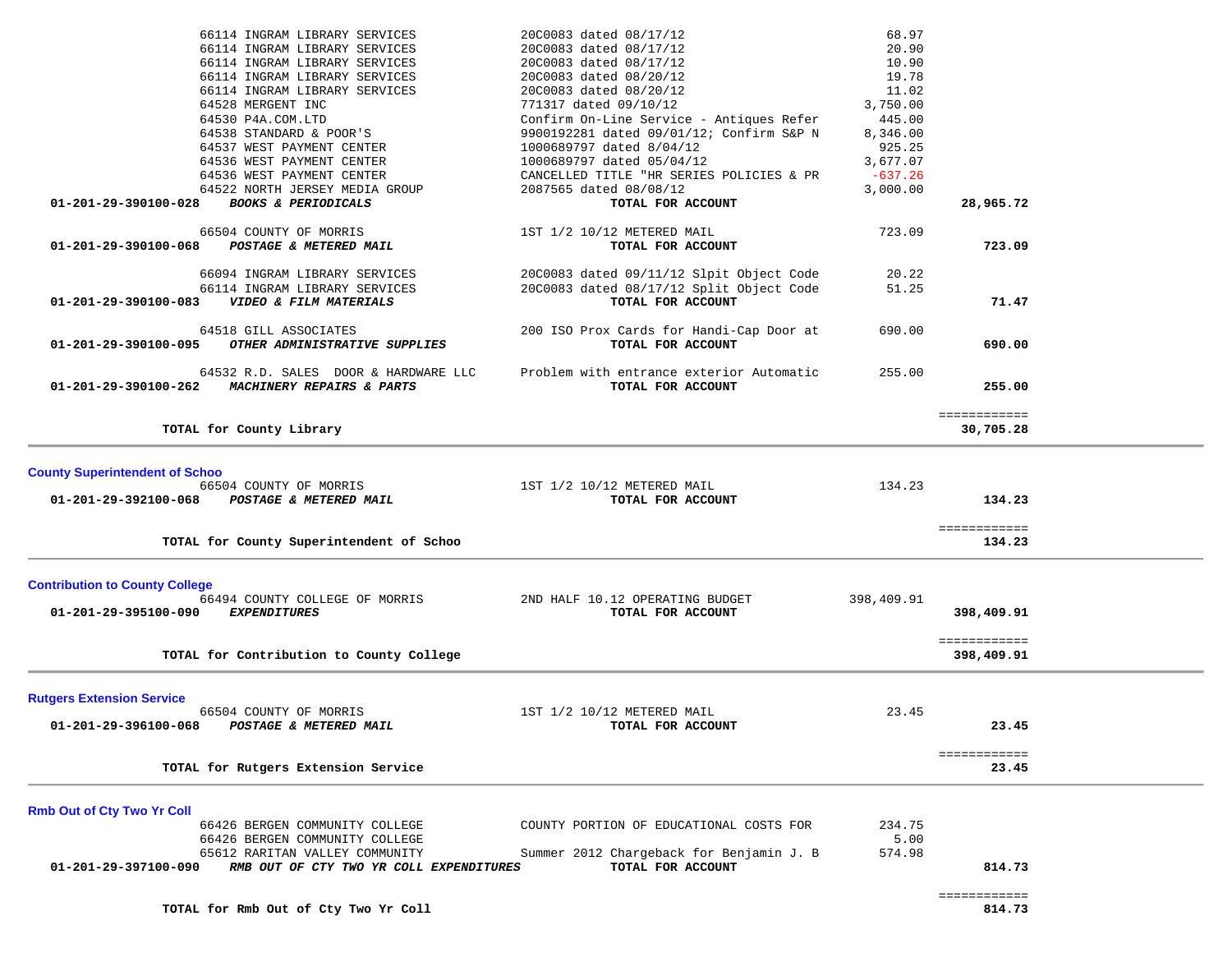| <b>Aid to Museums</b>                       | 66090 MORRIS MUSEUM<br>01-201-29-403100-090 AID TO MUSEUMS EXPENDITURES                                                                                                                                                                                                                                                    | 4th quarter 2012<br>TOTAL FOR ACCOUNT                                                                                                                                                                                                                                                                                                                                                               | 3,500.00                                                                                                  | 3,500.00                 |  |
|---------------------------------------------|----------------------------------------------------------------------------------------------------------------------------------------------------------------------------------------------------------------------------------------------------------------------------------------------------------------------------|-----------------------------------------------------------------------------------------------------------------------------------------------------------------------------------------------------------------------------------------------------------------------------------------------------------------------------------------------------------------------------------------------------|-----------------------------------------------------------------------------------------------------------|--------------------------|--|
|                                             | TOTAL for Aid to Museums                                                                                                                                                                                                                                                                                                   |                                                                                                                                                                                                                                                                                                                                                                                                     |                                                                                                           | ============<br>3,500.00 |  |
| <b>Fire and Police Academy</b>              |                                                                                                                                                                                                                                                                                                                            |                                                                                                                                                                                                                                                                                                                                                                                                     |                                                                                                           |                          |  |
| 01-201-29-407100-059                        | 66128 TELE-MEASUREMENTS, INC.<br><i>OTHER GENERAL EXPENSES</i>                                                                                                                                                                                                                                                             | VGA Cable<br>TOTAL FOR ACCOUNT                                                                                                                                                                                                                                                                                                                                                                      | 45.00                                                                                                     | 45.00                    |  |
| 01-201-29-407100-068 POSTAGE & METERED MAIL | 66504 COUNTY OF MORRIS                                                                                                                                                                                                                                                                                                     | 1ST 1/2 10/12 METERED MAIL<br>TOTAL FOR ACCOUNT                                                                                                                                                                                                                                                                                                                                                     | 168.55                                                                                                    | 168.55                   |  |
|                                             | 64572 M.C. MUNICIPAL UTILITIES<br>01-201-29-407100-143 RUBBISH & TRASH REMOVAL                                                                                                                                                                                                                                             | Tipping Fees 8/30/12<br>TOTAL FOR ACCOUNT                                                                                                                                                                                                                                                                                                                                                           | 470.01                                                                                                    | 470.01                   |  |
|                                             | TOTAL for Fire and Police Academy                                                                                                                                                                                                                                                                                          |                                                                                                                                                                                                                                                                                                                                                                                                     |                                                                                                           | ============<br>683.56   |  |
| <b>Utilities</b>                            |                                                                                                                                                                                                                                                                                                                            |                                                                                                                                                                                                                                                                                                                                                                                                     |                                                                                                           |                          |  |
|                                             | 65803 JERSEY CENTRAL POWER & LIGHT<br>65802 JERSEY CENTRAL POWER & LIGHT<br>66232 JERSEY CENTRAL POWER & LIGHT<br>66198 JERSEY CENTRAL POWER & LIGHT<br>66204 JERSEY CENTRAL POWER & LIGHT<br>66204 JERSEY CENTRAL POWER & LIGHT<br>66217 JERSEY CENTRAL POWER & LIGHT<br>66197 DOWEL SYLVAN LLC<br>66197 DOWEL SYLVAN LLC | 10-00-64-2465-3-9 Rt 53 Diamond Spring R<br>20-00-00-0539-3-0 9/29/2012<br>20 00 00 0537 8 1 - MASTER ACCT - HILL/<br>20-00-00-9710-0-8/ RUTH DAVIS DRIVE/ 08<br>20 00 00 0538 4 9 -MASTER ACCOUNT#/ REMO<br>REVERSED INVOICE CREDIT - 100 052 713 77<br>20-00-00-0528-1-7 MASTER ACCOUNT / MORRI<br>850-104-ST104/ DUTTON CENTER - HVAC/ 09-<br>850-201-ST201/ DUTTON CENTER - HVAC/ 09-           | 37.79<br>619.17<br>94,468.35<br>275.69<br>2,568.43<br>$-2,489.95$<br>119,972.65<br>300.00<br>300.00       |                          |  |
| 01-201-31-430100-137                        | <b>ELECTRICITY</b>                                                                                                                                                                                                                                                                                                         | TOTAL FOR ACCOUNT                                                                                                                                                                                                                                                                                                                                                                                   |                                                                                                           | 216,052.13               |  |
| 01-201-31-430100-140                        | 66211 FLEET SERVICES<br>66501 NATIONAL FUEL OIL INC.<br><i><b>GAS PURCHASES</b></i>                                                                                                                                                                                                                                        | ACCT #0431 00 448418 4 FUEL PURCHASE<br>FUEL CHARGES 9/12<br>TOTAL FOR ACCOUNT                                                                                                                                                                                                                                                                                                                      | 383.68<br>45,180.65                                                                                       | 45,564.33                |  |
| 01-201-31-430100-141                        | 66234 HESS CORPORATION<br>66233 HESS CORPORATION<br>66238 N.J. NATURAL GAS COMPANY<br>66239 N.J. NATURAL GAS COMPANY<br>66240 N.J. NATURAL GAS COMPANY<br>66241 N.J. NATURAL GAS COMPANY<br>66242 N.J. NATURAL GAS COMPANY<br><b>NATURAL GAS</b>                                                                           | 1316 - SUMMARY GROUP #/ MORRIS COUNTY (6<br>1317 - SUMMARY GROUP #/ MORRIS COUNTY (6<br>06-1126-4174-12 RE: WHARTON OFF/ 08-28-1<br>06-1126-4355-14 RE: WHARTON BRIDGES / 08<br>06-1126-4370-18 RE: WHARTON ROADS/ 08-28<br>12-1157-4515-09 RE: DOVER PROBATION/ 08-<br>22-0009-8231-77 RE: WHARTON BRIDGE GEN/<br>TOTAL FOR ACCOUNT                                                                | 4,317.16<br>61.46<br>39.85<br>236.25<br>162.72<br>39.69<br>26.10                                          | 4,883.23                 |  |
| 01-201-31-430100-146                        | 64495 COPPER CONFERENCING<br>65935 SPRINT-NEXTEL<br>65004 VERIZON<br>65004 VERIZON<br>65004 VERIZON<br>64992 VERIZON CABS<br>65934 VERIZON WIRELESS<br><b>TELEPHONE</b><br>65617 SOUTHEAST MORRIS COUNTY<br>65617 SOUTHEAST MORRIS COUNTY<br>65617 SOUTHEAST MORRIS COUNTY                                                 | Account 602217<br>COUNTY WIDE 700248693 AUG 01 - AUG 31,<br>973 299-6835 828 04Y, 9/10 (9/10-10/9/12<br>973 644-3258 153 04Y, 9/13, (9/13-10/12/<br>973 584-2050 195 53Y, 9/11, (9/11-10/10/<br>201 M55-5534 968 8/25 E911fiber link (8/<br>COUNTY WIDE 486023883-00001 AUG 22 - SE<br>TOTAL FOR ACCOUNT<br>20-999-919-699/ A & R BLDG<br>20-999-919-688/ CH<br>20-999-756-272/ CORRECTION FACILITY | 23.75<br>1,408.21<br>30.93<br>135.80<br>27.23<br>2,221.44<br>5,059.82<br>1,771.73<br>1,293.51<br>6,351.87 | 8,907.18                 |  |
|                                             | 65617 SOUTHEAST MORRIS COUNTY<br>65617 SOUTHEAST MORRIS COUNTY                                                                                                                                                                                                                                                             | 20-999-999-724/ ADM CTS<br>20-999-753-907/ SHADETREE                                                                                                                                                                                                                                                                                                                                                | 648.07<br>3,961.51                                                                                        |                          |  |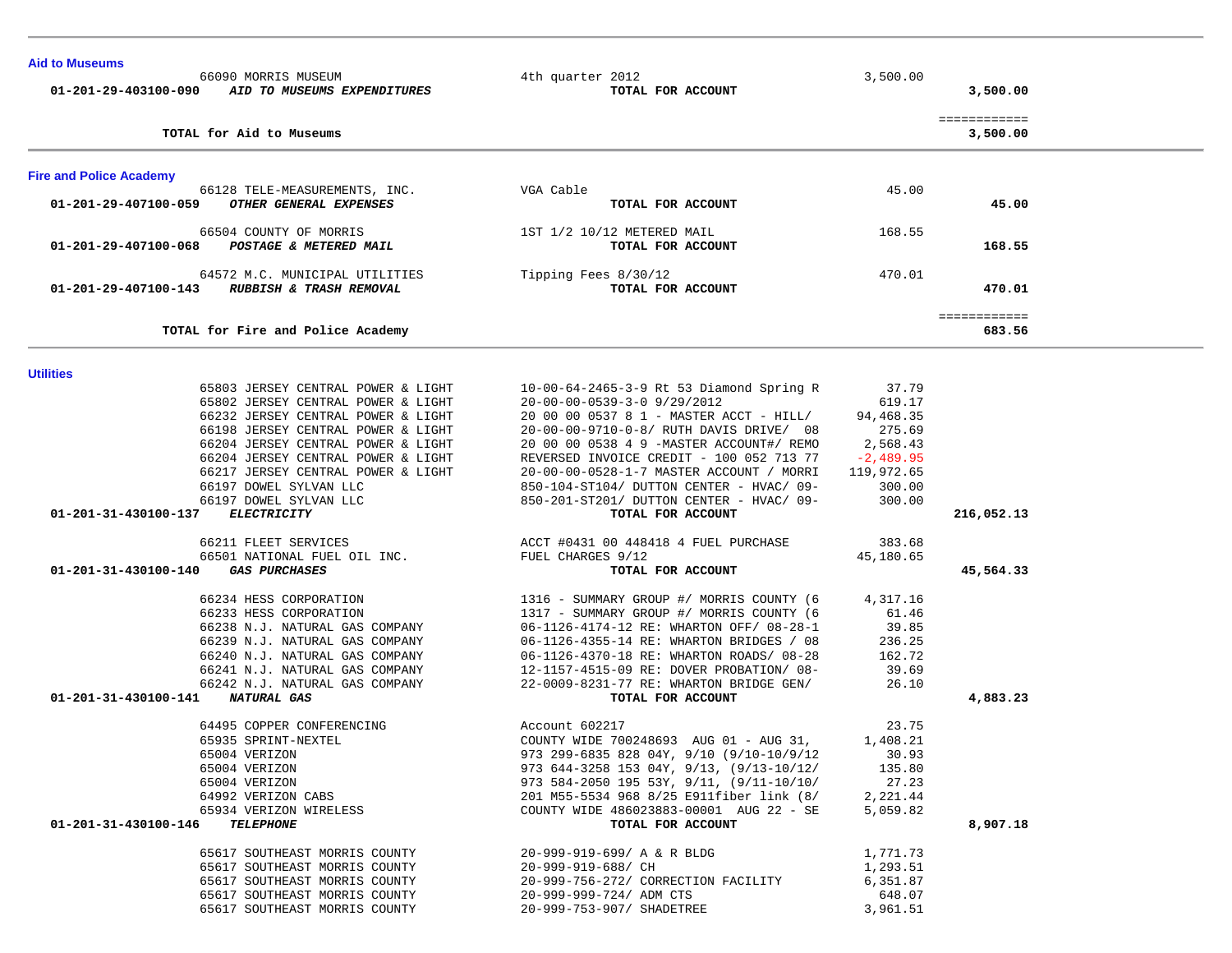| 01-201-41-716100-140   | 66501 NATIONAL FUEL OIL INC.<br><b>GAS PURCHASES</b> | FUEL CHARGES 9/12 - NUTRITION<br>TOTAL FOR ACCOUNT |                   | 3,638.19  | 3,638.19                 |
|------------------------|------------------------------------------------------|----------------------------------------------------|-------------------|-----------|--------------------------|
|                        | TOTAL for Nutrition                                  |                                                    |                   |           | ============<br>3,856.88 |
| <b>Area Plan Grant</b> |                                                      |                                                    |                   |           |                          |
|                        | 65975 FAMILY SERVICE OF MORRIS COUNTY                | OAA CGI                                            | Period $7/1/12$   | 3,988.00  |                          |
|                        | 65988 FAMILY SERVICE OF MORRIS COUNTY                | OAA CM                                             | Period 03         | 10,307.00 |                          |
|                        | 65967 FAMILY SERVICE OF MORRIS COUNTY                | Title 111B CMM                                     | Q3                | 14,968.00 |                          |
|                        | 65966 FAMILY SERVICE OF MORRIS COUNTY                | Title 111E Respite                                 | Period Q3         | 4,810.00  |                          |
|                        | 65964 FAMILY SERVICE OF MORRIS COUNTY                | Title 111E Outreach                                | Period Q3         | 4,336.00  |                          |
|                        | 65960 FAMILY SERVICE OF MORRIS COUNTY                | Title 111E Outreach                                | Period 03         | 3,797.00  |                          |
|                        | 65999 LEGAL SERVICES OF NORTHWEST                    | Title 111B OAA SLP                                 | Period 7/1/12     | 11,340.00 |                          |
|                        | 66001 M.C. ORGANIZATION FOR                          | OAA SHTP                                           | Period $7/1/12$   | 7,055.28  |                          |
|                        | 65675 MORRIS COUNTY SHERIFF'S OFFICE                 | 12-14-091                                          | Period $7/1/12$ - | 1,752.00  |                          |
|                        | 65985 VISITING NURSE ASSOC. OF                       | CHAP OAA                                           | Period $7/1/12$   | 23,771.00 |                          |
|                        | 66021 VISITING NURSE ASSOC. OF                       | Title 111E Respite                                 | Period $7/1/12$ - | 11,396.00 |                          |
|                        | 65982 VISITING NURSE ASSOC. OF                       | CHAP SSBC                                          | Period $7/1/12$ - | 27,730.00 |                          |
|                        | 65990 VMC                                            | OAA Title lllB                                     | Period 9/1/12-    | 5,606.00  |                          |
|                        | 65992 VMC                                            | CGI TVA                                            | Period $7/1/12$ - | 3,106.00  |                          |
| 01-201-41-716110-090   | <b>EXPENDITURES</b>                                  | TOTAL FOR ACCOUNT                                  |                   |           | 133,962.28               |

 65622 STAPLES BUSINESS ADVANTAGE Wite out correction tape 10pk, env coin 218.69  **01-201-41-716100-058** *OFFICE SUPPLIES & STATIONERY* **TOTAL FOR ACCOUNT 218.69**

| 01-201-31-430100-147 | WATER                         |                               | TOTAL FOR ACCOUNT |        | 20,330.30 |
|----------------------|-------------------------------|-------------------------------|-------------------|--------|-----------|
|                      | 66243 SOUTHEAST MORRIS COUNTY | 20-999-619-575/ CENTRAL AVE   |                   | 820.00 |           |
|                      | 66243 SOUTHEAST MORRIS COUNTY | 20-999-622-886/ CENTRAL AVE   |                   | 352.00 |           |
|                      | 66243 SOUTHEAST MORRIS COUNTY | 20-999-676-500/ YOUTH SHELTER |                   | 210.00 |           |
|                      | 66243 SOUTHEAST MORRIS COUNTY | 20-999-676-511/ YOUTH SHELTER |                   | 82.00  |           |
|                      | 66243 SOUTHEAST MORRIS COUNTY | 20-999-689-293/ JDC           |                   | 82.00  |           |
|                      |                               |                               |                   |        |           |

|                                | 66194 SOUTHEAST MORRIS COUNTY 20-999-817-091/ VOTING MACHINE   | 42.85   |
|--------------------------------|----------------------------------------------------------------|---------|
|                                | 66194 SOUTHEAST MORRIS COUNTY 20-999-817-168/ COUNTY GARAGE    | 463.19  |
| 66194 SOUTHEAST MORRIS COUNTY  | 20-999-671-781/ 16 HIGHVIEW                                    | 53.57   |
| 66243 SOUTHEAST MORRIS COUNTY  | 20-999-648-560/ 21 HIGHVIEW                                    | 210.00  |
| 66243 SOUTHEAST MORRIS COUNTY  | 20-999-730-169/ JDC                                            | 210.00  |
| 66243 SOUTHEAST MORRIS COUNTY  | 20-999-754-402/ CORRECTION FACILITY                            | 352.00  |
| 66243 SOUTHEAST MORRIS COUNTY  | 20-999-792-330/ SCHUYLER                                       | 352.00  |
| 66243 SOUTHEAST MORRIS COUNTY  | 20-999-793-991/ A & R BLDG                                     | 127.00  |
| 66243 SOUTHEAST MORRIS COUNTY  | 20-999-794-167/ CT ST GRG                                      | 210.00  |
| 66243 SOUTHEAST MORRIS COUNTY  | 20-999-726-880 / LIBRARY                                       | 82.00   |
| 66243 SOUTHEAST MORRIS COUNTY  | 20-999-726-891/ LIBRARY                                        | 352.00  |
| 66243 SOUTHEAST MORRIS COUNTY  | 20-999-796-070/ MORRIS CLINIC                                  | 82.00   |
| 66243 SOUTHEAST MORRIS COUNTY  | 20-999-791-054/ MORRIS SHELTER                                 | 352.00  |
| 66243 SOUTHEAST MORRIS COUNTY  | 20-999-791-076/ MV2                                            | 210.00  |
| 66243 SOUTHEAST MORRIS COUNTY  | 20-999-795-245/ SEU                                            | 82.00   |
| 66243 SOUTHEAST MORRIS COUNTY  | 20-999-791-978/ CT ST                                          | 127.00  |
| 66243 SOUTHEAST MORRIS COUNTY  | 20-999-791-967/ CT ST                                          | 127.00  |
| 66243 SOUTHEAST MORRIS COUNTY  | 20-999-791-626/ SEU                                            | 352.00  |
| 66243 SOUTHEAST MORRIS COUNTY  | 20-999-793-661/ CTY GRG                                        | 127.00  |
| 66243 SOUTHEAST MORRIS COUNTY  | 20-999-733-425/ MV3                                            | 328.00  |
| 66243 SOUTHEAST MORRIS COUNTY  | 20-999-701-547/ H/S-MV1                                        | 164.00  |
| 66243 SOUTHEAST MORRIS COUNTY  | 20-999-701-558/ H/S-MV1                                        | 352.00  |
| 66243 SOUTHEAST MORRIS COUNTY  | 20-999-689-293/ JDC                                            | 82.00   |
| 66243 SOUTHEAST MORRIS COUNTY  | 20-999-676-511/ YOUTH SHELTER                                  | 82.00   |
| 66243 SOUTHEAST MORRIS COUNTY  | 20-999-676-500/ YOUTH SHELTER                                  | 210.00  |
| 66243 SOUTHEAST MORRIS COUNTY  | 20-999-622-886/ CENTRAL AVE                                    | 352.00  |
| CCO12 COUTURN OT MODDIC COUNTY | $20.000$ $\epsilon$ 10 $\epsilon$ 75 / $\epsilon$ ENTED 1 1115 | 0.20000 |

**TOTAL for Utilities 295,737.17**

**Nutrition** 

295,737.17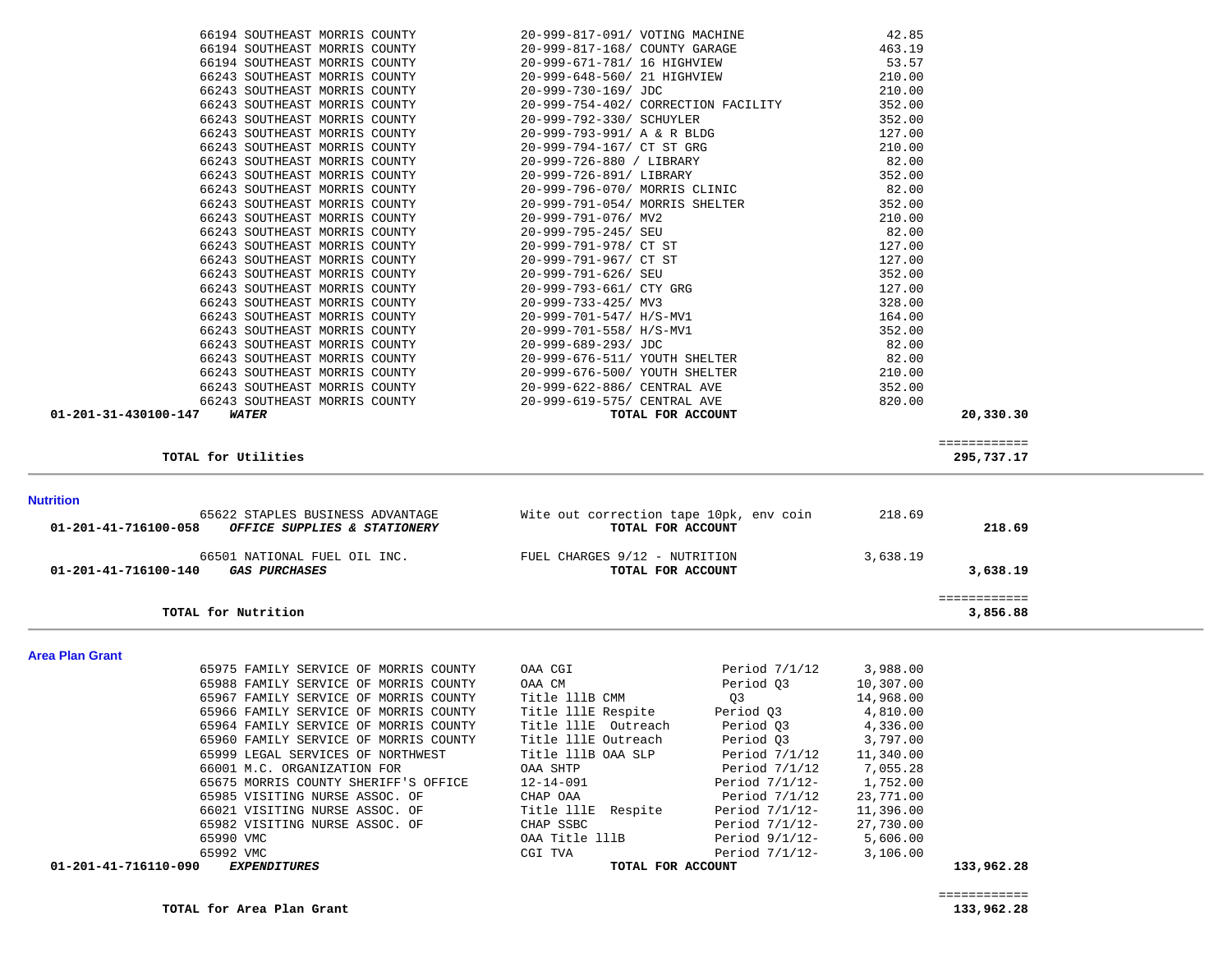| <b>ALPN</b>                |                                                               |                                          |           |                          |  |
|----------------------------|---------------------------------------------------------------|------------------------------------------|-----------|--------------------------|--|
|                            | 65976 FAMILY SERVICE OF MORRIS COUNTY                         | Period Q3<br>PG1214 CM                   | 10,839.00 |                          |  |
|                            | 65973 FAMILY SERVICE OF MORRIS COUNTY                         | Period Q3<br>PG 1215 Senior Cents        | 9,607.00  |                          |  |
|                            |                                                               |                                          |           |                          |  |
|                            | 65997 LEGAL SERVICES OF NORTHWEST                             | PG 1212 PSPeriod 7/1/12- 9/30/1256 units | 7,392.00  |                          |  |
|                            | 65977 VISITING NURSE ASSOC. OF                                | period 7/1/12-<br>PG 1208 FH             | 30,258.00 |                          |  |
|                            | 65978 VISITING NURSE ASSOC. OF                                | PG 1216 CHAP<br>Period 7/1/12            | 19,741.00 |                          |  |
|                            | 01-201-41-759000-063 ALPN PEER GROUPING                       | TOTAL FOR ACCOUNT                        |           | 77,837.00                |  |
|                            |                                                               |                                          |           | ============             |  |
|                            | TOTAL for ALPN                                                |                                          |           | 77,837.00                |  |
|                            |                                                               |                                          |           |                          |  |
|                            |                                                               | <b>Grant Fund</b>                        |           |                          |  |
| <b>Bio-Terrorism Grant</b> |                                                               |                                          |           |                          |  |
|                            | 65826 CABLEVISION                                             | 07876 616465 01 8 Billing period 10/1/20 | 145.99    |                          |  |
|                            | 66598 COUNTY OF MORRIS                                        | 1ST 1/2 10/12 METERED MAIL               | 7.35      |                          |  |
|                            | 02-213-41-718305-391 PUBLIC HEALTH EMER GRANT(8/10/12-6/30/13 | TOTAL FOR ACCOUNT                        |           | 153.34                   |  |
|                            |                                                               |                                          |           |                          |  |
|                            |                                                               |                                          |           | ============             |  |
|                            | TOTAL for Bio-Terrorism Grant                                 |                                          |           | 153.34                   |  |
|                            |                                                               |                                          |           |                          |  |
| <b>TANF</b>                | 65198 DEER PARK                                               |                                          | 3.86      |                          |  |
|                            | 65624 WORKFORCE ADVANTAGE                                     |                                          | 1,994.97  |                          |  |
|                            |                                                               | Aug. 2012 Reimbursable expenses.         |           |                          |  |
|                            | 65736 MANPOWER                                                | Deborah Sexton                           | 165.30    |                          |  |
|                            | 66202 MANPOWER                                                | Christalana Curbelo; W/E 7/22/2012.      | 410.00    |                          |  |
|                            | 66202 MANPOWER                                                | Melanie Eckert; W/E 7/22/12.             | 410.00    |                          |  |
|                            | 66170 PRIME TIME PERSONNEL INC                                |                                          | 49.01     |                          |  |
|                            | 66169 PRIME TIME PERSONNEL INC                                | Erin Darvalics; W/E 9/23/12.             | 913.50    |                          |  |
|                            | 66167 TELESEARCH INC                                          |                                          | 43.68     |                          |  |
|                            | 66168 TELESEARCH INC                                          |                                          | 85.49     |                          |  |
|                            | 65199 W.B. MASON COMPANY INC                                  |                                          | 47.92     |                          |  |
|                            | 02-213-41-741015-392 TANF STATE SHARE                         | TOTAL FOR ACCOUNT                        |           | 4,123.73                 |  |
|                            |                                                               |                                          |           | ============             |  |
|                            | TOTAL for TANF                                                |                                          |           | 4,123.73                 |  |
| <b>General Assistance</b>  |                                                               |                                          |           |                          |  |
|                            | 65198 DEER PARK                                               |                                          | 2.89      |                          |  |
|                            | 65624 WORKFORCE ADVANTAGE                                     |                                          | 1,504.98  |                          |  |
|                            | 65736 MANPOWER                                                | Barry Laird                              | 720.00    |                          |  |
|                            | 66170 PRIME TIME PERSONNEL INC                                |                                          | 36.76     |                          |  |
|                            |                                                               |                                          |           |                          |  |
|                            | 66167 TELESEARCH INC                                          |                                          | 32.76     |                          |  |
|                            | 66168 TELESEARCH INC                                          |                                          | 64.12     |                          |  |
|                            | 65199 W.B. MASON COMPANY INC                                  |                                          | 35.94     |                          |  |
| 02-213-41-741020-392       | GENERAL ASSISTANCE STATE SHARE                                | TOTAL FOR ACCOUNT                        |           | 2,397.45                 |  |
|                            | TOTAL for General Assistance                                  |                                          |           | ============<br>2,397.45 |  |
|                            |                                                               |                                          |           |                          |  |
| <b>WIA: Adult</b>          |                                                               |                                          |           |                          |  |
|                            | 65734 LORI L. KINTNER                                         | Travel Sept 2012.                        | 25.83     |                          |  |
|                            | 65198 DEER PARK                                               |                                          | 8.68      |                          |  |
|                            | 65743 INFORMATION & TECHNOLOGY                                |                                          | 2,091.32  |                          |  |
|                            | 65749 INFORMATION & TECHNOLOGY                                |                                          | 870.00    |                          |  |
|                            |                                                               |                                          |           |                          |  |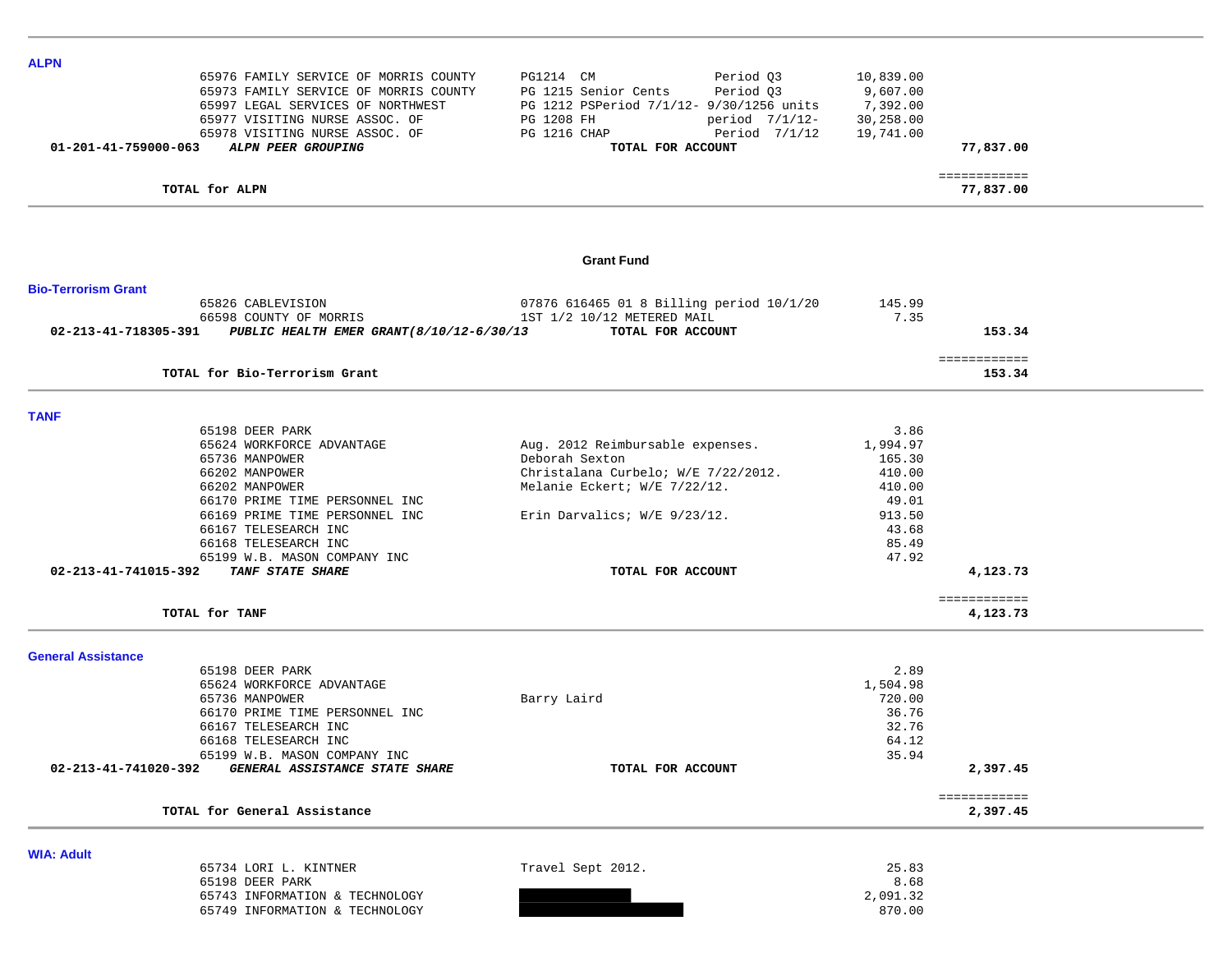| 65751 INFORMATION & TECHNOLOGY                   |                                          | 870.00 |
|--------------------------------------------------|------------------------------------------|--------|
| 65725 INFORMATION & TECHNOLOGY                   |                                          | 780.00 |
| 65724 INFORMATION & TECHNOLOGY                   |                                          | 810.00 |
| 65722 INFORMATION & TECHNOLOGY                   |                                          | 840.00 |
| 65721 INFORMATION & TECHNOLOGY                   |                                          | 840.00 |
| 65729 INFORMATION & TECHNOLOGY                   |                                          | 870.00 |
| 65728 INFORMATION & TECHNOLOGY                   |                                          | 870.00 |
| 65719 INFORMATION & TECHNOLOGY                   |                                          | 810.00 |
| 65732 INFORMATION & TECHNOLOGY                   |                                          | 773.72 |
| 66172 INFORMATION & TECHNOLOGY                   |                                          | 870.00 |
| 65735 LORI L. KINTNER                            | Aug. 1-13, 2012, travel                  | 24.43  |
| 66170 PRIME TIME PERSONNEL INC                   |                                          | 110.27 |
| 66167 TELESEARCH INC                             |                                          | 98.28  |
| 66168 TELESEARCH INC                             |                                          | 192.35 |
| 65199 W.B. MASON COMPANY INC                     |                                          | 107.82 |
| 66501 NATIONAL FUEL OIL INC.                     | FUEL CHARGES 9/12 - EMPLOYMENT & TRAININ | 66.70  |
| 66598 COUNTY OF MORRIS                           | 1ST 1/2 10/12 METERED MAIL               | 208.17 |
| 02-213-41-742005-391<br>WIA: ADULT FEDERAL SHARE | TOTAL FOR ACCOUNT                        |        |
|                                                  |                                          |        |

| 65751 INFORMATION & TECHNOLOGY                             |                                          | 870.00    |
|------------------------------------------------------------|------------------------------------------|-----------|
|                                                            |                                          |           |
| 65725 INFORMATION & TECHNOLOGY                             |                                          | 780.00    |
| 65724 INFORMATION & TECHNOLOGY                             |                                          | 810.00    |
| 65722 INFORMATION & TECHNOLOGY                             |                                          | 840.00    |
| 65721 INFORMATION & TECHNOLOGY                             |                                          | 840.00    |
| 65729 INFORMATION & TECHNOLOGY                             |                                          | 870.00    |
| 65728 INFORMATION & TECHNOLOGY                             |                                          | 870.00    |
| 65719 INFORMATION & TECHNOLOGY                             |                                          | 810.00    |
| 65732 INFORMATION & TECHNOLOGY                             |                                          | 773.72    |
| 66172 INFORMATION & TECHNOLOGY                             |                                          | 870.00    |
| 65735 LORI L. KINTNER                                      | Aug. 1-13, 2012, travel                  | 24.43     |
| 66170 PRIME TIME PERSONNEL INC                             |                                          | 110.27    |
| 66167 TELESEARCH INC                                       |                                          | 98.28     |
| 66168 TELESEARCH INC                                       |                                          | 192.35    |
| 65199 W.B. MASON COMPANY INC                               |                                          | 107.82    |
| 66501 NATIONAL FUEL OIL INC.                               | FUEL CHARGES 9/12 - EMPLOYMENT & TRAININ | 66.70     |
| 66598 COUNTY OF MORRIS                                     | 1ST 1/2 10/12 METERED MAIL               | 208.17    |
| $02 - 213 - 41 - 742005 - 391$<br>WIA: ADULT FEDERAL SHARE | TOTAL FOR ACCOUNT                        | 12,137.57 |
|                                                            |                                          |           |

 $\begin{array}{r} \texttt{-----} \texttt{-----} \\ \texttt{12,137.57} \end{array}$ 

**TOTAL for WIA: Adult 12,137.57**

| WIA: Disclocated Worker |                                       |                                          |          |              |
|-------------------------|---------------------------------------|------------------------------------------|----------|--------------|
|                         | 65625 RUTGERS, THE STATE UNIVERSITY   |                                          | 3,200.00 |              |
|                         | 66171 CDM INSTITUTE                   |                                          | 3,200.00 |              |
|                         | 65198 DEER PARK                       | 0434508545 8-15-12-9-14-12               | 25.56    |              |
|                         | 65748 INFORMATION & TECHNOLOGY        |                                          | 1,546.28 |              |
|                         | 65747 INFORMATION & TECHNOLOGY        |                                          | 1,237.72 |              |
|                         | 65746 INFORMATION & TECHNOLOGY        |                                          | 1,237.72 |              |
|                         | 65745 INFORMATION & TECHNOLOGY        |                                          | 1,040.52 |              |
|                         | 65744 INFORMATION & TECHNOLOGY        |                                          | 987.16   |              |
|                         | 65742 INFORMATION & TECHNOLOGY        |                                          | 2,091.32 |              |
|                         | 65750 INFORMATION & TECHNOLOGY        |                                          | 870.00   |              |
|                         | 65727 INFORMATION & TECHNOLOGY        |                                          | 810.00   |              |
|                         | 65726 INFORMATION & TECHNOLOGY        |                                          | 840.00   |              |
|                         | 65723 INFORMATION & TECHNOLOGY        |                                          | 720.00   |              |
|                         | 65752 INFORMATION & TECHNOLOGY        |                                          | 810.00   |              |
|                         | 65720 INFORMATION & TECHNOLOGY        |                                          | 780.00   |              |
|                         | 65730 INFORMATION & TECHNOLOGY        |                                          | 840.00   |              |
|                         | 65731 INFORMATION & TECHNOLOGY        |                                          | 773.72   |              |
|                         | 65739 INFORMATION & TECHNOLOGY        |                                          | 1,237.72 |              |
|                         | 65740 INFORMATION & TECHNOLOGY        |                                          | 1,237.72 |              |
|                         | 65741 INFORMATION & TECHNOLOGY        |                                          | 1,237.72 |              |
|                         | 65753 INFORMATION & TECHNOLOGY        |                                          | 840.00   |              |
|                         | 65738 INFORMATION & TECHNOLOGY        |                                          | 840.00   |              |
|                         | 65733 INFORMATION & TECHNOLOGY        |                                          | 959.76   |              |
|                         | 66170 PRIME TIME PERSONNEL INC        | Linda Bogner; W/E 9/23/2012.             | 324.70   |              |
|                         | 66173 RUTGERS CENTER FOR CONTINUING   |                                          | 1,296.00 |              |
|                         | 66174 RUTGERS CENTER FOR CONTINUING   |                                          | 1,517.50 |              |
|                         | 66167 TELESEARCH INC                  | Lisa Rodriquez, W/E 9/23/2012.           | 289.38   |              |
|                         | 66168 TELESEARCH INC                  | Jason Duccini; W/E 9/16/2012, and 9/23/2 | 566.35   |              |
|                         | 65199 W.B. MASON COMPANY INC          | Copy paper                               | 317.47   |              |
| 02-213-41-742010-391    | WIA: DISCLOCATED WORKER FEDERAL SHARE | TOTAL FOR ACCOUNT                        |          | 31,674.32    |
|                         |                                       |                                          |          | ============ |
|                         | TOTAL for WIA: Disclocated Worker     |                                          |          | 31,674.32    |

**WIA: Disclocated Worker** 

|       |                              |                          |      |     |              | 65625 RUTGERS, THE STATE UNIVERSIT |
|-------|------------------------------|--------------------------|------|-----|--------------|------------------------------------|
|       | 66171 CDM INSTITUTE          |                          |      |     |              |                                    |
|       | 65198                        | DEER PARK                |      |     |              |                                    |
|       | 65748                        | INFORMATION & TECHNOLOGY |      |     |              |                                    |
|       | 65747                        | INFORMATION              |      | δr. | TECHNOLOGY   |                                    |
|       | 65746                        | INFORMATION              |      | &.  | TECHNOLOGY   |                                    |
|       | 65745                        | INFORMATION              |      | Ŷ.  | TECHNOLOGY   |                                    |
|       | 65744                        | INFORMATION              |      | s.  | TECHNOLOGY   |                                    |
|       | 65742                        | INFORMATION              |      | Ŷ.  | TECHNOLOGY   |                                    |
|       | 65750                        | INFORMATION              |      | &.  | TECHNOLOGY   |                                    |
|       | 65727                        | INFORMATION              |      | &.  | TECHNOLOGY   |                                    |
|       | 65726                        | INFORMATION              |      | s.  | TECHNOLOGY   |                                    |
|       | 65723                        | INFORMATION              |      | Ŷ.  | TECHNOLOGY   |                                    |
|       | 65752                        | INFORMATION              |      | &.  | TECHNOLOGY   |                                    |
|       | 65720                        | INFORMATION              |      | &.  | TECHNOLOGY   |                                    |
|       | 65730                        | INFORMATION              |      | δr. | TECHNOLOGY   |                                    |
|       | 65731                        | INFORMATION              |      | &.  | TECHNOLOGY   |                                    |
|       | 65739                        | INFORMATION              |      | &.  | TECHNOLOGY   |                                    |
|       | 65740                        | INFORMATION              |      | &.  | TECHNOLOGY   |                                    |
|       | 65741                        | INFORMATION              |      | s.  | TECHNOLOGY   |                                    |
|       | 65753                        | INFORMATION              |      |     | & TECHNOLOGY |                                    |
|       | 65738                        | INFORMATION              |      | &.  | TECHNOLOGY   |                                    |
|       | 65733                        | INFORMATION              |      |     | & TECHNOLOGY |                                    |
|       | 66170                        | PRIME TIME PERSONNEL INC |      |     |              |                                    |
|       | 66173                        |                          |      |     |              | RUTGERS CENTER FOR CONTINUIN       |
|       | 66174                        |                          |      |     |              | RUTGERS CENTER FOR CONTINUIN       |
|       | 66167 TELESEARCH INC         |                          |      |     |              |                                    |
|       | 66168 TELESEARCH             |                          | INC. |     |              |                                    |
|       | 65199 W.B. MASON COMPANY INC |                          |      |     |              |                                    |
| 1-391 |                              |                          |      |     |              | WIA: DISCLOCATED WORKER FEDERA     |
|       |                              |                          |      |     |              |                                    |

| 65198 DEER PARK                | 7 22<br>د ۲۰ . |
|--------------------------------|----------------|
| 66170 PRIME TIME PERSONNEL INC | 91.89          |
| 66167 TELESEARCH INC           | 81.90          |

============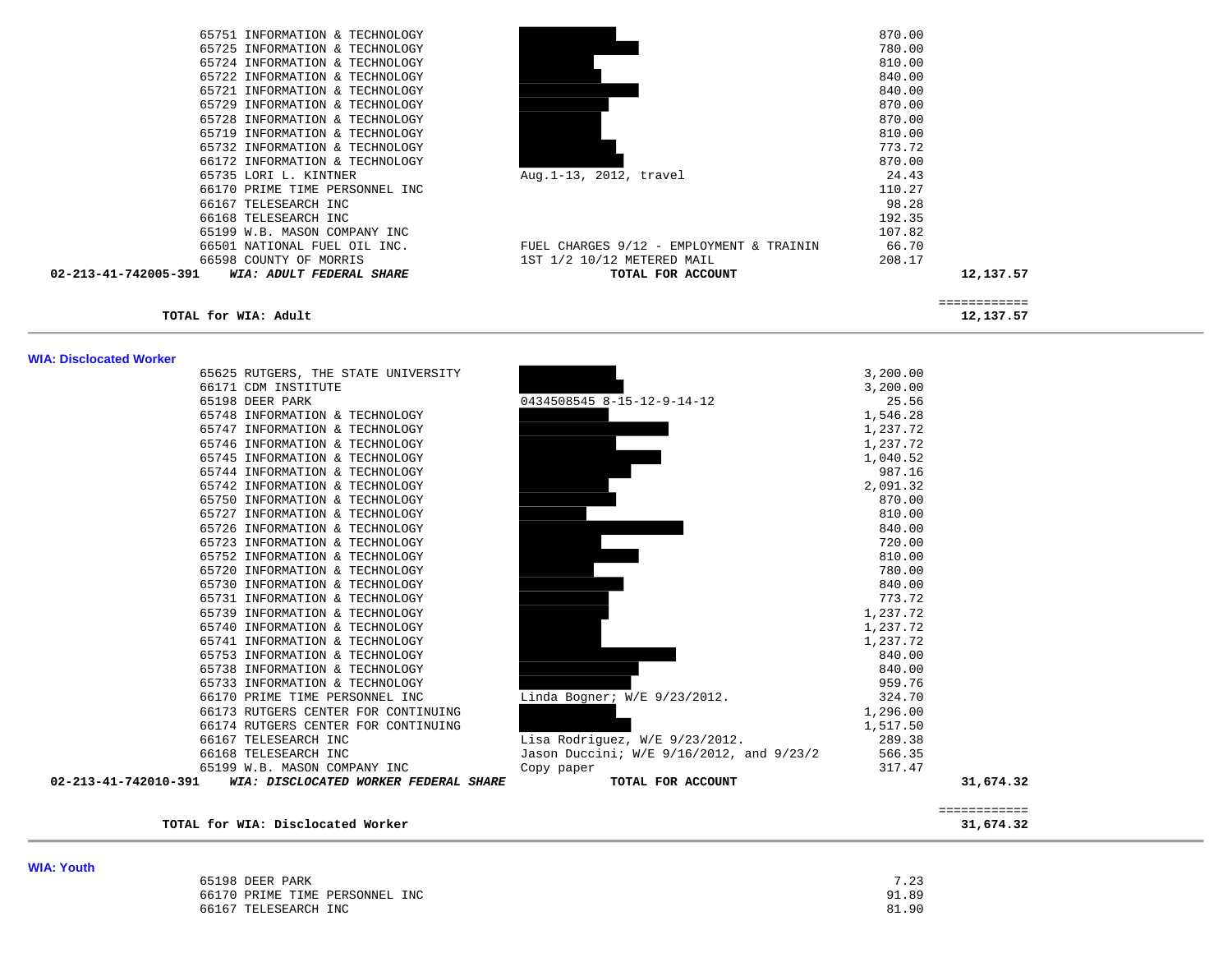| 66168 TELESEARCH INC<br>65199 W.B. MASON COMPANY INC                                        |                                                                                      | 160.29<br>89.85      |                           |  |
|---------------------------------------------------------------------------------------------|--------------------------------------------------------------------------------------|----------------------|---------------------------|--|
| 02-213-41-742020-391<br>WIA: YOUTH FEDERAL SHARE                                            | TOTAL FOR ACCOUNT                                                                    |                      | 431.16                    |  |
| TOTAL for WIA: Youth                                                                        |                                                                                      |                      | ============<br>431.16    |  |
| <b>SCP: Program Management</b>                                                              |                                                                                      |                      |                           |  |
| 65669 SODEXO, INC & AFFILIATES<br>02-213-41-752210-392<br>SCP-PROGRAM MGMT(1/1/12-12/31/12) | Refreshements for 10 people for the YSAC<br>TOTAL FOR ACCOUNT                        | 41.30                | 41.30                     |  |
| TOTAL for SCP: Program Management                                                           |                                                                                      |                      | ============<br>41.30     |  |
| <b>SCP: Family Court</b>                                                                    |                                                                                      |                      |                           |  |
| 65670 FAMILY INTERVENTION                                                                   | Total FCIU Contract Expensed for the Fed                                             | 12,453.00            |                           |  |
| 65670 FAMILY INTERVENTION                                                                   | Total Stabilization contract services fo                                             | 881.00               |                           |  |
| 65670 FAMILY INTERVENTION                                                                   | Total Adolescent group contract services                                             | 1,200.00             |                           |  |
| 02-213-41-752215-392<br>SCP-FAMILY COURT(1/1/12-12/31/12)                                   | TOTAL FOR ACCOUNT                                                                    |                      | 14,534.00                 |  |
|                                                                                             |                                                                                      |                      | ============              |  |
| TOTAL for SCP: Family Court                                                                 |                                                                                      |                      | 14,534.00                 |  |
| <b>Chapter 51</b>                                                                           |                                                                                      |                      |                           |  |
| 65408 ALFRE INC.                                                                            | For Mrs. Wilsons Halfway House services                                              | 2,790.00             |                           |  |
| 65408 ALFRE INC.                                                                            | Bed days 8/24/12--8/31/12 FOR KRPE                                                   | 720.00               |                           |  |
| 65402 CURA INC.                                                                             | 49 CLIENTS REIMBURSEMENT FOR 28 DAYS @ \$                                            | 4,247.00             |                           |  |
| 65423 DAYTOP VILLAGE OF NJ, INC.                                                            | For services rendered in Aug, 2012 7 day                                             | 672.00               |                           |  |
| 65423 DAYTOP VILLAGE OF NJ, INC.<br>65423 DAYTOP VILLAGE OF NJ, INC.                        | Services for Aug 4 days at \$96.00 medica<br>Services Aug. 9 days at \$96            | 376.00<br>864.00     |                           |  |
| 65423 DAYTOP VILLAGE OF NJ, INC.                                                            | Services Aug 2 days at \$96.00                                                       | 192.00               |                           |  |
| 65423 DAYTOP VILLAGE OF NJ, INC.                                                            | Services Aug. 9 days at \$96.00 medicaid                                             | 792.00               |                           |  |
| 65423 DAYTOP VILLAGE OF NJ, INC.                                                            | Services Aug. 7 days at \$96.00                                                      | 672.00               |                           |  |
| 65423 DAYTOP VILLAGE OF NJ, INC.                                                            | Services Aug. 4 days at \$96.00                                                      | 384.00               |                           |  |
| 65423 DAYTOP VILLAGE OF NJ, INC.                                                            | Services Aug. 2 days at \$96.00                                                      | 192.00               |                           |  |
| 65379 MORRISTOWN MEMORIAL HOSPITAL                                                          | Fpr August Services rendered                                                         | 5,980.00             |                           |  |
| 65426 NEW HOPE FOUNDATION INC.                                                              | SERVICES FOR ADULT INPATIENT TREATMENT A                                             | 9,585.00             |                           |  |
| 65422 NEW HOPE FOUNDATION INC.                                                              | For Detox prg in August 2012                                                         | 1,632.00             |                           |  |
| 65410 NEWBRIDGE SERVICES INC<br>65668 NEWBRIDGE SERVICES INC                                | Reimbursement to newbridge service for s<br>Reimbursement to Newbridge Services prov | 4,750.00<br>4,102.00 |                           |  |
| 65411 TURNING POINT, INC                                                                    | Detox program RI7924                                                                 | 1,020.00             |                           |  |
| 65411 TURNING POINT, INC                                                                    | Detox DS6187                                                                         | 1,020.00             |                           |  |
| 65411 TURNING POINT, INC                                                                    | Detox jm5186                                                                         | 816.00               |                           |  |
| 65671 TURNING POINT, INC                                                                    | For Subacute Detox services for the Mont                                             | 1,540.00             |                           |  |
| 66159 FREEDOM HOUSE INC.                                                                    | Halfway house for men bed days August 2                                              | 11,036.39            |                           |  |
| 66151 MORRISTOWN MEMORIAL HOSPITAL                                                          | For Services rendored in August 2012 co                                              | 1,525.00             |                           |  |
| 66158 NEW HOPE FOUNDATION INC.<br>02-213-41-757205-392<br>CHAPTER 51 (1/1/12-12/31/12)      | For Client bed days in the month of Aug<br>TOTAL FOR ACCOUNT                         | 3,685.00             | 58,592.39                 |  |
| TOTAL for Chapter 51                                                                        |                                                                                      |                      | ============<br>58,592.39 |  |
|                                                                                             |                                                                                      |                      |                           |  |
| DEPARTMENT 758210<br>65370 NATIONAL COUNCIL ON ALCOHOLISM                                   | 2 CPS classes at \$60.00 each                                                        | 120.00               |                           |  |
|                                                                                             |                                                                                      |                      |                           |  |

| A DISTRIBUTION ALLOHOLID COUNCIL UN ALLOHOLISM | Z CPS CIASSES AL 200.00 EACH             | TZU. UU |
|------------------------------------------------|------------------------------------------|---------|
| 65439 STEPHEN NEBESNI                          | 7/17/12 office of Temporary Assistance ( | 2.18    |
| 65439 STEPHEN NEBESNI                          | 7/24/12 Office Of Temporary Assistance ( | 2.18    |
| 65439 STEPHEN NEBESNI                          | 7/30/12 Dover Town Hall (Dover Mac Meeti | 4.21    |
| 65439 STEPHEN NEBESNI                          | 8/7/12 Mennen Arena (National Night Out) | 0.91    |
| 65439 STEPHEN NEBESNI                          | 8/28/12 Office of Temporary Assistance ( | 2.18    |
|                                                |                                          |         |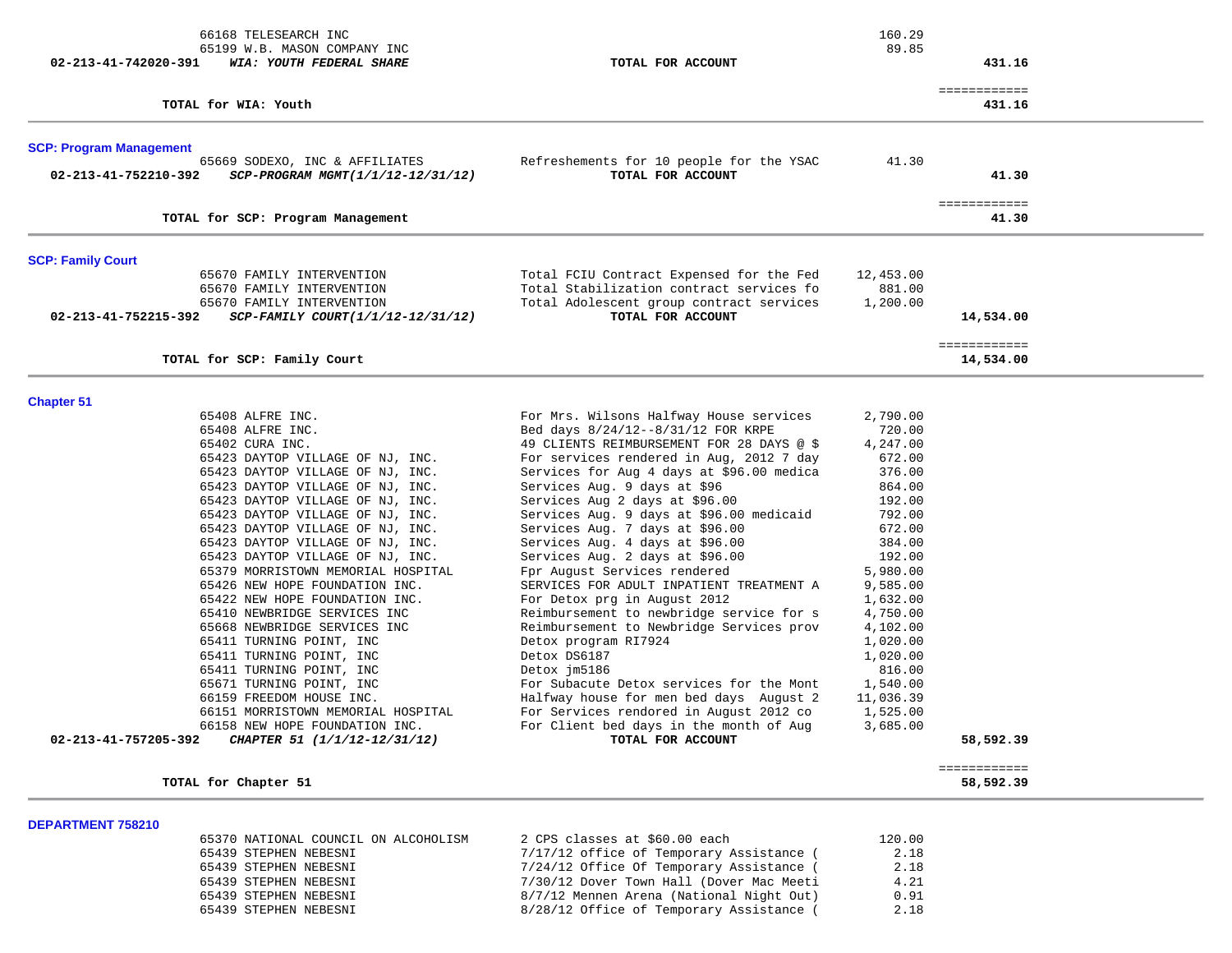| 65439 STEPHEN NEBESNI                                                                   | 9/13/12 MC Public Safety Training Acadam | 2.18     |                          |  |
|-----------------------------------------------------------------------------------------|------------------------------------------|----------|--------------------------|--|
| 65439 STEPHEN NEBESNI                                                                   | 9/12/12 Parking Fee for GCADA Summit     | 5.00     |                          |  |
| 65439 STEPHEN NEBESNI                                                                   | 9/14/12 Boonton Twp MAC meeting (SITE RE | 3.89     |                          |  |
| 02-213-41-758210-392<br>MUNICIPAL ALLIANCE (1/1/12-12/31/12)                            | TOTAL FOR ACCOUNT                        |          | 142.73                   |  |
| 65381 TOWNSHIP OF HARDING                                                               | Harding Municipal Alliance Expenditures  | 1,013.26 |                          |  |
| 02-213-41-758210-394 MUNICIPAL ALLIANCE (1/1/12-12/31/12)                               | TOTAL FOR ACCOUNT                        |          | 1,013.26                 |  |
|                                                                                         |                                          |          |                          |  |
| TOTAL for DEPARTMENT 758210                                                             |                                          |          | ============<br>1,155.99 |  |
|                                                                                         |                                          |          |                          |  |
| Vehicular Homicide Unit                                                                 |                                          |          |                          |  |
| 56176 BOROUGH OF KINNELON                                                               | DRE Call Out Overtime Reimbursement for  | 165.00   |                          |  |
| 65884 BOROUGH OF KINNELON                                                               | $C.Burns$ 9/5/12 Call Out                | 220.00   |                          |  |
| 65884 BOROUGH OF KINNELON                                                               | $C.Burns$ 9/29/12 Call Out               | 220.00   |                          |  |
| 65884 BOROUGH OF KINNELON                                                               | C.Burns 9/29/12 Checkpoint               | 385.00   |                          |  |
| 65883 TOWN OF BOONTON                                                                   | M.Gulla Callout 9/22/12                  | 220.00   |                          |  |
| 65883 TOWN OF BOONTON                                                                   | M.Gulla Callout 9/28/12                  | 220.00   |                          |  |
| 65885 CHESTER TOWNSHIP POLICE DEPT                                                      | T.Williver Checkpoint 9/29/12            | 467.50   |                          |  |
| 64672 JOSEPH ABRUSCI                                                                    | 2012 Conference Expenses covered by DRE  | 2,526.85 |                          |  |
| 65886 MENDHAM TOWNSHIP POLICE                                                           | V.Abrusci-Callout 7/5/12                 | 220.00   |                          |  |
| 65886 MENDHAM TOWNSHIP POLICE                                                           | V.Abrusci-Callout 7/12/12                | 220.00   |                          |  |
| 65958 MENDHAM TOWNSHIP POLICE                                                           | V.Abrusci-Callout 9/16/12                | 220.00   |                          |  |
| 65958 MENDHAM TOWNSHIP POLICE                                                           | V.Abrusci-Callout 9/25/12                | 220.00   |                          |  |
| 65958 MENDHAM TOWNSHIP POLICE                                                           | V.Abrusci-Callout 9/27/12                | 220.00   |                          |  |
| 64674 MATTHEW S. AMBROSI                                                                | 2012 DRE Conference Expense Reimbursemen | 272.00   |                          |  |
| 64675 ORMROD ENTERPRISES                                                                | Item #108091 OGIO MASTERMIND PACK        | 1,750.00 |                          |  |
| 65887 WASHINGTON TWP POLICE DEPT                                                        | B.Bigham Callout 7/3/12                  | 220.00   |                          |  |
| 02-213-41-774205-391<br>DRE CALL OUT (10/1/11-9/30/12)                                  | TOTAL FOR ACCOUNT                        |          | 7,766.35                 |  |
|                                                                                         |                                          |          |                          |  |
|                                                                                         |                                          |          | ============             |  |
| TOTAL for Vehicular Homicide Unit                                                       |                                          |          | 7,766.35                 |  |
|                                                                                         |                                          |          |                          |  |
| <b>DEPARTMENT 777110</b><br>64287 DELL MARKETING L.P.                                   | Quote #628193156- Universal Flat Wall Mo | 59.84    |                          |  |
|                                                                                         | TOTAL FOR ACCOUNT                        |          | 59.84                    |  |
|                                                                                         |                                          |          |                          |  |
| TOTAL for DEPARTMENT 777110                                                             |                                          |          | ============<br>59.84    |  |
|                                                                                         |                                          |          |                          |  |
| DEPARTMENT 783210                                                                       |                                          |          |                          |  |
| 64471 HEWLETT-PACKARD COMPANY                                                           | HP EliteBook 2760p Tablet** Quote #79863 | 4,437.00 |                          |  |
| 64471 HEWLETT-PACKARD COMPANY                                                           | HP Office Jet Mobile Printer             | 767.25   |                          |  |
| 64471 HEWLETT-PACKARD COMPANY                                                           | Cables                                   | 27.87    |                          |  |
| 64471 HEWLETT-PACKARD COMPANY                                                           | Targus Stylus for Tablets/Smart Phones   | 42.00    |                          |  |
| 64471 HEWLETT-PACKARD COMPANY                                                           | HP 2-Pack Black Inkjet Print Cartridges  | 91.16    |                          |  |
| 64471 HEWLETT-PACKARD COMPANY                                                           | HP 95 2-Pack Tri Color Inkjet Print Cart | 112.50   |                          |  |
| 64471 HEWLETT-PACKARD COMPANY                                                           | HP 2-Pack Black Inkjet Print Cartridges  | 45.58    |                          |  |
| 64471 HEWLETT-PACKARD COMPANY                                                           | HP 95 2-Pack Tri Color Inkjet Print Cart | 56.25    |                          |  |
| 65359 BELL MEDICAL SERVICES INC.                                                        | Item WA58000S                            | 100.00   |                          |  |
| 65359 BELL MEDICAL SERVICES INC.                                                        | Item WA58001S                            | 50.00    |                          |  |
| 65359 BELL MEDICAL SERVICES INC.                                                        | Item WA78810                             | 806.70   |                          |  |
| 65359 BELL MEDICAL SERVICES INC.                                                        | Shipping                                 | 3.95     |                          |  |
|                                                                                         | QUOTE #631409986** PROVIDED BY SCOTT GOO | 575.88   |                          |  |
| 64348 DELL MARKETING L.P.<br>02-213-41-783210-391<br>SART/SANE PROGRAM(10/1/11-9/30/12) | TOTAL FOR ACCOUNT                        |          | 7,116.14                 |  |
|                                                                                         |                                          |          |                          |  |
|                                                                                         |                                          |          |                          |  |
|                                                                                         |                                          |          | ============             |  |
| TOTAL for DEPARTMENT 783210                                                             |                                          |          | 7,116.14                 |  |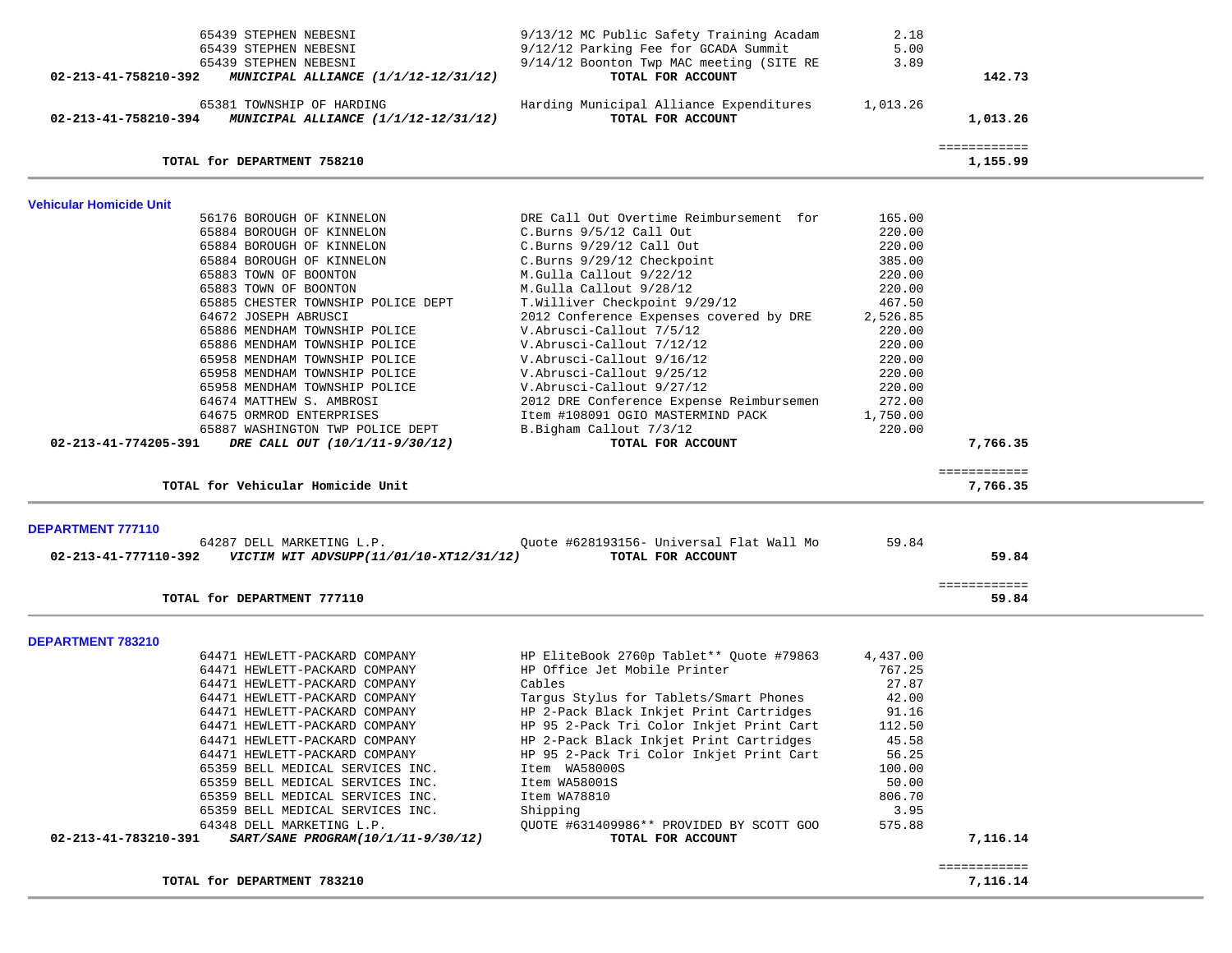| DEPARTMENT 784230                  |                                                                                                                                                              |                                                                                                                                                                                                                    |                                                           |                                   |  |
|------------------------------------|--------------------------------------------------------------------------------------------------------------------------------------------------------------|--------------------------------------------------------------------------------------------------------------------------------------------------------------------------------------------------------------------|-----------------------------------------------------------|-----------------------------------|--|
|                                    | 56837 ICF INCORPORATED LLC<br>56836 TETRA TECH<br>56647 TETRA TECH<br>59546 TOYOTA FORKLIFTS OF                                                              | EOP Rewrite into ESF Format per Proposal<br>EOC Operational Plans for Hudson County<br>County Animal Response Plan - Prototype<br>Order Per Attached Quote #40156069-3 Da                                          | 95,987.00<br>38,004.72<br>15,037.17<br>31,012.00          |                                   |  |
| 02-213-41-784230-391               | FFY09 UASI                                                                                                                                                   | TOTAL FOR ACCOUNT                                                                                                                                                                                                  |                                                           | 180,040.89                        |  |
|                                    | TOTAL for DEPARTMENT 784230                                                                                                                                  |                                                                                                                                                                                                                    |                                                           | ============<br>180,040.89        |  |
| <b>DEPARTMENT 784355</b>           |                                                                                                                                                              |                                                                                                                                                                                                                    |                                                           |                                   |  |
| 02-213-41-784355-391               | 66380 APS CONTRACTING INC<br>FFY10 EMRGNCY OPER CNT (4/21/10-5/31/13)                                                                                        | FOR LABOR, MATERIALS, & SERVICES RENDERE 1,000,000.00<br>TOTAL FOR ACCOUNT                                                                                                                                         |                                                           | 1,000,000.00                      |  |
|                                    | TOTAL for DEPARTMENT 784355                                                                                                                                  |                                                                                                                                                                                                                    |                                                           | ============<br>1,000,000.00      |  |
| <b>MAPS</b>                        |                                                                                                                                                              |                                                                                                                                                                                                                    |                                                           |                                   |  |
| 02-213-41-786205-394               | 66501 NATIONAL FUEL OIL INC.<br>MAPS(1/1/12-12/31/12)                                                                                                        | FUEL CHARGES 9/12 - PARA TRANSIT<br>TOTAL FOR ACCOUNT                                                                                                                                                              | 9,128.83                                                  | 9,128.83                          |  |
| TOTAL for MAPS                     |                                                                                                                                                              |                                                                                                                                                                                                                    |                                                           | ============<br>9,128.83          |  |
| <b>DEPARTMENT 792310</b>           |                                                                                                                                                              |                                                                                                                                                                                                                    |                                                           |                                   |  |
| 02-213-41-792310-391               | 66203 STATE SHUTTTLE INC<br>66200 STATE SHUTTTLE INC<br>66199 STATE SHUTTTLE INC<br>JARC GRANT (7/1/11-12/31/12)                                             | 36528 Transportation from Sept. 17-Sept.<br>36528 Transportation from Sept. 10-16th,<br>36528 Transportation from Sept. 24-Sept.<br>TOTAL FOR ACCOUNT                                                              | 3,650.28<br>3,650.28<br>3,650.28                          | 10,950.84                         |  |
|                                    | TOTAL for DEPARTMENT 792310                                                                                                                                  |                                                                                                                                                                                                                    |                                                           | ============<br>10,950.84         |  |
| <b>FY08 SCAAP</b>                  |                                                                                                                                                              |                                                                                                                                                                                                                    |                                                           |                                   |  |
|                                    | 63701 ATLANTIC HEALTH SYSTEM<br>63701 ATLANTIC HEALTH SYSTEM<br>63701 ATLANTIC HEALTH SYSTEM<br>63701 ATLANTIC HEALTH SYSTEM<br>63701 ATLANTIC HEALTH SYSTEM | MEDICAL CARE FOR J.LUPO DATED 6.30.12<br>MEDICAL CARE FOR M. SPADY DATED 7.2.12<br>MEDICAL CARE FOR S. HELLER DATED 7.19.12<br>MEDICAL CARE FOR T.HERRING DATED 7.28.12<br>MEDICAL CARE FOR V.COLUMBO DATED 8.5.12 | 10,118.00<br>5,831.00<br>3,252.83<br>2,537.02<br>2,503.39 |                                   |  |
| $02 - 213 - 41 - 806815 - 391$     | FY08 SCAAP FEDERAL SHARE                                                                                                                                     | TOTAL FOR ACCOUNT                                                                                                                                                                                                  |                                                           | 24, 242, 24                       |  |
|                                    | TOTAL for FY08 SCAAP                                                                                                                                         |                                                                                                                                                                                                                    |                                                           | <b>EEEEEEEEEEE</b><br>24, 242. 24 |  |
| <b>WASTE WATER MANAGEMENT PLAN</b> |                                                                                                                                                              |                                                                                                                                                                                                                    |                                                           |                                   |  |
| 02-213-41-831920-391               | 64226 HEWLETT-PACKARD COMPANY<br><b>FEDERAL SHARE</b>                                                                                                        | Plotter purchase for Planning & Developm<br>TOTAL FOR ACCOUNT                                                                                                                                                      | 8,151.00                                                  | 8,151.00                          |  |
|                                    | TOTAL for WASTE WATER MANAGEMENT PLAN                                                                                                                        |                                                                                                                                                                                                                    |                                                           | ============<br>8,151.00          |  |
| DEPARTMENT 832210                  |                                                                                                                                                              |                                                                                                                                                                                                                    |                                                           |                                   |  |
|                                    | 63746 GEN-EL SAFETY & INDUSTRIAL<br>65549 MORRISTOWN LUMBER &<br>65549 MORRISTOWN LUMBER &<br>65549 MORRISTOWN LUMBER &<br>65549 MORRISTOWN LUMBER &         | Item 12-4055251Quote 21641 dated 8/28/20<br>Hose Caddy<br>Metal Nozzle<br>Adapter<br>Fip PVC                                                                                                                       | 399.00<br>5.49<br>13.49<br>0.98<br>0.89                   |                                   |  |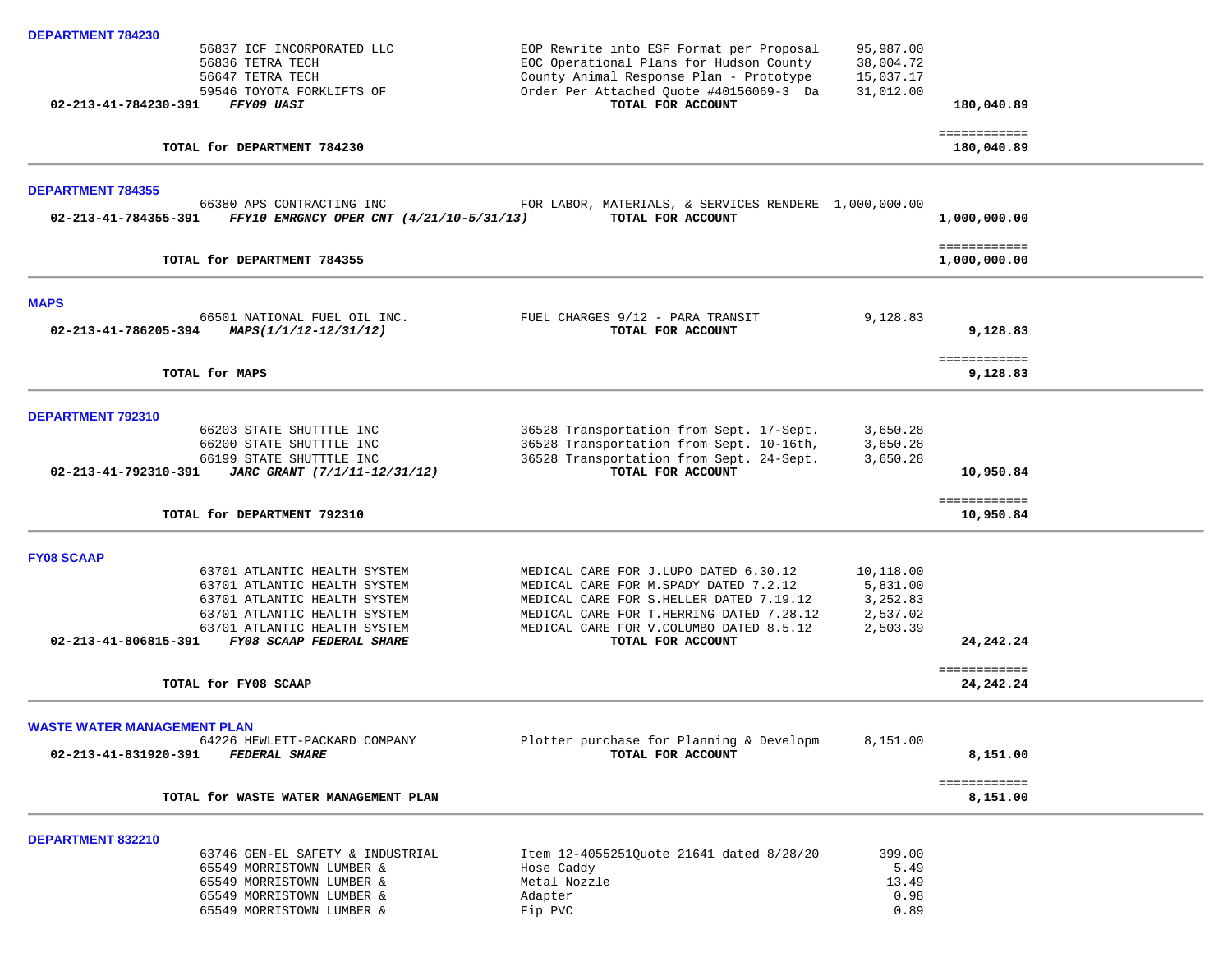| 02-213-41-832210-392                  | CEHA 2012 (1/1/12 - 12/31/12)                                              | TOTAL FOR ACCOUNT                                                                    |                       | 419.85                     |  |
|---------------------------------------|----------------------------------------------------------------------------|--------------------------------------------------------------------------------------|-----------------------|----------------------------|--|
|                                       | TOTAL for DEPARTMENT 832210                                                |                                                                                      |                       | ============<br>419.85     |  |
|                                       |                                                                            |                                                                                      |                       |                            |  |
| <b>DEPARTMENT 860045</b>              |                                                                            |                                                                                      |                       |                            |  |
| 02-213-41-860045-395                  | 65614 JERRY'S ARTIST OUTLET<br>YOUTH SHELTER GRANTS                        | Art Supplies for Resident Activities<br>TOTAL FOR ACCOUNT                            | 100.00                | 100.00                     |  |
|                                       | TOTAL for DEPARTMENT 860045                                                |                                                                                      |                       | ============<br>100.00     |  |
|                                       |                                                                            |                                                                                      |                       |                            |  |
| DEPARTMENT 860205                     | 65717 MACCULLOCH HALL                                                      | 2012 RE-GRANT 20% OF TOTAL AWARD                                                     | 497.00                |                            |  |
| 02-213-41-860205-392                  | 65716 PRESERVE GREYSTONE, INC.<br>GENERAL OPERATING SPPRT(7/11/11-6/30/12) | 2012 RE-GRANT AWARD PAYMENT#2 20% OF TOT<br>TOTAL FOR ACCOUNT                        | 330.00                | 827.00                     |  |
|                                       |                                                                            |                                                                                      |                       |                            |  |
|                                       | TOTAL for DEPARTMENT 860205                                                |                                                                                      |                       | ============<br>827.00     |  |
| DEPARTMENT 864180                     |                                                                            |                                                                                      |                       |                            |  |
|                                       | 66259 KONKUS CORPORATION                                                   | Replacement of Bridge No. 1401-202 on Mi                                             | 448,655.30            |                            |  |
| 02-213-41-864180-391                  | STP-C00S210 (8/31/11-8/31/14)                                              | TOTAL FOR ACCOUNT                                                                    |                       | 448,655.30                 |  |
|                                       | TOTAL for DEPARTMENT 864180                                                |                                                                                      |                       | ============<br>448,655.30 |  |
| <b>DEPARTMENT 864185</b>              |                                                                            |                                                                                      |                       |                            |  |
|                                       | 65361 SCHIFANO CONSTRUCTION CORP.                                          | Milling & Resurfacing of Hanover Road in                                             | 9,240.36              |                            |  |
|                                       | 65164 SCHIFANO CONSTRUCTION CORP.<br>65767 TILCON NEW YORK INC.            | Labor, Materials & Services through Sept<br>Mill & Resurf of Troy Hills Road, Hanove | 4,071.00<br>12,376.12 |                            |  |
| 02-213-41-864185-391                  | 2011 ATP - COUNTY AID                                                      | TOTAL FOR ACCOUNT                                                                    |                       | 25,687.48                  |  |
|                                       | TOTAL for DEPARTMENT 864185                                                |                                                                                      |                       | ============<br>25,687.48  |  |
| <b>DEPARTMENT 864285</b>              |                                                                            |                                                                                      |                       |                            |  |
| 02-213-41-864285-391                  | 65696 MORRISTOWN & ERIE RAILWAY INC<br>STP-C00S(250)(9/19/11-9/19/13)      | Reconstruction of N Warren St. Crossing<br>TOTAL FOR ACCOUNT                         | 4,488.75              | 4,488.75                   |  |
|                                       | TOTAL for DEPARTMENT 864285                                                |                                                                                      |                       | ============<br>4,488.75   |  |
|                                       |                                                                            |                                                                                      |                       |                            |  |
|                                       |                                                                            | <b>County Capital</b>                                                                |                       |                            |  |
| <b>Improvement Historic Speedwell</b> |                                                                            |                                                                                      |                       |                            |  |
|                                       | 66291 THE DESIGN MINDS, INC.<br>MISCELLANEOUS - OTHER                      | PHASE 2 FACTORY BUILDING EXHIBIT - FINAL<br>TOTAL FOR ACCOUNT                        | 3,000.00              | 3,000.00                   |  |
| 04-216-55-951129-909                  |                                                                            |                                                                                      |                       |                            |  |

**Analy dam condition,rehab dams**

P59428 PROFESSIONAL SERVICES CONTRACT -I 4,000.00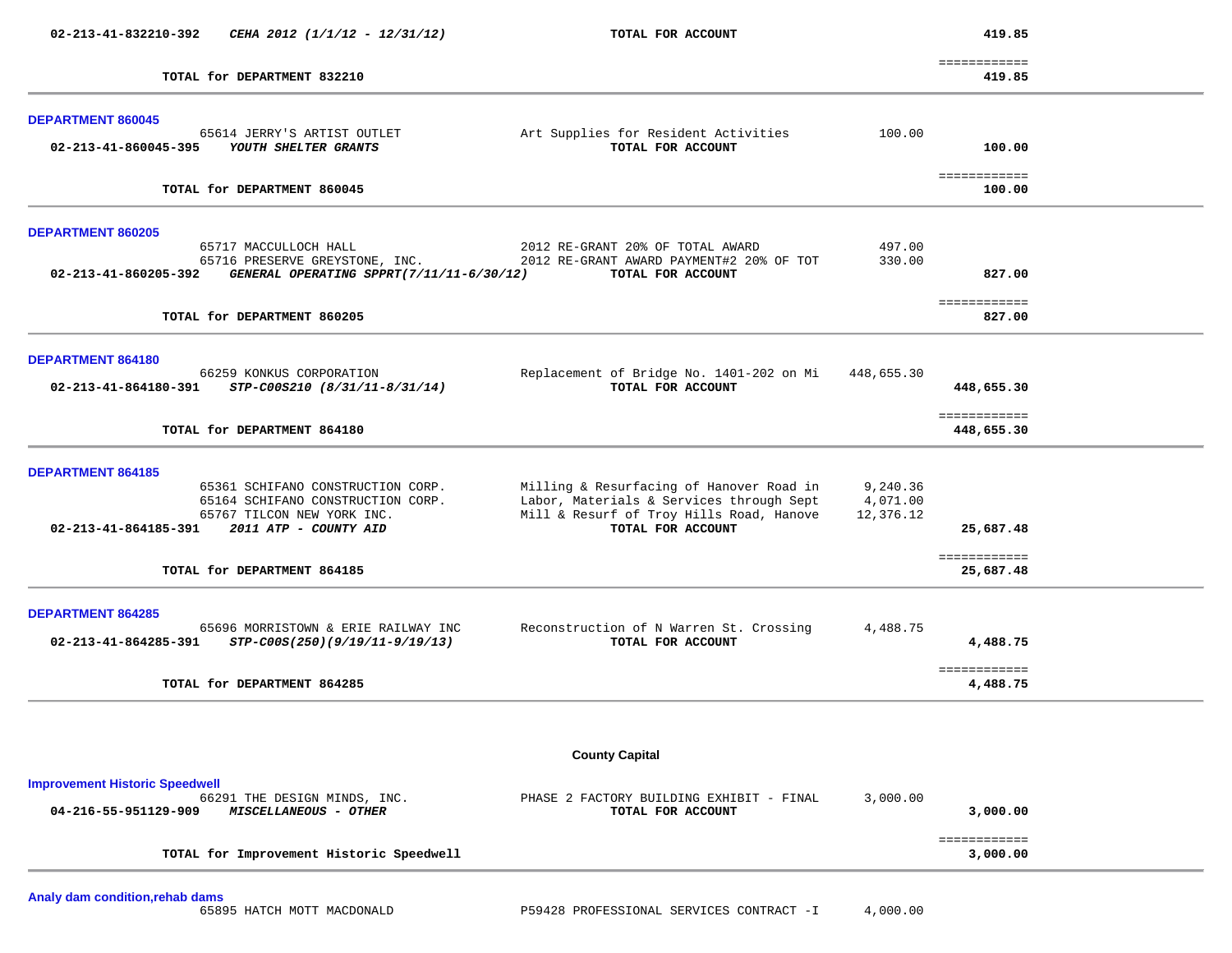| 04-216-55-953113-909                                          | 65894 MORRIS COUNTY PARK COMMISSION<br>MISCELLANEOUS - OTHER                                                                                                                                                                                                                                                                                    | P33323 DAM RELATED EXPENSES FOR OCTOBER<br>TOTAL FOR ACCOUNT                                                                                                                                                                                                                  | 11,040.00                                                                                   | 15,040.00                  |  |
|---------------------------------------------------------------|-------------------------------------------------------------------------------------------------------------------------------------------------------------------------------------------------------------------------------------------------------------------------------------------------------------------------------------------------|-------------------------------------------------------------------------------------------------------------------------------------------------------------------------------------------------------------------------------------------------------------------------------|---------------------------------------------------------------------------------------------|----------------------------|--|
|                                                               | TOTAL for Analy dam condition, rehab dams                                                                                                                                                                                                                                                                                                       |                                                                                                                                                                                                                                                                               |                                                                                             | ============<br>15,040.00  |  |
| <b>Renov CentralAveBldg Greystone</b>                         |                                                                                                                                                                                                                                                                                                                                                 |                                                                                                                                                                                                                                                                               |                                                                                             |                            |  |
| 04-216-55-953146-909                                          | 66187 THE MUSIAL GROUP PA<br>MISCELLANEOUS - OTHER                                                                                                                                                                                                                                                                                              | Construction Inspectorfor Phase 2 Rehabi<br>TOTAL FOR ACCOUNT                                                                                                                                                                                                                 | 7,140.00                                                                                    | 7,140.00                   |  |
|                                                               | TOTAL for Renov CentralAveBldg Greystone                                                                                                                                                                                                                                                                                                        |                                                                                                                                                                                                                                                                               |                                                                                             | ============<br>7,140.00   |  |
| <b>Road Design/Construction</b>                               |                                                                                                                                                                                                                                                                                                                                                 |                                                                                                                                                                                                                                                                               |                                                                                             |                            |  |
| 04-216-55-953165-909                                          | 65764 KELLER & KIRKPATRICK<br>60207 R.S. KNAPP CO. INC.<br>65160 R.S. KNAPP CO. INC.<br>65160 R.S. KNAPP CO. INC.<br>65160 R.S. KNAPP CO. INC.<br>66074 WATERS, MCPHERSON, MCNEILL, P.C.<br>66073 WATERS, MCPHERSON, MCNEILL, P.C.<br>66073 WATERS, MCPHERSON, MCNEILL, P.C.<br>66073 WATERS, MCPHERSON, MCNEILL, P.C.<br>MISCELLANEOUS - OTHER | Construction Inspection-Clerk of the Wor<br>Plans and Specifications for Milling & R<br>Mill & Resurf of Ridgedale Ave., Flander<br>Mill & Plans for Various Paving in Morri<br>Mill & Pave of Ridgedale & Flanders Netc<br>Johanson Holding<br>Eklund<br>Nikhoo<br>Stibinger | 15,392.00<br>1,649.10<br>575.11<br>410.50<br>776.55<br>492.00<br>72.00<br>96.00<br>3,027.68 |                            |  |
|                                                               |                                                                                                                                                                                                                                                                                                                                                 | TOTAL FOR ACCOUNT                                                                                                                                                                                                                                                             |                                                                                             | 22,490.94                  |  |
| 04-216-55-953165-951                                          | 65361 SCHIFANO CONSTRUCTION CORP.<br>65164 SCHIFANO CONSTRUCTION CORP.<br>66188 FOGGIA TRINITY ELECTRIC LLC<br>66219 DM FERNANDES LLC<br>65767 TILCON NEW YORK INC.<br><b>BUILDING &amp; IMPROVEMENTS</b>                                                                                                                                       | Labor, Materials & Services for the Mill<br>Intersection Improvements to Morris St.<br>ADA Handicap Ramp Improvements amended i<br>TOTAL FOR ACCOUNT                                                                                                                          | 10,165.09<br>579,834.94<br>22,049.02<br>57,739.15<br>21,083.98                              | 690,872.18                 |  |
|                                                               | TOTAL for Road Design/Construction                                                                                                                                                                                                                                                                                                              |                                                                                                                                                                                                                                                                               |                                                                                             | ============<br>713,363.12 |  |
| <b>Roof Replacement Various Facil</b>                         |                                                                                                                                                                                                                                                                                                                                                 |                                                                                                                                                                                                                                                                               |                                                                                             |                            |  |
| 04-216-55-953172-951                                          | 65618 HIGH GRADE CONTRACTING<br><b>BUILDING &amp; IMPROVEMENTS</b>                                                                                                                                                                                                                                                                              | RE: COURT STREET & CCM / 09-24-12<br>TOTAL FOR ACCOUNT                                                                                                                                                                                                                        | 1,500.00                                                                                    | 1,500.00                   |  |
|                                                               | TOTAL for Roof Replacement Various Facil                                                                                                                                                                                                                                                                                                        |                                                                                                                                                                                                                                                                               |                                                                                             | ============<br>1,500.00   |  |
| <b>Design Rec Fields Central Park</b><br>04-216-55-953177-951 | 66208 PETILLO INC.<br>DESIGN REC FIELDS CENTRAL PARK                                                                                                                                                                                                                                                                                            | Construction of Central Park of Morris C<br>TOTAL FOR ACCOUNT                                                                                                                                                                                                                 | 193,972.37                                                                                  | 193,972.37                 |  |
|                                                               | TOTAL for Design Rec Fields Central Park                                                                                                                                                                                                                                                                                                        |                                                                                                                                                                                                                                                                               |                                                                                             | ============<br>193,972.37 |  |
| <b>Bridge DesignConst varCty Loc</b><br>04-216-55-953184-909  | 65766 CHERRY WEBER & ASSOC. PC<br>MISCELLANEOUS - OTHER                                                                                                                                                                                                                                                                                         | Replacement of County Bridge No. 1401-19<br>TOTAL FOR ACCOUNT                                                                                                                                                                                                                 | 1,722.11                                                                                    | 1,722.11                   |  |
|                                                               | TOTAL for Bridge DesignConst varCty Loc                                                                                                                                                                                                                                                                                                         |                                                                                                                                                                                                                                                                               |                                                                                             | ============<br>1,722.11   |  |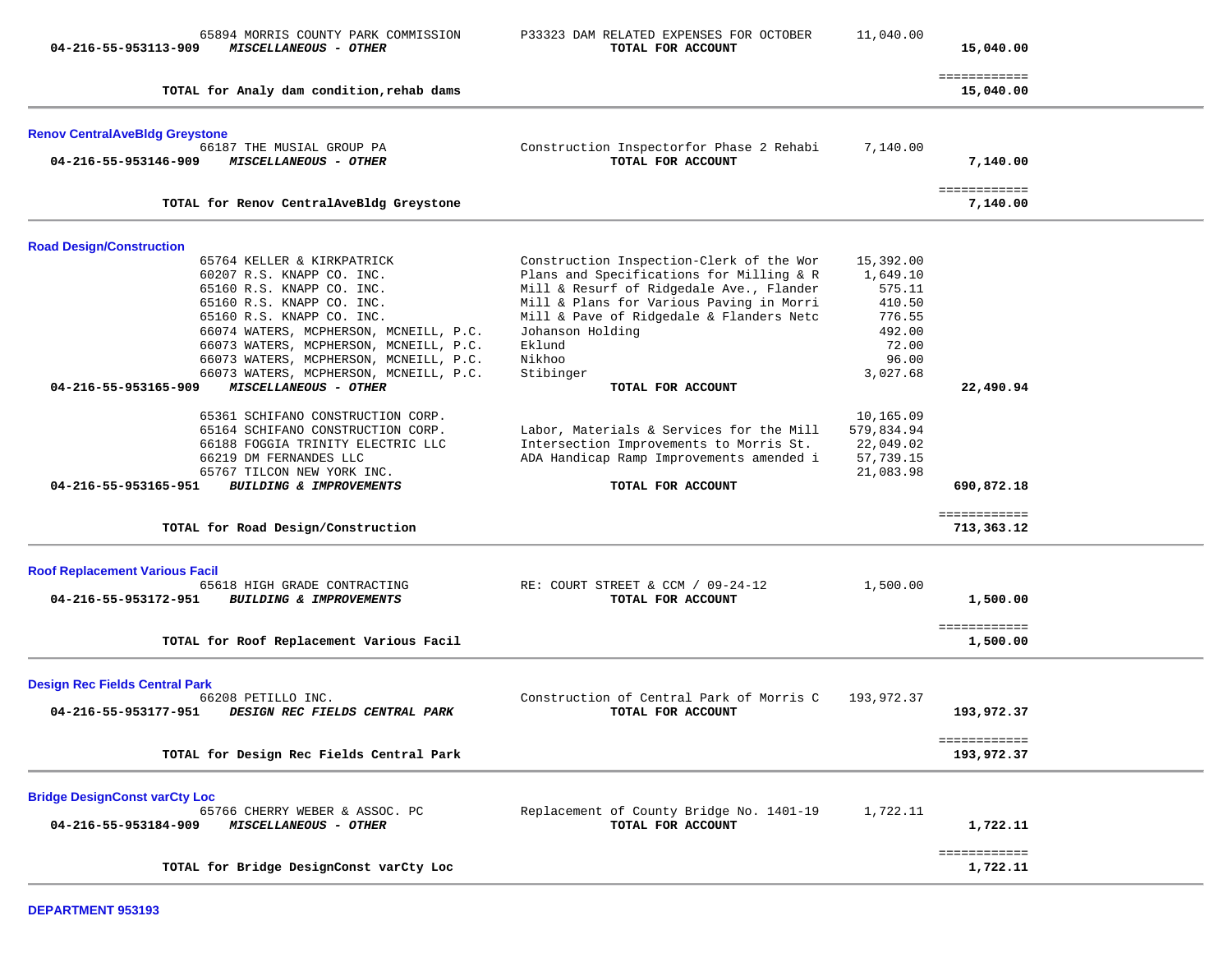| 65763 EPIC MANAGEMENT INC. Construction Management Services for the 21,037.00<br>04-216-55-953193-909 DESIGN/CONSULT COSTS-PUBLICSAFETYCOMPLEX<br>TOTAL FOR ACCOUNT                                                                                                                                    |                                  | 21,037.00                  |  |
|--------------------------------------------------------------------------------------------------------------------------------------------------------------------------------------------------------------------------------------------------------------------------------------------------------|----------------------------------|----------------------------|--|
| TOTAL for DEPARTMENT 953193                                                                                                                                                                                                                                                                            |                                  | ============<br>21,037.00  |  |
| DEPARTMENT 953202                                                                                                                                                                                                                                                                                      |                                  |                            |  |
| 66083 DIFRANCESCO, BATEMAN, COLEY, YOSPIN LE Carpenter<br>04-216-55-953202-909 ROAD RESURFACING/CONSTRUCTION/IMPRVMENTS TOTAL FOR ACCOUNT                                                                                                                                                              | 92.16                            | 92.16                      |  |
| TOTAL for DEPARTMENT 953202                                                                                                                                                                                                                                                                            |                                  | ============<br>92.16      |  |
| <b>DEPARTMENT 953207</b>                                                                                                                                                                                                                                                                               |                                  |                            |  |
| 62580 R.S. KNAPP CO. INC. The Plans and Specs for the Playing Fields a 412.87<br>04-216-55-953207-951 DESIGN PHASE II REC FIELDS-CENTRAL PARK TOTAL FOR ACCOUNT                                                                                                                                        |                                  | 412.87                     |  |
| TOTAL for DEPARTMENT 953207                                                                                                                                                                                                                                                                            |                                  | ============<br>412.87     |  |
| <b>DEPARTMENT 953212</b>                                                                                                                                                                                                                                                                               |                                  |                            |  |
| 59596 SPEEDWELL ELECTRIC MOTORS W.O.#66675 - 2 HP MARATHON COMMERCIAL CO<br>04-216-55-953212-951 REPLACE MOTORS/FANS/PUMPS - VAR FACIL TOTAL FOR ACCOUNT                                                                                                                                               | 748.20                           | 748.20                     |  |
| TOTAL for DEPARTMENT 953212                                                                                                                                                                                                                                                                            |                                  | ============<br>748.20     |  |
| <b>DEPARTMENT 953215</b>                                                                                                                                                                                                                                                                               |                                  |                            |  |
| 65924 PANCIELLO CONSTRUCTION LLC                RE: RE-POINTING OF BRICK ON WALL AT BACK        2,720.00<br>66235 PANCIELLO CONSTRUCTION LLC               RE: VARIOUS COUNTY BLDGS - FORMING & POU        2,300.00<br>04-216-55-953215-951 RESTORE BRICKFACADE/SIDEWLKS-BLDGGROUNDS TOTAL FOR ACCOUNT |                                  | 5,020.00                   |  |
| TOTAL for DEPARTMENT 953215                                                                                                                                                                                                                                                                            |                                  | ============<br>5,020.00   |  |
| <b>DEPARTMENT 953225</b>                                                                                                                                                                                                                                                                               |                                  |                            |  |
| 60106 R.S. KNAPP CO. INC. Plan & Specs for Eagle Rock Bridge No. 4 803.95<br>66082 DIFRANCESCO, BATEMAN, COLEY, YOSPIN BVR-McLaughlin<br>66082 DIFRANCESCO, BATEMAN, COLEY, YUSPIN FORDING ALLO COLEY, SOCIET, Eden Mansfield, LLC<br>66082 DIFRANCESCO, BATEMAN, COLEY, YOSPIN Newburgh 59, LLC       | 20.16<br>40.32<br>40.32<br>20.16 |                            |  |
| 04-216-55-953225-909 BRIDGE DESIGN, RENOV, CONSTRUC - VAR LOC TOTAL FOR ACCOUNT                                                                                                                                                                                                                        |                                  | 924.91                     |  |
| 66261 SPARWICK CONTRACTING, INC.<br>Replacement of Bridge No. 386 on Whippan 221,462.92<br>$04-216-55-953225-951$ BRIDGE DESIGN, RENOV, CONSTRUC - VAR LOC TOTAL FOR ACCOUNT                                                                                                                           |                                  | 221,462.92                 |  |
| TOTAL for DEPARTMENT 953225                                                                                                                                                                                                                                                                            |                                  | ============<br>222,387.83 |  |
| <b>DEPARTMENT 953233</b><br>General Engineering Services for the per<br>65880 D.R. JOHNSON & ASSOCIATES, LLC<br>04-216-55-953233-909<br>COUNTY ROADWAY DRAINAGE IMPROVEMENTS<br>TOTAL FOR ACCOUNT                                                                                                      | 2,191.85                         | 2,191.85                   |  |
| TOTAL for DEPARTMENT 953233                                                                                                                                                                                                                                                                            |                                  | ============<br>2,191.85   |  |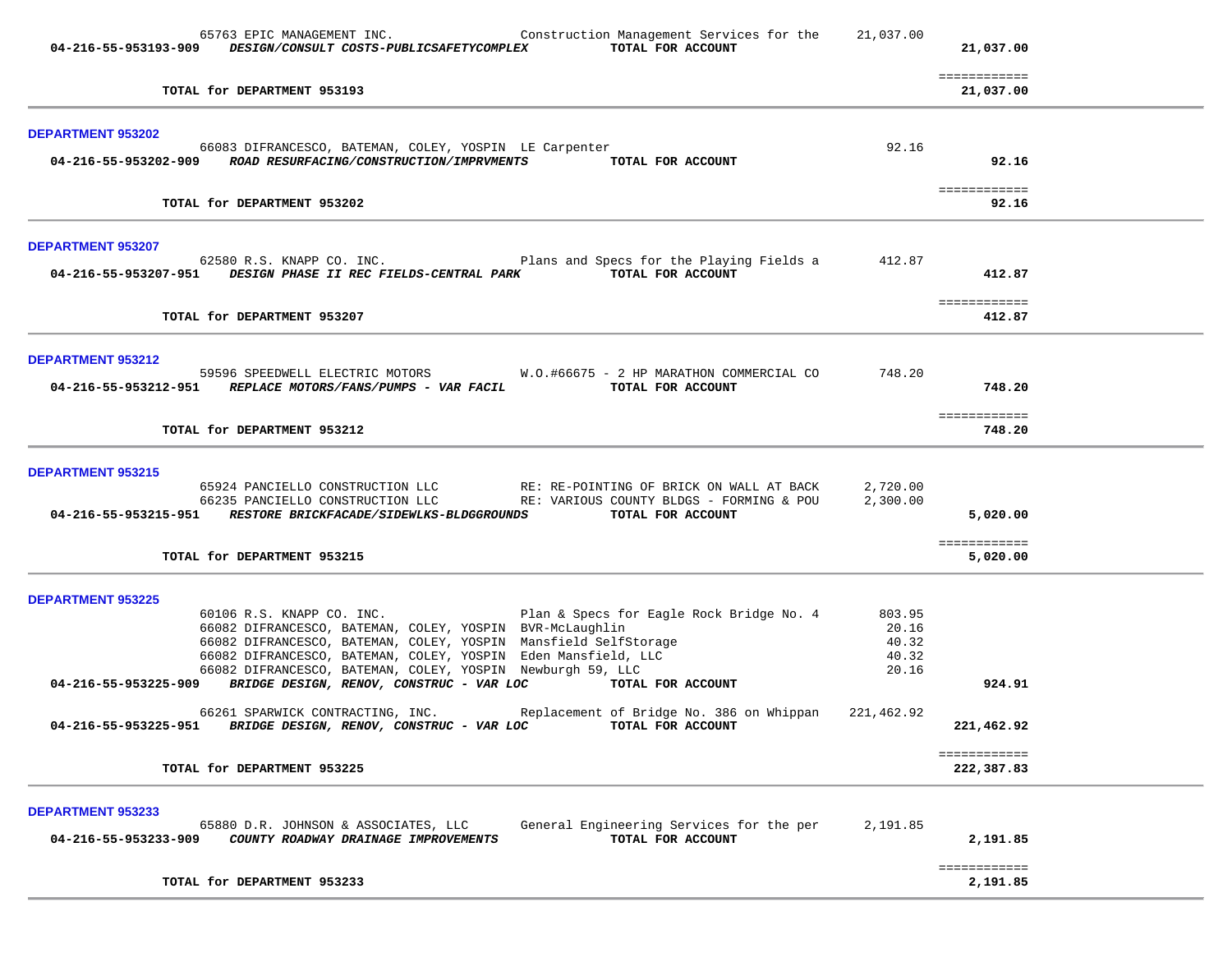| <b>DEPARTMENT 953242</b>                                                                                                                                                                                                      |                                                              |           |                            |
|-------------------------------------------------------------------------------------------------------------------------------------------------------------------------------------------------------------------------------|--------------------------------------------------------------|-----------|----------------------------|
| 65098 ALLMARK DOOR COMPANY, LLC RE: LIBRARY/ DATED 09-18-12                                                                                                                                                                   |                                                              | 2,061.15  |                            |
| 65098 ALLMARK DOOR COMPANY, LLC WO67387/ RE: OTA/ DATED 09-19-12                                                                                                                                                              |                                                              | 1,659.90  |                            |
| 04-216-55-953242-951 REPLACE PEDESTRIAN/OVERHDDOORS-BLDGGRNDS TOTAL FOR ACCOUNT                                                                                                                                               |                                                              |           | 3,721.05                   |
| TOTAL for DEPARTMENT 953242                                                                                                                                                                                                   |                                                              |           | ============<br>3,721.05   |
| <b>DEPARTMENT 953259</b>                                                                                                                                                                                                      |                                                              |           |                            |
| 66224 JG DRYWALL LLC                                                                                                                                                                                                          | Central Avenue Complex Phase II Rehabili 572,182.80          |           |                            |
| 04-216-55-953259-951 RENOVCENTRLAVECOMPLX-STCLARE/NONPROFMALL                                                                                                                                                                 | TOTAL FOR ACCOUNT                                            |           | 572,182.80                 |
| TOTAL for DEPARTMENT 953259                                                                                                                                                                                                   |                                                              |           | ============<br>572,182.80 |
| <b>DEPARTMENT 953264</b>                                                                                                                                                                                                      |                                                              |           |                            |
| 66403 TREE KING INC <b>Example 20 FREE Removal of Trees as per plans at Central</b>                                                                                                                                           |                                                              | 56,600.00 |                            |
| 04-216-55-953264-951 DESIGN/CONSTR CENTRALAVEFIELDS-CENTRALPK TOTAL FOR ACCOUNT                                                                                                                                               |                                                              |           | 56,600.00                  |
| TOTAL for DEPARTMENT 953264                                                                                                                                                                                                   |                                                              |           | ============<br>56,600.00  |
|                                                                                                                                                                                                                               |                                                              |           |                            |
| <b>DEPARTMENT 953266</b>                                                                                                                                                                                                      |                                                              |           |                            |
| 65660 VOLKER ARCHITECT INC<br>CEILING REPLACEMENT - COURTHOUSE, CONSTR<br>04-216-55-953266-909 COURTHOUSE ASBESTOSABATEMNT-PUBLIC WORKS TOTAL FOR ACCOUNT                                                                     |                                                              | 6,000.00  | 6,000.00                   |
|                                                                                                                                                                                                                               |                                                              |           |                            |
| TOTAL for DEPARTMENT 953266                                                                                                                                                                                                   |                                                              |           | ============<br>6,000.00   |
| <b>DEPARTMENT 953275</b>                                                                                                                                                                                                      |                                                              |           |                            |
|                                                                                                                                                                                                                               |                                                              |           |                            |
| 64576 CARRIER ENTERPRISES 64576 CARRIER ENTERPRISES 64576 CARRIER ENTERPRISES 64576 CARRIER ENTERPRISES 64576 CARRIER ENTERPRISES 64576 CARRIER ENTERPRISES 64576 CARRIER ENTERPRISES 64576 CARRIER ENTERPRISES 64576 CARRIER |                                                              |           |                            |
|                                                                                                                                                                                                                               |                                                              |           |                            |
| 04-216-55-953275-951 HVAC EQUIP VAR BLDGS - BLDGS & GROUNDS TOTAL FOR ACCOUNT                                                                                                                                                 |                                                              |           | 3,929.80                   |
| TOTAL for DEPARTMENT 953275                                                                                                                                                                                                   |                                                              |           | ============<br>3,929.80   |
|                                                                                                                                                                                                                               |                                                              |           |                            |
| DEPARTMENT 953287                                                                                                                                                                                                             |                                                              |           |                            |
| 65268 COMPLETE SECURITY SYSTEMS RE: COURTHOUSE - ACCESS CONTROL PANEL/ 0<br>04-216-55-953287-951 RPLCMNT ACCESS CNTRL CCTV SYS-BLDGSGRNDS TOTAL FOR ACCOUNT                                                                   |                                                              | 4,550.00  | 4,550.00                   |
|                                                                                                                                                                                                                               |                                                              |           |                            |
| TOTAL for DEPARTMENT 953287                                                                                                                                                                                                   |                                                              |           | ============<br>4,550.00   |
|                                                                                                                                                                                                                               |                                                              |           |                            |
| <b>Various Bridge &amp; Facility Impr</b>                                                                                                                                                                                     |                                                              |           |                            |
| 65548 METALS USA PLATES &                                                                                                                                                                                                     | Carbon Wide Flange Beam A 99212 x 26 x 1                     | 2,493.00  |                            |
| 04-216-55-953644-940<br>HARD COSTS                                                                                                                                                                                            | TOTAL FOR ACCOUNT                                            |           | 2,493.00                   |
| TOTAL for Various Bridge & Facility Impr                                                                                                                                                                                      |                                                              |           | ============<br>2,493.00   |
| <b>Cty Bridge Design &amp; Constructi</b>                                                                                                                                                                                     |                                                              |           |                            |
| 66260 CHERRY WEBER & ASSOC. PC                                                                                                                                                                                                | Clerk of the Works Agreement for the Con                     | 9,984.00  |                            |
| 65765 HATCH MOTT MACDONALD, LLC<br>04-216-55-953975-909<br>MISCELLANEOUS - OTHER                                                                                                                                              | 232847-39 Scoping for Morris County Bri<br>TOTAL FOR ACCOUNT | 1,260.96  | 11,244.96                  |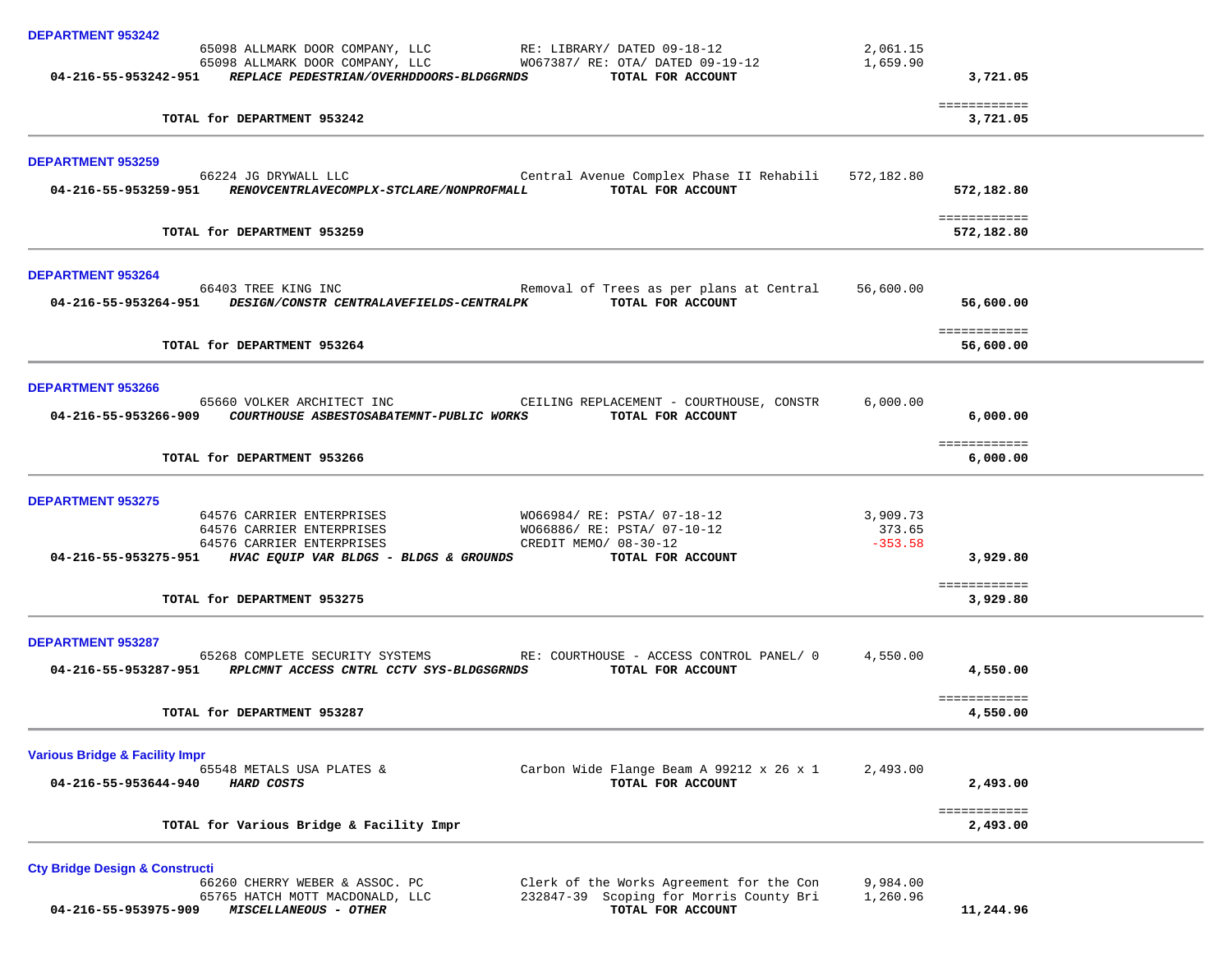| TOTAL for Cty Bridge Design & Constructi                                                                                                                                                                                  |                        | ============<br>11,244.96  |  |
|---------------------------------------------------------------------------------------------------------------------------------------------------------------------------------------------------------------------------|------------------------|----------------------------|--|
| <b>Var Improvemnts to Morris View</b><br>66296 IZENBERG APPRAISAL ASSOCIATES<br>97652,9/21/2012<br>04-216-55-955173-909 MISCELLANEOUS - OTHER<br>TOTAL FOR ACCOUNT                                                        | 2,625.00               | 2,625.00                   |  |
| TOTAL for Var Improvemnts to Morris View                                                                                                                                                                                  |                        | ============<br>2,625.00   |  |
| <b>DEPARTMENT 955268</b><br>60517 R.D. SALES DOOR & HARDWARE LLC<br>Replacement of Accordian Doors at Rear L<br>57682 SCHINDLER ELEVATOR CORPORATION<br>Ouote#TwHN-8TGRCL                                                 | 10,826.00<br>19,800.00 |                            |  |
| 66025 DIRECT SUPPLY INC<br>29406, 9/27/2012<br>04-216-55-955268-951<br>VARIOUS HEALTH/LIFE SAFETY UPGRADES-MV<br>TOTAL FOR ACCOUNT                                                                                        | 5,079.96               | 35,705.96                  |  |
| TOTAL for DEPARTMENT 955268                                                                                                                                                                                               |                        | ============<br>35,705.96  |  |
| <b>DEPARTMENT 962231</b><br>64486 DELL MARKETING L.P.<br>EZ SWITCH 10/100/1000 - 8508T<br>64487 DELL MARKETING L.P.<br>PowerEdge R420<br>04-216-55-962231-955 ACQ NEW & REPLACEMENT COMPUTERS FOR IT<br>TOTAL FOR ACCOUNT | 193.32<br>5,106.14     | 5,299.46                   |  |
| TOTAL for DEPARTMENT 962231                                                                                                                                                                                               |                        | ============<br>5,299.46   |  |
| <b>DEPARTMENT 963248</b><br>44597 MOTOROLA SOLUTIONS INC<br>MORRIS COUNTY DIGITAL TRUNKED SYSTEM<br>04-216-55-963248-909<br>REPLACE TRUNKED RADIO SYS-LAW&PUBSAFTEY<br>TOTAL FOR ACCOUNT                                  | 188,493.24             | 188,493.24                 |  |
| TOTAL for DEPARTMENT 963248                                                                                                                                                                                               |                        | ============<br>188,493.24 |  |
| <b>DEPARTMENT 964273</b><br>PLEASE ORDER Kubota R520S Wheel Loader<br>64449 SHOEMAKER & LYNCH INC.<br>TOTAL FOR ACCOUNT<br>04-216-55-964273-956<br>PURCHASE EQUIP/WHEEL LOADER-MOSQUITOCOMM                               | 51,800.00              | 51,800.00                  |  |
| TOTAL for DEPARTMENT 964273                                                                                                                                                                                               |                        | ============<br>51,800.00  |  |
| <b>Dedicated Trust</b>                                                                                                                                                                                                    |                        |                            |  |
| DEPARTMENT 578001                                                                                                                                                                                                         |                        |                            |  |
| 65850 COUNTY OF MORRIS<br>RMB CURRENT FOR COMPENSATED ABSENSES<br>13-290-56-578001-888<br><b>ACCUMULATED ABSENCES</b><br>TOTAL FOR ACCOUNT                                                                                | 102,560.40             | 102,560.40                 |  |
| TOTAL for DEPARTMENT 578001                                                                                                                                                                                               |                        | ============<br>102,560.40 |  |

**Environ Quality & Enforcement** 65859 COUNTY OF MORRIS

66040 COUNTY OF MORRIS

Aue, Deacon, McDermott 3,715.55<br>D Maddaloni 4,596.90